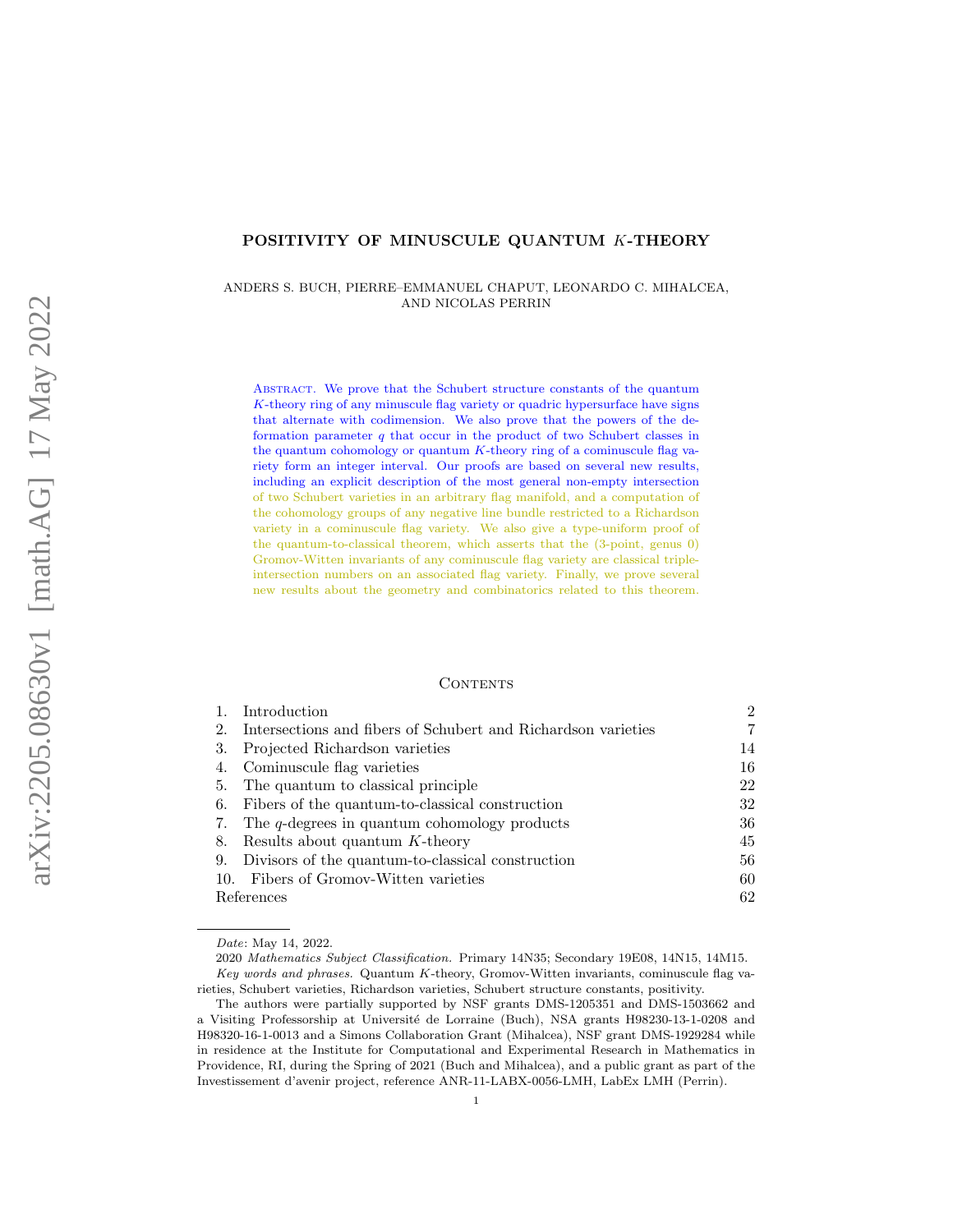#### 1. Introduction

<span id="page-1-0"></span>1.1. Positivity in quantum K-theory. Let  $X = G/P_X$  be a flag variety defined by a semi-simple complex linear algebraic group  $G$  and a parabolic subgroup  $P_X$ . The (small) quantum K-theory ring  $QK(X)$  of Givental and Lee [\[Giv00,](#page-63-0) [Lee01\]](#page-63-1) is a deformation of the K-theory ring  $K(X)$  of algebraic vector bundles on X, whose structure constants  $N_{u,v}^{w,d}$  encode the arithmetic genera of the (3 pointed, genus zero) Gromov-Witten varieties of X. Here  $N_{u,v}^{w,d}$  denotes the coefficient of  $q^d \mathcal{O}^w$  in the product  $\mathcal{O}^u * \mathcal{O}^v$  in  $QK(X)$ , where  $\mathcal{O}^w = [\mathcal{O}_{X^w}]$  denotes a K-theoretic Schubert class of X, and  $q^d$  is a monomial in the deformation parameters of  $QK(X)$ , encoding a degree  $d \in H_2(X, \mathbb{Z})$ . The Schubert variety  $X^w$  corresponds to a Weyl group element w such that  $\text{codim}(X^w, X)$  is equal to the length  $\ell(w)$ .

The constant  $N_{u,v}^{w,d}$  is non-zero only if

$$
\ell(w) + \int_d c_1(T_X) \ge \ell(u) + \ell(v),
$$

and when this inequality is satisfied with equality,  $N_{u,v}^{w,d}$  is the (cohomological) Gromov-Witten invariant  $\langle [X^u], [X^v], [X_w] \rangle_d$ , equal to the number of parameterized curves  $f: \mathbb{P}^1 \to X$  of degree d that map the points  $0, 1, \infty$  to general translates of the Schubert varieties  $X^u$ ,  $X^v$ , and  $X_w$ ; here  $X_w$  is the Schubert variety of dimension  $\ell(w)$  opposite to  $X^w$ . In particular,  $N_{u,v}^{w,d}$  is non-negative in this case. More generally, it is conjectured [\[LM06,](#page-63-2) [BM11,](#page-62-0) [BCMP18a\]](#page-62-1) that the constants  $N_{u,v}^{w,d}$ have signs that alternate with codimension, in the sense that

<span id="page-1-1"></span>(1) 
$$
(-1)^{\ell(uvw) + \int_d c_1(T_X)} N_{u,v}^{w,d} \ge 0.
$$

This generalizes the fact that the Schubert structure constants of the K-theory ring  $K(X)$  have alternating signs [\[Buc02,](#page-62-2) [Bri02\]](#page-62-3). Our main result is a proof of the alternating signs conjecture for  $QK(X)$  when X is a minuscule flag variety or a quadric hypersurface.

<span id="page-1-2"></span>**Theorem 1.1.** Assume that  $X$  is a minuscule flag variety or a quadric hypersurface. Then,  $(-1)^{\ell(uvw) + \int_d c_1(T_X)} N_{u,v}^{w,d} \ge 0$ .

The family of minuscule flag varieties includes Grassmannians of Lie type A, maximal orthogonal Grassmannians, quadric hypersurfaces of even dimension, and two exceptional spaces of type E called the Cayley plane and the Freudenthal variety. The larger family of cominuscule flag varieties also includes Lagrangian Grassmannians and odd dimensional quadrics (see [Section 4\)](#page-15-0). We will prove more generally that the constant  $N_{u,v}^{w,d}$  has the expected sign [\(1\)](#page-1-1) whenever X is cominuscule and  $q^d$  occurs in the product  $[X^u] \star [X^v]$  in the quantum cohomology ring  $QH(X)$ .

Earlier examples where alternating signs of the structure constants in quantum K-theory have been proved include the Pieri formula for products with special Schubert classes on Grassmannians of type A [\[BM11\]](#page-62-0), structure constants associated to 'line' degrees corresponding to certain fundamental weights on any  $G/P$ [\[LM14\]](#page-63-3), Chevalley formulas for products with Schubert divisors on some families of flag varieties [\[BCMP18a,](#page-62-1) [LNS21,](#page-63-4) [KLNS\]](#page-63-5), and all the structure constants of the quantum K-theory of incidence varieties  $Fl(1, n - 1; n)$  of type A [\[Ros20,](#page-63-6) [Xu21\]](#page-64-0).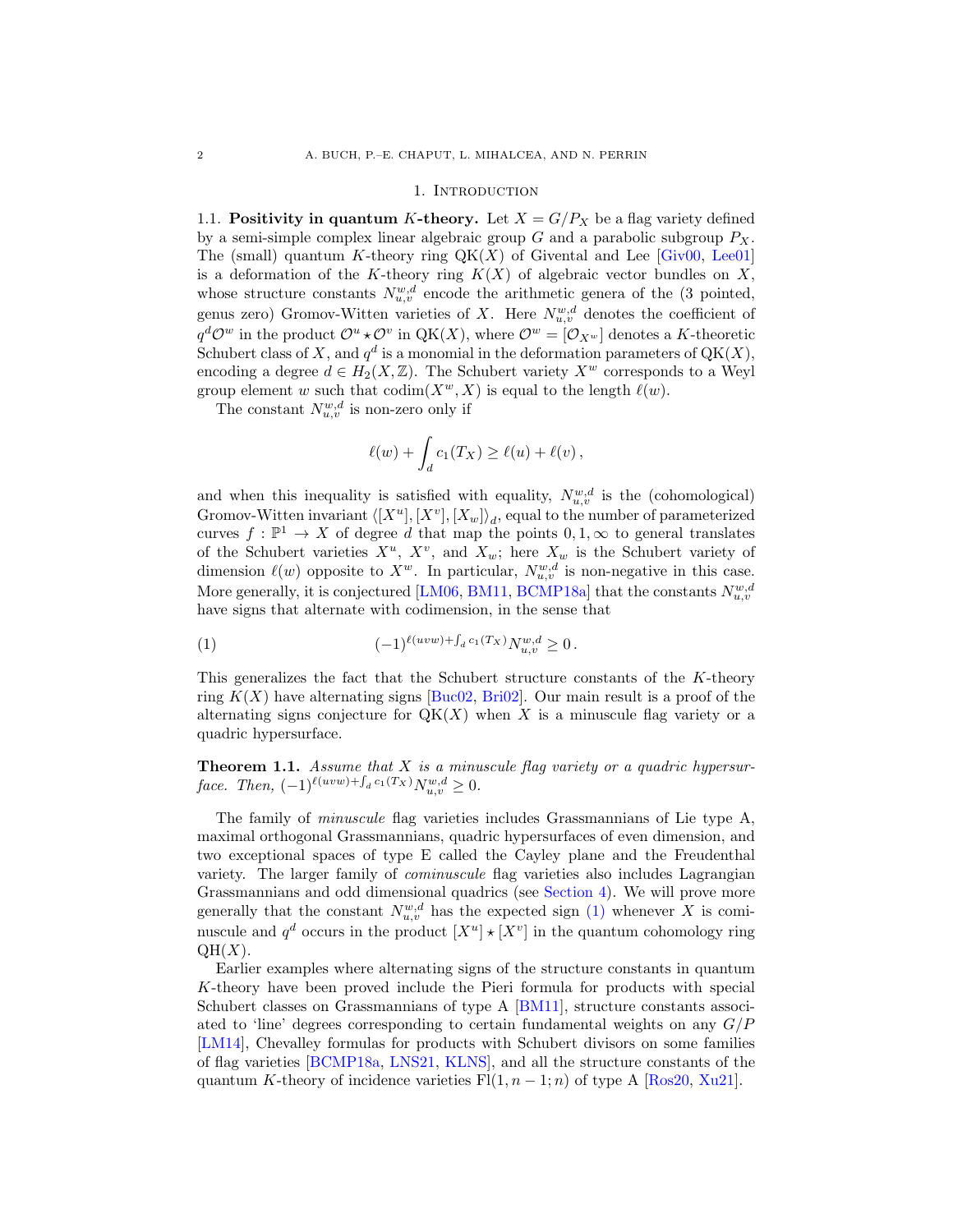1.2. Powers of  $q$  in quantum products. We also address the problem of finding the powers  $q<sup>d</sup>$  that occur in the quantum product of two Schubert classes, either in the quantum cohomology ring  $QH(X)$  or the quantum K-theory ring  $QK(X)$ . When X is a Grassmannian of type A, the smallest power  $d_{\min}(u, v)$  of q in the product  $[X^u] \star [X^v] \in QH(X)$  was determined by Fulton and Woodward [\[FW04\]](#page-63-7), as the number of diagonal units the (dual) Young diagram of  $X^u$  must be translated in order to contain the Young diagram of  $X^v$ . Postnikov  $[Pos05]$  gave a similar rule for the largest degree  $d_{\text{max}}(u, v)$ , and also proved that the powers of q that occur form an integer interval. This answers the question for the quantum cohomology of Grassmannians of type A.

For an arbitrary flag variety X, it is not clear if a quantum product  $[X^u] \star [X^v] \in$  $QH(X)$  contains a minimal or maximal power of q, since the group  $H_2(X,\mathbb{Z})$  is linearly ordered only when it has rank 1. It turns out that  $[X^u] \star [X^v]$  always contains a minimal power  $q^d$  [\[Pos05,](#page-63-8) [BCLM20\]](#page-61-1), where  $d = d_{\min}(u, v)$  is the (unique) minimal degree of a rational curve connecting two general translates of the Schubert varieties  $X^u$  and  $X^v$ . The corresponding product  $\mathcal{O}^u \star \mathcal{O}^v$  in QK(X) contains the same minimal power  $q^d$ . However, a quantum cohomology product  $[X^u] \star [X^v]$ may not contain a unique maximal power of  $q$ , and the powers that occur may not form a convex subset in the natural partial order of  $H_2(X,\mathbb{Z})$ . For example, the q-degrees in the square of  $[X^{164532}]$  in QH(Fl(C<sup>6</sup>)) do not form a convex subset, and no unique maximal degree exists.

Any cominuscule flag variety  $X$  has Picard rank one, so all quantum products automatically contain a maximal power of  $q$ . We will show that the interval property also holds when X is cominuscule. More precisely, let  $\mathcal{B} = \{q^d[X^u]\}\$  denote the natural Z-basis of QH(X). It was proved in [\[CMP09\]](#page-62-4) that any product  $[point] \star [X^v]$ belongs to B when X is cominuscule. Define a partial order on B by  $q^e[X^v] \leq q^d[X^u]$ if and only if the Schubert varieties  $X_u$  and  $X^v$  are connected by a rational curve of degree  $d - e$ .

<span id="page-2-0"></span>**Theorem 1.2.** Assume that X is cominuscule. Then the powers  $q^d$  that occur in  $[X^u] \star [X^v] \in QH(X)$  form an integer interval. More precisely,  $q^d$  occurs in  $[X^u] \star [X^v]$  if and only if  $[X^v] \leq q^d [X_u] \leq [\text{point}] \star [X^v]$ .

Postnikov's description of the extreme powers of  $q$  in a quantum product on the Grassmannian Gr $(m, n)$  involves order ideals in the *cylinder*  $\mathbb{Z}^2/(-m, n-m)\mathbb{Z}$  that extends the usual  $m \times (n-m)$ -rectangle of boxes associated with the Grassmannian. [Theorem 1.2](#page-2-0) can be interpreted as a type-uniform generalization of this construction. In fact,  $\beta$  turns out to be a distributive lattice, and the join-irreducible elements in  $\beta$  can be identified with a set of boxes in the plane that specializes to Postnikov's cylinder in type A. Examples are provided in [Section 7.2.](#page-36-0)

In quantum K-theory it is known that the powers of q in any product  $\mathcal{O}^u \star \mathcal{O}^v$ are bounded above [\[BCMP13,](#page-61-2) [BCMP16,](#page-61-3) [Kat,](#page-63-9) [ACT22\]](#page-61-4); this is not apparent from Givental's definition of the product in  $QK(X)$ . [Theorem 1.2](#page-2-0) has the following generalization.

**Theorem 1.3.** (a) Assume that X is minuscule. Then  $q^d$  occurs in  $\mathcal{O}^u * \mathcal{O}^v$  if and only if  $q^d$  occurs in  $[X^u] \star [X^v]$ .

(b) Assume that X is cominuscule. Then the powers of q that occur in  $\mathcal{O}^u * \mathcal{O}^v$  form an integer interval. The smallest power matches the smallest power in  $[X^u] \star [X^v]$ , and the largest power is at most one larger than the largest power in  $[X^u] \star [X^v]$ .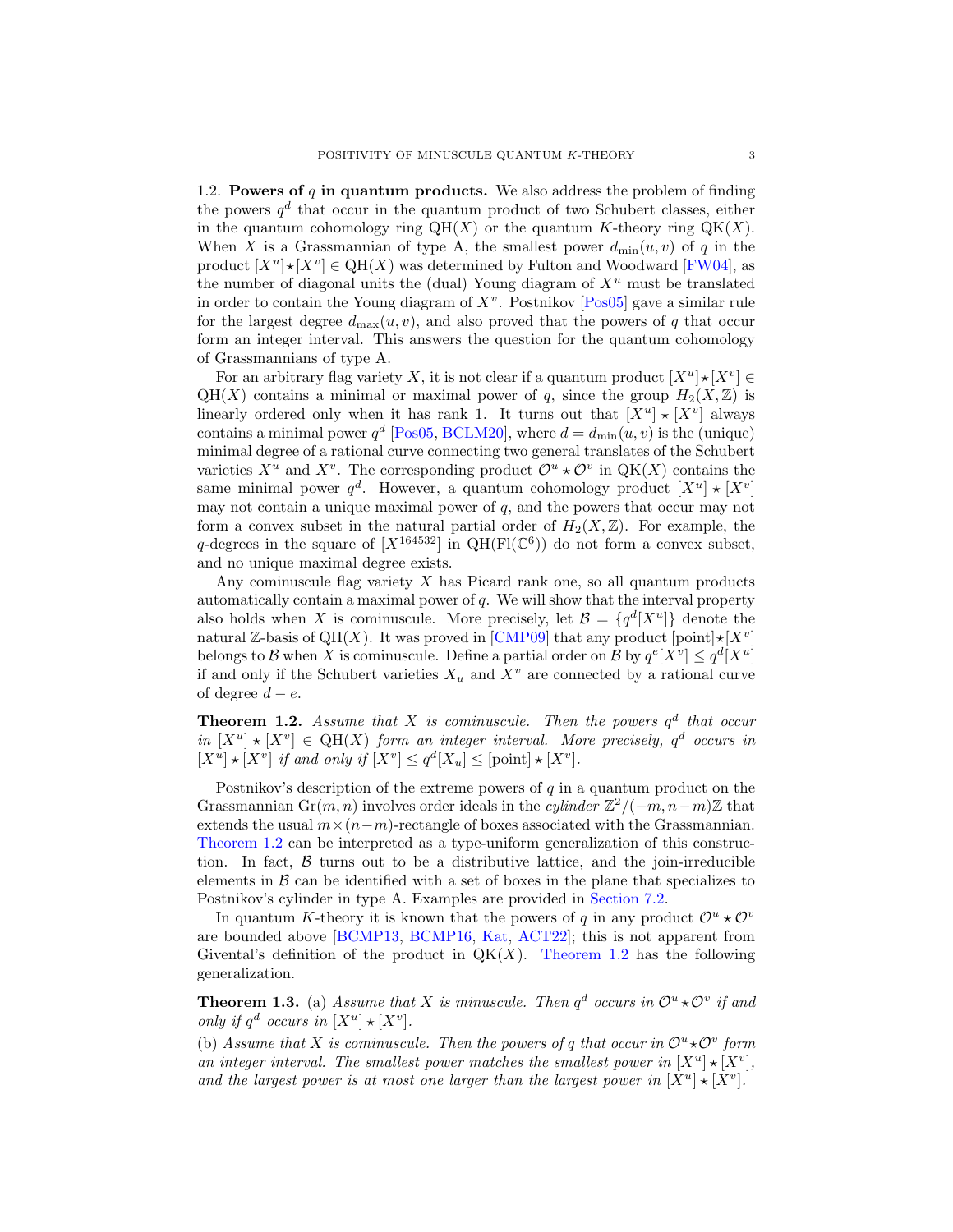In [Definition 8.2](#page-45-0) we give a combinatorial definition of an exceptional degree of a product  $\mathcal{O}^u \star \mathcal{O}^v$  in the quantum K-theory ring of any cominuscule flag variety X. Exceptional degrees occur only when  $X$  is not minuscule, and even in this case, most products have no exceptional degrees (see [Table 4\)](#page-46-0). If  $\mathcal{O}^u \star \mathcal{O}^v$  has an exceptional degree, then this degree is  $d_{\max}(u, v) + 1$ . We prove that if  $q^d$  occurs in  $\mathcal{O}^u \star \mathcal{O}^v$ , then either  $d_{\min}(u, v) \leq d \leq d_{\max}(u, v)$ , or  $d = d_{\max}(u, v) + 1$  is an exceptional degree. In particular, this means that  $N_{u,v}^{w,d}$  has the expected sign whenever d is not an exceptional degree. We conjecture that  $q^d$  occurs in  $\mathcal{O}^u \star \mathcal{O}^v$  whenever d is an exceptional degree.

1.3. Strategy of proof. To illustrate the main strategy in our proofs, fix a cominuscule flag variety X and let  $M_d = \overline{\mathcal{M}}_{0,3}(X, d)$  denote the Kontsevich moduli space of 3-pointed stable maps to  $X$  of degree  $d$  and genus zero [\[FP97\]](#page-62-5). Let  $M_d(X_u, X^v) = \text{ev}_1^{-1}(X_u) \cap \text{ev}_2^{-1}(X^v) \subset M_d$  denote the Gromov-Witten variety of stable maps that send the first two marked points to the Schubert varieties  $X_u$  and  $X^v$ , respectively. The image  $\Gamma_d(X_u, X^v) = \text{ev}_3(M_d(X_u, X^v)) \subset X$  is a two-pointed curve neighborhood, equal to the closure of the union of all rational curves of degree d in X that meet  $X_u$  and  $X^v$ . We also let  $M_{d-1,1} \subset M_d$  denote the divisor of stable maps  $f: C \to X$  for which the domain has (at least) two components,  $C = C_1 \cup C_2$ , such that  $C_1$  contains the first two marked points,  $C_2$ contains the third marked point, and the restrictions of  $f$  to  $C_1$  and  $C_2$  have degrees  $d-1$  and 1, respectively. Set  $M_{d-1,1}(X_u, X_v) = M_{d-1,1} \cap M_d(X_u, X_v)$  and  $\Gamma_{d-1,1}(X_u, X^v) = \text{ev}_3(M_{d-1,1}(X_u, X^v)).$  In other words,  $\Gamma_{d-1,1}(X_u, X^v)$  is the closure of the set of points in  $X$  that are connected by a line to a rational curve of degree  $d-1$  from  $X_u$  to  $X^v$ .

Let  $\mathcal{O}_u = [\mathcal{O}_{X_u}]$  and  $\mathcal{O}^v = [\mathcal{O}_{X_v}]$  be two opposite Schubert classes. It follows from [\[BCMP18a,](#page-62-1) Prop. 3.2] that the product  $\mathcal{O}_u \star \mathcal{O}^v \in QK(X)$  is given by<sup>[1](#page-3-0)</sup>

<span id="page-3-1"></span>
$$
\mathcal{O}_u\star\mathcal{O}^v=\sum_{w,d\geq 0}N_{u^\vee,v}^{w,d}\,q^d\,\mathcal{O}^w=\sum_{d\geq 0}(\mathcal{O}_u\star\mathcal{O}^v)_d\,q^d\,,
$$

where the classes  $(\mathcal{O}_u \star \mathcal{O}^v)_d \in K(X)$  are determined by

(2) 
$$
(\mathcal{O}_u \star \mathcal{O}^v)_d = (\text{ev}_3)_* [\mathcal{O}_{M_d(X_u, X^v)}] - (\text{ev}_3)_* [\mathcal{O}_{M_{d-1,1}(X_u, X^v)}].
$$

It was proved in [\[BCMP18b,](#page-62-6) Thm. 4.1] that  $\Gamma_d(X_u, X_v)$  is a projected Richardson variety in X, and the restricted map  $ev_3: M_d(X_u, X^v) \to \Gamma_d(X_u, X^v)$  is cohomologically trivial, that is,  $(\text{ev}_3)_*\mathcal{O}_{M_d(X_u,X_v)} = \mathcal{O}_{\Gamma_d(X_u,X_v)}$  and  $R^j(\text{ev}_3)_*\mathcal{O}_{M_d(X_u,X_v)} = 0$ for  $j > 0$ . In particular, we have  $(\text{ev}_3)_*[\mathcal{O}_{M_d(X_u, X_v)}] = [\mathcal{O}_{\Gamma_d(X_u, X_v)}]$  in  $K(X)$ . Since projected Richardson varieties have rational singularities [\[BC12,](#page-61-5) [KLS14\]](#page-63-10), it follows from a theorem of Brion [Brio2] that the expansion of  $[\mathcal{O}_{\Gamma_d(X_u,X_v)}]$  in the Schubert basis of  $K(X)$  has alternating signs in the sense of [Theorem 1.1.](#page-1-2)

The further restriction  $ev_3: M_{d-1,1}(X_u, X_v) \to \Gamma_{d-1,1}(X_u, X_v)$  is not as well understood; for example, we do not know if  $\Gamma_{d-1,1}(X_u, X_v)$  has rational singularities. Our strategy is to establish the following two properties.

- (i) The general fibers of the map  $ev_3: M_{d-1,1}(X_u, X^v) \to \Gamma_{d-1,1}(X_u, X^v)$  are cohomologically trivial.
- (ii) The variety  $\Gamma_{d-1,1}(X_u,X_v)$  is either equal to  $\Gamma_d(X_u,X_v)$  or a divisor in  $\Gamma_d(X_u, X^v)$ .

<span id="page-3-0"></span><sup>&</sup>lt;sup>1</sup>The dual Weyl group element  $u^{\vee}$  satisfies  $\mathcal{O}^{u^{\vee}} = \mathcal{O}_u$ .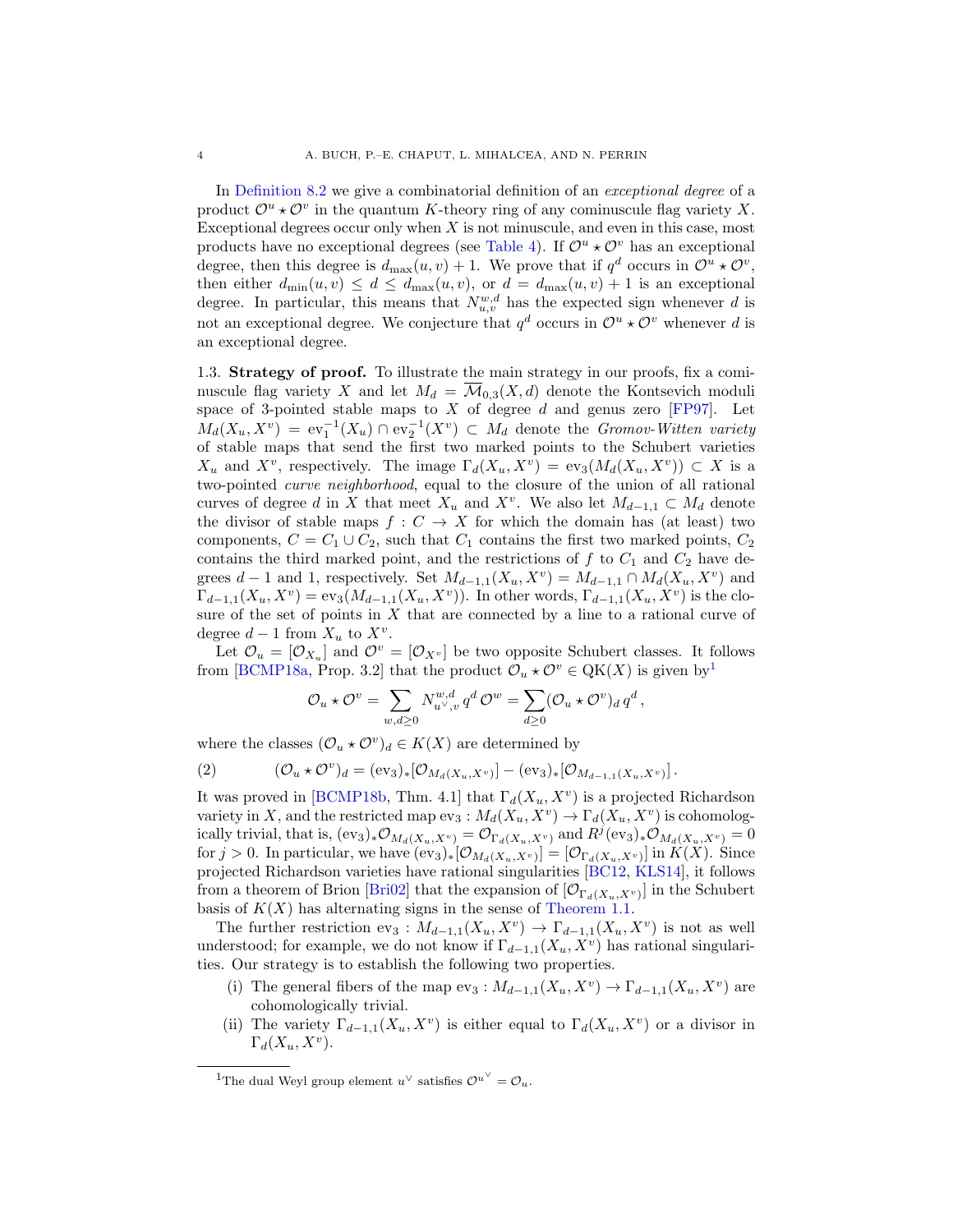The first property (i) implies, by using a result of Kollár [\[Kol86\]](#page-63-11) (see [Corol](#page-48-0)[lary 8.13\)](#page-48-0), that  $(ev_3)_*[\mathcal{O}_{M_{d-1,1}(X_u,X^v)}]$  is equal to the class of a resolution of singularities of  $\Gamma_{d-1,1}(X_u, X^v)$ . In particular, if  $\Gamma_{d-1,1}(X_u, X^v) = \Gamma_d(X_u, X^v)$ , then  $(\mathcal{O}_u \star \mathcal{O}^v)_d = 0$ . Otherwise, property (ii) predicts that  $\Gamma_{d-1,1}(X_u, X^v)$  is a divisor in  $\Gamma_d(X_u, X^v)$ . In this case Brion's theorem [\[Bri02\]](#page-62-3) implies that the expansion of  $(\text{ev}_3)_*[\mathcal{O}_{M_{d-1,1}(X_u,X^v)}]$  has signs that are opposite to the signs of  $[\mathcal{O}_{\Gamma_d(X_u,X^v)}]$ , so that all signs are compatible in the difference [\(2\).](#page-3-1) [Theorem 1.1](#page-1-2) is therefore a consequence of properties (i) and (ii). In addition,  $q^d$  occurs in the product  $\mathcal{O}_u \star \mathcal{O}^v$  if and only if  $\Gamma_{d-1,1}(X_u, X^v) \subsetneq \Gamma_d(X_u, X^v)$ .

We show that property (ii) is always true. More precisely,  $\Gamma_{d-1,1}(X_u, X_v)$  is empty for  $d \leq d_{\min}(u^{\vee}, v)$ , is a (non-empty) divisor in  $\Gamma_d(X_u, X^v)$  for  $d_{\min}(u^{\vee}, v)$  $d \leq d_{\max}(u^{\vee}, v)$ , and is equal to  $\Gamma_d(X_u, X^v)$  for  $d > d_{\max}(u^{\vee}, v)$ . We also show that (i) is true, except when d is an exceptional degree of  $\mathcal{O}_u \star \mathcal{O}^v$ . In this case the general fibers of the map  $ev_3: M_{d-1,1}(X_u, X_v) \to \Gamma_{d-1,1}(X_u, X_v)$  have arithmetic genus one (see [Theorem 8.26](#page-53-0) and [Corollary 10.5\)](#page-61-6), which explains the exceptional behavior of exceptional degrees.

1.4. The quantum-to-classical construction. Our proofs rely on the geometric construction underlying the quantum equals classical theorem for cominuscule flag varieties [\[Buc03,](#page-62-7) [BKT03,](#page-62-8) [CMP08,](#page-62-9) [BM11,](#page-62-0) [CP11\]](#page-62-10), which we proceed to discuss when  $X = \text{Gr}(m, n)$  is the Grassmannian of m-planes in  $\mathbb{C}^n$ . Given any stable map  $f: C \to X$ , let  $\text{Ker}(f) \subset \mathbb{C}^n$  be the intersection of the *m*-planes contained in the image  $f(C)$ , and let  $Span(f) \subset \mathbb{C}^n$  be the linear span of these *m*-planes. For f in a dense open subset of  $M_d = \overline{\mathcal{M}}_{0,3}(X, d)$ , with  $d \leq \min(m, n - m)$ , we have  $\dim \text{Ker}(f) = m - d$  and  $\dim \text{Span}(f) = m + d$ , that is,  $(\text{Ker}(f), \text{Span}(f))$  is a point in the two-step flag variety  $Y_d = \text{Fl}(m - d, m + d; n)$ . Define the three-step flag variety  $Z_d = \mathrm{Fl}(m-d, m, m+d; n)$ , and let  $p_d : Z_d \to X$  and  $q_d : Z_d \to Y_d$  be the projections. The quantum equals classical theorem states that any (3 point, genus zero) Gromov-Witten invariant of  $X$  is given by

$$
\langle \Omega_1, \Omega_2, \Omega_3 \rangle_d = \int_{Y_d} q_{d*} p_d^* (\Omega_1) \cdot q_{d*} p_d^* (\Omega_2) \cdot q_{d*} p_d^* (\Omega_1).
$$

Define a rational map  $\varphi : M_d \dashrightarrow Z_d$  by  $\varphi(f) = (\text{Ker}(f), \text{ev}_3(f), \text{Span}(f)),$  and define subvarieties of  $Z_d$  by

$$
Z_d(X_u, X^v) = \overline{\varphi(M_d(X_u, X^v))} \text{ and } Z_{d-1,1}(X_u, X^v) = \overline{\varphi(M_{d-1,1}(X_u, X^v))}.
$$

We will show that (completions of) the general fibers of the restricted maps  $\varphi$ :  $M_d(X_u, X^v) \dashrightarrow Z_d(X_u, X^v)$  and  $\varphi: M_{d-1,1}(X_u, X^v) \dashrightarrow Z_{d-1,1}(X_u, X^v)$  are cohomologically trivial. As a consequence, we can replace  $M_{d-1,1}(X_u, X_v)$  with  $Z_{d-1,1}(X_u, X^v)$  in property (i). Furthermore,  $Z_d(X_u, X^v)$  is a Richardson variety in  $Z_d$ , and  $Z_{d-1,1}(X_u, X_v)$  is the inverse image of a projected Richardson variety in  $Y_d$ . Geometric results about Schubert varieties can therefore be utilized for studying the fibers of the map  $p_d: Z_{d-1,1}(X_u, X^v) \to \Gamma_{d-1,1}(X_u, X^v)$ .

The quantum-to-classical construction can be generalized to any cominuscule flag variety X by replacing kernel-span pairs  $\omega = (K, S)$  with certain well-behaved subvarieties  $\Gamma_{\omega} \subset X$ , which in type A are the sub-Grassmannians  $\Gamma_{\omega} = \text{Gr}(d, S/K) \subset$  $Gr(m, n)$ . These subvarieties correspond to points in a related flag variety  $Y_d =$  $G/P_{Y_d}$ , which in turn defines the incidence variety  $Z_d = G/(P_X \cap P_{Y_d}) = \{(\omega, x) \in$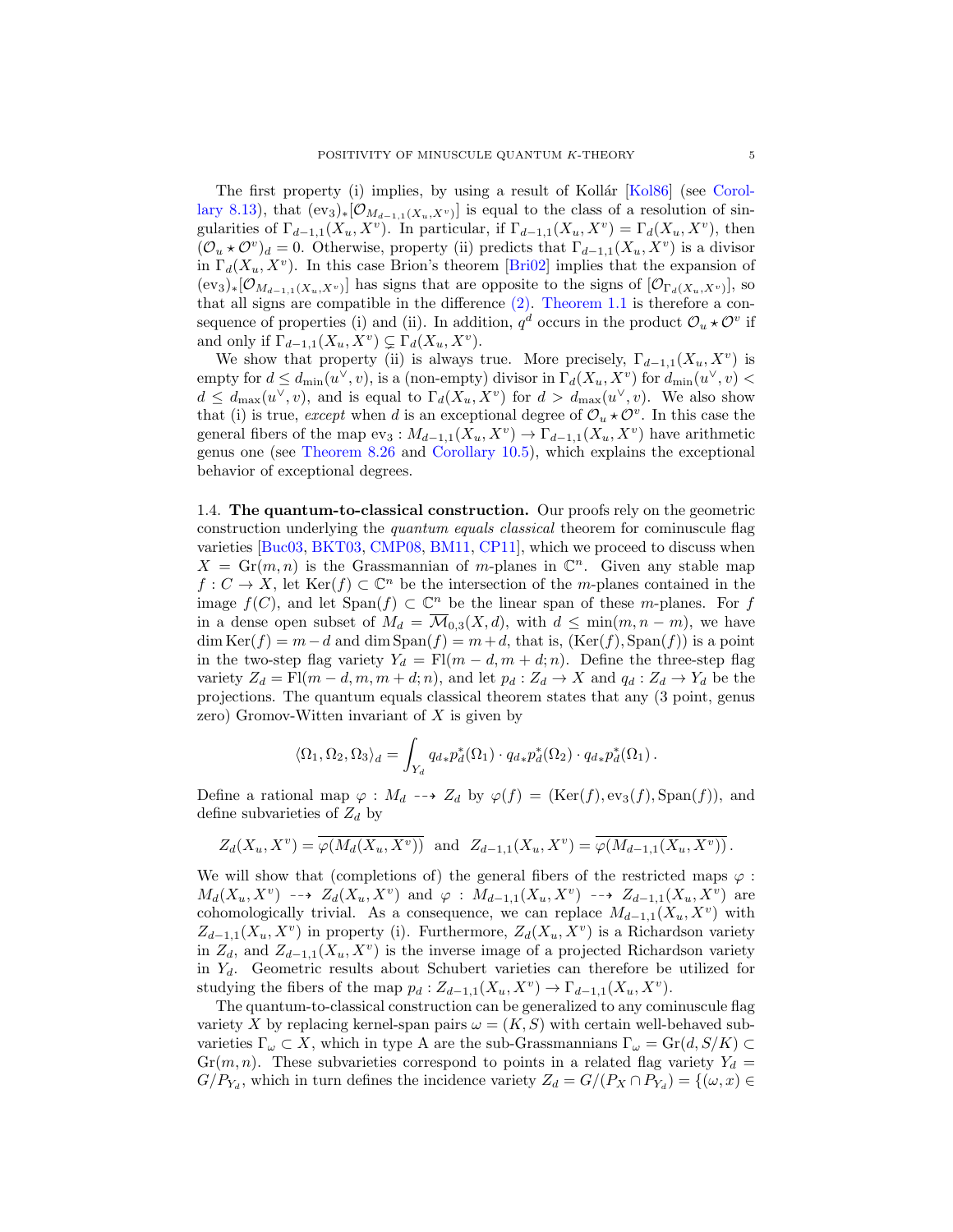$Y_d \times X \mid x \in \Gamma_\omega$ . This provides a type-independent framework for studying properties (i) and (ii).

1.5. Semi-transversal intersections. In order to establish the required geometric properties of (especially) fibers of maps related to the quantum-to-classical construction, we prove a number of new results about intersections of Schubert varieties in arbitrary flag varieties that are not in general position. In particular, given two opposite Schubert varieties with empty intersection, we define and study a semitransversal intersection obtained when these varieties are moved towards each other until they just meet, using the group action. In fact, semi-transversal intersections can be defined for subvarieties of any variety with a group action, but in this generality it is not guaranteed that a semi-transversal intersection exists. We show that the semi-transversal intersection of two Schubert varieties always exists, is a Richardson variety, and we give explicit descriptions of the defining Weyl group elements. For example, if  $X = G/P_X$  is a cominuscule flag variety, then the semitransversal intersection of  $X_u$  with  $X^v$  is the Richardson variety  $X_u \cap X^{u \cap v}$ , where  $u \cap v$  denotes the join operation on the set of minimal length Weyl group elements, corresponding to the intersection of Young diagrams in type A. We also prove the following result about the fibers of a projection of a Schubert or Richardson variety to a smaller flag variety.

**Theorem 1.4.** Let  $\pi : Z \to X$  be a projection of flag varieties. Each fiber  $\pi^{-1}(x) \cong$  $P_X/P_Z$  is again a flag variety.

(a) Let  $Z_u \subset Z$  be a Schubert variety. Then  $Z_u \cap \pi^{-1}(x)$  a (reduced) Schubert variety in  $\pi^{-1}(x)$  for all  $x \in \pi(X_u)$ .

(b) Let  $Z_u^v = Z_u \cap Z^v \subset Z$  be a Richardson variety. Then  $Z_u^v \cap \pi^{-1}(x)$  is a Richardson variety in  $\pi^{-1}(x)$  for all x in a dense open subset of  $\pi(Z_u^v)$ .

The general fibers are given by explicitly determined Weyl group elements (see [Theorem 2.8](#page-11-0) and [Theorem 2.10\)](#page-12-0).

We apply these results to the projection  $p_d : Z_d \to X$  of the quantum-toclassical construction. For each  $x \in X$ , the fiber  $F_d = p_d^{-1}(x) \cong \overline{P}_X/P_{Z_d}$  is a product of cominuscule flag varieties. If x is a general point of  $\Gamma_d(X_u, X_v)$ , then  $R = F_d \cap Z_d(X_u, X_v)$  is a Richardson variety in  $F_d$  given by explicitly determined Weyl group elements. The most interesting case of property (i) happens in the range of degrees  $d_{\max}(u^{\vee}, v) < d \leq \min(d_{\max}(u^{\vee}), d_{\max}(v))$ , where  $d_{\max}(v)$  denotes the unique power of q in [point]  $\star [X^v]$ . In this case,  $\Gamma_{d-1,1}(X_u, X^v) = \Gamma_d(X_u, X^v)$ . We show that  $D = F_d \cap Z_{d-1,1}(X_u, X^v)$  is a Cartier divisor in R, obtained as the intersection of R with a divisor in  $F_d$ . We then prove that D is cohomologically trivial if and only if d is not an exceptional degree. This is done by explicitly computing the cohomology groups of any negative line bundle restricted to a Richardson variety in any cominuscule flag variety [\(Theorem 4.8\)](#page-20-0). A special case is the following statement.

**Theorem 1.5.** Let X be a minuscule flag variety, let  $R \subset X$  be a Richardson variety of positive dimension, and let  $\mathcal{O}_X(-1) \subset \mathcal{O}_X$  be the ideal sheaf of the Schubert divisor in X. Then  $H^{i}(R, \mathcal{O}_X(-1)) = 0$  for all i.

Our results can also be used to prove that the Seidel representation of the fundamental group  $\pi_1(\text{Aut}(X))$  on the localized quantum cohomology ring  $\text{QH}(X)_{q=1}$ , as studied in [\[CMP09\]](#page-62-4), has a natural generalization to the quantum K-theory ring in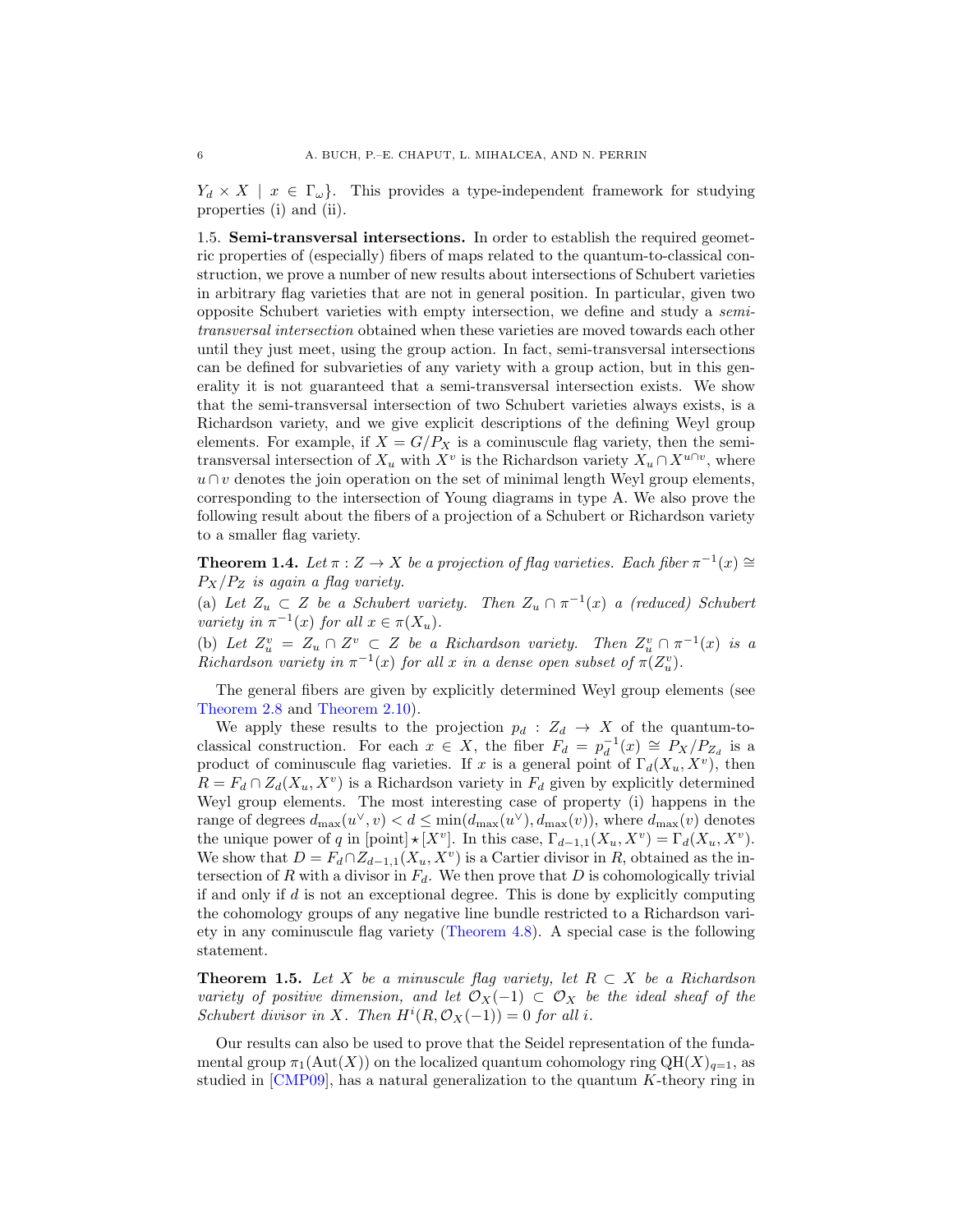the cominuscule case. We plan to discuss this elsewhere together with applications to Pieri formulas in quantum K-theory.

1.6. Organization. This paper is organized as follows. In [Section 2](#page-6-0) we fix our notation for flag varieties and related combinatorics and prove several results about intersections of Schubert varieties in special position that are valid for arbitrary flag varieties. In particular, we introduce the notion of semi-transversal intersections. In [Section 3](#page-13-0) we give short proofs of some related results about projections of Richardson varieties, which were first obtained in [\[KLS14\]](#page-63-10). In [Section 4](#page-15-0) we introduce our notation for cominuscule flag varieties. We also compute the (top) cohomology group of any negative line bundle restricted to a Richardson variety in a cominuscule flag variety, as a representation of the maximal torus  $T \subset G$ . This allows us to determine when the intersection of a Richardson variety with an effective Cartier divisor is cohomologically trivial. [Section 5](#page-21-0) gives a detailed account of the quantum equals classical theorem, focusing on Gromov-Witten invariants of degrees no larger than the *diameter* of a cominuscule variety  $X$ , that is, the smallest degree of a rational curve connecting two general points. We take this opportunity to provide a type-uniform proof of this theorem, something that has so far not been available in the literature. At the same time we further develop the geometry and combinatorics of the quantum-to-classical construction. [Section 6](#page-31-0) provides explicit descriptions of the general fibers of several maps of varieties related to this construction. [Section 7](#page-35-0) proves that the q-degrees in the quantum cohomology product of two cominuscule Schubert classes form an integer interval. We also construct our generalization of Postnikov's cylinder, which provides a combinatorial description of the minimal and maximal degrees in a quantum product. [Section 8](#page-44-0) proves the results about alternating signs and  $q$ -degrees in the quantum  $K$ -theory ring of a cominuscule flag variety. The proofs of some technical facts are postponed to [Section 9.](#page-55-0) Finally, [Section 10](#page-59-0) proves that the general fibers of the rational map  $M_{d-1,1}(X_u, X_v) \dashrightarrow Z_{d-1,1}(X_u, X_v)$  have cohomologically trivial completions.

1.7. Acknowledgments. Parts of this work was carried out while the authors visited the Hausdorff Research Institute for Mathematics in Bonn, the Department of Mathematical Sciences at the University of Copenhagen, or participated in the semester program in Combinatorial Algebraic Geometry at the Institute for Computational and Experimental Research in Mathematics at Brown University. We are grateful to these institutions for their hospitality and stimulating environments. We also thank David Anderson, Jesper Thomsen, and Chenyang Xu for helpful discussions.

# <span id="page-6-0"></span>2. Intersections and fibers of Schubert and Richardson varieties

In this section we fix our notation for flag varieties. In addition, we prove some results about intersections of Schubert and Richardson varieties in special position that are valid for arbitrary flag varieties over any algebraically closed field. In this paper, a variety is always reduced but not necessarily irreducible. By a point we will always mean a closed point. The *fibers* of a morphism are understood to be fibers over closed points, and the general fibers mean the fibers over all closed points in a dense open subset of the target.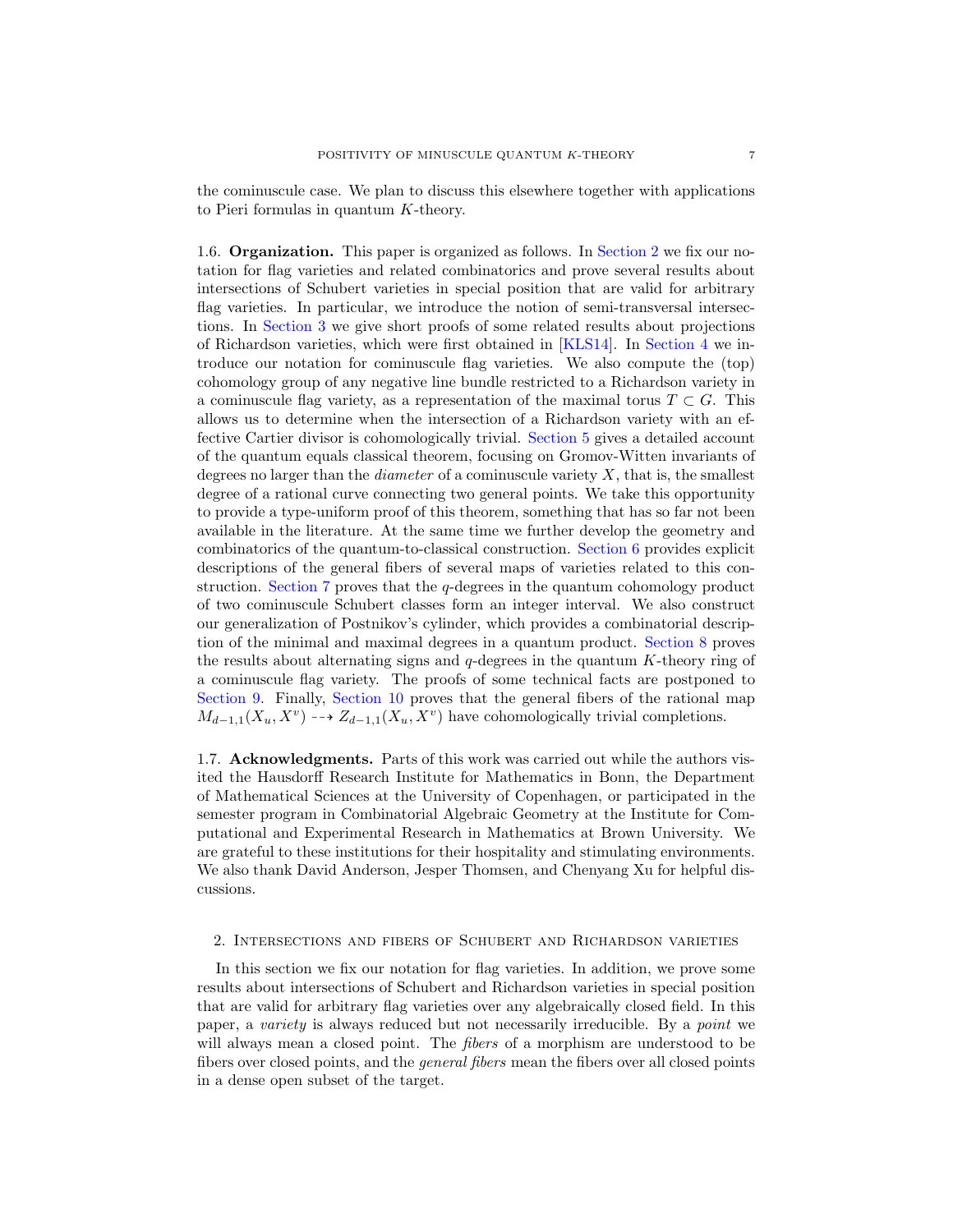<span id="page-7-0"></span>2.1. Flag varieties. Let G be a connected linear algebraic group, and fix a maximal torus T and a Borel subgroup B such that  $T \subset B \subset G$ . The opposite Borel subgroup  $B^- \subset G$  is defined by  $B \cap B^- = R_u(G)T$ , where  $R_u(G)$  is the unipotent radical. Let  $\Phi$  be the root system of  $(G, T)$ , with positive roots  $\Phi^+$  and simple roots  $\Delta \subset \Phi^+$  given by B. This means that  $\Phi$  is the set of roots of the reductive quotient  $G/R_u(G)$ , see [\[Spr98,](#page-63-12) §7.4.3]. Let  $W = N_G(T)/Z_G(T)$  be the Weyl group of G. The reflection along a root  $\alpha \in \Phi$  is denoted by  $s_{\alpha}$ .

A complete homogeneous G-variety will be called a flag variety of G. Any such flag variety  $X$  contains a unique  $B$ -invariant point. We denote the parabolic subgroup stabilizing this point by  $P_X \subset G$  and the point itself by 1. $P_X$ . We identify X with the quotient  $G/P_X$ . Each element  $g \in G$  defines a point  $g.P_X = g.(1.P_X)$ in X. Let  $\Phi_X$  be the root system of (the reductive quotient of)  $P_X$ , and set  $\Phi_X^+ = \Phi^+ \cap \Phi_X$  and  $\Delta_X^- = \Delta \cap \Phi_X$ . Let  $W_X = N_{P_X}(T)/Z_{P_X}(T)$  be the Weyl group of  $P_X$ , and let  $W^X \subset W$  be the subset of minimal representatives of the cosets in  $W/W_X$ . Each element  $u \in W$  defines a T-fixed point  $u.P_X \in X$  and the Schubert varieties  $X_u = \overline{Bu.P_X}$  and  $X_u = \overline{B-u.P_X}$ . We denote the corresponding Schubert cells by  $\overline{X}_u = Bu.P_X$  and  $\overline{X}^u = B^-u.P_X$ . These Schubert varieties and cells depend only on the coset  $uW_X$  in  $W/W_X$ , and for  $u \in W^X$  we have  $dim(X_u) = codim(X^u, X) = \ell(u).$ 

Let  $\leq$  denote the Bruhat order on W. For  $u, v \in W^X$  we then have  $v \leq u$  $\Leftrightarrow X_v \subset X_u \Leftrightarrow X_u \cap X^v \neq \emptyset$ . In this case the intersection  $X_u^v = X_u \cap X^v$ is called a Richardson variety; this variety is reduced, irreducible, rational, and  $\dim(X_u^v) = \ell(u) - \ell(v)$  [\[Ric92\]](#page-63-13). The *Richardson cell*  $\mathring{X}_u^v = \mathring{X}_u \cap \mathring{X}^v$  is a dense open subset of  $X_u^v$ . Any translate of  $X_u^v$  will be called a Richardson variety. In other words, a non-empty closed subvariety  $\Omega\subset X$  is a Richardson variety if and only if  $\Omega = g.X_u^v$  for some  $u, v \in W^X$  and  $g \in G$ . Similarly, arbitrary translates of Schubert varieties will be called Schubert varieties.

Each element  $u \in W$  has a unique factorization  $u = u^X u_X$  for which  $u^X \in W^X$ and  $u_X \in W_X$ , called the *parabolic factorization* of u with respect to  $P_X$ . This factorization is *reduced* in the sense that  $\ell(u) = \ell(u^X) + \ell(u_X)$ . The parabolic factorization of the longest element  $w_0 \in W$  is  $w_0 = w_0^X w_{0,X}$ , where  $w_0^X$  and  $w_{0,X}$ are the longest elements in  $W^X$  and  $W_X$ , respectively. The Poincaré dual element of  $u \in W^X$  is  $u^{\vee} = w_0 u w_{0,X} \in W^X$ , which satisfies  $X^{u^{\vee}} = w_0 X_u$ .

Suppose Y is an additional flag variety of G such that  $P_X \subset P_Y$ , and let  $\pi$ :  $X \to Y$  be the projection. We then have  $(u_Y)^X = (u^X)_Y$  for any  $u \in W$ , so this element of  $W_Y \cap W^X$  may be written as  $u_Y^X$  without ambiguity. The parabolic factorizations of u with respect to both  $P_Y$  and  $P_X$  can be simultaneously expressed as  $u = u^Y u_Y^X u_X$ . Notice also that  $\pi^{-1}(Y^u) = X^u$  and  $\pi^{-1}(Y_u) = X_{uw_{0,Y}^X}$  for any  $u \in W^Y$ .

We need the *Hecke product* on  $W$ , which by definition is the unique associative monoid product satisfying

$$
u \cdot s_{\beta} = \begin{cases} us_{\beta} & \text{if } u < us_{\beta}, \\ u & \text{if } u > us_{\beta} \end{cases}
$$

for all  $u \in W$  and  $\beta \in \Delta$ . Equivalently, the Hecke product  $u \cdot v$  of  $u, v \in W$  is given by  $\overline{B(u \cdot v)B} = \overline{B u B v B}$  [\[Spr98,](#page-63-12) §8.3]. In particular we have  $u.X_v \subset X_{u.v.}$  The product of u and v is reduced (i.e.  $\ell(uv) = \ell(u) + \ell(v)$ ) if and only if  $uv = u \cdot v$ .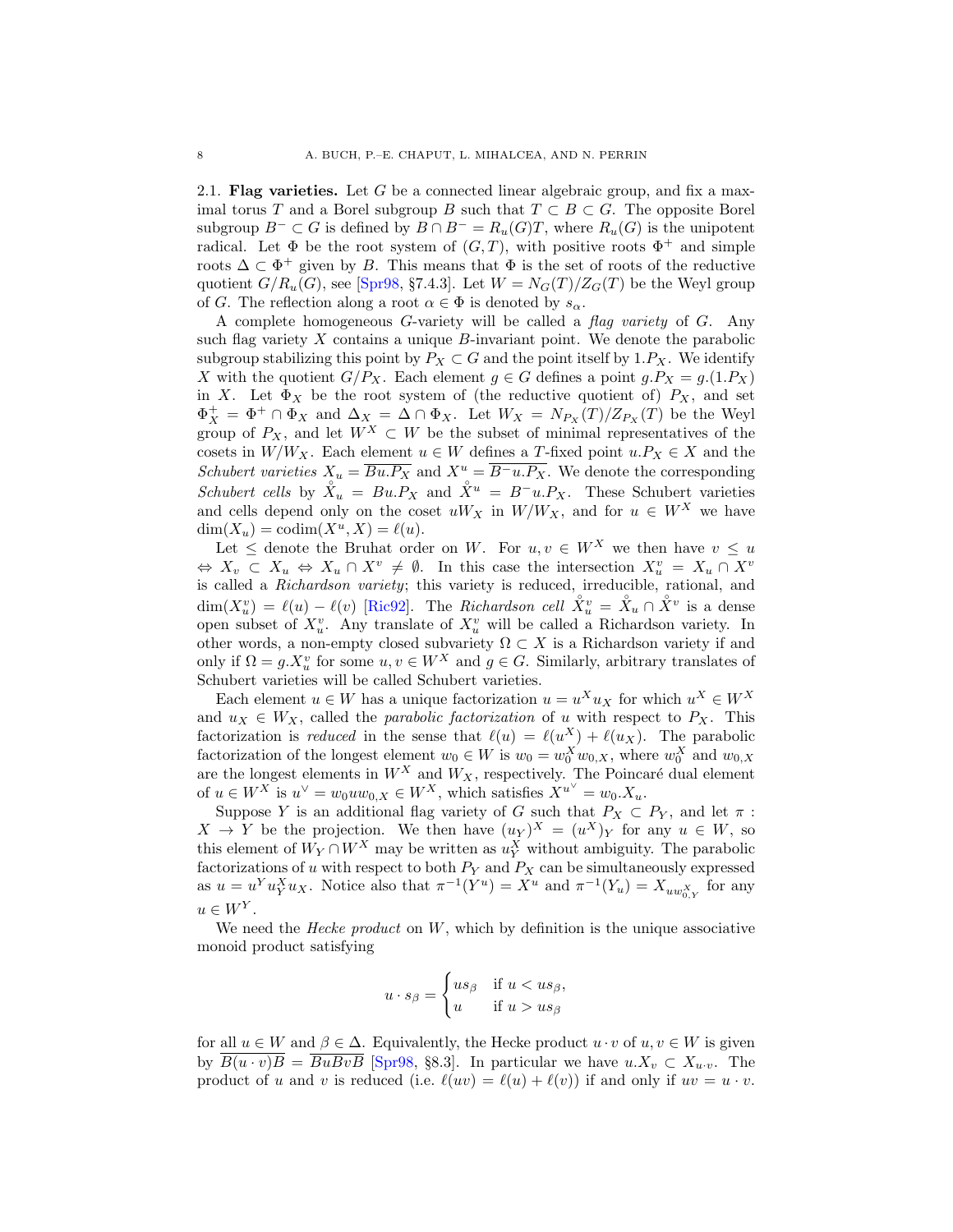Several other useful properties of the Hecke product can be found in e.g. [\[BM15,](#page-62-11) §3].

The *left weak Bruhat order* on W is defined by  $u \leq_L w$  if and only if  $\ell(wu^{-1}) =$  $\ell(w) - \ell(u)$ . Equivalently, there exists  $x \in W$  such that  $w = xu$  is a reduced factorization of w. We also need the  $P_X$ -Bruhat order  $\leq_X$  on W, which we define by

 $v \leq_X u$  if and only if  $v \leq u$  and  $u_X \leq_L v_X$ .

It follows from [Corollary 2.12](#page-13-1) below that this definition is equivalent to the definition given in  $[KLS14, §2]$  (see also  $[BS98]$ ).

<span id="page-8-0"></span>**Lemma 2.1.** For  $x, u \in W$  we have  $u \leq_L x \cdot u$  and  $(x \cdot u)u^{-1} \leq x$ .

*Proof.* By definition of the Hecke product, there exists  $x' \leq x$  such that  $x \cdot u = x'u$ and the product  $x'u$  is reduced. The lemma follows from this.  $\Box$ 

Given a positive root  $\alpha \in \Phi^+ \setminus \Phi_X$  there exists a unique T-stable curve  $C \subset$ X through 1. $P_X$  and  $s_\alpha.P_X$ . For any simple root  $\beta \in \Delta \setminus \Delta_X$  we then have  $\int_C [X^{s_{\beta}}] = (\alpha^{\vee}, \omega_{\beta}),$  where  $\alpha^{\vee}$  denotes the coroot of  $\alpha$  and  $\omega_{\beta}$  is the fundamental weight corresponding to  $\beta$  (see [\[FW04,](#page-63-7) §3]).

An action of an algebraic group  $H$  on a variety Y is called *split* if there exists a morphism  $s: U \to H$  defined on a dense open subset  $U \subset Y$ , and a point  $y_0 \in U$ , such that  $s(y).y_0 = y$  for all  $y \in U$ . Many actions encountered in the study of Schubert varieties are split, including the action of B on a Schubert variety  $X_u$  and the action of  $B \times B$  on a double Bruhat cell  $BuB$ . If  $f : Z \rightarrow Y$  is any equivariant morphism of  $H$ -varieties such that the action of  $H$  on  $Y$  is split, then  $f$  is a locally trivial fibration over the dense open orbit in  $Y$  [\[BCMP13,](#page-61-2) Prop. 2.3]. In fact, the map  $\varphi: U \times f^{-1}(y_0) \to f^{-1}(U)$  defined by  $\varphi(y, z) = s(y).z$  is an isomorphism. We will make repeated use of this fact throughout this paper.

<span id="page-8-1"></span>2.2. Semi-transversal intersections. Let  $\Omega_1$  and  $\Omega_2$  be closed subsets of a flag variety  $X$  of the group  $G$ . It is customary to study the intersection of general translates of these varieties, that is, any intersection of the form  $\Omega_1 \cap g.\Omega_2$ , where  $g$  is a general element of  $G$ . In particular, the product of (Chow) cohomology classes is given by  $[\Omega_1] \cdot [\Omega_2] = [\Omega_1 \cap g \cdot \Omega_2]$ . In this section we consider the situation where the intersection of general translates of  $\Omega_1$  and  $\Omega_2$  is empty. We then seek to understand non-empty intersections of the form  $\Omega_1 \cap g.\Omega_2$  that are as general as possible. Such intersections will be called *semi-transversal* intersections of  $\Omega_1$ and  $\Omega_2$  (when they exist). Intuitively, a semi-transversal intersection is obtained by moving general translates of  $\Omega_1$  and  $\Omega_2$  towards each other until they just meet. Semi-transversal intersections make sense for actions of arbitrary algebraic groups, so we will formulate our definition in this setting.

Let  $X$  be an algebraic variety and let  $G$  be an algebraic group acting on  $X$ . For any subset  $\Omega \subset X$  we let  $G_{\Omega} = \{g \in G \mid g.\Omega = \Omega\}$  denote the stabilizer. Given two closed subsets  $\Omega_1, \Omega_2 \subset X$ , we define a subset of G by

$$
G(\Omega_1, \Omega_2) = \{ g \in G \mid \Omega_1 \cap g.\Omega_2 \neq \emptyset \}.
$$

This set is stable under the action of  $G_{\Omega_1} \times G_{\Omega_2}$  defined by  $(a_1, a_2)$ .  $g = a_1 g a_2^{-1}$ , so we have  $G_{\Omega_1}G_{\Omega_2} \subset G(\Omega_1, \Omega_2)$  if and only if  $\Omega_1 \cap \Omega_2 \neq \emptyset$ . Notice also that  $G(\Omega_2, \Omega_1) = G(\Omega_1, \Omega_2)^{-1}$ , and  $G(g_1 \Omega_1, g_2 \Omega_2) = g_1 G(\Omega_1, \Omega_2) g_2^{-1}$  for  $g_1, g_2 \in G$ . If X is a complete variety, then  $G(\Omega_1, \Omega_2)$  is closed in G; this follows because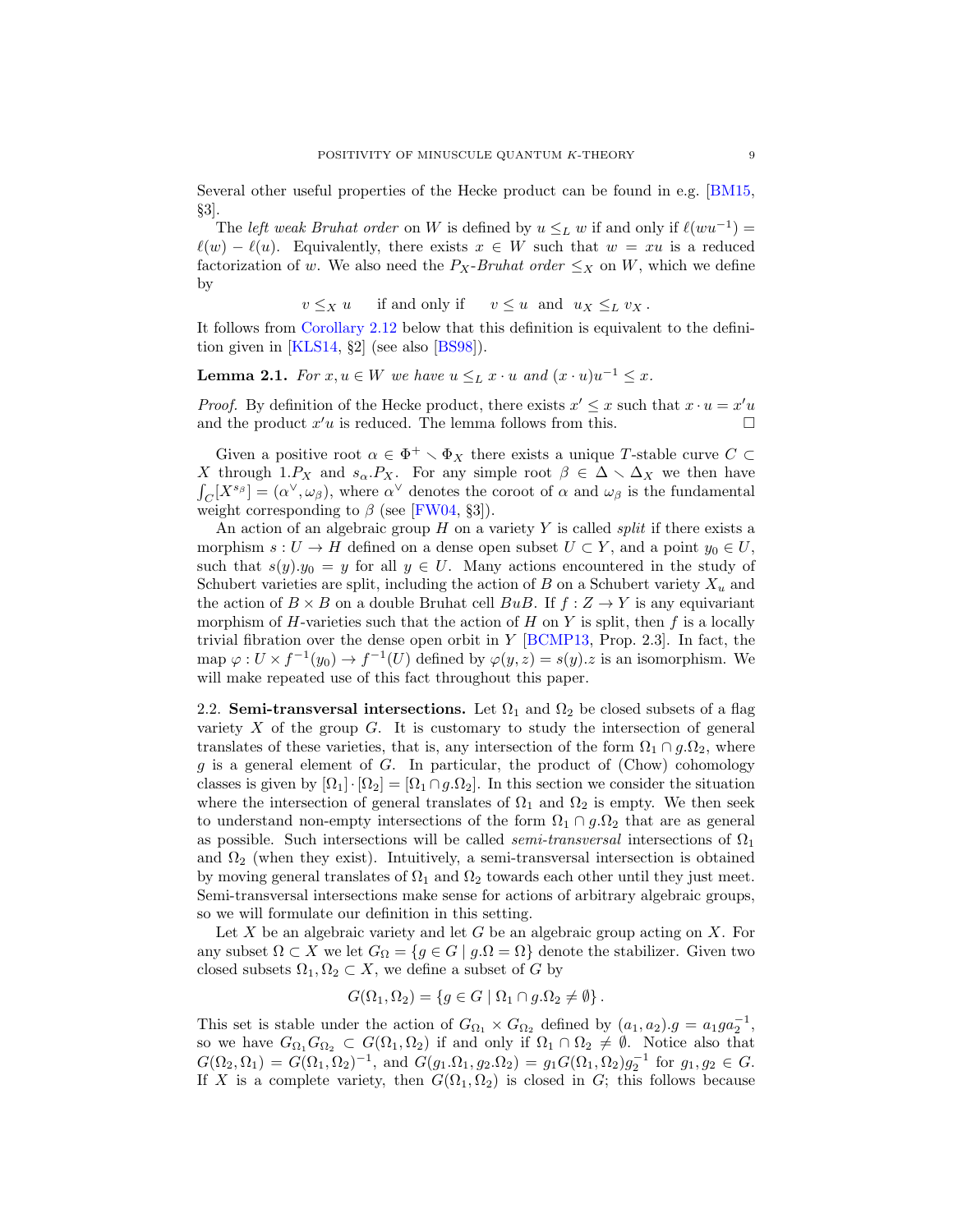$G(\Omega_1, \Omega_2) = p(\mu^{-1}(\Omega_1)),$  where  $p: G \times \Omega_2 \to G$  is the projection and  $\mu: G \times \Omega_2 \to G$ X is defined by the action.

**Definition 2.2.** We will say that  $\Omega_1$  and  $\Omega_2$  meet semi-transversally if  $G_{\Omega_1}G_{\Omega_2}$ is a dense subset of  $G(\Omega_1, \Omega_2)$ . A semi-transversal intersection of  $\Omega_1$  and  $\Omega_2$  is any subscheme of the form  $g_1.\Omega_1 \cap g_2.\Omega_2$  for which  $g_1.\Omega_1$  and  $g_2.\Omega_2$  meet semitransversally (with  $g_1, g_2 \in G$ ).

If  $\Omega_1$  and  $\Omega_2$  meet semi-transversally, then for all g in a dense open subset of  $G(\Omega_1, \Omega_2)$ , the intersection  $\Omega_1 \cap g.\Omega_2$  is a translate of  $\Omega_1 \cap \Omega_2$ , so  $\Omega_1 \cap \Omega_2$  is as general as possible among non-empty intersections. A semi-transversal intersection of  $\Omega_1$  and  $\Omega_2$  exists if and only if  $G(\Omega_1, \Omega_2)$  contains a dense orbit for the action of  $G_{\Omega_1} \times G_{\Omega_2}$ , in which case  $\Omega_1 \cap g.\Omega_2$  is a semi-transversal intersection whenever g belongs to this orbit. Any semi-transversal intersection of  $\Omega_1$  and  $\Omega_2$  is a Gtranslate of any other. Notice that  $\Omega_1 \cap \Omega_2$  may be a semi-transversal intersection even though  $\Omega_1$  and  $\Omega_2$  fail to meet semi-transversally. The condition that  $\Omega_1$  and  $\Omega_2$  meet semi-transversally is stronger because it concerns the relative position of the two varieties and not just their intersection. When the group  $G$  is not clear from the context, we will write "G-semi-transversal" to clarify the action.

**Example 2.3.** (a) Let G act trivially on X. Then  $\Omega_1$  meets  $\Omega_2$  semi-transversally if and only if  $\Omega_1 \cap \Omega_2 \neq \emptyset$ , in which case  $\Omega_1 \cap \Omega_2$  is the only semi-transversal intersection.

(b) Let  $GL(3)$  act on  $\mathbb{P}^2$ . Then a line and a conic meet semi-transversally if and only if they have two points in common.

(c) Let  $GL(4)$  act on  $\mathbb{P}^3$ . Now a line and an irreducible curve of degree two meet semi-transversally if and only if their intersection is a single reduced point.

(d) Let  $G = \text{PGL}(2) \times \text{PGL}(2) \rtimes S_2$  be the automorphism group of  $X = \mathbb{P}^1 \times \mathbb{P}^1$ , and set  $L = \mathbb{P}^1 \times \{0\}$ . Then  $G_L$  is connected while  $G(L, L)$  is disconnected, so no semi-transversal intersection exists of L with itself. However, if we restrict the action to the identity component  $G^0 = \text{PGL}(2) \times \text{PGL}(2)$ , then L meets itself semi-transversally.

(e) Let  $PGL(n+1)$  act on  $\mathbb{P}^n$ , let  $H \subset \mathbb{P}^n$  be a hyperplane, and let  $S \subset \mathbb{P}^n$  be any hypersurface with finite automorphism group. Then the dimension of  $G_H \times G_S$  is smaller than the dimension of  $G(H, S) = G$ , so no semi-transversal intersection of H and S exists. In particular, transversal intersections may fail to be semi-transversal.

(f) The maximal orthogonal Grassmannian  $X = \text{OG}(4, 8)$  is one component of the variety of maximal isotropic subspaces in an orthogonal vector space V of dimension 8. This space X is a flag variety of both  $SO(8)$  and its subgroup  $SO(7)$ . A Schubert line in X corresponds to a 2-dimensional isotropic subspace  $E \subset V$ . Two Schubert lines given by  $E_1$  and  $E_2$  meet SO(8)-semi-transversally if and only if  $E_1 + E_2$  is a point of X, whereas they meet SO(7)-semi-transversally only if  $E_1 + E_2$  is an isotropic subspace of dimension 3. It is therefore impossible for two Schubert lines to meet semi-transversally for both groups at the same time.

(g) The projective space  $\mathbb{P}^{2n-1}$  is a flag variety of both SL(2n) and its subgroup  $Sp(2n)$  of elements preserving a symplectic form on a vector space V of dimension 2n. A Schubert line for the action of  $Sp(2n)$  is given by a 2-dimensional isotropic subspace  $E \subset V$ . Two Schubert lines given by isotropic subspaces  $E_1$  and  $E_2$ meet  $SL(2n)$ -semi-transversally if and only if  $dim(E_1 + E_2) = 3$ , whereas they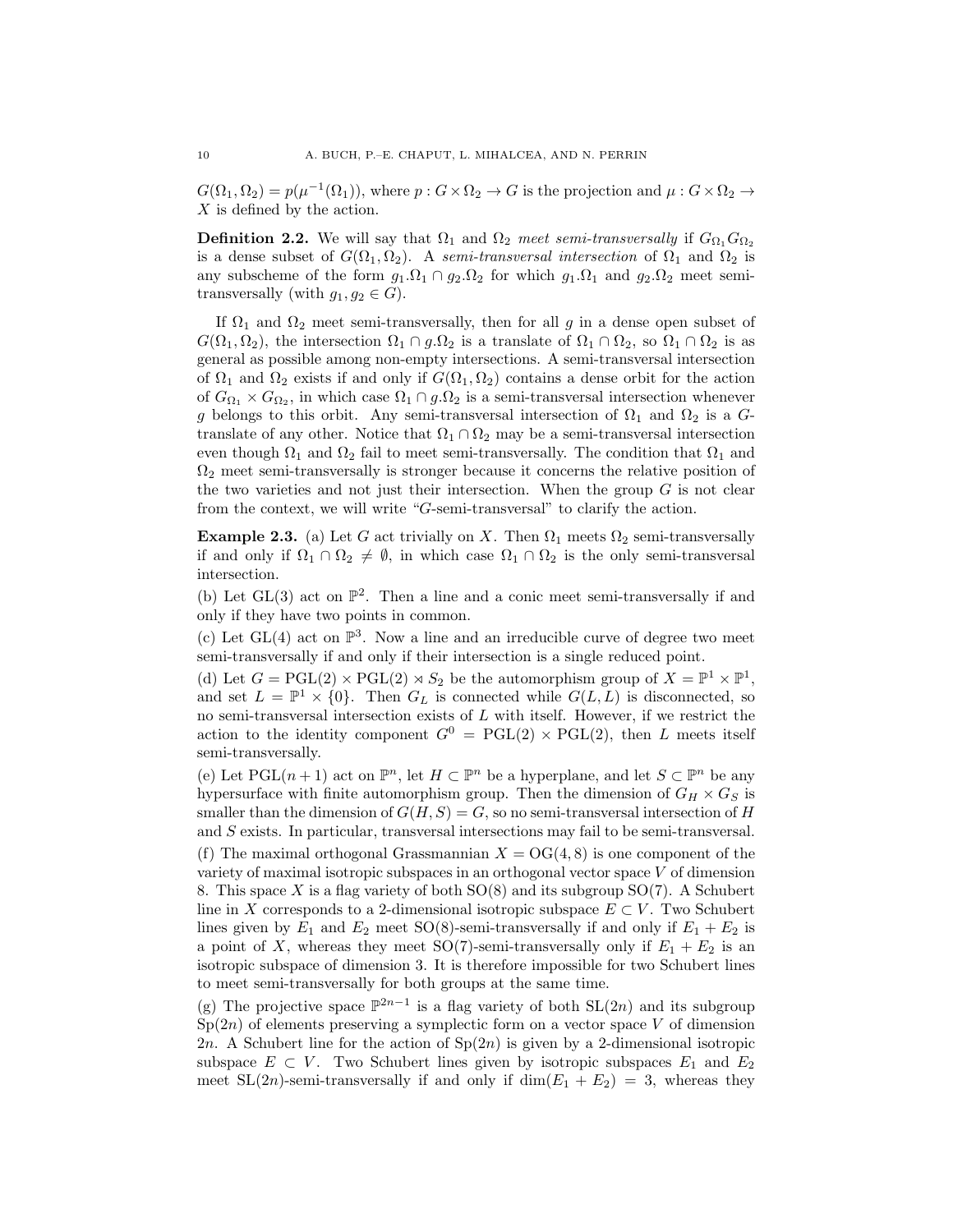meet Sp(2n)-semi-transversally if and only if  $\dim(E_1 + E_2) = 3$  and  $E_1 + E_2$  is not isotropic. Two Schubert lines can therefore meet  $SL(2n)$ -semi-transversally without meeting  $Sp(2n)$ -semi-transversally.

2.3. Semi-transversal intersections of Schubert varieties. We are mostly interested in semi-transversal intersections of Schubert varieties in a flag variety, so assume again that  $X$  is a flag variety of a connected linear algebraic group  $G$ . Our first result shows that a semi-transversal intersection of two Schubert varieties exists and is a Richardson variety. Notice that  $X_u \cap w_0.X_v$  is a semi-transversal intersection of  $X_u$  and  $X_v$  whenever this intersection is not empty; this happens exactly when  $\kappa = w_0$  in the following result.

<span id="page-10-0"></span>**Theorem 2.4.** Let  $u, v \in W^X$ , and set  $\kappa = u \cdot w_{0,X} \cdot v^{-1}$ . Then  $G(X_u, X_v) =$  $\overline{B\kappa B}$ ,  $w_0\kappa v \in W^X$ , and  $X_u \cap \kappa X_v = X_u \cap w_0 X_{w_0\kappa v}$  as (reduced and irreducible) subschemes of X. In particular, the Richardson variety  $X_u \cap w_0$ . $X_{w_0 \kappa v}$  is a semitransversal intersection of  $X_u$  and  $X_v$ .

*Proof.* Let  $\mu: G \times X_v \to X$  be the map defined by  $\mu(h, x) = h.x$ . If we let G act on the left factor of  $G \times X_v$ , then  $\mu$  is G-equivariant, so  $\mu$  is a locally trivial fibration by [\[BCMP13,](#page-61-2) Prop. 2.3]. It follows that  $\mu^{-1}(X_u) \subset G \times X_v$  is a closed irreducible subvariety. Let  $p : G \times X_p \to G$  be the first projection and let  $B \times B$  act on  $G \times X_v$  by  $(b_1, b_2) \cdot (h, x) = (b_1 h b_2^{-1}, b_2 \cdot x)$ . Then p is proper and  $B \times B$ -equivariant, and since  $p^{-1}(g) \cap \mu^{-1}(X_u) = \{g\} \times (g^{-1}X_u \cap X_v) \cong X_u \cap g.X_v$ , it follows that  $G(X_u, X_v) = p(\mu^{-1}(X_u)) \subset G$  is closed, irreducible, and  $B \times B$ -stable. Since  $\kappa v \leq$ uw<sub>0,X</sub> by [Lemma 2.1,](#page-8-0) we obtain  $\kappa v.P_X \in X_u \cap \kappa.X_v \neq \emptyset$ , so  $B \kappa B \subset G(X_u, X_v)$ . On the other hand, if  $w \in W$  is any element such that  $X_u \cap w.X_v \neq \emptyset$ , then let  $v'.P_X \in w^{-1}.X_u \cap X_v$  be any T-fixed point, with  $v' \in W^X$ . Then  $v' \leq v$  and  $wv' \leq uw_{0,X}$ , which implies  $w = (wv')(v')^{-1} \leq (wv') \cdot (v')^{-1} \leq uw_{0,X} \cdot v^{-1} = \kappa$ . This shows that  $G(X_u, X_v) = \overline{B\kappa B}$ .

Since  $p: \mu^{-1}(X_u) \to G(X_u, X_v)$  is  $B \times B$ -equivariant, this map is locally trivial over the open orbit  $B\kappa B$ . In particular, the intersection  $X_u \cap \kappa X_v$  is reduced. Since  $\ell(\kappa v) = \ell(\kappa) - \ell(v)$  by [Lemma 2.1,](#page-8-0) we have  $\ell(w_0 \kappa v) = \ell(w_0 \kappa) + \ell(v)$ . It follows that  $w_0 \kappa. X_v \subset X_{w_0 \kappa v}$ , so we have  $X_u \cap \kappa. X_v \subset X_u \cap w_0. X_{w_0 \kappa v}$ . Using that  $\mu: G \times X_v \to X$  is locally trivial, we get  $\dim(\mu^{-1}(X_u)) = \dim(P_X) + \ell(u) +$  $\ell(v)$ , and since  $p : \mu^{-1}(X_u) \to G(X_u, X_v)$  is locally trivial over  $B \kappa B$ , we obtain  $\dim(X_u \cap \kappa X_v) = \ell(u) + \ell(w_{0,X}) + \ell(v) - \ell(\kappa)$ . On the other hand, the dimension of the Richardson variety  $X_u \cap w_0.X_{w_0\kappa v}$  is bounded by  $\dim(X_u \cap w_0.X_{w_0\kappa v}) \leq$  $\ell(u)+\ell(w_0\kappa v)-\dim(X) = \ell(u)+\ell(w_{0,X})+\ell(v)-\ell(\kappa)$ . We deduce that  $X_u\cap \kappa$ . $X_v$  =  $X_u \cap w_0.X_{w_0\kappa v}$  and that  $\dim(X_{w_0\kappa v}) = \ell(w_0\kappa v)$ , so that  $w_0\kappa v \in W^X$ .

The following corollary gives a geometric characterization of the weak left Bruhat order that we have not seen before.

<span id="page-10-1"></span>Corollary 2.5. Let  $u, v \in W^X$ . The following are equivalent. (1) There exists  $g \in G$  such that  $X_u \cap g.X_v$  is a single point. (2) The product  $u \cdot w_{0,X} \cdot v^{-1}$  is reduced. (3) We have  $u \leq_L v^{\vee}$ .

*Proof.* Set  $\kappa = u \cdot w_{0,X} \cdot v^{-1}$ . It follows from [Theorem 2.4](#page-10-0) that  $X_u \cap \kappa X_v$  is a point if and only if  $w_0 \kappa v = u^{\vee} = w_0 u w_{0,X}$ , or  $\kappa = u w_{0,X} v^{-1}$ , so (1) and (2) are equivalent. Conditions (2) and (3) are equivalent because we have  $\ell(vw_{0,X}u^{-1}) =$  $\ell(vw_{0,X}) + \ell(u)$  if and only if  $\ell(v^{\vee}u^{-1}) = \ell(v^{\vee}) - \ell(u)$ .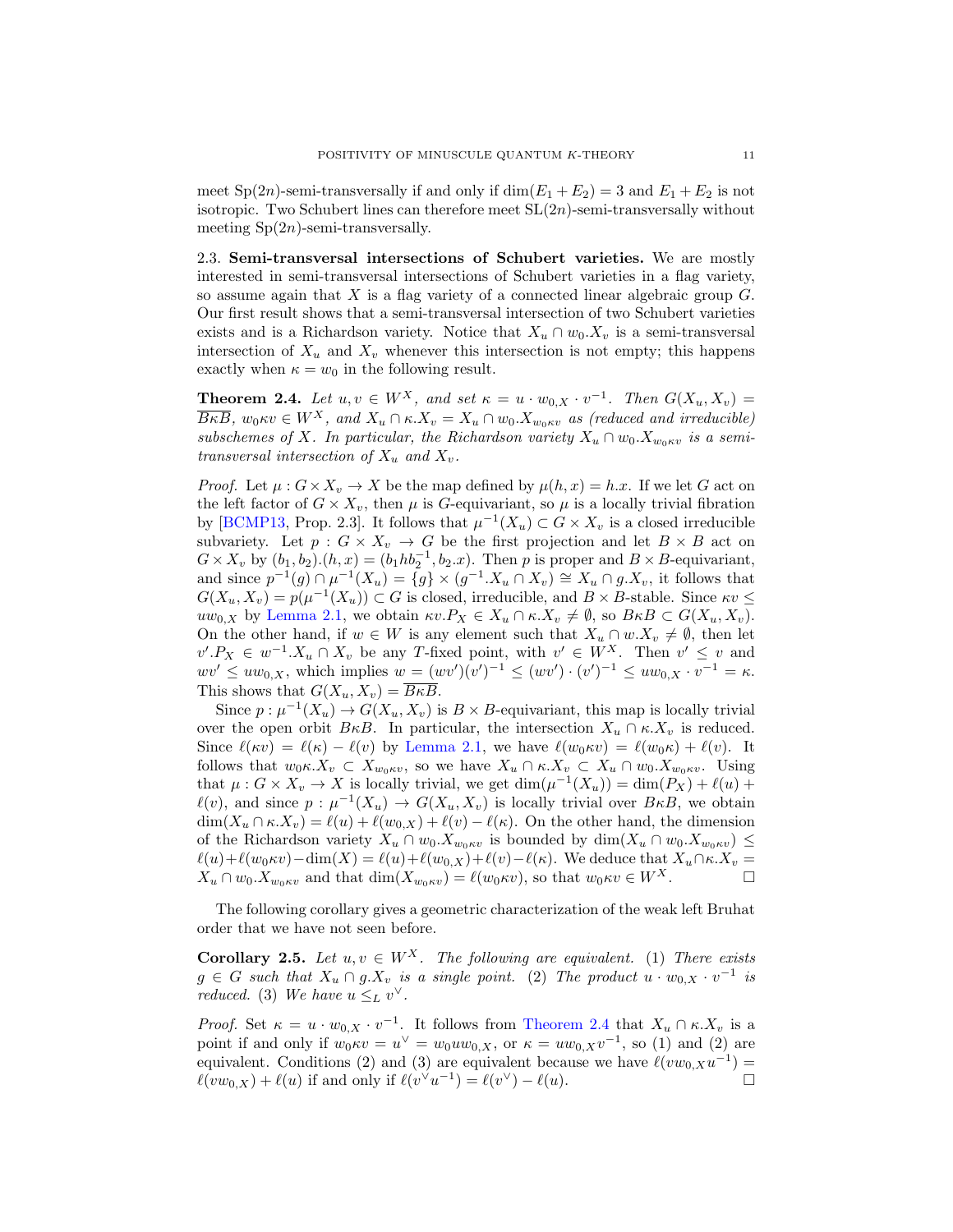**Remark 2.6.** Using the Stein factorization of the map  $p : \mu^{-1}(X_u) \to G(X_u, X_v)$ , it follows that  $X_u \cap g.X_v$  is connected for all  $g \in G(X_u, X_v)$ . However, the intersection  $X_u \cap g.X_v$  is not always irreducible, and Jesper Thomsen has shown us an example where  $X_u \cap g.X_v$  fails to be reduced [\[Tho\]](#page-64-1). For example, the intersection of two Schubert divisors in the Grassmannian  $Gr(2, 4)$  may be a union of two projective planes, and two Schubert divisors in the quadric hypersurface  $Q^3 \subset \mathbb{P}^4$  can meet in a double line.

**Remark 2.7.** If X is a flag variety of two different groups G and H, and  $\Omega_1, \Omega_2 \subset$ X are Schubert varieties with respect to both groups, then one can show that any semi-transversal intersection of  $\Omega_1$  and  $\Omega_2$  for the action of H is also a semitransversal intersection for the action of  $G$ , up to translation by an automorphism of X. In fact, there are only three families of flag varieties of groups of distinct Lie types, namely odd-dimensional projective spaces  $\mathbb{P}^{2n-1} = A_{2n-1}/P_1 = C_n/P_1$ , maximal orthogonal Grassmannians  $\mathrm{OG}(n, 2n) = D_n/P_n = B_{n-1}/P_{n-1}$ , and the 5-dimensional quadric  $Q^5 = B_3/P_1 = G_2/P_2$ . The first two families consist of (co)minuscule flag varieties, in which case the claim follows from [Proposition 4.4.](#page-18-0) The last case  $B_3/P_1 = G_2/P_2$  has been checked from [Theorem 2.4](#page-10-0) with help from a computer. We will not need this fact in the following.

2.4. Fibers of Schubert varieties. Let  $Y = G/P<sub>Y</sub>$  be an additional flag variety of G such that  $P_X \subset P_Y$ , and let  $\pi : X \to Y$  be the projection. Then  $F =$  $\pi^{-1}(1.P_Y) = P_Y/P_X$  is a flag variety of  $P_Y$ . The Schubert varieties in F are the B-orbit closures  $F_w = X_w$  for  $w \in W_Y$ , as well as their  $P_Y$ -translates. Similarly, any fiber  $\pi^{-1}(g.P_Y) = g.F$  for  $g \in G$  is a flag variety of  $gP_Yg^{-1}$ . Given a subvariety  $\Omega \subset X$ , the fibers of the restricted map  $\pi : \Omega \to \pi(\Omega)$  will be called fibers of  $\Omega$ . Our next result shows that, if  $\Omega$  is a Schubert variety in X, then any fiber  $\Omega \cap \pi^{-1}(y)$ with  $y \in \pi(\Omega)$  is a Schubert variety in  $\pi^{-1}(y)$ .

<span id="page-11-0"></span>**Theorem 2.8.** Any intersection  $X_u \cap \pi^{-1}(y)$  defined by  $u \in W^X$  and  $y \in \pi(X_u)$  is a (reduced) Schubert variety in  $\pi^{-1}(y)$ . Let  $u = u^Y u_Y$  be the parabolic factorization with respect to  $P_Y$ . Any fiber  $X_u \cap \pi^{-1}(y)$  given by  $y \in Y_u$  is a translate of  $X_u \cap$  $u.F = u<sup>Y</sup>.F<sub>u<sub>Y</sub></sub>$ .

*Proof.* We may assume that G is reductive. Let  $L \subset P_Y$  be the Levi subgroup containing T and set  $B_L = B \cap L$ . We then have  $F_w = \overline{B_L w P_X}$  for each  $w \in W_Y$ . Since  $\pi$  is B-equivariant, we may assume that  $y = v.P_Y \in \pi(X_u)$  is a T-fixed point, given by an element  $v \in W^Y$ . Then  $v \leq u$ . Since  $v \in W^Y$  we have  $v.\alpha > 0$  for each positive root  $\alpha$  of L, and this implies that  $vB_Lv^{-1} \subset B$  and therefore  $B_L \subset v^{-1}Bv \cap L$ . Since  $v^{-1}Bv \cap L$  is a Borel subgroup of L, we obtain  $B_L = v^{-1}Bv \cap L$ . It follows that  $v^{-1}.X_u \cap F$  is a closed  $B_L$ -stable subset of  $F$ , so this set is a union of  $B_L$ -stable Schubert varieties in  $F$ . The set of  $T$ fixed points in  $v^{-1}.X_u \cap F$  is  $\{z.P_X \mid z \in W_Y \text{ and } vz \leq uw_{0,X}\}.$  It follows from [\[KLS14,](#page-63-10) Prop. 2.1] that the set  $\{z \in W_Y \mid vz \leq uw_{0,X}\}\$  has a unique maximal element, say  $z' \in W_Y$ . This implies that  $v^{-1} \cdot X_u \cap F = F_{z'}$  (as sets), hence  $X_u \cap \pi^{-1}(v.P_Y) = v.F_{z'}$  is a translate of this Schubert variety. Notice also that, if  $y \in \overset{\circ}{Y}_u$ , then  $v = u^Y$ ,  $z' = u_Y w_{0,X}$ , and  $F_{z'} = F_{u_Y}$ . To see that  $X_u \cap \pi^{-1}(v.P_Y)$ is reduced, set  $Z = X_u \cap \pi^{-1}(Y_v)$ . Since Z is an intersection of B-stable Schubert varieties, it follows that  $Z$  is a reduced union of Schubert varieties in  $X$ , see [\[BK05,](#page-62-13)] §2]. Since the map  $\pi : Z \to Y_\nu$  has irreducible fibers by the above argument, it follows that  $Y_v$  is dominated by a unique irreducible component  $Z'$  of  $Z$ , and  $Z' \subset X$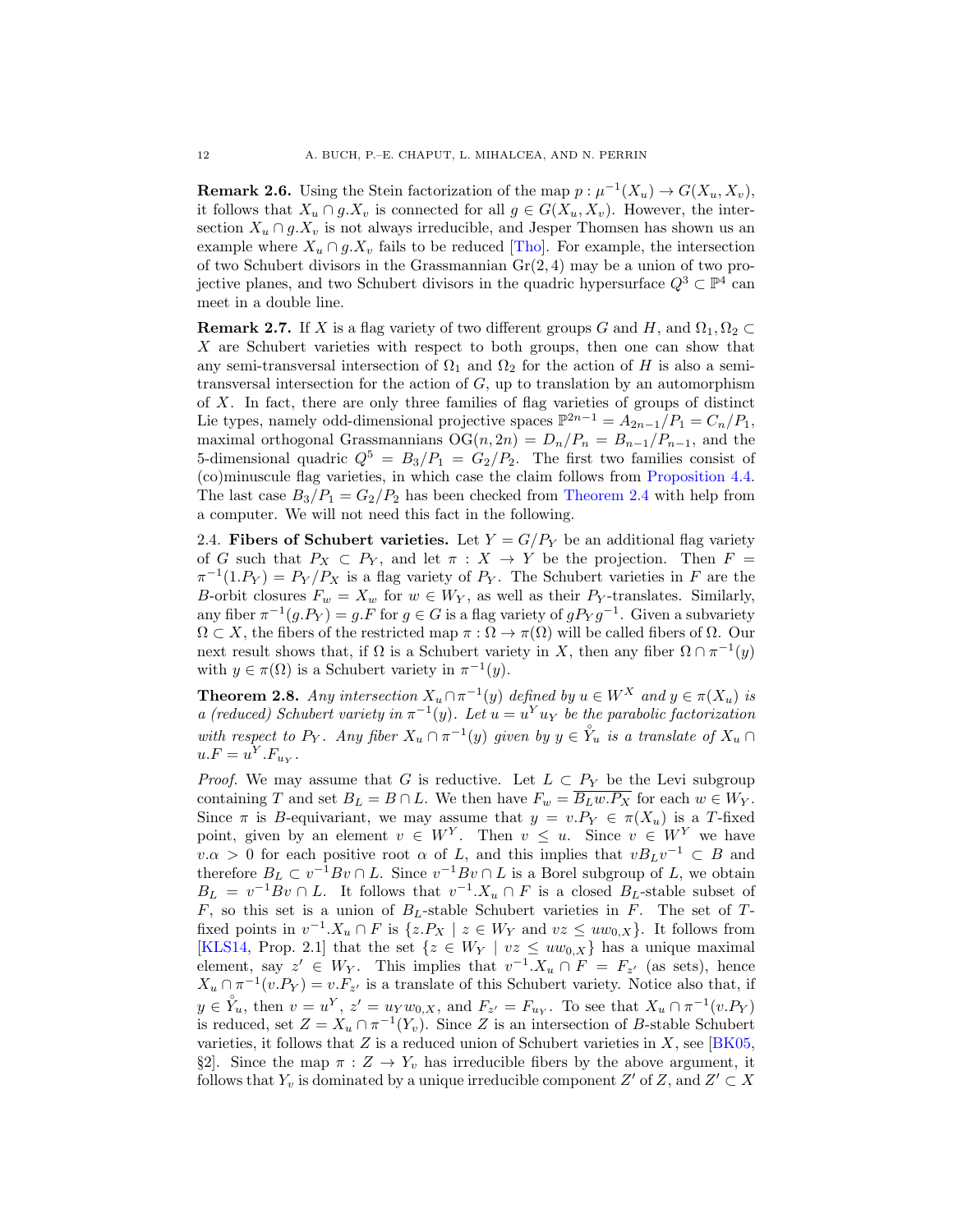is a B-stable Schubert variety. Since  $\pi : Z' \to Y_v$  is B-equivariant, it is locally trivial over the open cell  $\mathring{Y}_v \subset Y_v$ . We conclude that  $X_u \cap \pi^{-1}(v.P_Y) = Z' \cap \pi^{-1}(v.P_Y)$  is  $reduced.$ 

<span id="page-12-1"></span>**Remark 2.9.** The parabolic factorization of  $u \in W^X$  commutes with dualization in the sense that  $w_0 u w_{0,X} = (w_0 u^Y w_{0,Y})(w_{0,Y} u_Y w_{0,X})$ . It follows that the general fibers of the projection  $\pi : X^u \to \pi(X^u)$  are translates of the Schubert variety  $F^{u_Y}$ .

2.5. Fibers of Richardson varieties. We finally consider the fibers  $R \cap \pi^{-1}(y)$ of a Richardson variety  $R \subset X$  under the projection of flag varieties  $\pi : X \to Y$ . While the fibers of a Richardson variety may fail to be irreducible [\[BR12,](#page-62-14) Ex. 3.1], we will show that  $R \cap \pi^{-1}(y)$  is a Richardson variety in  $\pi^{-1}(y)$  for all points y in a dense open subset of  $\pi(R)$ . Some very special cases of this were proved in [\[BR12\]](#page-62-14). The projection  $\pi : R \to \pi(R)$  was also studied in [\[BC12,](#page-61-5) [KLS14\]](#page-63-10), were it was proved that this map is cohomologically trivial and that the projected Richardson variety  $\pi(R)$  is Cohen-Macaulay with rational singularities.

<span id="page-12-0"></span>**Theorem 2.10.** Let  $R = X_u \cap w_0.X_v$  be a Richardson variety in X, with  $u, v \in$  $W^X$ . Let  $u = u^Y u_Y$  and  $v = v^Y v_Y$  be the parabolic factorizations with respect to P<sub>Y</sub>. Then for all points y in a dense open subset of  $\pi(R)$ , the fiber  $R \cap \pi^{-1}(y)$  is a G-translate of a semi-transversal intersection of  $F_{u_Y}$  and  $F_{v_Y}$  in  $F = \pi^{-1}(1.P_Y)$ .

*Proof.* Using [\[Spr98,](#page-63-12) Lemma 8.3.6] we may choose two morphisms  $\phi_1 : \overset{\circ}{Y}_u \to B$ and  $\phi_2 : \overset{\circ}{Y}_v \to B$  such that  $\phi_1(y)u.P_Y = y$  for all  $y \in \overset{\circ}{Y}_u$  and  $\phi_2(y)v.P_Y = y$  for all  $y \in Y_v$ . For each element  $w \in W$  we choose a fixed representative  $\dot{w} \in N_G(T)$ . Set  $\pi(R)^0 = \pi(R) \cap Y_u \cap w_0.\overset{\circ}{Y_v}$  and define  $\psi : \pi(R)^0 \to G$  by

$$
\psi(y) = (\dot{u}^Y)^{-1} \phi_1(y)^{-1} \dot{w}_0 \phi_2(\dot{w}_0^{-1}.y) \dot{v}^Y.
$$

Since  $\dot{w}_0 \phi_2(\dot{w}_0^{-1} \cdot y) \dot{v}^Y P_Y = y = \phi_1(y) \dot{u}^Y P_Y$ , we have  $\psi(y) \in P_Y$  for all  $y \in \pi(R)^0$ . [Theorem 2.8](#page-11-0) implies that  $X_u \cap \pi^{-1}(y) = \phi_1(y)u^Y.F_{u_Y}$  and  $w_0.X_v \cap \pi^{-1}(y) =$  $\dot{w}_0\phi_2(\dot{w}_0^{-1}.y)v^Y.F_{v_Y}$ . It follows that translation by  $\phi_1(y)\dot{u}^Y$  maps the triple of varieties  $(F_{u_Y}, \psi(y). F_{v_Y}, F)$  to  $(X_u \cap \pi^{-1}(y), w_0.X_v \cap \pi^{-1}(y), \pi^{-1}(y))$ . We deduce that  $F_{u_Y} \cap \psi(y) \cdot F_{v_Y} \neq \emptyset$  for all  $y \in \pi(R)^0$ , hence  $\psi(y) \in P_Y(F_{u_Y}, F_{v_Y})$ . Since [Theorem 2.4](#page-10-0) shows that  $F_{u_Y} \cap g.F_{v_Y}$  is a semi-transversal intersection in F for all elements g in a dense open subset of  $P_Y(F_{u_Y}, F_{v_Y})$ , it is enough to show that  $X_u \cap \pi^{-1}(y)$  meets  $w_0.X_v \cap \pi^{-1}(y)$  semi-transversally in  $\pi^{-1}(y)$  for at least one point  $y \in \pi(R)^0$ .

Fix any point  $y' = g.P_Y \in \pi(R)^0$ . Then  $\pi^{-1}(y') = g.F$  is a flag variety of the group  $gPyg^{-1}$ , and the set  $H = (gPyg^{-1})(X_u \cap g.F, w_0.X_v \cap g.F)$  of §[2.2](#page-8-1) is an irreducible closed subvariety of  $gP_Y g^{-1}$  by [Theorem 2.4.](#page-10-0) This theorem also implies that  $X_u \cap g.F$  meets  $hw_0.X_v \cap g.F$  semi-transversally in  $g.F$  for all elements h in a dense open subset  $H^0 \subset H$ . Since  $BB^-$  is a dense open subset of G and  $1 \in BB^- \cap H$ , it follows that  $BB^- \cap H$  is another dense open subset of H. Let  $U^- \subset B^-$  be the unipotent radical, let  $\rho : BB^- = B \times U^- \rightarrow B$  be the first projection, and define  $f : BB^- \to Y$  by  $f(h) = \rho(h)^{-1} \cdot y'$ . For  $h \in BB^-$  we have  $\rho(h)^{-1}h \in U^-$ , which implies that  $X_u \cap w_0.X_v \cap \pi^{-1}(f(h)) = \rho(h)^{-1}X_u \cap$  $hw_0.X_v \cap \pi^{-1}(y')$ . It follows that f restricts to a morphism  $f : BB^- \cap H \to \pi(R)$ . Since  $f(1) = y' \in \pi(R)^0$ , it follows that  $f^{-1}(\pi(R)^0)$  is a dense open subset of H. Finally, let  $h \in f^{-1}(\pi(R)^0) \cap H^0$  be any element and set  $y = f(h)$ . Then we have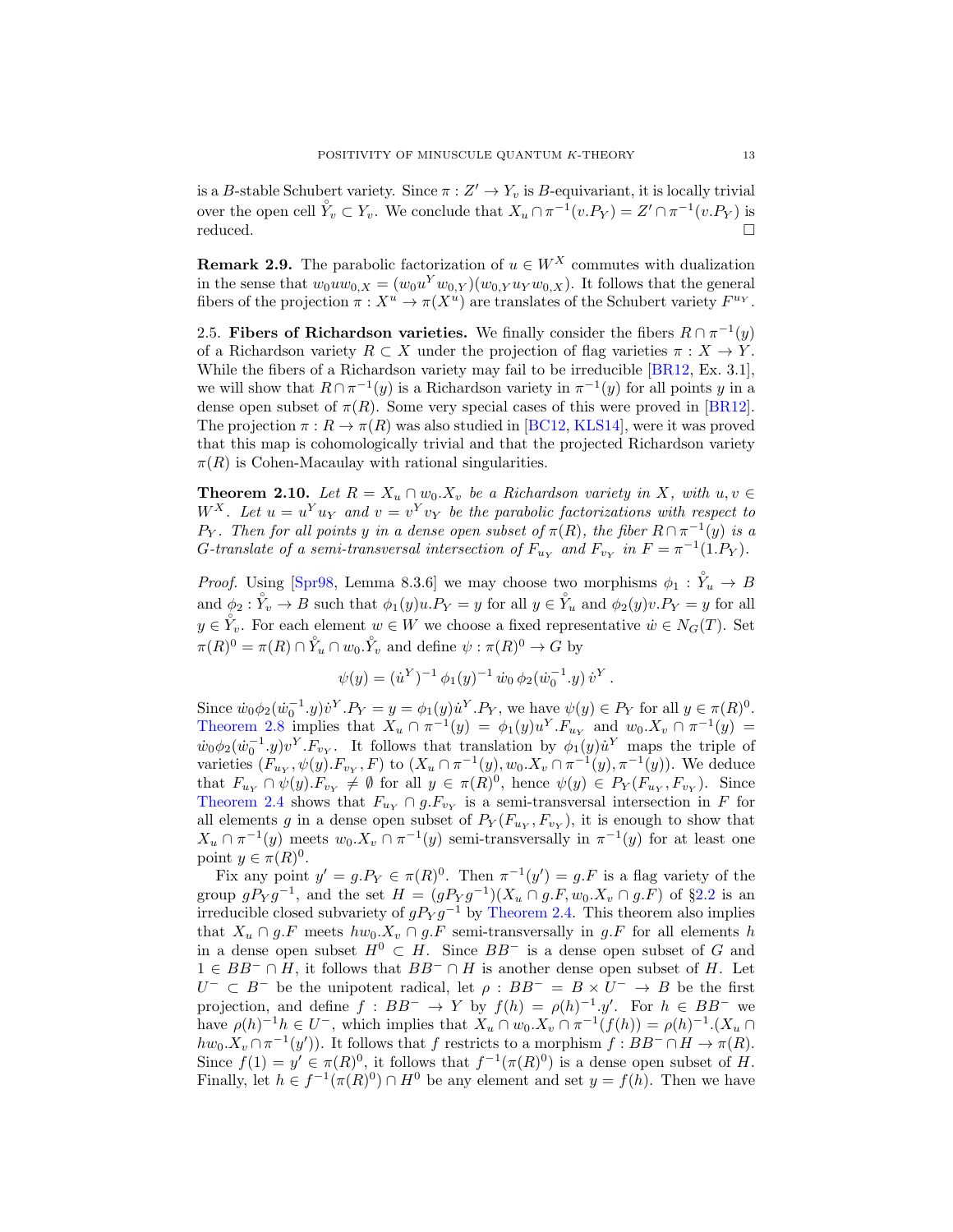$y \in \pi(R)^0$ , and  $X_u \cap \pi^{-1}(y)$  meets  $w_0 \cdot X_v \cap \pi^{-1}(y)$  semi-transversally in  $\pi^{-1}(y)$ , as required.

<span id="page-13-4"></span>**Corollary 2.11.** The general fibers of a projection  $\pi : R \to \pi(R)$  from a Richardson variety are Richardson varieties.

The following result was proved in [\[KLS14,](#page-63-10) Cor. 3.4] with a different but equivalent definition of the  $P_X$ -Bruhat order  $\leq_X$ .

<span id="page-13-1"></span>**Corollary 2.12.** Let  $u, v \in W^X$ . The projection  $\pi : X_u^v \to \pi(X_u^v)$  is a birational map of non-empty varieties if and only if  $v \leq_Y u$ .

*Proof.* This follows from [Theorem 2.10,](#page-12-0) [Corollary 2.5,](#page-10-1) and [Remark 2.9.](#page-12-1)  $\Box$ 

For later use we state the following result, which was proved in [\[BC12,](#page-61-5) [KLS14\]](#page-63-10).

<span id="page-13-3"></span>**Theorem 2.13.** Let  $\pi$  :  $X \to Y$  be a projection of flag varieties and let  $R \subset X$  be a Richardson variety.

(a) The image  $\pi(R)$  is Cohen-Macaulay and has rational singularities.

(b) The map  $\pi : R \to \pi(R)$  is cohomologically trivial, that is,  $\pi_*(\mathcal{O}_R) = \mathcal{O}_{\pi(R)}$  and  $R^j\pi_*\mathcal{O}_R=0$  for  $j>0$ .

#### 3. Projected Richardson varieties

<span id="page-13-0"></span>We need some additional results about projections of Richardson varieties that were proved in [\[KLS14\]](#page-63-10). In this expository section we give short proofs of these results. The statements of some results deviate slightly from the original versions, for example the bounds on  $u'$  and  $v'$  in [Theorem 3.5](#page-15-1) are important for our applications but not immediately clear from [\[KLS14,](#page-63-10) Prop. 3.3 and Prop. 3.6]. Another difference is our simpler but equivalent definition of the  $P_X$ -Bruhat order from [Section 2.1:](#page-7-0) for  $u, v \in W$  we have  $v \leq_X u$  if and only if  $v \leq u$  and  $u_X \leq_L v_X$ .

We work over any algebraically closed field. Let  $E = G/B$  be the variety of complete flags, let  $X = G/P_X$  be any flag variety of G, and let  $\pi : E \to X$  be the projection. Given  $v, u \in W$  with  $v \leq u$ , the images in X of the corresponding Richardson variety and Richardson cell in E are denoted by  $\Pi_u^v(X) = \pi(E_u^v)$  and  $\mathring{\Pi}_{u}^{v}(X) = \pi(\mathring{E}_{u}^{v}).$ 

<span id="page-13-2"></span>**Lemma 3.1.** Let  $u, v \in W$  satisfy  $v \leq u$ , and let  $s \in W_X$  be a simple reflection such that  $u < us$  and  $v < vs.$  Then the following hold.

- (a)  $\Pi_{u}^{v}(X) = \Pi_{us}^{vs}(X) = \Pi_{us}^{v}(X)$ .
- (b)  $\prod_{u=1}^{\infty} X(u) = \prod_{u=1}^{\infty} Y(u)$ .
- (c)  $\mathring{\Pi}_{us}^{v}(X) = \mathring{\Pi}_{u}^{v}(X) \cup \mathring{\Pi}_{u}^{vs}(X).$

(d)  $\pi : \overset{\circ}{E}_{u}^{v} \to \overset{\circ}{\Pi}_{u}^{v}(X)$  is an isomorphism of varieties if and only if  $\pi : \overset{\circ}{E}_{us}^{vs} \to \overset{\circ}{\Pi}_{us}^{vs}(X)$ is an isomorphism of varieties.

*Proof.* We may assume that  $P_X$  is the minimal parabolic subgroup defined by  $W_X = \{1, s\}$ . We then have  $u, v \in W^X$ . Part (a) follows from  $\pi(E_u^v) = \pi(E_u \cap$  $\pi^{-1}(X^v) = \pi(E_u) \cap X^v = X_u^v$  and symmetric identities. We also have  $\pi(\mathring{E}_{us}^v) \subset$  $\mathring{X}^v_u = \pi(\mathring{E}_u) \cap \mathring{X}^v = \pi(\mathring{E}_u \cap \pi^{-1}(\mathring{X}^v)) = \pi(\mathring{E}_u \cap (\mathring{E}^v \cup \mathring{E}^{vs})) = \pi(\mathring{E}^v_u) \cup \pi(\mathring{E}^{vs}_u).$ Given  $x \in \mathring{X}_u^v$ , the fiber  $\pi^{-1}(x) \cong \mathbb{P}^1$  is contained in  $\pi^{-1}(\mathring{X}_u^v) = \mathring{E}_{us}^v \cup \mathring{E}_u^v \cup$  $\mathring{E}_{us}^{vs} \cup \mathring{E}_{u}^{vs}$ . Since  $\pi$  is injective on  $\mathring{E}_{u}$  and on  $\mathring{E}_{v}^{vs}$ ,  $\pi^{-1}(x) \cap (\mathring{E}_{u}^{v} \cup \mathring{E}_{us}^{vs} \cup \mathring{E}_{u}^{vs})$ is finite, so  $\pi^{-1}(x) \cap \mathring{E}_{us}^v \neq \emptyset$ . This proves (c). A symmetric argument gives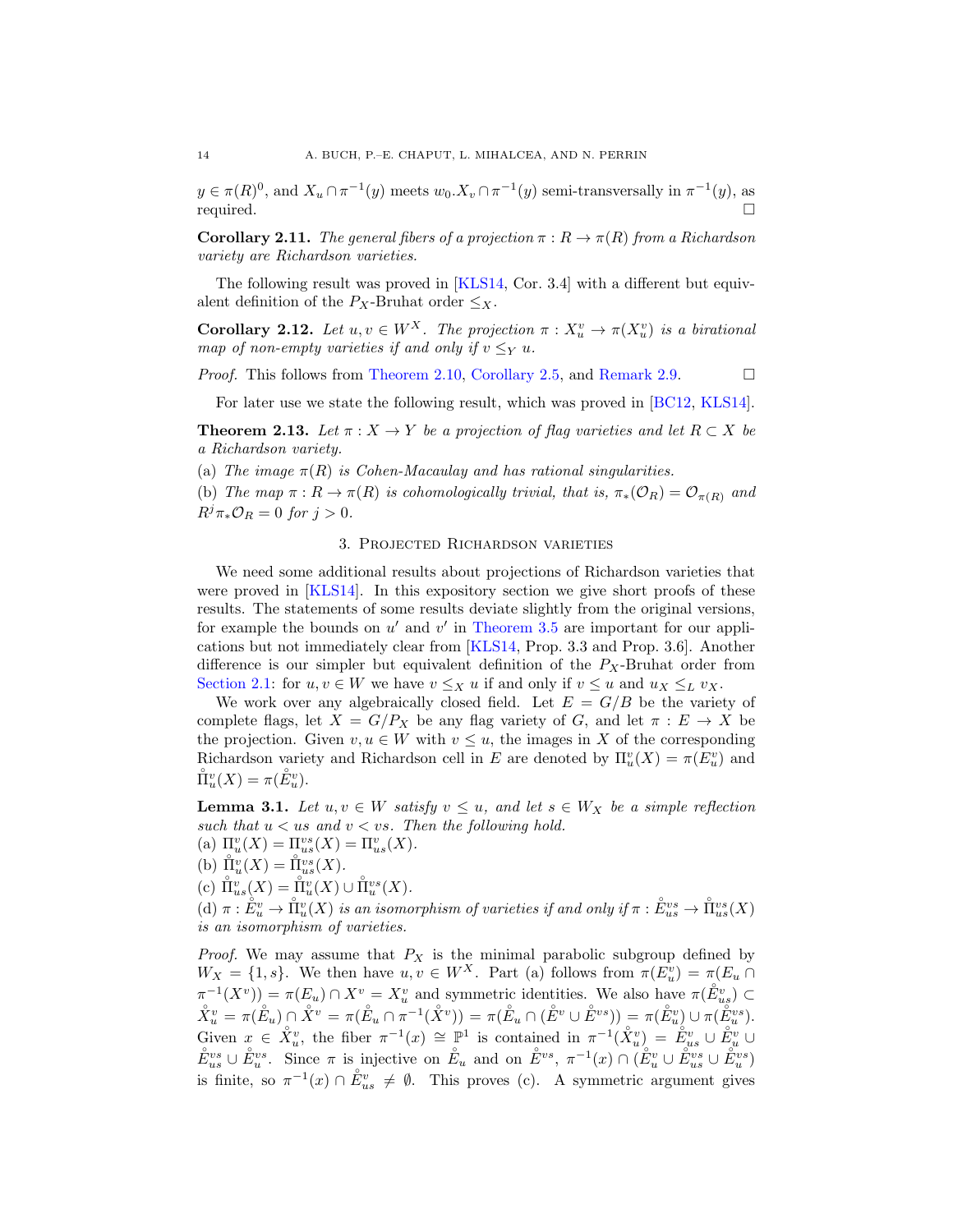$\mathring{X}_u^v = \pi(\mathring{E}_{us}^{vs}) \cup \pi(\mathring{E}_{u}^{vs})$ . Again using that  $\pi$  is injective on  $\mathring{E}_u$  and on  $\mathring{E}^{vs}$ , part (b) follows because  $\pi(\tilde{E}_u^v) = \tilde{X}_u^v - \pi(\tilde{E}_u^{vs}) = \pi(\tilde{E}_{us}^{vs})$ . Finally, both maps in part (d) are isomorphisms because  $\pi : \mathring{E}_u \to \mathring{X}_u$  and  $\pi : \mathring{E}^{vs} \to \mathring{X}^{vs}$  are isomorphisms by [\[Spr98,](#page-63-12) Lemma 8.3.6].

<span id="page-14-0"></span>**Proposition 3.2.** Let  $u, v \in W$  satisfy  $v \leq u$ . The following are equivalent.

- (a) We have  $v \leq_X u$ .
- (b) The dimension of  $\Pi_u^v(X)$  is  $\ell(u) \ell(v)$ .
- (c) The map  $\pi : \overset{\circ}{E}^v_u \to \overset{\circ}{\Pi}^v_u(X)$  is an isomorphism of varieties.

*Proof.* If  $u \in W^X$ , then (a) holds by definition of  $\leq_X$ , and (b) and (c) hold because  $\pi : \mathring{E}_u \to \mathring{X}_u$  is an isomorphism. Otherwise let  $s \in W_X$  be a simple reflection such that  $us < u$ . If  $v < vs$ , then  $v \nleq_X u$ , and [Lemma 3.1\(](#page-13-2)a) implies that  $\dim \Pi_u^v(X) < \dim E_u^v$ . On the other hand, if  $vs < v$ , then  $vs \leq_X us$  holds if and only if  $v \leq_X u$ , so the result follows from [Lemma 3.1\(](#page-13-2)b,d) by induction on  $\ell(u_X)$ .

If part (c) of [Proposition 3.2](#page-14-0) is replaced with the requirement that  $\pi : E_u^v \to$  $\pi(E_u^v)$  is birational, then this theorem holds when E is an arbitrary flag variety and  $u, v \in W^E$ . However, the following example shows that  $\pi : \overset{\circ}{E_u^v} \to \pi(\overset{\circ}{E_u^v})$  may fail to be injective when  $E \neq G/B$  and  $v \leq_X u$  in  $W^E$ .

**Example 3.3.** Let  $G = GL(5)$ , let  $B \subset G$  be the subgroup of upper triangular matrices, and let  $B \subset P_X \subset P_Y \subset G$  be the parabolic subgroups such that  $W_X$  is generated by  $s_4$  and  $W_Y$  is generated by  $s_1, s_3, s_4$ . Then  $X = G/P_X = \text{Fl}(1, 2, 3; 5)$ and  $Y = G/P_Y = \text{Gr}(2, 5)$ . Let  $\pi : X \to Y$  be the projection and set  $v = s_3$  and  $u = s_3 s_2 s_1 s_4 s_3 s_2 s_3 = 45213$ . Since  $u_Y = v_Y = s_3$ , it follows from [Proposition 3.2](#page-14-0) or [Corollary 2.12](#page-13-1) that  $\pi: X_u^v \to \pi(X_u^v)$  is birational. Let  $E = G/B = \text{Fl}(5)$  and  $v' = s_3s_4$ , and consider the composition of projections

$$
\hat{E}_u^{v'} \longrightarrow \overset{\circ}{X}_u^v \longrightarrow \pi(\overset{\circ}{X}_u^v).
$$

Since  $u \in W^X$ , the map  $\overset{\circ}{E}_u \to \overset{\circ}{X}_u$  is an isomorphism of affine spaces, so the first projection is injective. However, since  $u_Y \nleq_L v'_Y$ , it follows from [Proposition 3.2](#page-14-0) that the composed projection is not injective. We conclude that  $\pi : \overset{\circ}{X_u^v} \to \pi(\overset{\circ}{X_u^v})$ is not injective.

Let  $\sim_X$  denote the equivalence relation on the set  $\{(v, u) \in W \times W \mid v \leq u\}$ generated by  $(v, u) \sim_X (v, us) \sim_X (vs, us)$  whenever  $s \in W_X$  is a simple reflection such that  $u < us$  and  $v < vs$ .

<span id="page-14-1"></span>**Theorem 3.4.** Let  $u, v, u', v' \in W$  satisfy  $v \leq u$  and  $v' \leq u'$ . (a) If  $\Pi_u^v(X) = \Pi_{u'}^{v'}(X)$  and  $u, u' \in W^X$ , then  $u = u'$  and  $v = v'$ . (b) We have  $\Pi_u^v(X) = \Pi_{u'}^{v'}(X)$  if and only if  $(v, u) \sim_X (v', u')$ .

(c) If  $v \leq_X u$  and  $v' \leq_X u'$ , then either  $\mathring{\Pi}_u^v(X) = \mathring{\Pi}_{u'}^{v'}(X)$  or  $\mathring{\Pi}_u^v(X) \cap \mathring{\Pi}_{u'}^{v'}(X) = \emptyset$ .

*Proof.* It follows from [Lemma 3.1\(](#page-13-2)a) that  $(v, u) \sim_X (v', u')$  implies  $\Pi_u^v(X) =$  $\Pi_{u'}^{v'}(X)$ . Assume that  $u, u' \in W^X$  and  $\mathring{\Pi}_{u}^{v}(X) \cap \mathring{\Pi}_{u'}^{v'}(X) \neq \emptyset$ . Then  $\mathring{X}_u \cap \mathring{X}_{u'} \neq \emptyset$ , which implies  $u = u'$ . Since  $\pi$  is injective on  $\mathring{E}_u$ , we deduce that  $v = v'$  as well. This proves (a), and also establishes (b) and (c) when  $u, u' \in W^X$ . Assume next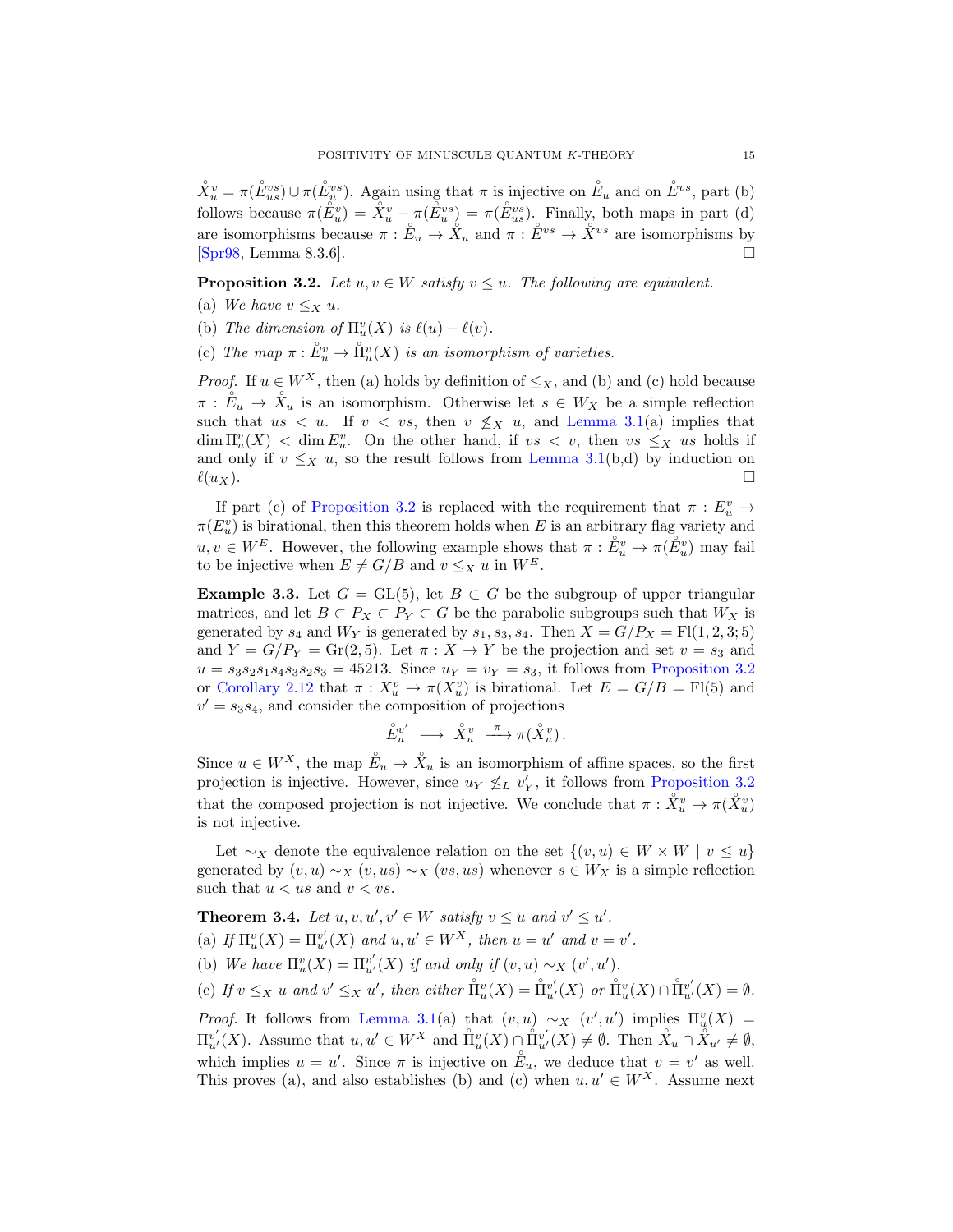that  $u \notin W^X$ . Choose a simple reflection  $s \in W_X$  such that  $\tilde{u} = us < u$ , and set  $\widetilde{v} = (v \cdot s)s$ . Then we have  $(v, u) \sim_X (\widetilde{v}, \widetilde{u})$ ,  $\Pi_u^v(X) = \Pi_u^{\widetilde{u}}(X)$ , and  $\widetilde{u}_X < u_X$ , so next (b) follows by induction on  $\ell(u_X)$ ,  $\ell(u_X)$ , If  $v \leq u$ , then we must have  $v = (v \cdot s)s$ . Then we have  $(v, u) \sim_X (v, u)$ ,  $\Pi_u(X) = \Pi_{\tilde{u}}(X)$ , and  $u_X \le u_X$ , so<br>part (b) follows by induction on  $\ell(u_X) + \ell(u'_X)$ . If  $v \leq_X u$ , then we must have  $\widetilde{v} = vs < v$  and  $\widetilde{v} \leq_X \widetilde{u}$ . Since [Lemma 3.1\(](#page-13-2)b) shows that  $\check{\Pi}_u^v(X) = \check{\Pi}_u^{\widetilde{v}}(X)$ , part (c) also follows by induction on  $\ell(ux) + \ell(u')$ also follows by induction on  $\ell(u_X) + \ell(u'_X)$  $\frac{d}{dx}$ ).

# <span id="page-15-1"></span>**Theorem 3.5.** Let  $u, v \in W$  satisfy  $v \leq u$ .

(a) The set  $\mathring{\Pi}_{u}^{v}(X)$  is the disjoint union of some of the sets  $\mathring{\Pi}_{u'}^{v'}(X)$  for which  $v \leq v' \leq_X u' \leq u.$ 

- (b) We have  $\Pi_u^v(X) = \bigcup$  $v \leq v' \leq x u' \leq u$  $\mathring{\Pi}_{u'}^{v'}(X)$ .
- (c) There exists  $u', v' \in W$  such that  $v \leq v' \leq_X u' \leq u$  and  $\Pi_u^v(X) = \Pi_{u'}^{v'}(X)$ .

*Proof.* We first prove part (a). If  $u \in W^X$ , then  $v \leq_X u$  and the result is clear. Otherwise let  $s \in W_X$  be a simple reflection such that  $us < u$ . If  $v < vs$ , then [Lemma 3.1\(](#page-13-2)c) shows that  $\mathring{\Pi}_{u}^{v}(X) = \mathring{\Pi}_{us}^{v}(X) \cup \mathring{\Pi}_{us}^{vs}(X)$ , so the result follows by induction on  $\ell(u_X)$ . The obtained union is automatically disjoint by [Theorem 3.4\(](#page-14-1)c). Assume that  $vs < v$ . Then [Lemma 3.1\(](#page-13-2)b) gives  $\mathring{\Pi}_{u}^{v}(X) = \mathring{\Pi}_{us}^{vs}(X)$ , and by induction on  $\ell(u_X)$  we can express  $\prod_{u=1}^{\infty} (X)$  as a union of sets  $\prod_{u=1}^{\infty} v'_X(x)$  for which  $vs \leq v' \leq_X u' \leq us$ . Any such set  $\mathring{\Pi}_{u'}^{v'}(X)$  for which  $v \leq v'$  satisfies the requirements of part (a), so assume that  $vs \leq v' \leq_X u' \leq us$  and  $v \nleq v'$ . Then we must have  $v' < v's$ . Since  $v' \leq_X u'$ , we also obtain  $u' < u's$ , so [Lemma 3.1\(](#page-13-2)b) shows that  $\mathring{\Pi}_{u'}^{v'}(X) = \mathring{\Pi}_{u's}^{v's}(X)$ . Since  $v \leq v's \leq_X u's \leq u$ , this set has the required form. This completes the proof of (a). Part (b) follows from (a) because  $E_u^v$  is the union of all sets  $\mathring{E}_{u'}^{v'}$  for which  $v \leq v' \leq u' \leq u$ , and (c) follows because  $\mathring{\Pi}_{u'}^{v'}(X)$ must be dense in  $\Pi_u^v(X)$  for some  $u', v' \in W$  with  $v \leq v' \leq_X u' \leq u$ .

<span id="page-15-2"></span>Corollary 3.6. If  $v \leq u$  in  $W^X$ , then  $X_u^v = \Pi_u^v(X)$  and  $\overset{\circ}{X}_u^v = \overset{\circ}{\Pi}_{uw_{0,X}}^v(X)$ .

*Proof.* The first equality is true because  $X_u^v = \pi(E_u) \cap X^v = \pi(E_u \cap \pi^{-1}(X^v)) =$  $\Pi_u^v(X)$ . For the second, notice first that  $\tilde{\Pi}_{uw_0,x}^v(X) \subset \pi(\mathring{E}_{uw_0,x}) \cap \pi(\mathring{E}^v) = \mathring{X}_u^v$ . We also have  $\mathring{X}_u^v = \mathring{X}_u \cap \pi(\mathring{E}^v) = \pi(\pi^{-1}(\mathring{X}_u) \cap \mathring{E}^v) = \bigcup_{x \in W_X}$  $\mathring{\Pi}_{ux}^v(X)$ . Since [Lemma 3.1\(](#page-13-2)c) implies that  $\mathring{\Pi}_{ux}^v(X) \subset \mathring{\Pi}_{uw_0, X}^v(X)$ , we deduce that  $\mathring{\widetilde{X}}_u^v \subset \mathring{\Pi}_{uw_0, X}^v(X)$ . 'n

### 4. Cominuscule flag varieties

<span id="page-15-0"></span>4.1. **Schubert varieties.** In the remainder of this paper we let  $X = G/P_X$  be a cominuscule flag variety defined over  $\mathbb C$ . This means that  $P_X$  is a maximal parabolic subgroup of G, and the unique simple root  $\gamma$  in  $\Delta \setminus \Delta_X$  is cominuscule, that is, when the highest root of  $\Phi$  is expressed as a linear combination of simple roots, the coefficient of  $\gamma$  is one. If in addition the root system  $\Phi$  is simply laced, then X is also called *minuscule*. It was proved by Proctor that the Bruhat order on  $W^X$  is a distributive lattice that agrees with the left weak Bruhat order [\[Pro84\]](#page-63-14). Stembridge has proved that all elements of  $W^X$  are *fully commutative*, which means that any reduced expression of an element of  $W^X$  can be obtained from any other by interchanging commuting simple reflections [\[Ste96\]](#page-64-2). We proceed to summarize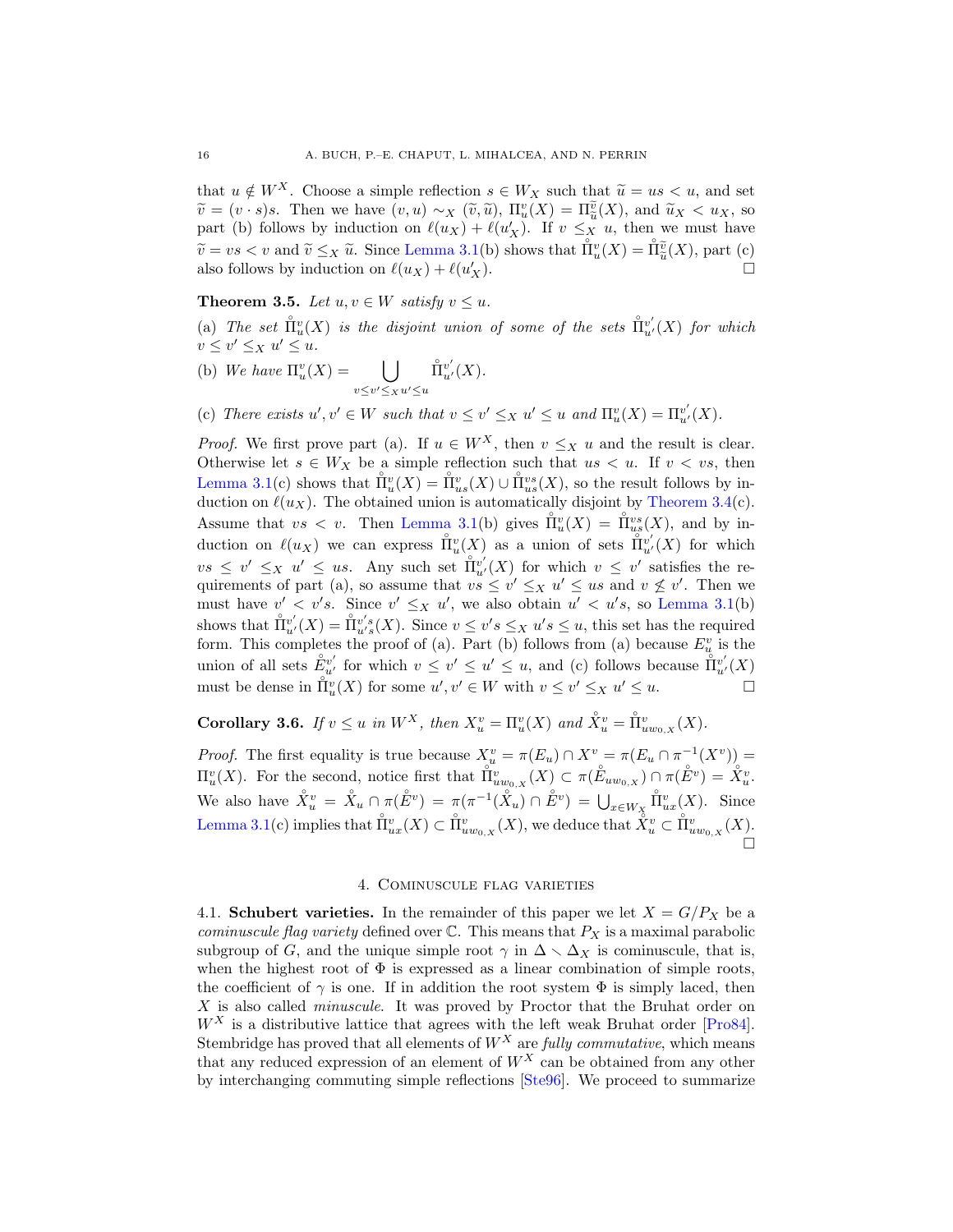the facts we need in more detail, following the notation from [\[BCMP18a\]](#page-62-1). Proofs of our claims can be found in [\[Pro84,](#page-63-14) [Ste96,](#page-64-2) [Per07,](#page-63-15) [BS16\]](#page-62-15).

The root lattice  $\text{Span}_{\mathbb{Z}}(\Delta)$  has a partial order defined by  $\alpha' \leq \alpha$  if and only if  $\alpha - \alpha'$  is a sum of positive roots. Set  $\mathcal{P}_X = {\alpha \in \Phi \mid \alpha \geq \gamma}$ , with the induced partial order. For any element  $u \in W$  we let  $I(u) = \{ \alpha \in \Phi^+ \mid u.\alpha < 0 \}$  denote the inversion set. We then have  $\ell(u) = |I(u)|$ , and  $u \in W^X$  if and only if  $I(u) \subset \mathcal{P}_X$ . Moreover, the assignment  $u \mapsto I(u)$  restricts to a bijection between the elements of  $W^X$  and the (lower) order ideals of  $\mathcal{P}_X$ . This bijection is an order isomorphism in the sense that  $v \leq u$  if and only if  $I(v) \subset I(u)$ . The order ideals in  $\mathcal{P}_X$  generalize the Young diagrams known from the Schubert calculus of classical Grassmannians. For this reason the roots in  $\mathcal{P}_X$  will sometimes be called *boxes*. An order ideal in  $\mathcal{P}_X$  will be called a *straight shape*, and a difference between order ideals is called a skew shape.

Given a straight shape  $\lambda \subset \mathcal{P}_X$ , let  $\lambda = {\alpha_1, \alpha_2, ..., \alpha_{|\lambda|}}$  be any *increasing* ordering of its elements, i.e.  $\alpha_i < \alpha_j$  implies  $i < j$ . Then the element of  $W^X$ corresponding to  $\lambda$  is the product of reflections  $w_{\lambda} = s_{\alpha_1} s_{\alpha_2} \dots s_{\alpha_{|\lambda|}}$  (see e.g. [\[BS16,](#page-62-15) Thm. 2.4]). Given  $v, u \in W^X$  with  $v \leq u$ , we will use the notation  $u/v = uv^{-1} \in W$ . Since the Bruhat order on  $W^X$  agrees with the left weak Bruhat order [\[Pro84\]](#page-63-14) (see also [\[Ste96,](#page-64-2) Thm. 7.1]), we have  $\ell(u/v) = \ell(u) - \ell(v)$ .

For any root  $\alpha \in \mathcal{P}_X$ , consider the shape  $\lambda(\alpha) = {\alpha' \in \mathcal{P}_X \mid \alpha' < \alpha}$ , and set  $\delta(\alpha) = w_{\lambda(\alpha)} \cdot \alpha$ . Then  $s_{\delta(\alpha)} = w_{\lambda(\alpha)} s_{\alpha} w_{\lambda(\alpha)}^{-1} = w_{\lambda(\alpha) \cup {\alpha}} / w_{\lambda(\alpha)}$  has length one. It follows that  $\delta : \mathcal{P}_X \to \Delta$  is a labeling of the boxes in  $\mathcal{P}_X$  by simple roots. Examples of this labeling are provided in [Table 1.](#page-17-0)

The element  $u/v$  depends only on the skew shape  $I(u) \setminus I(v)$ . If  $I(u) \setminus I(v) =$  $\{\alpha_1, \alpha_2, \ldots, \alpha_\ell\}$  is any increasing ordering, then  $u/v = s_{\delta(\alpha_\ell)} \cdots s_{\delta(\alpha_2)} s_{\delta(\alpha_1)}$  is a reduced expression for  $u/v$ . In the special case  $v = 1$ , every reduced expression for u can be obtained in this way. We will say that  $u/v$  is a rook strip if this element of W is a product of commuting simple reflections. Equivalently, no pair of roots in  $I(u) \setminus I(v)$  are comparable by the partial order  $\leq$  on  $\mathcal{P}_X$ . We call  $u/v$  a short rook strip if it is a product of commuting reflections defined by short simple roots. Notice that if the root system  $\Phi$  is simply laced, then all roots are long by convention, so  $u/v$  is a short rook strip if and only if  $u = v$ .

<span id="page-16-0"></span>**Lemma 4.1.** Let  $u, v \in W^X$  satisfy  $v \leq u$ .

(a) The action of v defines an order-preserving bijection  $v : I(u) \setminus I(v) \to I(u/v)$ . (b) Let  $\alpha \in \Phi$ . Then  $\alpha$  is a minimal box of  $\mathcal{P}_X \setminus I(v)$  if and only if  $\alpha \geq \gamma$  and  $v.\alpha \in \Delta$ . In this case we have  $v.\alpha = \delta(\alpha)$ .

*Proof.* We have  $v(I(u)\setminus I(v)) \subset I(u/v)$  by definition of the inversion sets, and both sets have the same cardinality. The map  $\alpha \mapsto v.\alpha$  is order-preserving on all of  $\mathcal{P}_X$ since  $v.\beta > 0$  for all  $\beta \in \Delta \setminus {\gamma}$ . This proves (a). If  $\alpha$  is a minimal box of  $\mathcal{P}_X \setminus I(v)$ , then  $\lambda(\alpha) \subset I(v)$ , and any box  $\alpha' \in I(v) \setminus \lambda(\alpha)$  is incomparable to  $\alpha$ , hence  $s_{\alpha'} \cdot \alpha = \alpha$  by [\[BS16,](#page-62-15) Lemma 2.2]. This implies that  $v \cdot \alpha = w_{\lambda(\alpha)} \cdot \alpha = \delta(\alpha) \in \Delta$ . On the other hand, the conditions  $\alpha \geq \gamma$  and  $v.\alpha \in \Delta$  imply that  $\alpha \in \mathcal{P}_X \setminus I(v)$ . Let  $\alpha' \in \mathcal{P}_X \setminus I(v)$  be any minimal box such that  $\alpha' \leq \alpha$ . Since  $0 < v.\alpha' \leq v.\alpha \in \Delta$ , we must have  $\alpha' = \alpha$ , which proves (b).

<span id="page-16-1"></span>**Remark 4.2.** (a) [Lemma 4.1\(](#page-16-0)a) does not assert that the map  $v : I(u) \setminus I(v) \rightarrow$  $I(u/v)$  is an order isomorphism, as our proof does not show that the inverse bijection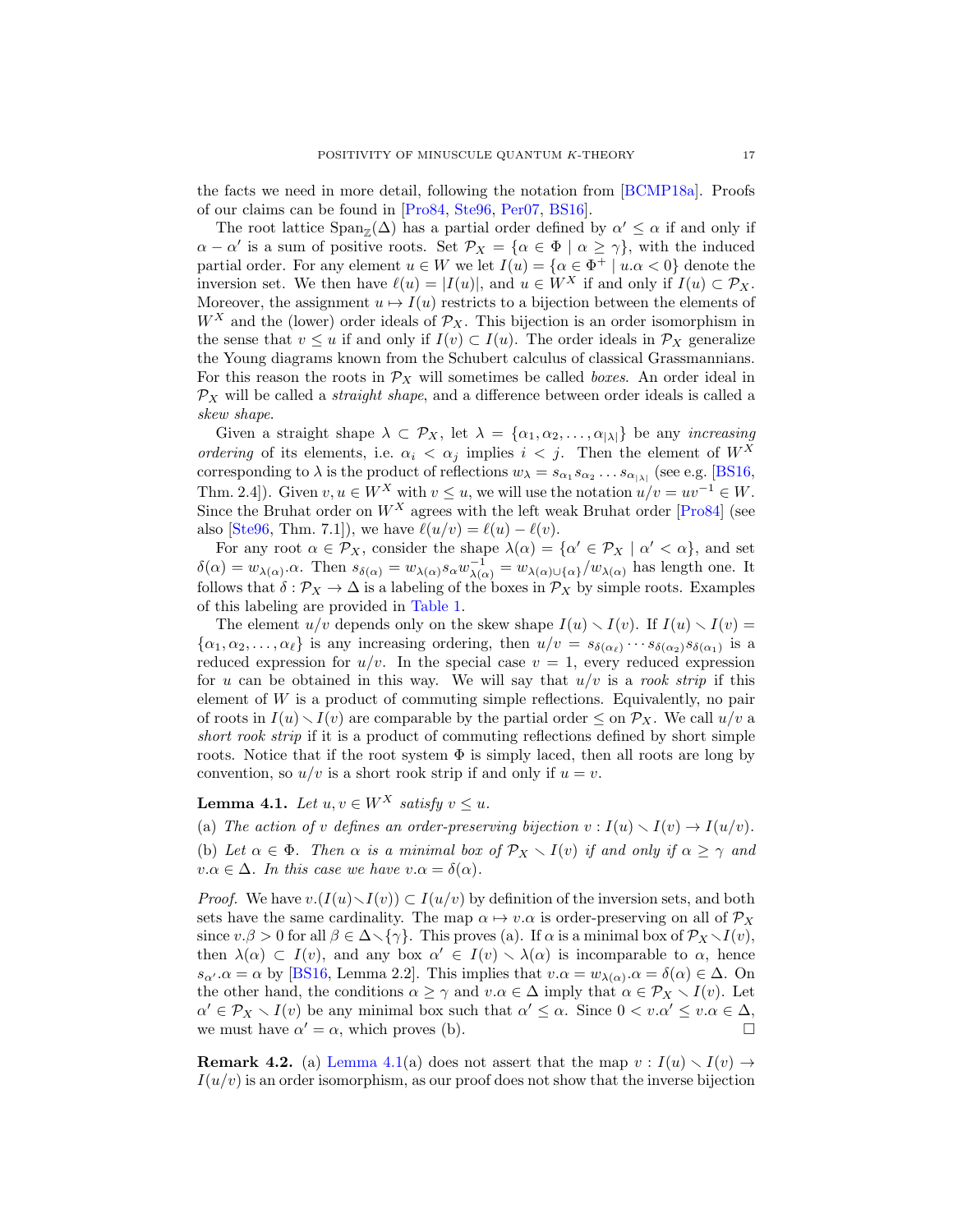<span id="page-17-0"></span>



is order-preserving. However, examples strongly suggest that this is true. A short type-independent proof would be a welcome addition.

(b) If  $\alpha_1 \neq \alpha_2 \in \mathcal{P}_X$  are incomparable boxes, then [Lemma 4.1\(](#page-16-0)b) implies that  $\delta(\alpha_1) = w_\lambda \cdot \alpha_1 \neq w_\lambda \cdot \alpha_2 = \delta(\alpha_2)$  where  $\lambda = \lambda(\alpha_1) \cup \lambda(\alpha_2)$ . In addition, we have  $(\delta(\alpha_1), \delta(\alpha_2)) = (\alpha_1, \alpha_2) = 0$  by [\[BS16,](#page-62-15) Lemma 2.2].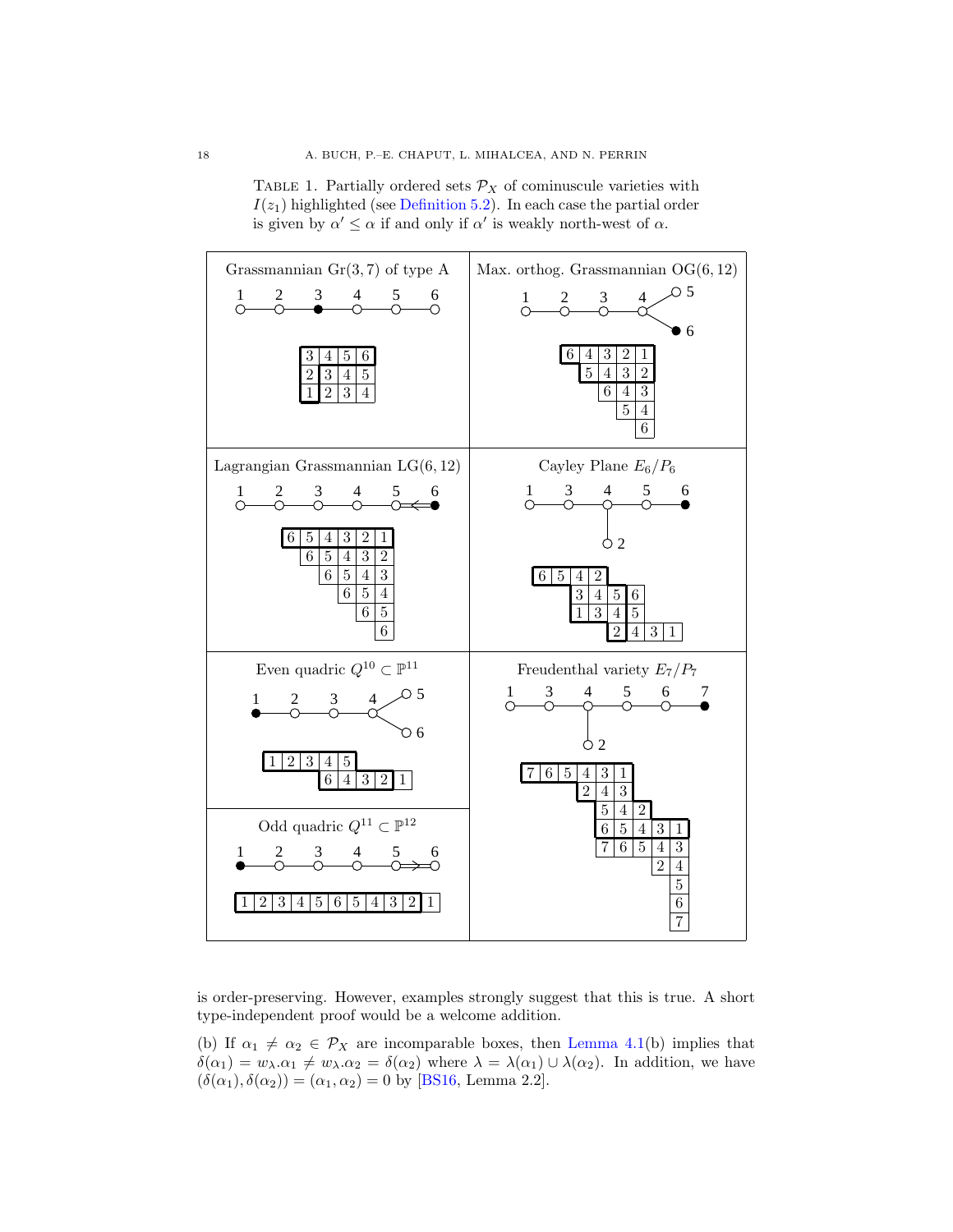(c) If  $\alpha_1 \ll \alpha_2$  is a covering relation in  $\mathcal{P}_X$ , then  $(\alpha_1, \alpha_2) > 0$ . In fact, since  $\alpha_1$  is a maximal box of  $\lambda(\alpha_2)$ , we obtain  $(\alpha_1, \alpha_2) = (w_{\lambda(\alpha_2)} \ldots w_{\lambda(\alpha_2)} \ldots \alpha_2) =$  $(-\delta(\alpha_1), \delta(\alpha_2)) \geq 0$ . If  $(\alpha_1, \alpha_2) = 0$ , then  $s_{\delta(\alpha_1)}$  and  $s_{\delta(\alpha_2)}$  are commuting simple reflections. Set  $\lambda = \lambda(\alpha_2) \setminus {\alpha_1}$ . Since  $s_{\delta(\alpha_1)} s_{\delta(\alpha_2)} w_\lambda \in W^X$  is a reduced product, it follows that  $s_{\delta(\alpha_2)}w_\lambda \in W^X$  and  $\lambda \subsetneq I(s_{\delta(\alpha_2)}w_\lambda) \subsetneq \lambda \cup \{\alpha_1,\alpha_2\}$ . But then  $I(s_{\delta(\alpha_2)}w_\lambda) = \lambda \cup \{\alpha_1\}$ , a contradiction.

<span id="page-18-2"></span>**Lemma 4.3.** (a) The action  $w_{0,X} : \mathcal{P}_X \to \mathcal{P}_X$  is an order-reversing involution, and  $\delta(w_{0,X}.\alpha) = -w_0.\delta(\alpha)$  is the Cartan involution of  $\delta(\alpha)$  for each  $\alpha \in \mathcal{P}_X$ . (b) The Poincaré dual element of  $u \in W^X$  is determined by  $I(u^{\vee}) = I(w_0uw_{0,X}) =$  $\mathcal{P}_X \setminus w_{0,X}.I(u).$ 

*Proof.* The action of  $w_{0,X}$  is an order-reversing involution on  $\mathcal{P}_X$  since it does not change the coefficient of  $\gamma$ , and  $w_{0,X}$ . $\beta < 0$  for each  $\beta \in \Delta \setminus {\gamma}$ . For  $u \in W^X$  and  $\alpha \in \Phi^+$  we deduce that  $w_0uw_{0,X}.\alpha < 0$  holds if and only if  $w_{0,X}.\alpha \in \mathcal{P}_X \setminus I(u)$ , which proves (b). Since  $w_{0,X} \alpha$  is a maximal box of  $\mathcal{P}_X \setminus w_{0,X}.\lambda(\alpha)$ , it follows from [Lemma 4.1\(](#page-16-0)b) that  $\delta(w_{0,X} \cdot \alpha) = -w_{\lambda(\alpha)}^{\vee} \cdot (w_{0,X} \cdot \alpha) = -w_0 w_{\lambda(\alpha)} \cdot \alpha = -w_0 \cdot \delta(\alpha),$ which completes the proof of (a).  $\Box$ 

The Bruhat order on  $W^X$  is a distributive lattice, with join and meet operations defined by  $I(u\cup v) = I(u)\cup I(v)$  and  $I(u\cap v) = I(u)\cap I(v)$ . Notice that  $(u\cup v)/v =$  $u/(u \cap v)$ . It follows that  $u/(u \cap v)$  and  $v/(u \cap v)$  are commuting elements of W, as their product in either order is  $(u\cup v)/(u\cap v)$ . We also have  $(u\cap v)^{\vee}=u^{\vee}\cup v^{\vee}$ and  $(u \cup v)^{\vee} = u^{\vee} \cap v^{\vee}$ .

<span id="page-18-0"></span>**Proposition 4.4.** Let  $u, v \in W^X$ . The Richardson variety  $X_u^{u \cap v}$  is a semitransversal intersection of  $X_u$  and  $X^v$  in X.

*Proof.* Set  $z = v^{\vee} = w_0 v w_{0,X}$  and  $\kappa = u \cdot w_{0,X} \cdot z^{-1}$ . It follows from [Theorem 2.4](#page-10-0) that  $X_u \cap w_0 \cdot X_{w_0 \kappa z} = X_u^{\kappa z w_0, x}$  is a semi-transversal intersection of  $X_u$  and  $X^v$ . We must therefore show that, for all  $u, z \in W^X$  we have

$$
(u \cdot w_{0,X} \cdot z^{-1})zw_{0,X} = u \cap z^{\vee}.
$$

Set  $u' = u \cap z^{\vee}$ . Since  $z^{\vee}w_{0,X}z^{-1} = w_0$  is a reduced product and  $u' \leq_L z^{\vee}$ , it follows that  $u' \cdot w_{0,X} \cdot z^{-1} = u'w_{0,X}z^{-1}$  is also a reduced product, so we obtain  $(u' \cdot w_{0,X} \cdot z^{-1})zw_{0,X} = u' = u \cap z^{\vee}$ . Let  $\alpha \in I(u) \setminus I(z^{\vee})$  and set  $\beta = \delta(\alpha)$ . It suffices to show that  $s_{\beta} \cdot (u'w_{0,X}z^{-1}) = u'w_{0,X}z^{-1}$ . We may assume that  $s_{\beta}u'w_{0,X} >$  $u'w_{0,X}$ , in which case  $s_{\beta}u' \in W^X$ . We then have  $I(s_{\beta}u') = I(u') \cup {\alpha'}$  for some root  $\alpha'$  with  $\delta(\alpha') = u'.\alpha' = \beta$ . Since  $s_{\beta}u' \not\leq z^{\vee}$  we have  $\alpha' \notin I(z^{\vee})$ . It follows that  $(u'w_{0,X}z^{-1})^{-1}.\beta = zw_{0,X}.\alpha' = w_0z^{\vee}.\alpha' < 0$ , and hence  $s_{\beta} \cdot (u'w_{0,X}z^{-1}) =$  $u'w_{0,X}z^{-1}$ , as required.

<span id="page-18-1"></span>4.2. Cohomology of negative line bundles on Richardson varieties. Let  $K_T(X)$  denote the T-equivariant K-theory ring of X, see e.g. [\[BCMP18a,](#page-62-1) §2.1] and the references therein. Pullback along the structure morphism  $X \to \{\text{point}\}\$ makes  $K_T(X)$  an algebra over the ring  $K_T$  (point) of virtual representations of T. Let  $\chi_X : K_T(X) \to K_T$  (point) be the pushforward along the structure morphism. The Schubert classes in  $K_T(X)$  are denoted by  $\mathcal{O}^v = [\mathcal{O}_{X_v}]$  and  $\mathcal{O}_u = [\mathcal{O}_{X_u}]$ . Let  $J \subset \mathcal{O}_X$  be the ideal sheaf of the Schubert divisor  $X^{s_{\gamma}}$ . Then  $J^{-1}$  is the ample generator of  $Pic(X)$ . In addition, J inherits a structure of T-equivariant line bundle from  $\mathcal{O}_X$ . An equivalent definition is  $J = (G \times^P \mathbb{C}_{\omega_\gamma}) \otimes \mathbb{C}_{-\omega_\gamma}$ , see [\[BCMP18a,](#page-62-1) §4.1]. Let  $J_v$  denote the restriction of  $J$  to the T-fixed point  $v.P_X$ .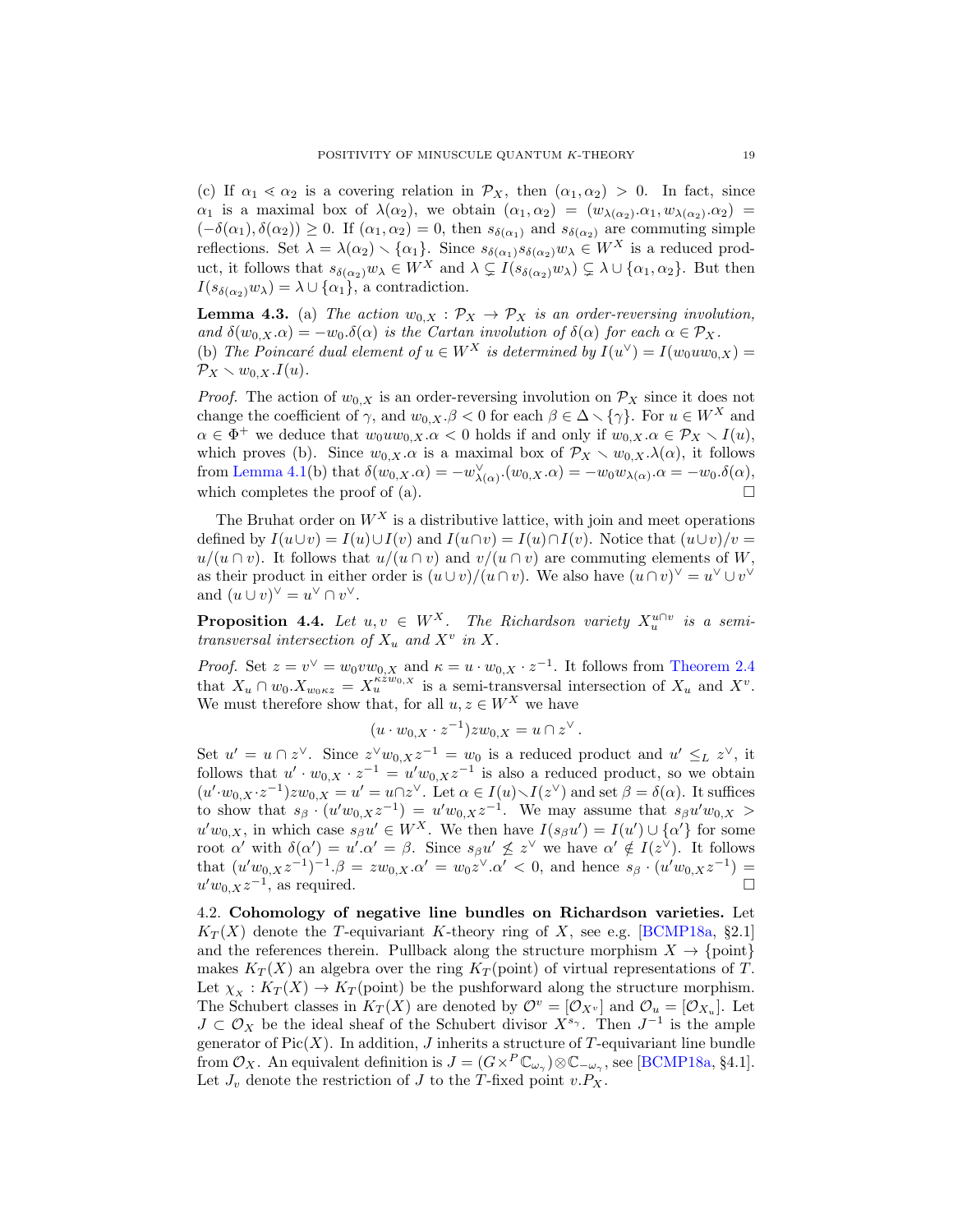Given any integer  $p \in \mathbb{Z}$ , we set  $p' = p - \frac{1}{2}$ . The half-integers  $\frac{1}{2}\mathbb{Z}$  is then the set of primed and unprimed integers.

**Definition 4.5.** Let  $S \subset \mathcal{P}_X$  be a skew shape. A decreasing primed tableau of shape S is a labeling  $\mathcal{T}: \mathcal{S} \to \frac{1}{2}\mathbb{Z}$  such that (i)  $\alpha' < \alpha$  in S implies  $\mathcal{T}(\alpha') > \mathcal{T}(\alpha)$ , and (ii)  $\mathcal{T}(\alpha) \in \mathbb{Z}$  for all long boxes  $\alpha \in \mathcal{S}$ .

Given any labeling  $\hat{\mathcal{T}} : \mathcal{P}_X \to \frac{1}{2}\mathbb{Z}$  of  $\mathcal{P}_X$ , such that  $\hat{\mathcal{T}}(\alpha) \in \mathbb{Z}$  for each long box  $\alpha \in \mathcal{P}_X$ , define the weight

$$
\lambda(\widehat{\mathcal{T}}) = \sum_{\alpha \in \mathcal{P}_X} \mathcal{T}(\alpha) \left( \omega_\gamma, \alpha^\vee \right) \delta(\alpha).
$$

Here  $\omega_{\gamma}$  denotes the fundamental weight corresponding to the cominuscule simple root  $\gamma$ . Notice that, if  $\widehat{\mathcal{T}}(\alpha)$  is not an integer, then  $\alpha$  is a short root, hence  $(\omega_{\gamma}, \alpha^{\vee}) = 2.$ 

Let  $u, v \in W^X$  satisfy  $v \leq u$ , let  $m \in \mathbb{Z}$ , and let  $a \in \frac{1}{2}\mathbb{Z}$ . Given a decreasing primed tableau  $\mathcal T$  of shape  $I(u) \setminus I(v)$ , let  $\mathcal T[m] : \mathcal P_X \to \frac{1}{2}\mathbb Z$  denote the extension of T that maps all boxes of  $I(v)$  to m and maps all boxes of  $\mathcal{P}_X \setminus I(u)$  to 0, see [Example 4.10.](#page-20-1) Using this notation, we define a representation of  $T$  by

$$
C_{v,[a,m)}^u = \bigoplus_{\mathcal{T}} \mathbb{C}_{-\lambda(\mathcal{T}[m])},
$$

where the sum is over all decreasing primed tableaux  $\mathcal T$  of shape  $I(u) \setminus I(v)$  with labels in  $[a, m)$ , i.e.  $a \leq \mathcal{T}(\alpha) < m$  for all  $\alpha \in I(u) \setminus I(v)$ .

<span id="page-19-0"></span>**Lemma 4.6.** Let  $u, v \in W^X$ ,  $m, p \in \mathbb{Z}$  and  $a \in \frac{1}{2}\mathbb{Z}$ , and assume that  $v \le u, a \le m$ , and  $p \geq 0$ . Then

$$
C_{v,[a,m+p)}^u \cong \bigoplus_{w \in W^X : v \leq w \leq u} C_{v,[0,p)}^w \otimes_{\mathbb{C}} C_{w,[a,m)}^u.
$$

*Proof.* Given a decreasing primed tableau  $\mathcal{T}$  of shape  $I(u) \setminus I(v)$  with labels in  $[a, m + p)$ , let  $\mathcal{T}''$  be the tableau consisting of the boxes with labels smaller than m, and let  $\mathcal{T}'$  be the tableau obtained by subtracting m from all boxes with labels greater than or equal to m. Then  $\mathcal{T}'$  has shape  $I(w) \setminus I(v)$  and  $\mathcal{T}''$  has shape  $I(u) \setminus I(w)$  for a unique element  $w \in W^X$  with  $v \leq w \leq u, \mathcal{T}'$  has labels in  $[0, p)$ ,  $\mathcal{T}''$  has labels in [a, m), and we have  $\mathcal{T}[m + p] = \mathcal{T}'[p] + \mathcal{T}''[m]$  with pointwise addition. The assumption  $a \leq m$  ensures that the assignment  $\mathcal{T} \mapsto (\mathcal{T}', \mathcal{T}'')$  has a well defined inverse map. The lemma follows from this.  $\square$ 

The following identities generalize Theorems 3.6 and 3.7 from [\[BCMP18a\]](#page-62-1). A more general Chevalley formula that holds in the K-theory of arbitrary flag varieties was proved in [\[LP07,](#page-63-16) Thm. 13.1].

<span id="page-19-1"></span>**Proposition 4.7.** (a) For  $v \in W^X$  and  $m \geq 0$  we have in  $K_T(X)$  that

$$
[J]^m \cdot \mathcal{O}^v \ = \ \sum_{u \in W^X : \, v \le u} (-1)^{\ell(u/v)} \, [C^u_{v,[0,m)}] \, \mathcal{O}^u \, .
$$

(b) For  $v \leq u$  in  $W^X$  and  $m \geq 1$  we have in  $K_T$  (point) that

$$
\chi(X_u^v, J^m) \ = \ (-1)^{\ell(u/v)} \left[ C_{v, \left[\frac{1}{2}, m\right]}^u \right].
$$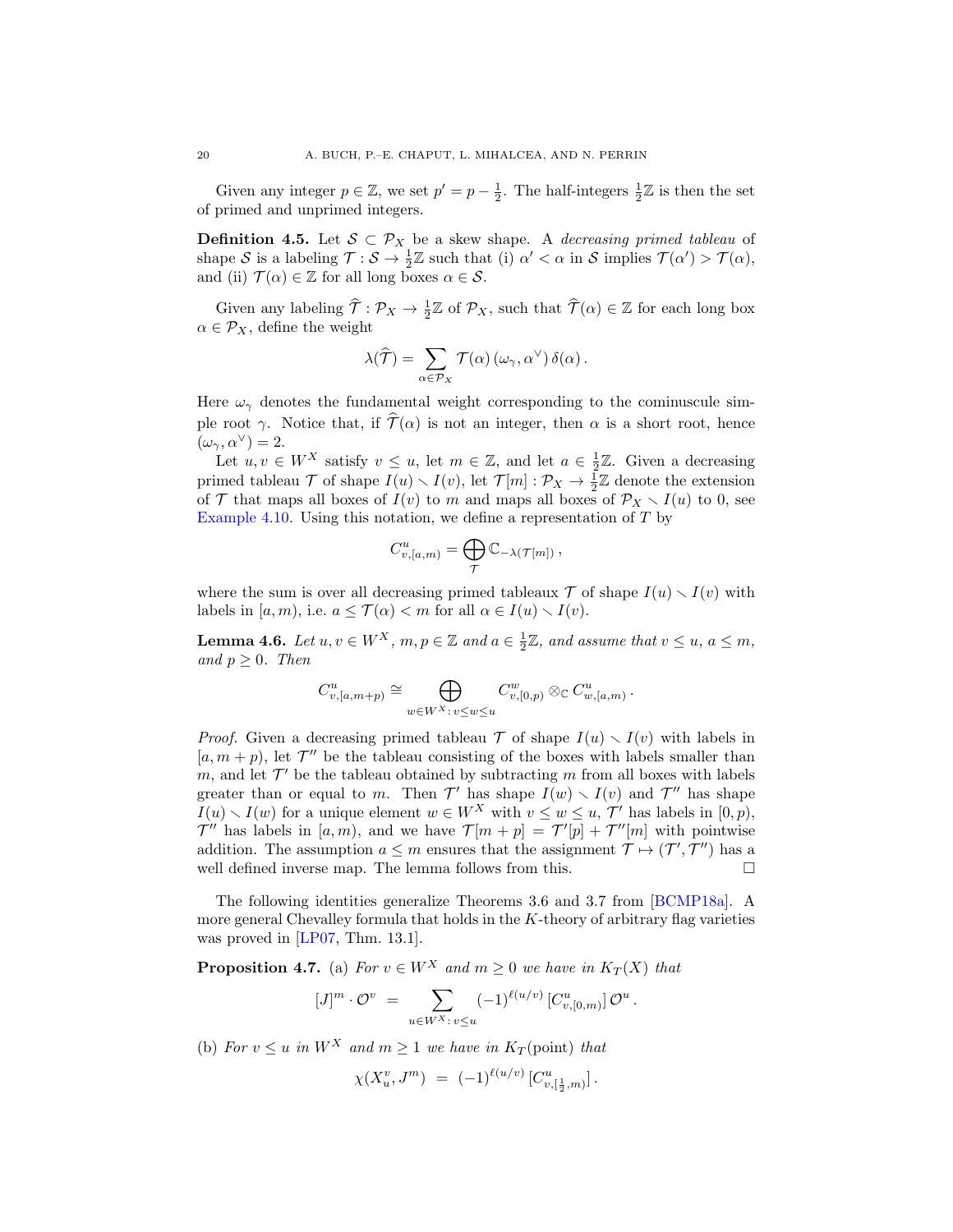*Proof.* Part (a) is clear for  $m = 0$  and is equivalent to [\[BCMP18a,](#page-62-1) Thm. 3.6] for  $m = 1$ . For  $m \geq 2$  it follows by induction using [Lemma 4.6.](#page-19-0) Let  $\mathcal{I}^w \in K_T(X)$ be dual to  $\mathcal{O}_w$ , i.e.  $\chi_X(\mathcal{O}_u \cdot \mathcal{I}^w) = \delta_{u,w}$  for  $u \in W^X$ . By [\[BCMP18a,](#page-62-1) Lemma 3.5] we have  $\mathcal{I}^w = \sum_u (-1)^{\ell(u/w)} \mathcal{O}^u$ , the sum over all  $u \geq w$  for which  $u/w$  is a rook strip. Using that  $C_{v,[0,m)}^u = \bigoplus_w C_{v,[\frac{1}{2},m)}^w$ , with the sum over all  $w \in W^X$  for which  $v \leq w \leq u$  and  $u/w$  is a rook strip, it follows that part (a) for  $m \geq 1$  is equivalent to the identity

$$
[J]^m\cdot{\mathcal O}^v\;=\;\sum_{w\in W^X:v\leq w}(-1)^{\ell(w/v)}\,[C^w_{v,[\frac{1}{2},m)}]\,{\mathcal I}^w\,.
$$

Part (b) follows by multiplying both sides by  $\mathcal{O}_u$  and applying  $\chi_x$ .

<span id="page-20-0"></span>**Theorem 4.8.** Let  $u, v \in W^X$  satisfy  $v \leq u$  and let  $m \geq 1$ . Then  $H^i(X_u^v, J^m) = 0$ for all  $0 \leq i < \dim(X_u^v) = \ell(u/v)$ . Moreover, we have  $H^{\ell(u/v)}(X_u^v, J^m) \cong C_{v, \lfloor \frac{1}{2}, m \rfloor}^{u'}$ as representations of T.

*Proof.* To prove the vanishing of cohomology groups, we may assume that  $X =$  $G/P_X$  is defined over an algebraically closed field of positive characteristic [\[BK05,](#page-62-13) §1.6]. Then [\[BK05,](#page-62-13) Thm. 2.3.1] together with [\[BK05,](#page-62-13) Lemma 1.1.8] applied to the projection  $G/B \to X$  shows that  $X_u^v$  is Frobenius split. Since  $J^{-1}$  is ample and  $X_u^v$  is Cohen-Macaulay and irreducible, the Kodaira vanishing theorem for split varieties [\[BK05,](#page-62-13) Thm. 1.2.9] implies that  $H^{i}(X_{u}^{v}, J^{m}) = 0$  for  $i < \dim(X_{u}^{v})$ . We therefore have  $\chi(X_u^v, J^m) = (-1)^{\ell(u/v)} [H^{\ell(u/v)}(X_u^v, J^m)]$ , so the result follows from [Proposition 4.7.](#page-19-1)

Remark 4.9. Using standard monomial theory, it is possible to compute the cohomology groups of the restriction of any ample line bundle on  $G/P$  to a Richardson variety; see [\[BL03,](#page-62-16) Thm. 3] or [\[LL03,](#page-63-17) Thm. 20]. However, we have not seen the computation of the (top) cohomology of negative line bundles in the literature, and this cannot be deduced using Serre duality since the canonical sheaf of a Richardson variety is not a line bundle in general.

<span id="page-20-1"></span>**Example 4.10.** Let  $X = LG(3, 6) = C_3/P_3$  be the Lagrangian Grassmannian of maximal isotropic subspaces in a complex symplectic vector space of dimension 6. Let  $\Delta = {\beta_1, \beta_2, \beta_3}$  be the set of simple roots, where  $\gamma = \beta_3$  is the long root. The labeling  $\delta : \mathcal{P}_X \to \Delta$  is given by the following diagram, where the upper-left box represents  $\gamma$  and the bottom-right box represents the highest root of  $\Phi$ .

Set  $v = s_2 s_3$  and  $u = s_2 s_3 s_1 s_2 s_3$ . Then we have

$$
H^3(X_u^v,J^{\otimes 2})\;\cong\;C^u_{v,[\frac{1}{2},2)}=\mathbb{C}_{-2\beta_1-5\beta_2-3\beta_3}\oplus\mathbb{C}_{-3\beta_1-5\beta_2-3\beta_3}\,.
$$

The extensions  $\mathcal{T}[2]$  of the decreasing primed tableaux  $\mathcal T$  corresponding to the summands are displayed below. The coefficient of the simple root  $\beta_i$  in the weight obtained from of each tableau is the (negative) sum of the half-integers in the  $i$ -th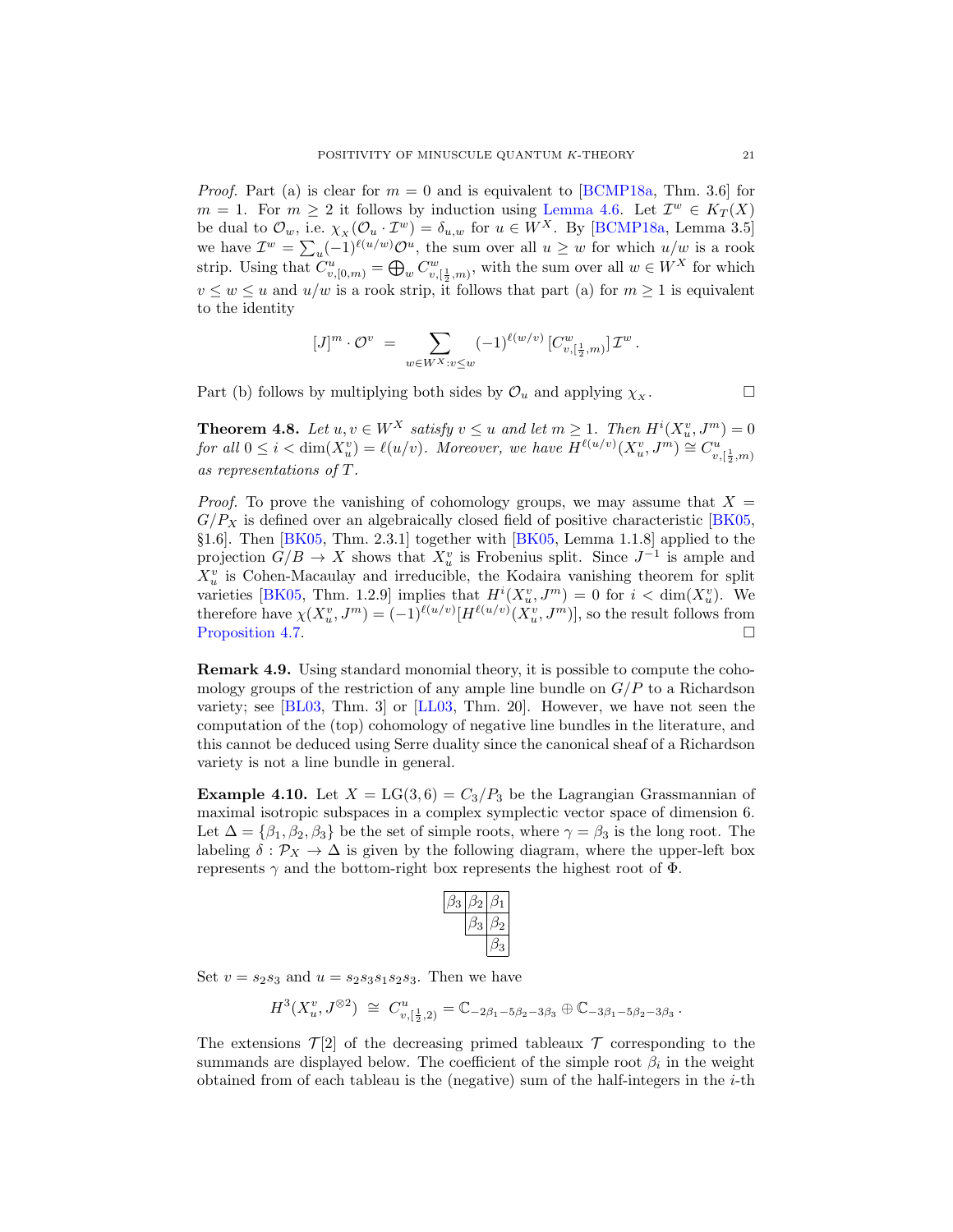diagonal, multiplied by 2 if  $\beta_i$  is short.



An algebraic variety D is called *cohomologically trivial* if  $H^0(D, \mathcal{O}_D) = \mathbb{C}$  and  $H^i(D, \mathcal{O}_D) = 0$  for  $i > 0$ .

<span id="page-21-1"></span>**Corollary 4.11.** Let  $D \subset X_u^v$  be an effective Cartier divisor of class  $[D] =$  $m[X^{s_{\gamma}}]|_{X^{v}_{u}}.$  Then D is cohomologically trivial if and only if there are no decreasing primed tableaux of shape  $I(u) \setminus I(v)$  with labels in  $[\frac{1}{2}, m) \cap \frac{1}{2}\mathbb{Z}$ .

*Proof.* The Richardson variety  $X_u^v$  is cohomologically trivial, as it is rational with rational singularities. The long exact sequence of cohomology groups derived from  $0 \to J^m|_{X_u^v} \to \mathcal{O}_{X_u^v} \to \mathcal{O}_D \to 0$  then shows that D is cohomologically trivial if and only if  $H^{i}(X_{u}^{v}, J^{m}) = 0$  for all i. The result therefore follows from [Theorem 4.8.](#page-20-0)  $\Box$ 

**Example 4.12.** Let  $X_u^v$  be a Richardson variety of positive dimension and let  $D \subset X_u^v$  be a Cartier divisor. If  $[D] = [X^{s_{\gamma}}]|_{X_v^u}$ , then D is cohomologically trivial if and only if  $u/v$  is not a short rook strip. In particular,  $D$  is cohomologically trivial if X is minuscule. If  $[D] = 2[X^{s_{\gamma}}]|_{X_u^v}$  and X is minuscule, then D is cohomologically trivial if and only if  $u/v$  is not a rook strip.

If  $X = X_1 \times \cdots \times X_k$  is a product of cominuscule flag varieties, then the Schubert varieties in X are given by sequences  $(\lambda_1, \ldots, \lambda_k)$  of order ideals  $\lambda_i \subset \mathcal{P}_{X_i}$ . Such a sequence can be identified with an order ideal in the disjoint union  $\mathcal{P}_X$  =  $\mathcal{P}_{X_1} \coprod \cdots \coprod \mathcal{P}_{X_k}$ . We will consider a point as a product of (zero) cominuscule varieties with associated set  $\mathcal{P}_{\{\text{point}\}} = \emptyset$ . The results in this section hold for products of cominuscule varieties with minor modifications. In Lemma  $4.1(b)$ , the condition  $\alpha \geq \gamma$  can be replaced with  $\alpha \in \mathcal{P}_X$ . In the results of [Section 4.2,](#page-18-1) J should be the ideal sheaf of the union of the Schubert divisors  $X^{s_{\gamma_i}}$  for  $1 \leq i \leq k$ .

### 5. The quantum to classical principle

<span id="page-21-0"></span>5.1. Introduction. The quantum to classical principle allows Gromov-Witten invariants of certain flag varieties to be computed as classical intersection numbers on related flag varieties. The goal in this section is to derive the quantum-to-classical theorem with as little type-by-type checking as possible. In addition we will develop the associated combinatorics and geometry in order to support the main results of this paper. We will restrict our discussion to Gromov-Witten invariants of cominuscule flag varieties of small degrees. Here a degree d is considered *small* if  $q<sup>d</sup>$  occurs in a product of two Schubert classes in the small quantum cohomology ring  $QH(X)$ . Equivalently, d is less than or equal to the diameter  $d_X(2)$  defined in [Section 5.2.](#page-22-0) Our main references include [\[Buc03,](#page-62-7) [BKT03,](#page-62-8) [CMP08,](#page-62-9) [BKT09,](#page-62-17) [BM11,](#page-62-0) [CP11\]](#page-62-10).

The first version of the quantum-to-classical theorem applied to the enumerative (cohomological) Gromov-Witten invariants of classical Grassmannians. Let  $X = \text{Gr}(m, n)$  be the Grassmannians of m-dimensional vector subspaces of  $\mathbb{C}^n$ . A rational curve  $C \subset X$  has a kernel and a span defined by [\[Buc03\]](#page-62-7)

$$
Ker(C) = \bigcap_{V \in C} V \qquad ; \qquad \text{Span}(C) = \sum_{V \in C} V \, .
$$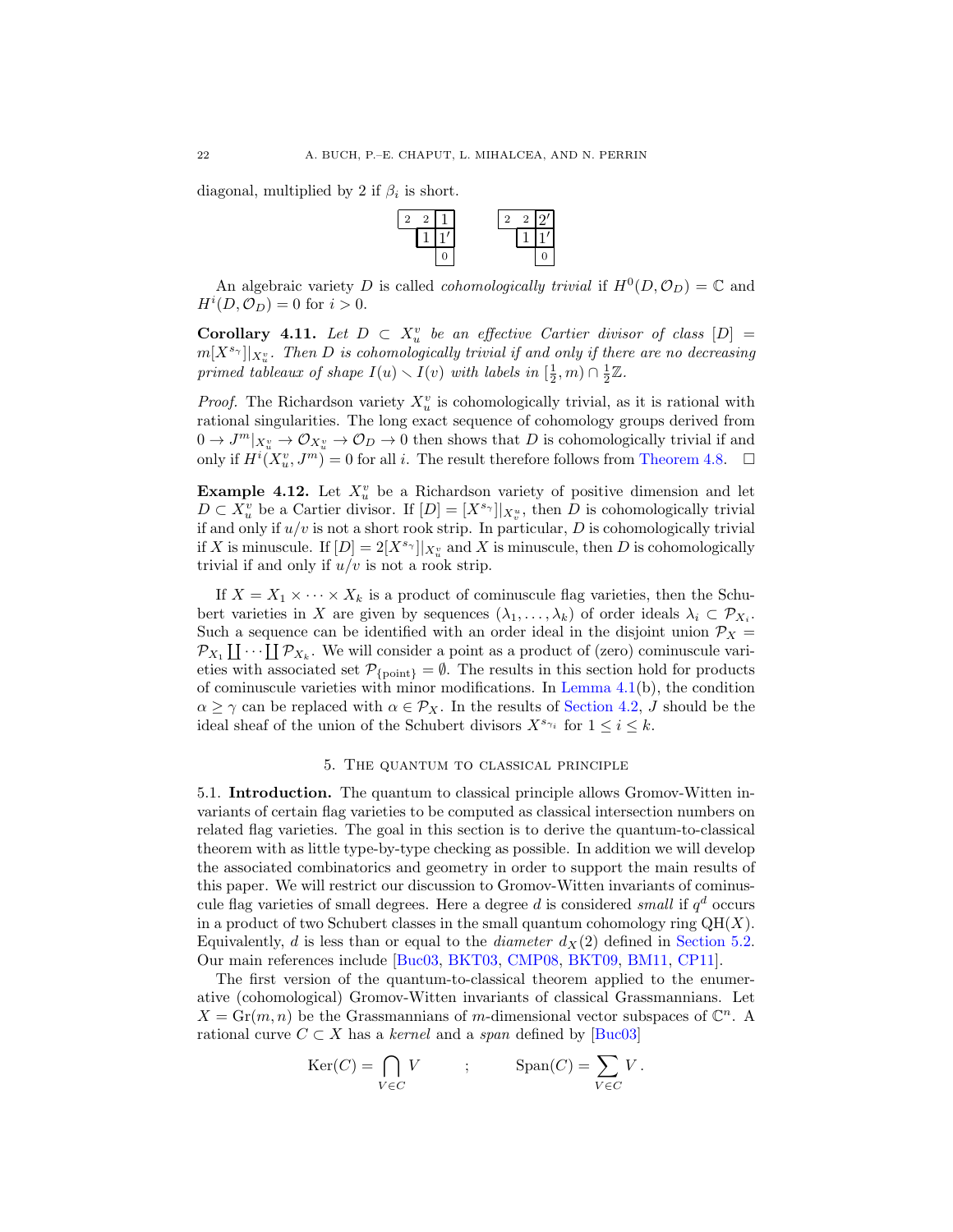If C is a general curve of small degree d, then one can show that dim Ker(C) =  $m-d$ and dim  $Span(C) = m + d$ , which means that  $(Ker(C), Span(C))$  is a point in the two-step flag variety  $Y_d = F[(m - d, m + d; n)$ . Given three Schubert varieties  $\Omega_1, \Omega_2, \Omega_3 \subset X$  in general position, the Gromov-Witten invariant  $\langle [\Omega_1], [\Omega_2], [\Omega_3] \rangle_d$ is the number of rational curves of degree d meeting these Schubert varieties (assuming that this number is finite). The quantum-to-classical theorem states that the map  $C \mapsto (\text{Ker}(C), \text{Span}(C))$  gives a bijection between the counted curves and the intersection of three Schubert varieties in  $Y_d$ . As a consequence, the Gromov-Witten invariant  $\langle [\Omega_1], [\Omega_2], [\Omega_3] \rangle_d$  is equal to a classical Schubert structure constant of  $H^*(Y_d)$  [\[BKT03\]](#page-62-8).

Subsequent work [\[CMP08\]](#page-62-9) demonstrated that the quantum-to-classical theorem can be understood in a type-independent way if the points  $(K, S)$  of  $Y_d$  are replaced with the corresponding subvarieties of X defined by  $\text{Gr}(d, S/K) = \{V \in X \mid K \subset$  $V \subset S$ . Indeed, these subvarieties of X are non-singular Schubert varieties, and also cominuscule flag varieties themselves. They can also be described as unions of rational curves of degree  $d$  that pass through two given points in  $X$ . Such Schubert varieties will be called primitive cominuscule varieties in this paper, see [Section 5.4.](#page-26-0)

The quantum-to-classical theorem was extended to non-enumerative (equivariant and  $K$ -theoretic) Gromov-Witten invariants in  $[BM11]$  by showing that the moduli space  $\mathcal{M}_{0,3}(X,d)$  of stable maps to X is birational to the space  $\{(K, S, V_1, V_2, V_3)\}\$ of kernel-span pairs  $(K, S) \in Y_d$  together with 3 additional points  $V_i \in \text{Gr}(d, S/K)$ . Indeed, given a general 5-tuple of this type, there exists a unique rational curve  $C \subset \text{Gr}(d, S/K) \subset X$  of degree d which contains the three points  $V_1, V_2, V_3$ .

While we only discuss Gromov-Witten invariants of small degrees  $d \leq d_X(2)$ , the definition of the quantum K-theory ring  $QK(X)$  also depends on Gromov-Witten invariants of higher degrees. Such Gromov-Witten invariants can be computed with similar methods, granted that certain Gromov-Witten varieties of large degrees are rational; this was proved in [\[BM11\]](#page-62-0) for Grassmannians of type A and in [\[CP11\]](#page-62-10) for cominuscule varieties of other Lie types (see also [\[BCMP13,](#page-61-2) Remark 3.4]).

<span id="page-22-0"></span>5.2. Curve neighborhoods. Let  $X = G/P_X$  be a cominuscule flag variety defined over C. For any non-negative integer  $d \geq 0$  we let  $M_d = \overline{\mathcal{M}}_{0,3}(X, d)$  denote the Kontsevich moduli space of 3-pointed stable maps to  $X$  of degree  $d$  and genus zero [\[FP97\]](#page-62-5). The evaluation map  $ev_i: M_d \to X$ , defined for  $1 \leq i \leq 3$ , sends a stable map to the image of the i-th marked point in its domain. Given classes  $\Omega_1, \Omega_2, \Omega_3 \in H^*(X;\mathbb{Z})$ , the corresponding cohomological Gromov-Witten invariant of  $X$  of degree  $d$  is defined by

$$
\langle \Omega_1, \Omega_2, \Omega_3 \rangle_d = \int_{M_d} \mathrm{ev}_1^*(\Omega_1) \cdot \mathrm{ev}_2^*(\Omega_2) \cdot \mathrm{ev}_3^*(\Omega_3).
$$

More generally, three K-theory classes  $\mathcal{F}_1, \mathcal{F}_2, \mathcal{F}_3 \in K_T(X)$  define the K-theoretic Gromov-Witten invariant

$$
I_d(\mathcal{F}_1,\mathcal{F}_2,\mathcal{F}_3)=\chi_{M_d}(\mathrm{ev}_1^*(\mathcal{F}_1)\cdot \mathrm{ev}_2^*(\mathcal{F}_2)\cdot \mathrm{ev}_3^*(\mathcal{F}_3))\,.
$$

Given subvarieties  $\Omega_1, \Omega_2 \subset X$ , let  $M_d(\Omega_1, \Omega_2) = \text{ev}_1^{-1}(\Omega_1) \cap \text{ev}_2^{-1}(\Omega_2)$  denote the Gromov-Witten variety of stable maps that send the first two marked points to the given subvarieties. Let  $\Gamma_d(\Omega_1, \Omega_2) = \text{ev}_3(M_d(\Omega_1, \Omega_2))$  be the union of all stable curves of degree d in X that connect  $\Omega_1$  and  $\Omega_2$ . We also consider the special cases  $M_d(\Omega_1) = \text{ev}_1^{-1}(\Omega_1)$  and  $\Gamma_d(\Omega_1) = \text{ev}_3(M_d(\Omega_1)).$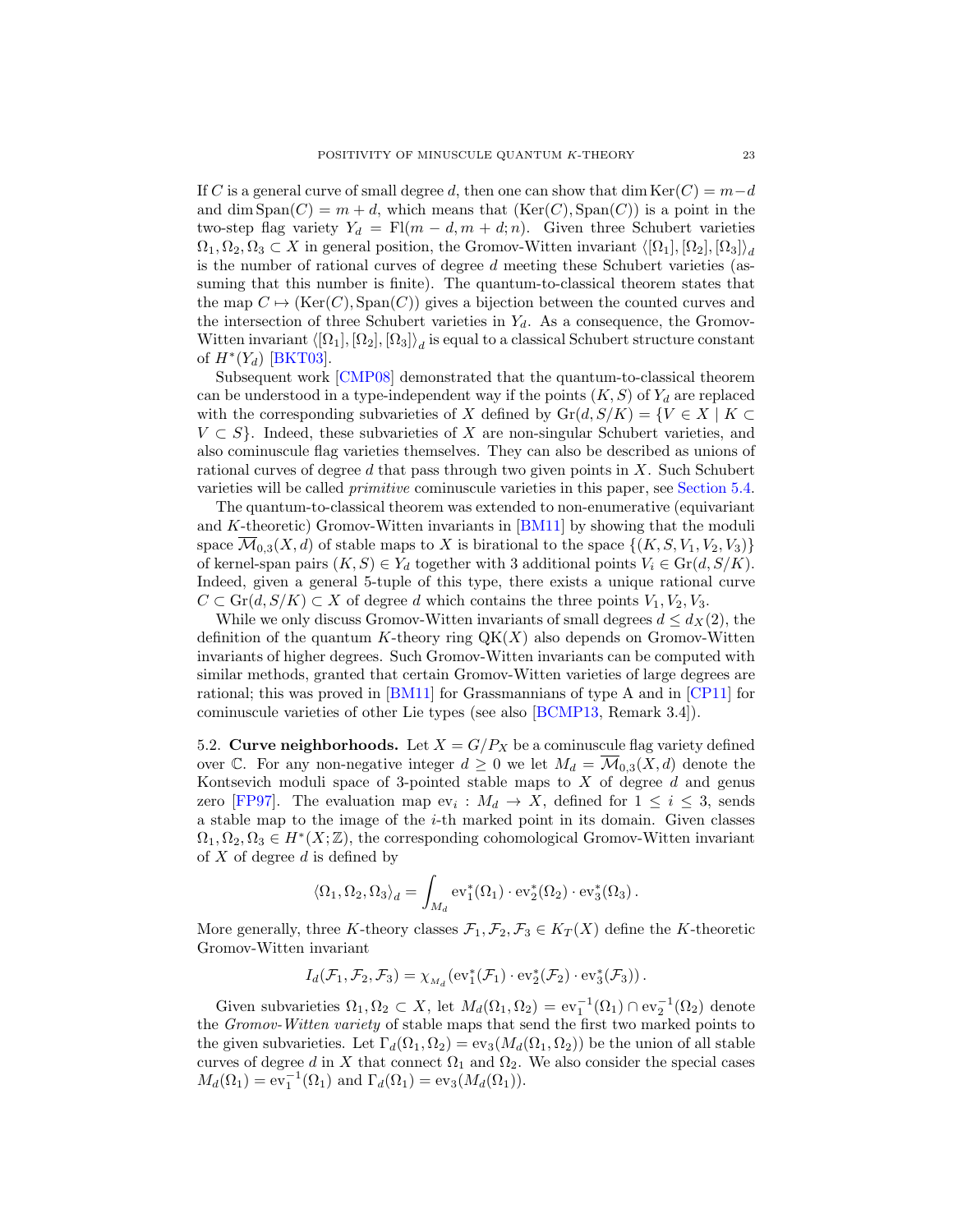Define the *degree distance* dist(x, y) between two points  $x, y \in X$  to be the smallest degree of a rational curve  $C \subset X$  with  $x, y \in C$ . This is the minimal degree d for which  $\Gamma_d(x, y) \neq \emptyset$ . We need the following key result from [\[CMP08\]](#page-62-9). A type-independent proof based on properties satisfied by all flag manifolds was given in [\[BM15,](#page-62-11) §5.4].

<span id="page-23-1"></span>**Theorem 5.1.** Let  $u \in W^X$ . Then  $dist(1.P_X, u.P_X)$  is the number of occurrences of  $s_\gamma$  in any reduced expression for u.

Equivalently, dist(1. $P_X$ , u. $P_X$ ) is the number of boxes  $\alpha \in I(u)$  with label  $\delta(\alpha) =$ γ. Define the *diameter* of X to be the integer  $d_X(2) = \text{dist}(1.P_X, w_0.P_X)$ . The subset of boxes in  $\mathcal{P}_X$  labeled by  $\gamma$  is totally ordered by [Remark 4.2\(](#page-16-1)b). We denote these boxes by

$$
\delta^{-1}(\gamma) = \left\{ \widetilde{\alpha}_1 < \widetilde{\alpha}_2 < \cdots < \widetilde{\alpha}_{d_X(2)} \right\}.
$$

<span id="page-23-0"></span>**Definition 5.2.** For  $0 \le d \le d_X(2)$  we define elements  $\kappa_d$  and  $z_d$  in  $W^X$  by

$$
I(\kappa_d) = \{ \alpha \in \mathcal{P}_X \mid \alpha \leq \widetilde{\alpha}_d \} \quad \text{and} \quad I(z_d) = \{ \alpha \in \mathcal{P}_X \mid \alpha \ngeq \widetilde{\alpha}_{d+1} \}.
$$

We set  $\kappa_0 = z_0 = 1$  and  $z_{d_X(2)} = w_0^X$ .

**Example 5.3.** Let  $X = Gr(4, 9)$  be the Grassmannian of 4-planes in  $\mathbb{C}^9$ . Then the elements  $\kappa_2$  and  $z_2$  are given by the following shapes:



The shapes  $I(z_1)$  for a representative selection of cominuscule flag varieties are displayed in [Table 1.](#page-17-0)

<span id="page-23-2"></span>**Lemma 5.4.** We have  $\kappa_d^{-1} = \kappa_d$ ,  $(z_d w_{0,X})^{-1} = z_d w_{0,X}$ , and  $z_d^{\vee} z_d = w_0^X$ . In addition,  $\Gamma_d(1.P_X) = X_{z_d}$ .

*Proof.* It follows from [Theorem 5.1](#page-23-1) that  $\kappa_d$  and  $z_d w_{0,X}$  are the unique minimal and maximal elements of the set  $\{w \in W \mid \text{dist}(1.P_X, w.P_X) = d\}.$  Since  $dist(1.P_X, w.P_X) = dist(1.P_X, w^{-1}.P_X)$  for any element  $w \in W$ , we deduce that  $\kappa_d$  and  $z_d w_{0,X}$  are self-inverse. We then obtain

$$
z_d^{\vee} z_d = w_0 z_d w_{0,X} z_d = w_0 (z_d w_{0,X})^{-1} z_d = w_0 w_{0,X} = w_0^X.
$$

The identity  $\Gamma_d(1.P_X) = X_{z_d}$  follows from [Theorem 5.1](#page-23-1) since  $\Gamma_d(1.P_X)$  is a Schubert variety by [\[BCMP13,](#page-61-2) Cor. 3.3(a)].  $\square$ 

**Remark 5.5.** We have  $W_X \kappa_d W_X = \{u \in W \mid \text{dist}(1.P_X, u.P_X) = d\}.$ 

<span id="page-23-3"></span>**Lemma 5.6.** The orbits of the diagonal action of G on  $X \times X$  are given by  $\overset{\circ}{Z}_{d,2} =$  $\{(x_1, x_2) \in X \times X \mid \text{dist}(x_1, x_2) = d\}, \text{ for } 0 \leq d \leq d_X(2).$ 

*Proof.* Each set  $\mathring{\mathcal{Z}}_{d,2}$  is stable under the action of G. Given  $(x_1, x_2) \in \mathring{\mathcal{Z}}_{d,2}$ , we can choose  $g \in G$  such that  $g.x_1 = 1.P_X$ , and then choose  $b \in B$  such that  $bg.x_2 = u.P_X$ is a T-fixed point, with  $u \in W^X$ . Since dist $(1.P_X, u.P_X) = d$ , [Theorem 5.1](#page-23-1) implies that  $u/\kappa_d \in W_X$ . The lemma follows from this because  $(u/\kappa_d)^{-1}bg.(x_1,x_2)$  $(1.P_X, \kappa_d.P_X).$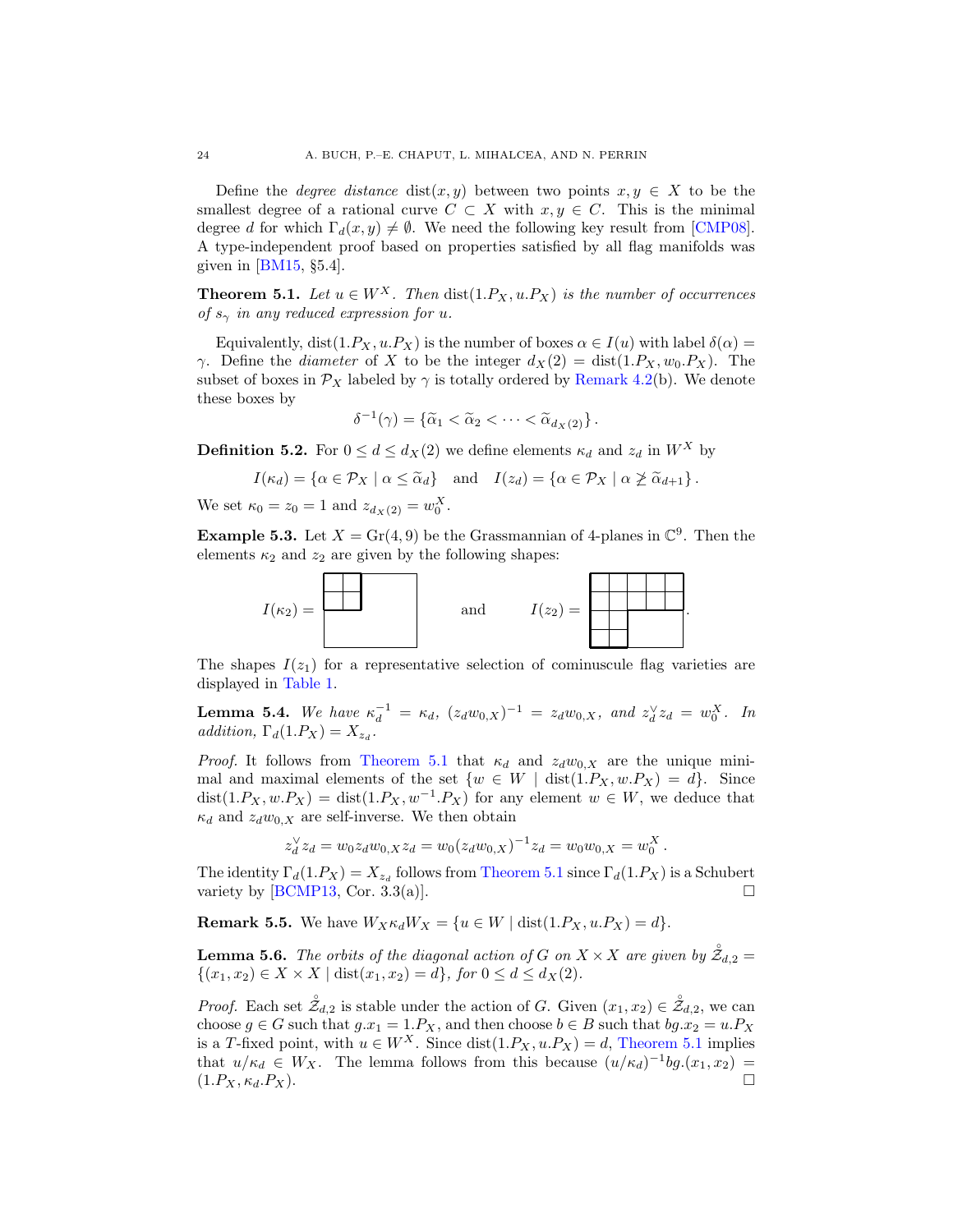<span id="page-24-0"></span>**Lemma 5.7.** We have  $(\alpha, \gamma^{\vee}) = 1$  for  $\alpha \in I(z_1) \setminus {\gamma}$ , and  $(\alpha, \gamma^{\vee}) = 0$  for  $\alpha \in \mathcal{P}_X \setminus I(z_1).$ 

*Proof.* Notice that  $(\alpha, \gamma^{\vee}) \geq 0$  for every  $\alpha \in \mathcal{P}_X$ , since otherwise the coefficient of  $\gamma$  in the root  $s_{\gamma}.\alpha = \alpha - (\alpha, \gamma^{\vee})\gamma$  is at least 2. In addition, if  $\alpha', \alpha \in \mathcal{P}_X$  satisfy  $\alpha' \leq \alpha$ , then  $(\alpha', \gamma^{\vee}) \geq (\alpha, \gamma^{\vee})$ , as  $\alpha - \alpha'$  is a non-negative linear combination of  $\Delta \setminus {\gamma}$ . Finally, since  $\gamma$  is a long root, we have  $(\alpha, \gamma^{\vee}) \leq 1$  for any root  $\alpha \neq \gamma$ . It is therefore enough to show that  $(\alpha, \gamma^{\vee}) \neq 0$  for  $\alpha \in I(z_1)$  and that  $(\widetilde{\alpha}_2, \gamma^{\vee}) = 0$ . If  $\alpha \in I(z_1) \cup \{\widetilde{\alpha}_2\}$  is any root with  $\alpha \neq \gamma$ , then we have  $\delta(\alpha) =$  $ys_\gamma.\alpha = y.(\alpha - (\alpha, \gamma^\vee)\gamma) \in \Delta$  for some  $y \in W_X$ . Since the action of y does not change the coefficient of  $\gamma$ , we deduce that  $(\alpha, \gamma^{\vee}) = 0$  if and only if  $\delta(\alpha) = \gamma$ , as required.

<span id="page-24-3"></span>**Corollary 5.8.** We have  $\int_{X_{s_\gamma}} c_1(T_X) = \ell(z_1) + 1$ .

*Proof.* By [\[FW04,](#page-63-7) Lemma 3.5] we have  $\int_{X_{s_\gamma}} c_1(T_X) = \sum_{\alpha \in \mathcal{P}_X} (\alpha, \gamma^{\vee})$ , so the corollary follows from [Lemma 5.7.](#page-24-0)

<span id="page-24-1"></span>**Proposition 5.9.** (a) The map  $z_d : \mathcal{P}_X \setminus I(z_d) \to I(z_d^{\vee})$  defined by  $\alpha \mapsto z_d \alpha$  is an order isomorphism, and  $\delta(z_d.\alpha) = \delta(\alpha)$  for each  $\alpha \in \mathcal{P}_X \setminus I(z_d)$ .

(b) The map  $-\kappa_d : I(\kappa_d) \to I(\kappa_d)$  defined by  $\alpha \mapsto -\kappa_d \alpha$  is an order-reversing involution, and  $\delta(-\kappa_d \alpha) = \delta(\alpha)$  for each  $\alpha \in I(\kappa_d)$ .

*Proof.* Since  $z_d^{\vee} = w_0^X/z_d$  by [Lemma 5.4,](#page-23-2) it follows from [Lemma 4.1\(](#page-16-0)a) that  $z_d$ :  $\mathcal{P}_X \setminus I(z_d) \to I(z_d^{\vee})$  is an order-preserving bijection. Since  $z_d^{-1} = w_{0,X} z_d w_{0,X}$ , the inverse bijection is also order-preserving. Let  $\alpha \in \mathcal{P}_X \setminus I(z_d)$  and set  $\lambda =$  $\lambda(\alpha) \cup I(z_d)$ . Since  $\alpha$  is a minimal box of  $\mathcal{P}_X \setminus \lambda$ , we have  $\delta(\alpha) = w_\lambda \ldots$  Write  $\lambda = I(z_d) \prod{\{\alpha_1, \alpha_2, \ldots, \alpha_\ell\}}$ , where the roots are listed in increasing order. Then  $w_{\lambda} = z_d s_{\alpha_1} s_{\alpha_2} \cdots s_{\alpha_\ell}$ . Using that  $z_d$  is an order isomorphism, we obtain  $\lambda(z_d \cdot \alpha) =$  ${z_d.\alpha_1, z_d.\alpha_2, \ldots, z_d.\alpha_\ell}$ , with the roots listed in increasing order, hence

$$
w_{\lambda(z_d,\alpha)}z_d=s_{z_d,\alpha_1}s_{z_d,\alpha_2}\cdots s_{z_d,\alpha_\ell}z_d=z_d s_{\alpha_1}s_{\alpha_2}\cdots s_{\alpha_\ell}z_d^{-1}z_d=w_\lambda\,,
$$

and  $\delta(z_d.\alpha) = w_{\lambda(z_d.\alpha)}.(z_d.\alpha) = w_{\lambda}.\alpha = \delta(\alpha)$ . This proves part (a).

For  $\alpha \in I(\kappa_d)$  we have  $-\kappa_d \alpha \in \Phi^+$  and  $\kappa_d \cdot (-\kappa_d \alpha) = -\alpha < 0$ , hence  $-\kappa_d \alpha \in$  $I(\kappa_d)$ . The map  $-\kappa_d : I(\kappa_d) \to I(\kappa_d)$  is order-reversing because  $\kappa_d \cdot \beta > 0$  for  $\beta \in \Delta \setminus {\gamma}$ . Given any element  $u \leq \kappa_d$  we have  $I(u\kappa_d) = -\kappa_d \left(I(\kappa_d) \setminus I(u)\right);$  in fact, the containment ⊇ follows from the definition of inversion sets, and both sides have the same cardinality because  $(u\kappa_d)^{-1} = \kappa_d/u$ . Now choose  $u \leq \kappa_d$  such that  $\alpha$  is a minimal box of  $I(\kappa_d) \setminus I(u)$ . Then  $-\kappa_d \alpha$  is a maximal box of  $I(u\kappa_d)$ , so it follows from [Lemma 4.1\(](#page-16-0)b) that  $\delta(-\kappa_d \alpha) = -u\kappa_d \alpha - \kappa_d \alpha = \delta(\alpha)$ . This proves part (b).  $\Box$ 

<span id="page-24-2"></span>**Proposition 5.10.** The element  $z_1s_\gamma = z_1/\kappa_1$  permutes  $\mathcal{P}_X$  and satisfies  $w_{0,X}(z_1s_\gamma)w_{0,X} = (z_1s_\gamma)^{-1}$ . The action of  $z_1s_\gamma$  on  $\mathcal{P}_X$  has the following properties. (a)  $z_1s_\gamma : \mathcal{P}_X \setminus I(z_1) \to I(z_1^{\vee})$  is an order isomorphism, and  $\delta(z_1s_\gamma.\alpha) = \delta(\alpha)$  for all  $\alpha \in \mathcal{P}_X \setminus I(z_1)$ .

(b)  $z_1s_\gamma : I(z_1) \setminus {\gamma} \rightarrow w_{0,X}.(I(z_1) \setminus {\gamma})$  is an order isomorphism.

(c) We have  $z_1s_\gamma.\widetilde{\alpha}_d = \widetilde{\alpha}_{d-1}$  for  $2 \leq d \leq d_X(2)$ , and  $z_1s_\gamma.\gamma = w_{0,X}.\gamma$  is the highest root of  $\Phi^+$ .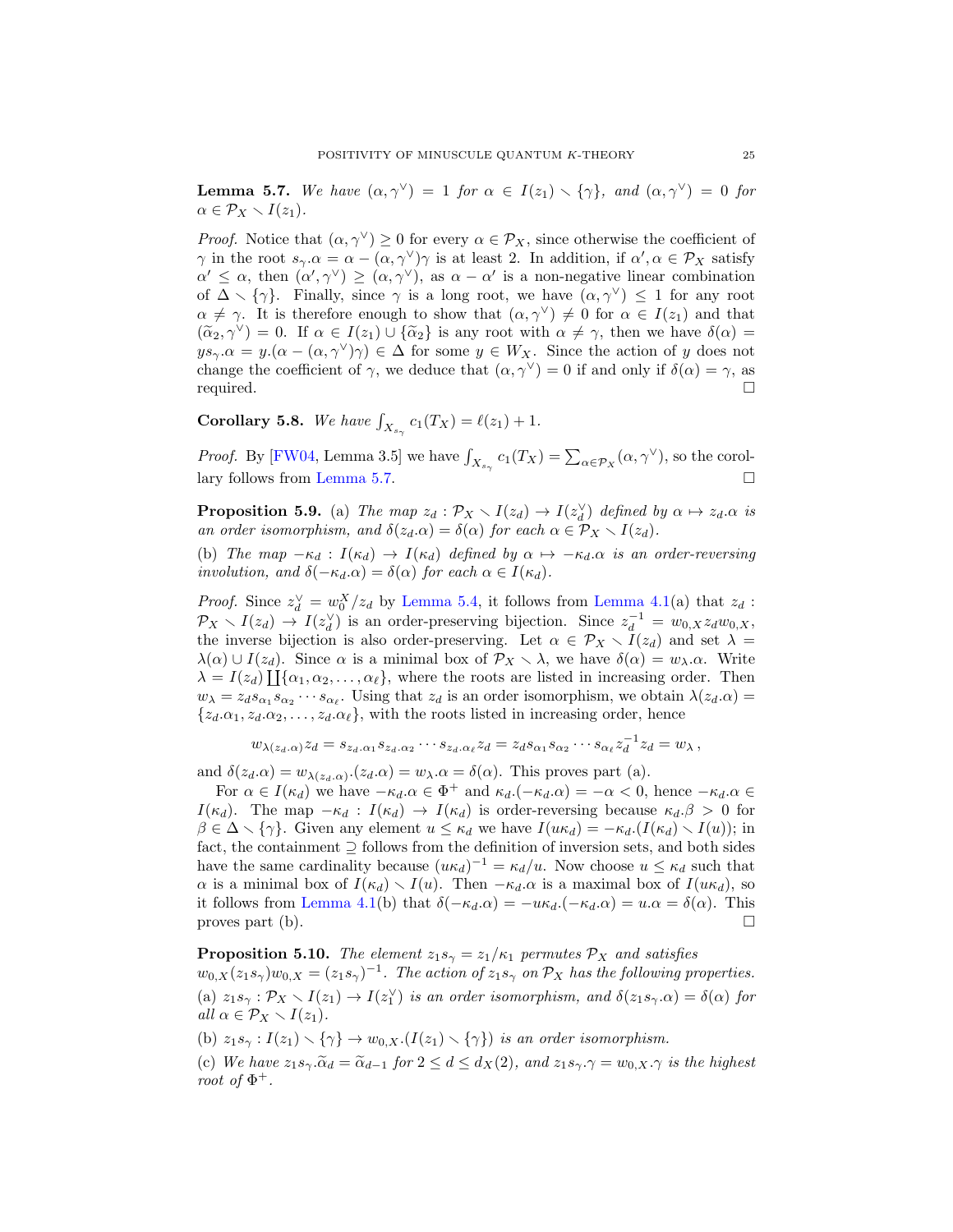*Proof.* Since  $z_1s_\gamma \in W_X$  we have  $z_1s_\gamma \cdot \mathcal{P}_X = \mathcal{P}_X$ , and [Lemma 5.7](#page-24-0) implies

$$
z_1 s_\gamma.\alpha = \begin{cases} z_1.\alpha & \text{if } \alpha \in \mathcal{P}_X \setminus I(z_1); \\ z_1.\alpha - z_1.\gamma & \text{if } \alpha \in I(z_1) \setminus \{\gamma\}; \\ -z_1.\gamma & \text{if } \alpha = \gamma \end{cases}
$$

for any  $\alpha \in \mathcal{P}_X$ . Part (a) therefore follows from [Proposition 5.9\(](#page-24-1)a). In particular, we have  $z_1s_\gamma.\widetilde{\alpha}_d = \widetilde{\alpha}_{d-1}$  for  $d \geq 2$ . Since  $z_1s_\gamma.\alpha < z_1s_\gamma.\gamma$  for every  $\alpha \in I(z_1) \setminus {\gamma}$ , we deduce that  $z_1s_\gamma$ .  $\gamma = w_{0,X}$ .  $\gamma$  is the maximal box of  $\mathcal{P}_X$ , which proves part (c). Using [Lemma 5.4](#page-23-2) we also obtain  $z_1 s_\gamma w_{0,X} = z_1 w_{0,X} s_{w_{0,X},\gamma} = w_{0,X} z_1^{-1} s_{z_1,\gamma} =$  $w_{0,X}(z_1s_\gamma)^{-1}$ . Finally,  $z_1s_\gamma$  is order preserving on  $I(z_1) \setminus {\gamma}$  because  $z_1.\beta > 0$ for each  $\beta \in \Delta \setminus {\gamma}$ , and the identity  $(z_1 s_{\gamma})^{-1} = w_{0,X}(z_1 s_{\gamma})w_{0,X}$  shows that the inverse map is also order preserving. This proves part (b).

<span id="page-25-0"></span>**Corollary 5.11.** We have  $(z_1 s_\gamma)^d \cdot \alpha = z_d \cdot \alpha$  for each  $\alpha \in \mathcal{P}_X \setminus I(z_d)$ .

Proof. Noting that  $\mathcal{P}_X \setminus I(z_d) = \{ \alpha \in \mathcal{P}_X \mid \tilde{\alpha}_{d+1} \leq \alpha \leq w_0, \tilde{\alpha}_1 \}$  and  $I(z_d^{\vee}) =$ <br> $\{ \alpha \in \mathcal{P}_{X} \mid \tilde{\alpha} \leq \alpha \leq w_0, \tilde{\alpha} \leq w_1 \}$  it follows from Proposition 5.10 that  $(z_d, \alpha)^d$ .  $\{\alpha \in \mathcal{P}_X \mid \tilde{\alpha}_1 \leq \alpha \leq w_{0,X} \cdot \tilde{\alpha}_{d+1}\}\,$ , it follows from [Proposition 5.10](#page-24-2) that  $(z_1 s_\gamma)^d$ :<br> $\mathcal{P}_{\alpha} \times I(z_1) \rightarrow I(z_2)$  is an order isomorphism that presentes the labeling  $\tilde{\delta}$ . The  $\mathcal{P}_X \setminus I(z_d) \to I(z_d^{\vee})$  is an order isomorphism that preserves the labeling  $\delta$ . The result therefore follows from [Proposition 5.9\(](#page-24-1)a) and [Remark 4.2\(](#page-16-1)b).  $\Box$ 

**Remark 5.12.** We will show in [Corollary 7.19](#page-41-0) that  $z_d/\kappa_d = (z_1/\kappa_1)^d = (z_1 s_\gamma)^d$ . Together with [Corollary 5.11,](#page-25-0) this implies that  $\kappa_d \alpha = \alpha$  for all  $\alpha \in \mathcal{P}_X \setminus I(z_d)$ . [Proposition 6.2](#page-31-1) implies that  $z_d/\kappa_d : I(z_d) \setminus I(\kappa_d) \to I(\kappa_d^{\vee}) \setminus I(z_d^{\vee})$  is an order isomorphism, which generalizes [Proposition 5.10\(](#page-24-2)b). Using [Proposition 5.9\(](#page-24-1)b), it follows that  $z_d/\kappa_d : I(\kappa_d) \to w_{0,X}.I(\kappa_d)$  is an order isomorphism. These remarks will not be used in the following.

For  $1 \leq d \leq d_X(2)$  we define  $\mathcal{S}_d = (I(z_d) \setminus I(z_{d-1})) \cup (I(\kappa_d) \setminus I(\kappa_{d-1})).$ 

<span id="page-25-1"></span>**Proposition 5.13.** We have  $S_d = \{ \alpha \in \mathcal{P}_X \mid (\alpha, \tilde{\alpha}_d) > 0 \}$  for  $1 \leq d \leq d_X(2)$ , and  $z_1s_\gamma.\mathcal{S}_d = \mathcal{S}_{d-1}$  for  $2 \leq d \leq d_X(2)$ .

Proof. The second identity follows from the first identity together with [Proposi](#page-24-2)[tion 5.10\(](#page-24-2)c). We must therefore show that  $(\alpha, \tilde{\alpha}_d) > 0$  if and only if  $\alpha \in \mathcal{S}_d$ , for any  $\alpha \in \mathcal{P}_X$ . If  $\alpha$  and  $\tilde{\alpha}_d$  are not comparable in the partial order on  $\mathcal{P}_X$ , then  $(\alpha, \tilde{\alpha}_d) = 0$ and  $\alpha \notin \mathcal{S}_d$ . If  $\alpha \geq \tilde{\alpha}_d$ , then [Proposition 5.9\(](#page-24-1)a) shows that  $z_{d-1} \tilde{\alpha}_d = \gamma$ , and also that  $\alpha \in \mathcal{S}_d$  if and only if  $z_{d-1} \alpha \in I(z_1)$ , so the claim follows from [Lemma 5.7,](#page-24-0) noting that  $(\alpha, \tilde{\alpha}_d) = (z_{d-1} \alpha, \gamma)$ . Finally, if  $\alpha \leq \tilde{\alpha}_d$ , then [Proposition 5.9\(](#page-24-1)b) shows that  $-\kappa_d \cdot \tilde{\alpha}_d = \gamma$ , and also that  $\alpha \in \mathcal{S}_d$  if and only if  $-\kappa_d \cdot \alpha \in I(z_1)$ , so the claim again follows from Lemma 5.7, this time noting that  $(\alpha, \tilde{\alpha}_d) = (-\kappa_d \cdot \alpha \cdot \gamma)$ . again follows from [Lemma 5.7,](#page-24-0) this time noting that  $(\alpha, \tilde{\alpha}_d) = (-\kappa_d \alpha, \gamma)$ .

<span id="page-25-2"></span>Corollary 5.14. Let  $0 \leq d \leq d_X(2)$ .

(a) We have dim  $M_d = \dim(X) + \ell(z_d) + \ell(\kappa_d)$ .

(b) The variety  $M_d(1.P_X, \kappa_d.P_X)$  is irreducible of dimension  $\ell(\kappa_d)$ .

*Proof.* Since  $\ell(z_d) + \ell(\kappa_d) - \ell(z_{d-1}) - \ell(\kappa_{d-1}) = \#\mathcal{S}_d + 1$  for  $d \geq 1$ , it follows from [Proposition 5.13](#page-25-1) and [Corollary 5.8](#page-24-3) that  $\ell(z_d) + \ell(\kappa_d) = d \int_{X_\gamma} c_1(T_X)$ . This proves part (a). Since  $ev_1 : M_d \to X$  is a locally trivial fibration, it follows that  $M_d(1.P_X)$ is irreducible of dimension  $\ell(z_d) + \ell(\kappa_d)$ . Part (b) follows from this, using that  $ev_2: M_d(1.P_X) \to X_{z_d}$  is a locally trivial fibration over a dense open subset of  $X_{z_d} = \overline{P_X \kappa_d P_X}$  that contains  $\kappa_d P_X$ .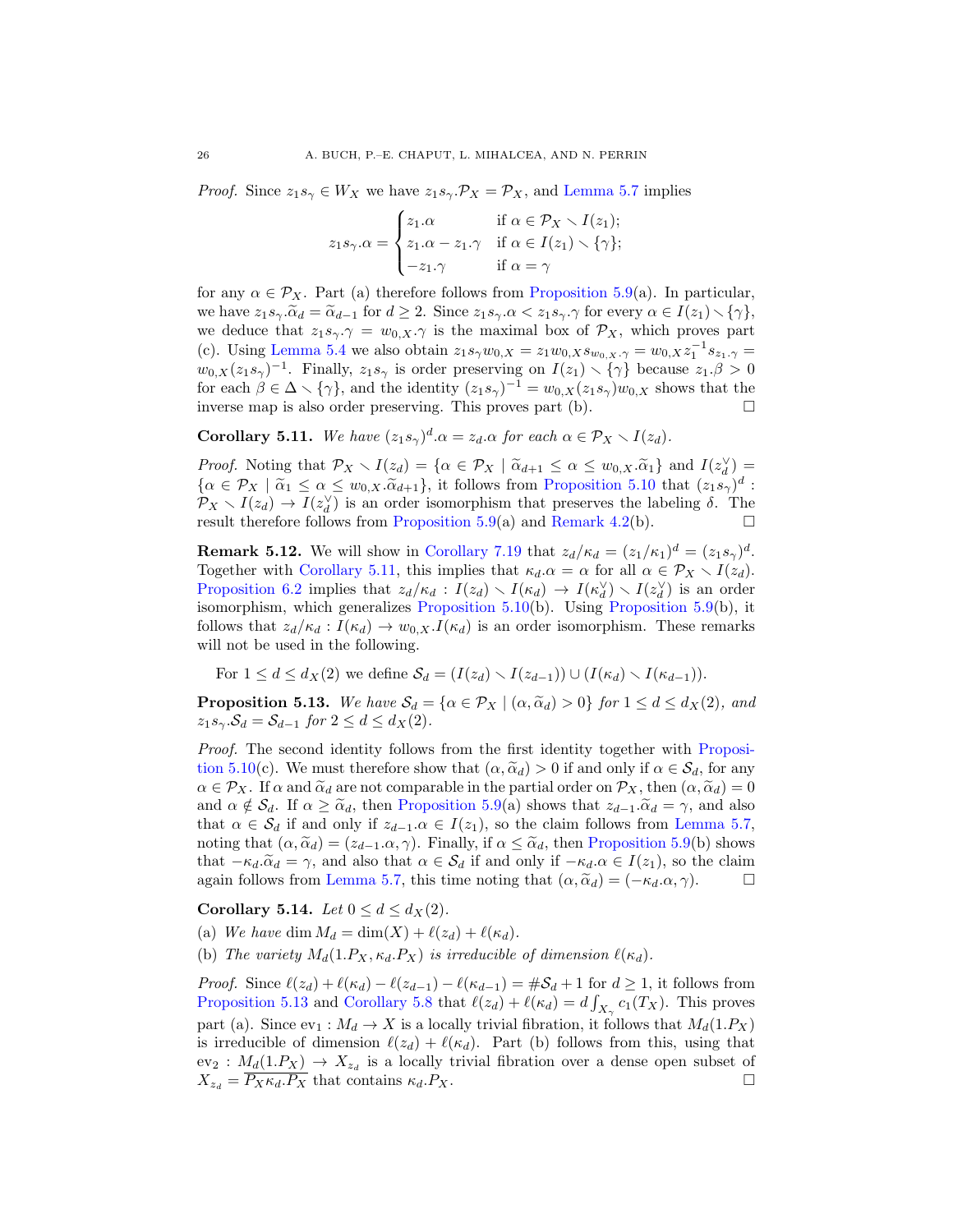5.3. Incidence varieties. Given any flag variety  $Y = G/P<sub>Y</sub>$ , the *incidence variety* of X and Y is the flag variety  $Z = G/P_Z$  defined by  $P_Z = P_X \cap P_Y$ . Let  $p: Z \to X$ and  $q: Z \to Y$  be the projections and set  $F = p^{-1}(1.P_X) = P_X/P_Z$  and  $\Gamma =$  $q^{-1}(1.P_Y) = P_Y/P_Z$ . For example, if  $X = \text{Gr}(m, n)$  and  $Y = \text{Fl}(m - d, m + d; n)$ , then  $Z = \mathrm{Fl}(m-d, m, m+d; n)$ ,  $\Gamma = \mathrm{Gr}(d, 2d)$ , and  $F = \mathrm{Gr}(m-d, m) \times \mathrm{Gr}(d, n-m)$ . For  $\omega \in Y$  we write  $\Gamma_{\omega} = p(q^{-1}(\omega)) \subset X$ . We identify Z with the subvariety  $\{(\omega, x) \in Y \times X \mid x \in \Gamma_{\omega}\}\$  of  $Y \times X$ . The restricted maps  $p : \Gamma \to p(\Gamma)$  and  $q: F \to q(F)$  are isomorphisms, hence  $p(\Gamma) \subset X$  and  $q(F) \subset Y$  are non-singular Schubert varieties. More precisely we have  $F = Z_{w_{0,X}^Z}$  and  $q(F) = Y_{w_{0,X}^Z}$ , and also  $\Gamma = Z_{\kappa}$  and  $p(\Gamma) = X_{\kappa}$ , where  $\kappa = w_{0,Y}^Z$ . In our applications of this construction we have  $\kappa = \kappa_d$  for some degree d, see [Corollary 5.20](#page-29-0) (but  $\kappa$  is not related to [Theorem 2.4\)](#page-10-0).

If  $\gamma \notin \Delta_Y$ , then  $P_Y \subset P_X$  and  $\Gamma$  is a point. Assume that  $\gamma \in \Delta_Y$ . Since  $\Delta_Y \setminus$  $\Delta_Z = \{\gamma\}$  consists of a cominuscule simple root, it follows that Γ is a cominuscule flag variety. The corresponding partially ordered set is given by  $\mathcal{P}_{\Gamma} = I(\kappa) =$  $\Phi_Y^+ \setminus \Phi_Z = \mathcal{P}_X \cap \Phi_Y$ . The labeling  $\mathcal{P}_\Gamma \to \Delta_Y$  is the restriction of the labeling  $\delta: \mathcal{P}_X \to \Delta$ , and a curve  $C \subset \Gamma$  has the same degree in  $\Gamma$  as in X. The variety  $\Gamma = P_Y/(P_Y \cap P_X)$  depends only on the connected component of (the Dynkin diagram of)  $\Delta_Y$  that contains  $\gamma$ .

If  $S \subset \Delta$  is any subset that is connected in the Dynkin diagram of  $\Phi$ , then the sum of all simple roots in S is a root in  $\Phi$ . Given  $\beta \in \Delta$ , let  $[\gamma, \beta]$  denote the smallest connected subset of  $\Delta$  that contains  $\gamma$  and  $\beta$ . A simple root  $\beta \in \Delta \setminus \Delta_Y$ is an essential excluded root of Y if  $[\gamma, \beta] \subset \Delta_Y \cup {\{\beta\}}$ , i.e.  $\beta$  is connected to the component of  $\gamma$  in  $\Delta_Y$ . The group  $P_Y$  is contained in the stabilizer of  $X_{\kappa}$  in G, and is equal to this stabilizer if and only if all roots in  $\Delta \setminus \Delta_Y$  are essential excluded roots of Y.

**Remark 5.15.** Assume that  $P_Y$  is the stabilizer of  $X_\kappa$  in G. Then  $\Delta_Y = \{\beta \in$  $\Delta \mid (\kappa.\omega_\gamma,\beta^\vee) \leq 0$ . In fact, if  $\beta \in \Delta$  and  $(\kappa.\omega_\gamma,\beta^\vee) > 0$ , then  $\alpha = \kappa^{-1}.\beta$  must be a minimal box of  $\mathcal{P}_X \setminus I(\kappa)$  by [Lemma 4.1\(](#page-16-0)b), which implies that  $\beta \in \Delta \setminus \Delta_Y$ . On the other hand, if  $\beta \in \Delta \setminus \Delta_Y$ , then let  $\alpha$  be the sum of the simple roots in the interval  $[\gamma, \beta]$ . Then  $\alpha$  is a minimal box of  $\mathcal{P}_X \setminus I(\kappa)$ ,  $(\omega_\gamma, \alpha^\vee) > 0$ , and [Lemma 4.1\(](#page-16-0)b) implies that  $\beta = \kappa \cdot \alpha$ .

<span id="page-26-0"></span>5.4. Primitive cominuscule varieties. The cominuscule flag variety  $X$  will be called *primitive* if the excluded cominuscule simple root  $\gamma$  is invariant under the Cartan involution, that is,  $\gamma = -w_0.\gamma$ . The list of all primitive cominuscule varieties is contained in [Table 2.](#page-27-0)

<span id="page-26-1"></span>**Proposition 5.16.** Let X be a cominuscule flag variety of diameter  $d = d_X(2)$ . and let  $\rho \in \Phi^+$  be the highest root. The following conditions are equivalent and hold if and only if X is primitive. (1)  $\gamma = -w_0.\gamma$ . (2)  $\delta(\rho) = \gamma$ . (3)  $\kappa_d = z_d$ . (4)  $(w_0^X)^{-1} = w_0^X$ . (5) dim $(M_d) = 3 \dim(X)$ .

*Proof.* Condition (1) is our definition of primitive. [Lemma 4.3](#page-18-2) shows that  $\delta(\rho)$  =  $\delta(w_{0,X}.\gamma) = -w_0.\delta(\gamma) = -w_0.\gamma$ , so (1) is equivalent to (2). The implication (2)  $\Rightarrow$ (3) is clear from the definitions, (3)  $\Rightarrow$  (4) holds because  $\kappa_d^{-1} = \kappa_d$  and  $z_d = w_0^X$ , and  $(4) \Rightarrow (2)$  holds because  $(4)$  implies that  $(w_0^X)^{-1} \in W^X$ . Finally,  $(5)$  is equivalent to (3) by [Corollary 5.14\(](#page-25-2)a).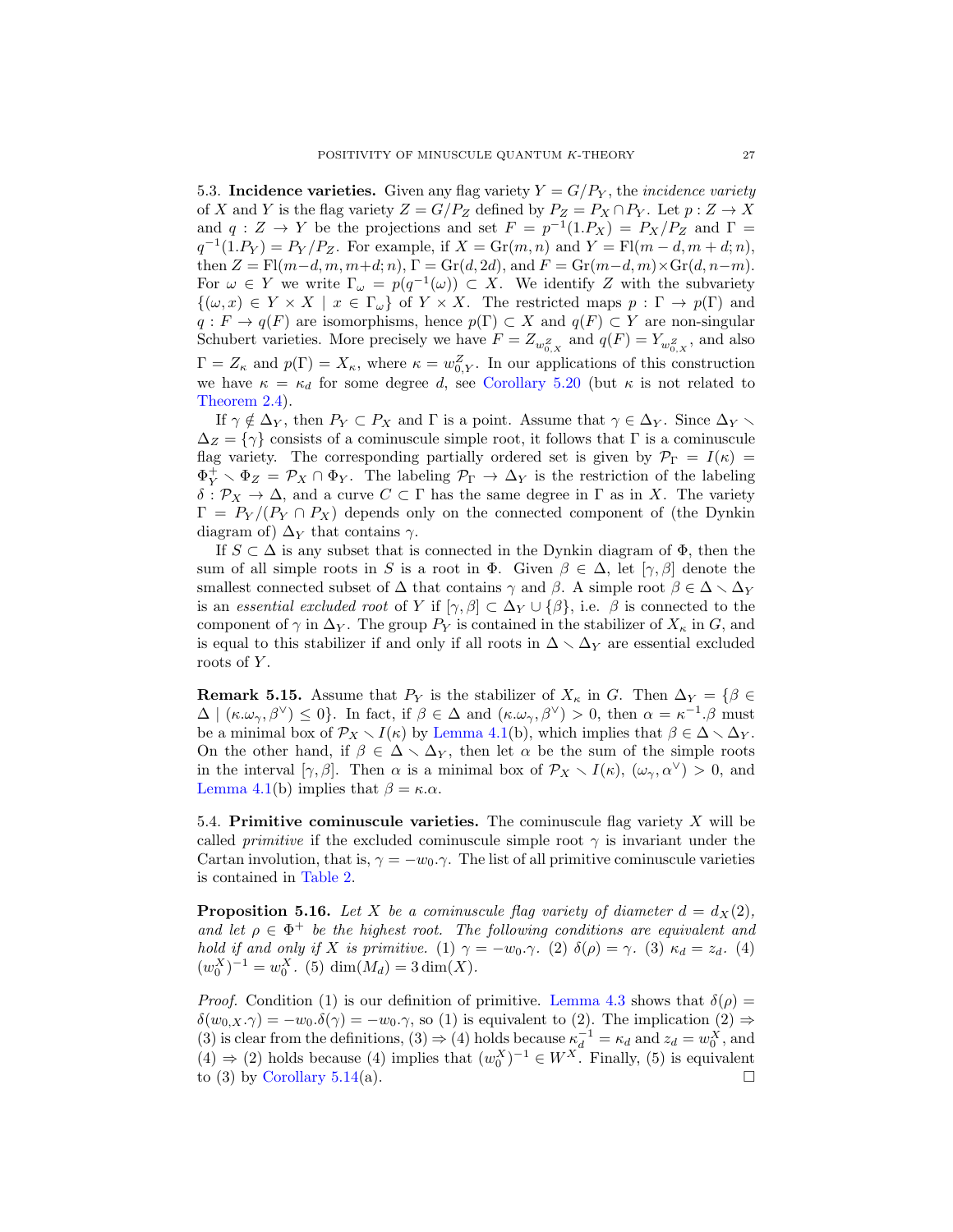TABLE 2. Primitive cominuscule varieties.

<span id="page-27-0"></span>

|                     | $d_X(2)$ |
|---------------------|----------|
| $\mathrm{Gr}(d,2d)$ | d.       |
| LG(d, 2d)           | d.       |
| OG(2d, 4d)          | d.       |
| $O^N$               | 2        |
| $E_7/P_7$           | 3        |

The following identity is a consequence of the structure theorems for quantum cohomology proved in [\[Ber97,](#page-62-18) [BKT03,](#page-62-8) [KT03,](#page-63-18) [KT04,](#page-63-19) [CMP08\]](#page-62-9). It can also be checked by constructing the unique rational curve through three general points in each case. We sketch how this is done in the proof.

<span id="page-27-2"></span>**Theorem 5.17.** Let X be a primitive cominuscule variety of diameter  $d = d_X(2)$ . Then  $\langle \text{point}, \text{point}, \text{point} \rangle_d = 1.$ 

*Proof.* Assume first that  $V, V', V'' \subset \mathbb{C}^{2d}$  are three general points in the primitive Grassmannian Gr(d, 2d) of type A. Choose any basis  $\{v_1, \ldots, v_d\}$  of V, and write  $v_i = v'_i + v''_i$  for each i, with  $v'_i \in V'$  and  $v''_i \in V''$ . Then the only rational curve of degree d through V, V', V'' is  $C = \{ \langle sv_1' + tv_1'', \ldots, sv_d' + tv_d'' \rangle \mid (s : t) \in \mathbb{P}^1 \},$ see [\[BKT03,](#page-62-8) Prop. 1] for details. The same construction works for the Lagrangian Grassmannian  $LG(d, 2d)$  and the maximal orthogonal Grassmannian  $OG(2d, 4d)$ , see [\[BKT03,](#page-62-8) Prop. 2 and Prop. 4]. If  $V, V', V'' \subset \mathbb{C}^{N+2}$  are general points in the quadric  $Q^N = \text{OG}(1, N+2)$ , then  $E = V \oplus V' \oplus V''$  is an orthogonal vector space of dimension 3, and the unique curve of degree 2 through V, V', V'' is  $C = \mathbb{P}(E) \cap Q^N$ . A similar construction of the unique cubic curve through three general points of the Freudenthal variety  $E_7/P_7$  can be found in [\[CMP08,](#page-62-9) Lemma 5].

<span id="page-27-3"></span>**Lemma 5.18.** Let X be a primitive cominuscule variety. For  $0 \le d \le d_X(2)$  we have  $\kappa_d^{\vee} = z_{d_X(2)-d}$ .

*Proof.* This follows from [Lemma 4.3,](#page-18-2) noting that  $w_{0,X} \cdot \tilde{\alpha}_d = \tilde{\alpha}_{d_X(2)-d+1}$ .

In the following we will consider a single point to be a primitive cominuscule flag variety of diameter zero.

<span id="page-27-1"></span>**Proposition 5.19.** Let X be any cominuscule variety and  $0 \leq d \leq d_X(2)$ . There exists a unique largest parabolic subgroup  $P_{Y_d} \subset G$  containing B such that  $\Gamma_d =$  $P_{Y_d}/(P_X \cap P_{Y_d})$  is a primitive cominuscule variety of diameter d. In addition,  $F_d = P_X/(P_X \cap P_{Y_d})$  is a product of cominuscule varieties.

Proof. This must be checked from the classification of cominuscule flag varieties, but only the associated Dynkin diagrams need to be considered. For  $d = 0$  we have  $Y_0 = X$  and  $\Gamma_0 = F_0 = \{\text{point}\}\$ . If X is a primitive cominuscule variety and  $d = d_X(2)$ , then  $Y_d = F_d = \{\text{point}\}\$ and  $\Gamma_d = X$ . The choice of  $P_{Y_d}$  in all other cases is indicated in [Table 3,](#page-28-0) where the roots of  $\Delta \setminus \Delta_{Y_d}$  are colored gray and  $\gamma$  is colored black.

Let X be a cominuscule variety. For  $0 \leq d \leq d_X(2)$  we define  $Y_d = G/P_{Y_d}$ by the parabolic subgroup of [Proposition 5.19,](#page-27-1) and we let  $Z_d = G/P_{Z_d}$  be the incidence variety defined by  $P_{Z_d} = P_{Y_d} \cap P_X$ . Let  $p_d : Z_d \to X$  and  $q_d : Z_d \to Y_d$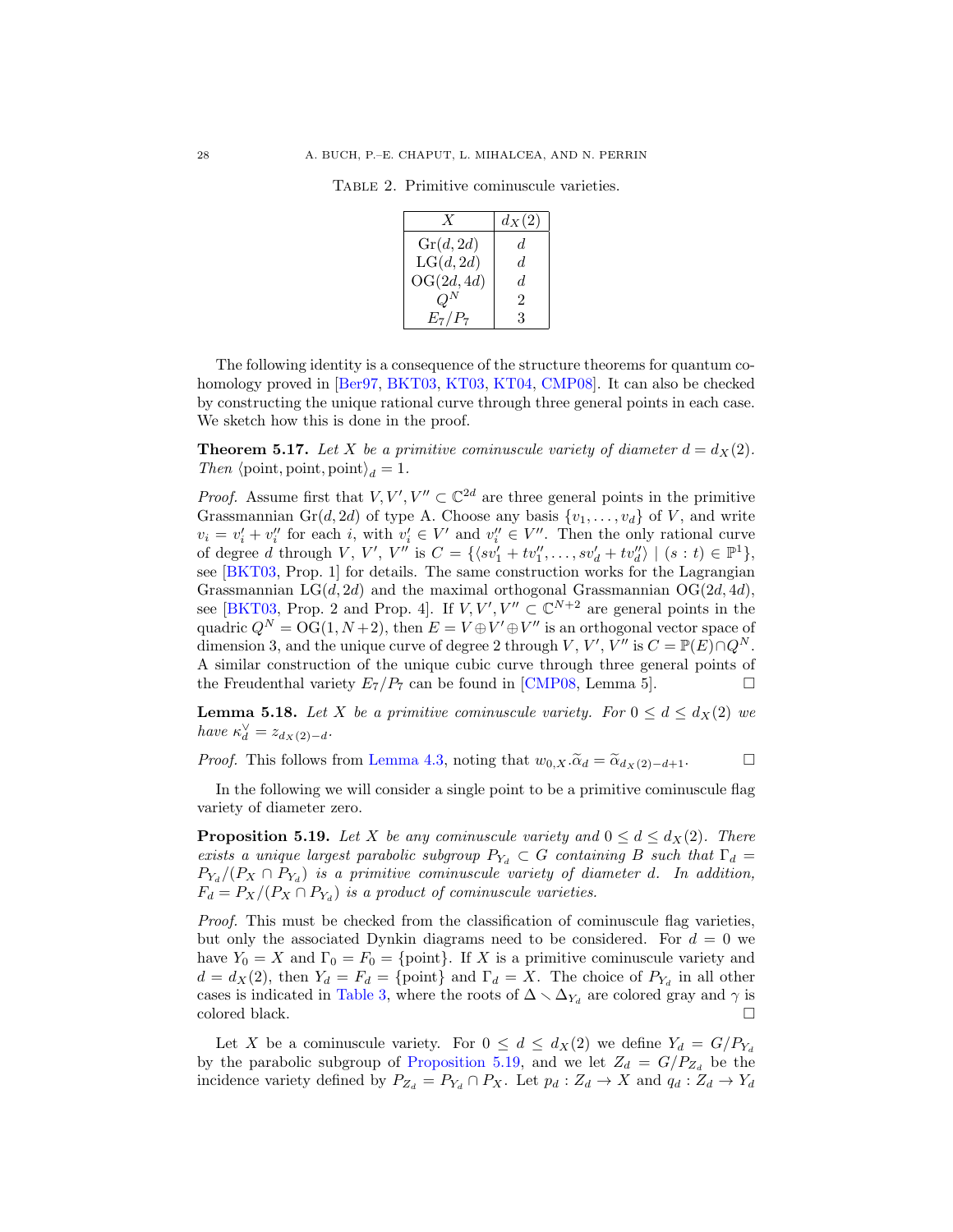<span id="page-28-0"></span>TABLE 3. The quantum-to-classical construction.

| Grassmannian $X = Gr(m, n + 1)$ of type $A_n$<br>$d_X(2) = \min(m, n+1-m)$                                                 |
|----------------------------------------------------------------------------------------------------------------------------|
| m<br>$m+d$<br>m-d<br>n<br>()                                                                                               |
| $Y_d = \text{Fl}(m-d, m+d; n+1)$ ; $\Gamma_d = \text{Gr}(d, 2d)$ ;<br>$F_d = \text{Gr}(m-d, m) \times \text{Gr}(d, n+1-m)$ |
| Lagrangian Grassmannian $X = LG(n, 2n)$ of type $C_n$<br>$d_X(2) = n$<br>n<br>$\overline{\circ}$                           |
| $Y_d = SG(n-d, 2n)$ ; $\Gamma_d = LG(d, 2d)$ ; $F_d = Gr(n-d, n)$                                                          |
| Max. orthogonal Grassmannian $X = OG(n, 2n)$ of type $D_n$<br>$d_X(2) = \lfloor n/2 \rfloor$<br>Ι.<br>$n-2d$<br>n          |
| $Y_d = \text{OG}(n-2d, 2n)$ ; $\Gamma_d = \text{OG}(2d, 4d)$ ; $F_d = \text{Gr}(n-2d, n)$                                  |
| Even quadric $X = Q^{2n-2}$ of type $D_n$<br>$d_X(2) = 2$                                                                  |
| ⊙ n<br>$Y_1 = \mathrm{OG}(2, 2n)$ ; $\Gamma_1 = \mathbb{P}^1$ ; $F_1 = Q^{2n-4}$                                           |
| Odd quadric $X = Q^{2n-1}$ of type $B_n$<br>$d_X(2) = 2$<br>2<br>n                                                         |
| $Y_1 = \mathrm{OG}(2, 2n+1)$ ; $\Gamma_1 = \mathbb{P}^1$ ; $F_1 = Q^{2n-3}$                                                |
| Cayley plane $X = E_6/P_6$<br>5<br>3<br>4<br>6<br>1.<br>$d_X(2) = 2$<br>↷                                                  |
| $Y_1 = E_6/P_5$ ; $\Gamma_1 = \mathbb{P}^1$ ; $F_1 = \text{OG}(5, 10)$<br>Ò 2                                              |
| 4<br>5<br>3<br>6<br>$\mathbf{I}$                                                                                           |
| $Y_2 = E_6/P_1$ ; $\Gamma_2 = Q^8$ ; $F_2 = Q^8$<br>О2                                                                     |
| Freudenthal variety $X = E_7/P_7$<br>6<br>$d_X(2) = 3$<br>$\overline{4}$                                                   |
| $Y_1 = E_7/P_6 \ \ ; \ \ \Gamma_1 = \mathbb{P}^1 \ \ ; \ \ F_1 = E_6/P_6$<br>Ò2                                            |
| $\begin{matrix} 1 & 3 & 4 \\ 0 & 0 & 0 \end{matrix}$<br>6<br>5<br>7                                                        |
| $Y_2 = E_7/P_1$ ; $\Gamma_2 = Q^{10}$ ; $F_2 = E_6/P_1$<br>φ2                                                              |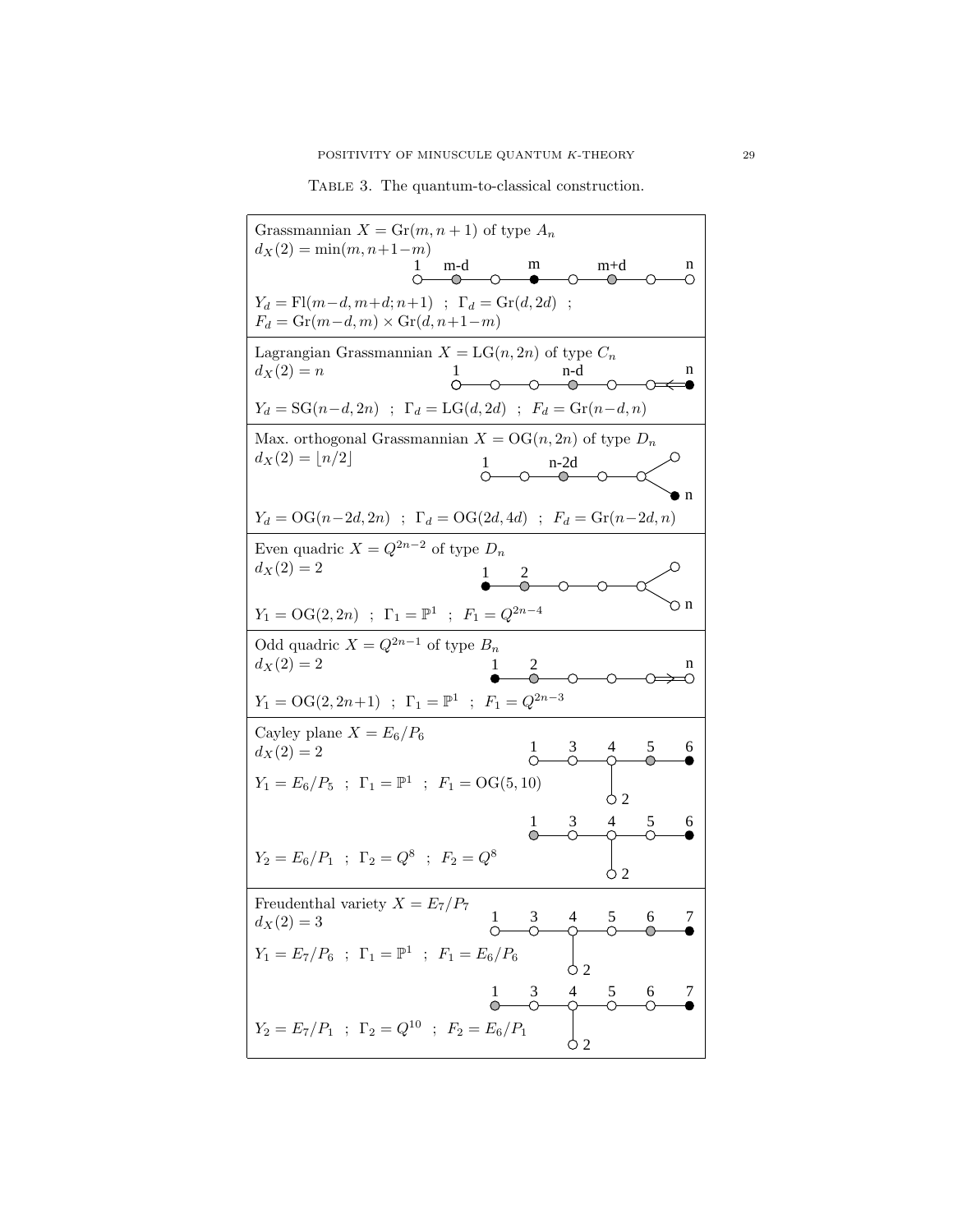denote the projections, with fibers  $F_d = P_X/P_{Z_d}$  and  $\Gamma_d = P_{Y_d}/P_{Z_d}$ . For any point  $\omega \in Y_d$  we will use the notation  $\Gamma_{\omega} = paq_d^{-1}(\omega) \subset X$ . We identify  $Z_d$  with its image by the map  $q_d \times p_d$ , that is  $Z_d = \{(\omega, x) \in Y_d \times X \mid x \in \Gamma_\omega\}$ . We will also frequently identify  $\Gamma_d$  with  $p_d(\Gamma_d) = \Gamma_{1.P_Y}$ . Since  $P_{Y_d}$  is the stabilizer of  $\Gamma_{1.Y_d}$  by the maximality condition of [Proposition 5.19,](#page-27-1) the following result shows that the assignment  $\omega \mapsto \Gamma_{\omega}$  is a bijection from  $Y_d$  to the set of all translates of  $X_{\kappa_d}$  in X. Recall that  $\Gamma_d(x, y)$  is the union of all stable curves of degree d through x and y, and  $\mathcal{Z}_{d,2} = \{(x, y) \in X \times X \mid \text{dist}(x, y) = d\}.$ 

<span id="page-29-0"></span>Corollary 5.20. (a) We have  $X_{\kappa_d} = \Gamma_d = \Gamma_d(1.P_X, \kappa_d.P_X)$ .

(b) Let  $x, y \in X$ . We have  $dist(x, y) \le d$  if and only if  $x, y \in \Gamma_\omega$  for some  $\omega \in Y_d$ . The element  $\omega$  is unique if  $dist(x, y) = d$ .

(c) The function  $\varphi : \mathring{\mathcal{Z}}_{d,2} \to Y_d$  defined by  $\Gamma_{\varphi(x,y)} = \Gamma_d(x,y)$  is a morphism of varieties.

*Proof.* Since  $\Gamma_d$  is a primitive cominuscule variety of diameter d, it follows that  $\tilde{\alpha}_d$  is the largest root in  $\mathcal{P}_{\Gamma_d}$ , hence  $\mathcal{P}_{\Gamma_d} = I(\kappa_d)$  and  $\Gamma_d = X_{\kappa_d}$ . [Corollary 5.14\(](#page-25-2)b) implies that  $\Gamma_d(1.P_X, \kappa_d.P_X) = \text{ev}_3(M_d(1.P_X, \kappa_d.P_X))$  is an irreducible subvariety of X of dimension at most  $\ell(\kappa_d)$ , and [Theorem 5.17](#page-27-2) shows that  $X_{\kappa_d} \subset \Gamma_d(1.P_X, \kappa_d.P_X)$ . This proves part (a). For part (b) we may assume that  $x = 1.P<sub>X</sub>$  and  $y = \kappa_{d'} P_X$ by [Lemma 5.6,](#page-23-3) where  $d' = \text{dist}(x, y)$ . If  $\text{dist}(x, y) \le d$ , then  $x, y \in \Gamma_{1.P_{Y_d}}$  by part (a). On the other hand, since the diameter of  $\Gamma_{\omega}$  is d for each  $\omega \in Y_d$ , we have  $dist(x, y) \le d$  whenever  $x, y \in \Gamma_{\omega}$ . Finally, if  $x, y \in \Gamma_{\omega}$  and  $dist(x, y) = d$ , then [The](#page-27-2)[orem 5.17](#page-27-2) applied to  $\Gamma_{\omega}$  shows that  $\Gamma_{\omega} \subset \Gamma_d(x, y) = \Gamma_{1.P_{Y_d}}$ , hence  $\omega = 1.P_{Y_d}$ . Part (b) follows from this. Choose splittings  $s_1 : \overset{\circ}{X}^1 \to B^-$  and  $s_2 : \overset{\circ}{X}_{z_d} \to B$  so that  $x =$  $s_1(x)$ . P<sub>X</sub> for all  $x \in \overset{\circ}{X}$ <sup>1</sup>, and  $y = s_2(y)z_d$ . P<sub>X</sub> for all  $y \in \overset{\circ}{X}_{z_d}$ . For all points  $(x, y)$  in a dense open subset of  $\overset{\circ}{\mathcal{Z}}_{d,2}$  we have  $(x,y) = s_1(x)s_2(s_1(x)^{-1}.y)z_d\kappa_d.(1.P_X,\kappa_d.P_X),$ so  $\varphi$  is defined by  $\varphi(x,y) = s_1(x)s_2(s_1(x)^{-1} \cdot y)z_d\kappa_d P_{Y_d}$  on this subset. This proves  $part (c).$ 

5.5. A blow-up of the Kontsevich moduli space. Let  $0 \le d \le d_X(2)$ . The map  $q_d: Z_d \to Y_d$  is a locally trivial fibration with fibers  $\Gamma_\omega \cong X_{\kappa_d}$ ,  $\omega \in Y_d$ . Define a new family  $B\ell_d \to Y_d$  by replacing each fiber  $\Gamma_\omega$  with the moduli space  $\overline{\mathcal{M}}_{0,3}(\Gamma_\omega, d)$ . Since  $\Gamma_{\omega}$  is a subvariety of X, we have  $\overline{\mathcal{M}}_{0,3}(\Gamma_{\omega}, d) \subset M_d$ , and these inclusions define a morphism  $\pi : B\ell_d \to M_d$ . Equivalently, we have  $B\ell_d = G \times^{P_{Y_d}} \overline{\mathcal{M}}_{0,3}(\Gamma_d, d)$ . We will identify  $B\ell_d$  with its image in  $Y_d \times M_d$ , that is

$$
\mathrm{B}\ell_d = \{(\omega, f) \in Y_d \times M_d \mid \mathrm{Image}(f) \subset \Gamma_\omega\}.
$$

We also define the space

$$
Z_d^{(3)} = Z_d \times_{Y_d} Z_d \times_{Y_d} Z_d = \{ (\omega, x_1, x_2, x_3) \in Y_d \times X^3 \mid x_1, x_2, x_3 \in \Gamma_\omega \}.
$$

Define a morphism  $\phi: B\ell_d \to Z_d^{(3)}$  $\phi_d^{(3)}$  by  $\phi(\omega, f) = (\omega, \text{ev}_1(f), \text{ev}_2(f), \text{ev}_3(f)),$  and let  $e_i: Z_d^{(3)} \to Z_d$  denote the *i*-th projection. We obtain the following commutative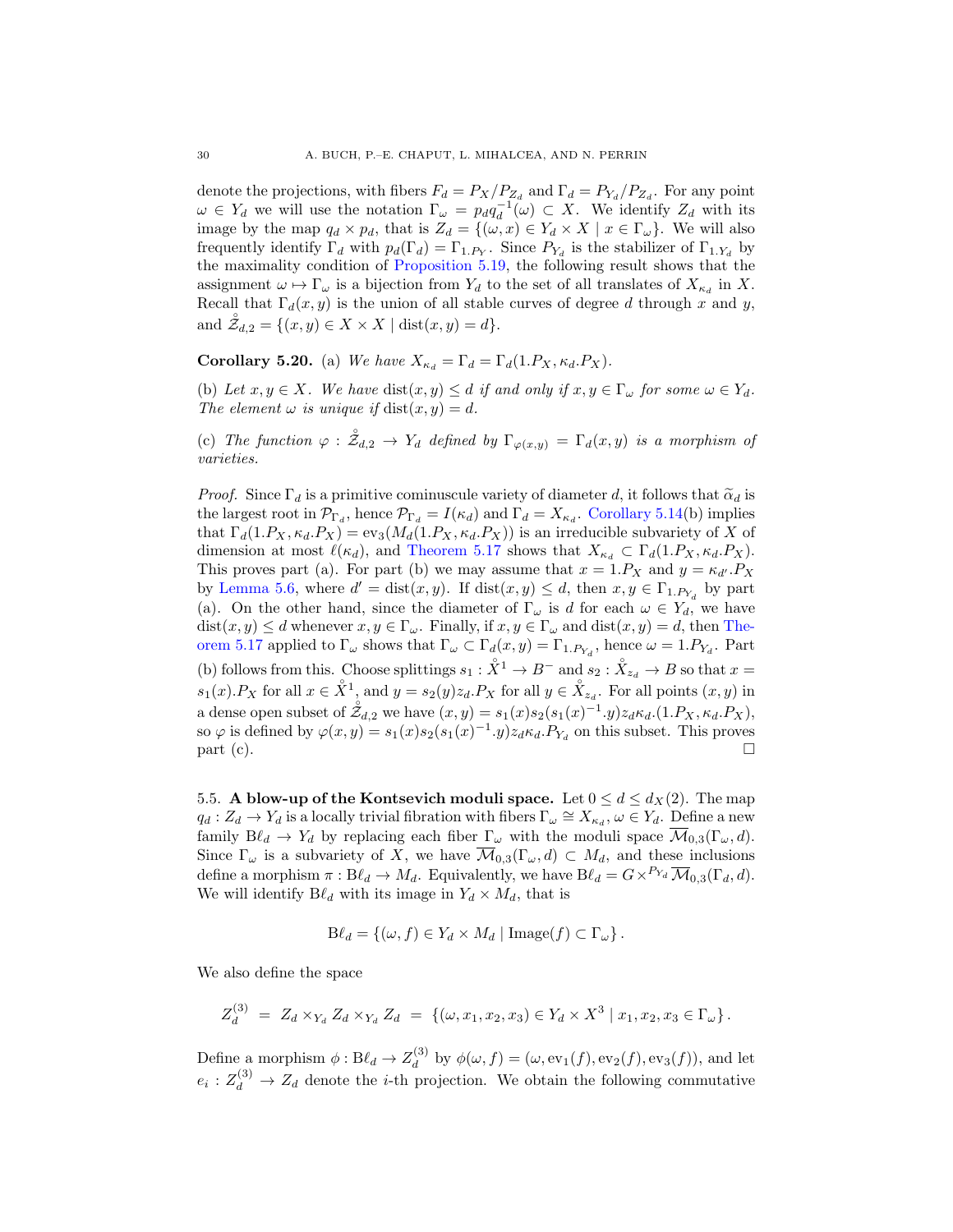diagram from [\[BM11\]](#page-62-0):



<span id="page-30-0"></span>

<span id="page-30-1"></span>**Proposition 5.21.** The maps  $\pi : B\ell_d \to M_d$  and  $\phi : B\ell_d \to Z_d^{(3)}$  $\frac{d^{(3)}}{d}$  are birational.

*Proof.* It follows from [Theorem 5.17](#page-27-2) that  $\phi$  is birational. Since the image of the map  $ev_1 \times ev_2$ :  $M_d \to X \times X$  is contained in  $\mathcal{Z}_{d,2} = \{(x_1, x_2) \mid dist(x_1, x_2) \leq d\},$ it follows that  $U = (ev_1 \times ev_2)^{-1}(\mathring{\mathcal{Z}}_{d,2})$  is a dense open subset of  $M_d$ . Given any stable map  $f \in U$ , we have  $dist(ev_1(f), ev_2(f)) = d$ , so [Corollary 5.20](#page-29-0) implies that the image of f is contained in  $\Gamma_{\omega}$  for a unique point  $\omega \in Y_d$ . It follows that  $\pi^{-1}(f) = (\omega, f)$ , so  $\pi$  is birational.

The (three point, genus zero) Gromov-Witten invariants of small degrees of a cominuscule flag variety are given by the following result. Generalizations to larger degrees can be found in [\[BM11,](#page-62-0) [CP11,](#page-62-10) [BCMP18b\]](#page-62-6).

<span id="page-30-2"></span>**Corollary 5.22.** Let X be cominuscule and  $0 \le d \le d_X(2)$ . (a) For  $\Omega_1, \Omega_2, \Omega_3 \in H_T^*(X; \mathbb{Z})$  we have

$$
\langle \Omega_1, \Omega_2, \Omega_3 \rangle_d = \int_{Y_d} q_{d*} p_d^* (\Omega_1) \cdot q_{d*} p_d^* (\Omega_2) \cdot q_{d*} p_d^* (\Omega_3).
$$

(b) For  $\mathcal{F}_1, \mathcal{F}_2, \mathcal{F}_3 \in K_T(X)$  we have

$$
I_d(\mathcal{F}_1, \mathcal{F}_2, \mathcal{F}_3) = \chi_{Y_d} \left( q_{d*} p_d^*(\mathcal{F}_1) \cdot q_{d*} p_d^*(\mathcal{F}_2) \cdot q_{d*} p_d^*(\mathcal{F}_3) \right)
$$

.

Proof. Since all varieties in the diagram [\(3\)](#page-30-0) have rational singularities, it follows from [Proposition 5.21](#page-30-1) that  $\pi_*[\mathcal{O}_{B\ell_d}] = [\mathcal{O}_{M_d}]$  and  $\phi_*[\mathcal{O}_{B\ell_d}] = [\mathcal{O}_{Z_d^{(3)}}]$ . We obtain

$$
\begin{split} \chi_{M_d} \big( \mathrm{ev}_1^*(\mathcal{F}_1) \cdot \mathrm{ev}_2^*(\mathcal{F}_2) \cdot \mathrm{ev}_3^*(\mathcal{F}_3) \big) &= \chi_{Z_d^{(3)}} \big( e_1^* p_d^*(\mathcal{F}_1) \cdot e_2^* p_d^*(\mathcal{F}_2) \cdot e_3^* p_d^*(\mathcal{F}_3) \big) \\ &= \chi_{Y_d} \big( q_{d*} p_d^*(\mathcal{F}_1) \cdot q_{d*} p_d^*(\mathcal{F}_2) \cdot q_{d*} p_d^*(\mathcal{F}_3) \big) \,, \end{split}
$$

where the first identity follows from the projection formula (twice) together with commutativity of the diagram [\(3\),](#page-30-0) and the second follows from [\[BM11,](#page-62-0) Lemma 3.5]. This proves part (b). Part (a) is proved by repeating the same argument with cohomology classes, or by extracting the initial terms of both sides in part (b), see [\[BM11,](#page-62-0) §4.1].

For any subvarieties  $\Omega_1, \Omega_2 \subset X$  and  $0 \le d \le d_X(2)$  we define

$$
Y_d(\Omega_1, \Omega_2) = q_d(p_d^{-1}(\Omega_1)) \cap q_d(p_d^{-1}(\Omega_2))
$$
  
=  $\{\omega \in Y_d \mid \Gamma_\omega \cap \Omega_1 \neq \emptyset \text{ and } \Gamma_\omega \cap \Omega_2 \neq \emptyset\},$   

$$
Z_d(\Omega_1, \Omega_2) = q_d^{-1}(Y_d(\Omega_1, \Omega_2)).
$$

We also define the special cases  $Y_d(\Omega_1) = q_d p_d^{-1}(\Omega_1)$  and  $Z_d(\Omega_1) = q_d^{-1}(Y_d(\Omega_1))$ . Notice that for  $\omega \in Y_d$  we have  $\Gamma_{\omega} \cap \Omega_1 \neq \emptyset$  if and only if  $\omega \in Y_d(\Omega_1)$ .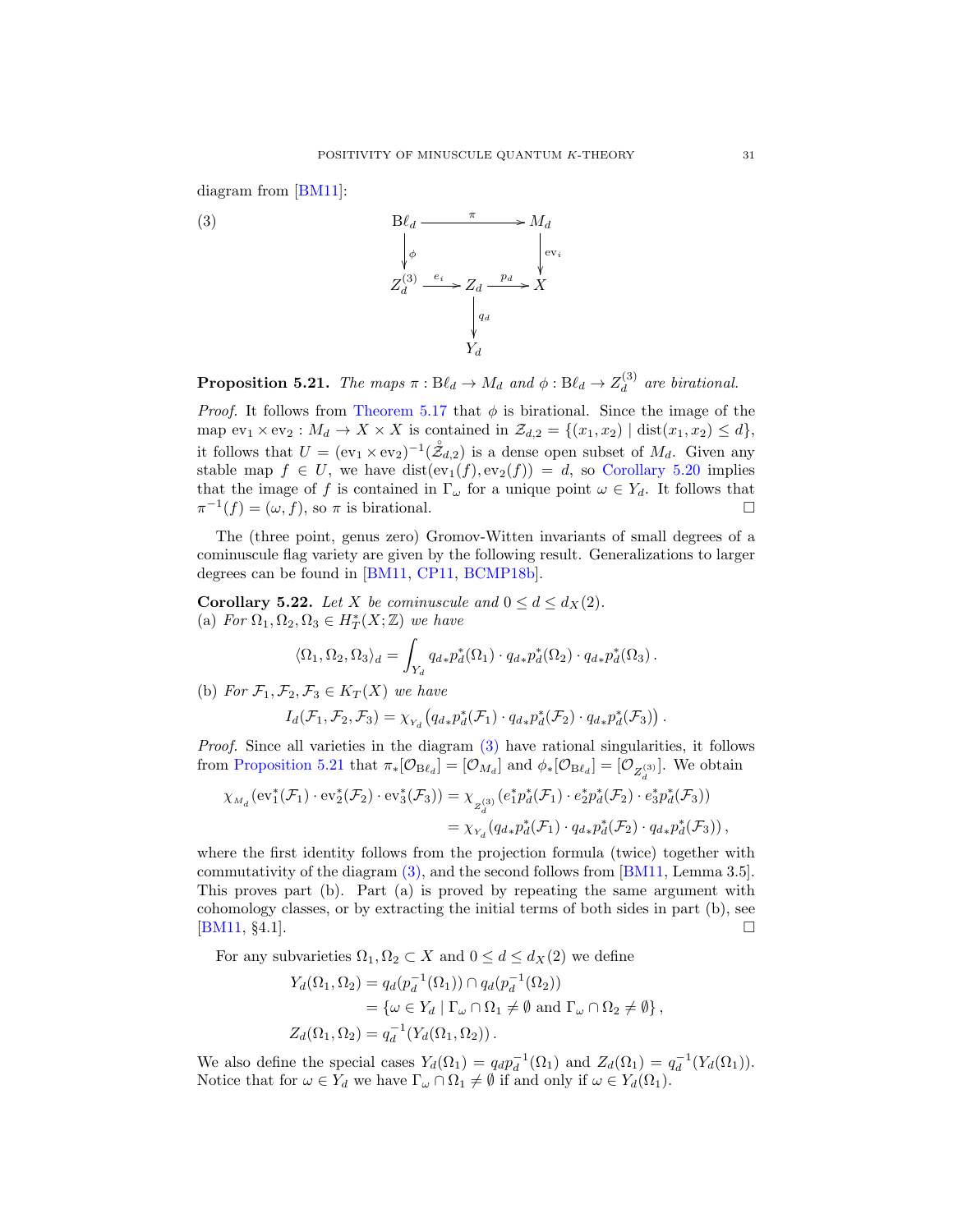<span id="page-31-2"></span>Corollary 5.23. We have  $\Gamma_d(\Omega_1, \Omega_2) = p_d(Z_d(\Omega_1, \Omega_2))$ . As a special case we obtain  $\Gamma_d(\Omega_1) = p_d(Z_d(\Omega_1)) = p_d q_d^{-1} q_d p_d^{-1}(\Omega_1).$ 

*Proof.* Since the diagram [\(3\)](#page-30-0) is commutative and the maps  $\pi$  and  $\phi$  are surjective, we obtain

$$
\Gamma_d(\Omega_1, \Omega_2) = \text{ev}_3 \,\pi \left( (\text{ev}_1 \,\pi)^{-1} (\Omega_1) \cap (\text{ev}_2 \,\pi)^{-1} (\Omega_2) \right)
$$
  
= 
$$
p_d e_3 \left( (p_d e_1)^{-1} (\Omega_1) \cap (p_d e_2)^{-1} (\Omega_2) \right)
$$
  
= 
$$
p_d \left( \{ (\omega, x_3) \in Z_d \mid \Gamma_\omega \cap \Omega_1 \neq \emptyset \text{ and } \Gamma_\omega \cap \Omega_2 \neq \emptyset \} \right)
$$

as required.  $\square$ 

## 6. Fibers of the quantum-to-classical construction

<span id="page-31-0"></span>In this section we obtain explicit descriptions of the general fibers of several maps related to the quantum-to-classical construction. These results are required for determining the powers of  $q$  that occur in quantum products, as well as for our proof that the structure constants of quantum K-theory have alternating signs.

# 6.1. Bijections between order ideals.

<span id="page-31-3"></span>**Lemma 6.1.** For  $0 \le d \le d_X(2)$  we have the identities  $\kappa_d = w_{0,Y_d}^{Z_d}$ ,  $z_d =$  $w_{0,X}w_{0,Y_d}, z_d/\kappa_d = w_{0,X}^{Z_d}, \text{ and } w_{0,Y_d} = \kappa_d w_{0,Z_d} = w_{0,Z_d} \kappa_d.$ 

*Proof.* Since the projection  $p_d: q_d^{-1}(1.P_{Y_d}) \to X_{\kappa_d}$  is an isomorphism, it follows that  $q_d^{-1}(1.P_{Y_d}) = (Z_d)_{\kappa_d}$  and  $w_{0,Y_d}^{Z_d} = \kappa_d$ . We also obtain  $p_d^{-1}(1.P_X) = (Z_d)_{w_{0,Y_d}^{Z_d}}$ and  $Y_d(1.P_X) = (Y_d)_{\substack{w_0, X \ w_0, X}}$ , and therefore  $Z_d(1.P_X) = (Z_d)_{\substack{z_d \ w_0, X \\ w_0, X}}$ . Since we have  $dist(z, 1.P_X) = d$  for all points z in a dense open subset of  $\Gamma_d(1.P_X)$ , it follows from [Corollary 5.20](#page-29-0) and [Corollary 5.23](#page-31-2) that  $p_d$  :  $Z_d(1.P_X) \rightarrow \Gamma_d(1.P_X) = X_{z_d}$ is birational. We deduce that  $w_{0,X}^{Z_d} w_{0,Y_d}^{Z_d} = z_d$ , hence  $w_{0,X}^{Z_d} = z_d/\kappa_d$ . Finally, we have  $\kappa_d w_{0,Z_d} = w_{0,Y_d} = w_{0,Z_d}^{-1} = w_{0,Z_d} \kappa_d$ , and  $z_d = w_{0,X}^Z \kappa_d = w_{0,X} w_{0,Z_d} \kappa_d = w_{0,X_d}$  $w_{0,X}w_{0,Y_d}$ , which completes the proof.

The variety  $F_d = p_d^{-1}(1.P_X) = P_X/P_{Z_d}$  is a product of cominuscule varieties by [Proposition 5.19,](#page-27-1) and the Schubert varieties in this space (which are products of Schubert varieties in the factors of  $F_d$ ) are indexed by elements of the set  $W^{F_d} \subset$  $W_X$  of minimal representatives of the cosets in  $W_X/W_{Z_d}$ . The maximal element in  $W^{F_d}$  is  $w_{0,X}^{Z_d} = z_d/\kappa_d$ , so the elements of  $W^{F_d}$  correspond to order ideals in  $\mathcal{P}_{F_d} = I(z_d/\kappa_d)$ . This subset of  $\Phi^+$  is always disjoint from  $\mathcal{P}_X$  (see [Example 6.3\)](#page-32-0). Notice that if  $F_d$  has more than one cominuscule factor, then  $\mathcal{P}_{F_d}$  is a disjoint union of the corresponding partially ordered sets. For  $\eta \in \mathcal{P}_{F_d}$  we set  $\lambda'(\eta) = \{\eta' \in \mathcal{P}_{F_d} \mid$  $\eta' < \eta$ . Then the labeling  $\delta' : \mathcal{P}_{F_d} \to \Delta_X$  is given by  $\delta'(\eta) = w'_{\lambda'(\eta)} \cdot \eta$ , where  $w'_{\lambda'(\eta)}$  is the product of the reflections  $s_{\eta'}$  for  $\eta' \in \lambda'(\eta)$ , in increasing order.

<span id="page-31-1"></span>**Proposition 6.2.** The following order isomorphisms are obtained by restricting the actions of Weyl group elements.

- (a)  $\kappa_d : \mathcal{P}_{F_d} \to I(z_d) \setminus I(\kappa_d)$  is an order isomorphism, and  $\delta(\kappa_d.\eta) = \delta'(\eta)$  for each  $\eta \in \mathcal{P}_{F_d}$ .
- (b)  $z_d : \mathcal{P}_{F_d} \to I(\kappa_d^{\vee}) \setminus I(z_d^{\vee})$  is an order isomorphism, and  $\delta(z_d.\eta) = w_0^X \cdot \delta'(\eta)$ for each  $\eta \in \mathcal{P}_{F_d}$ .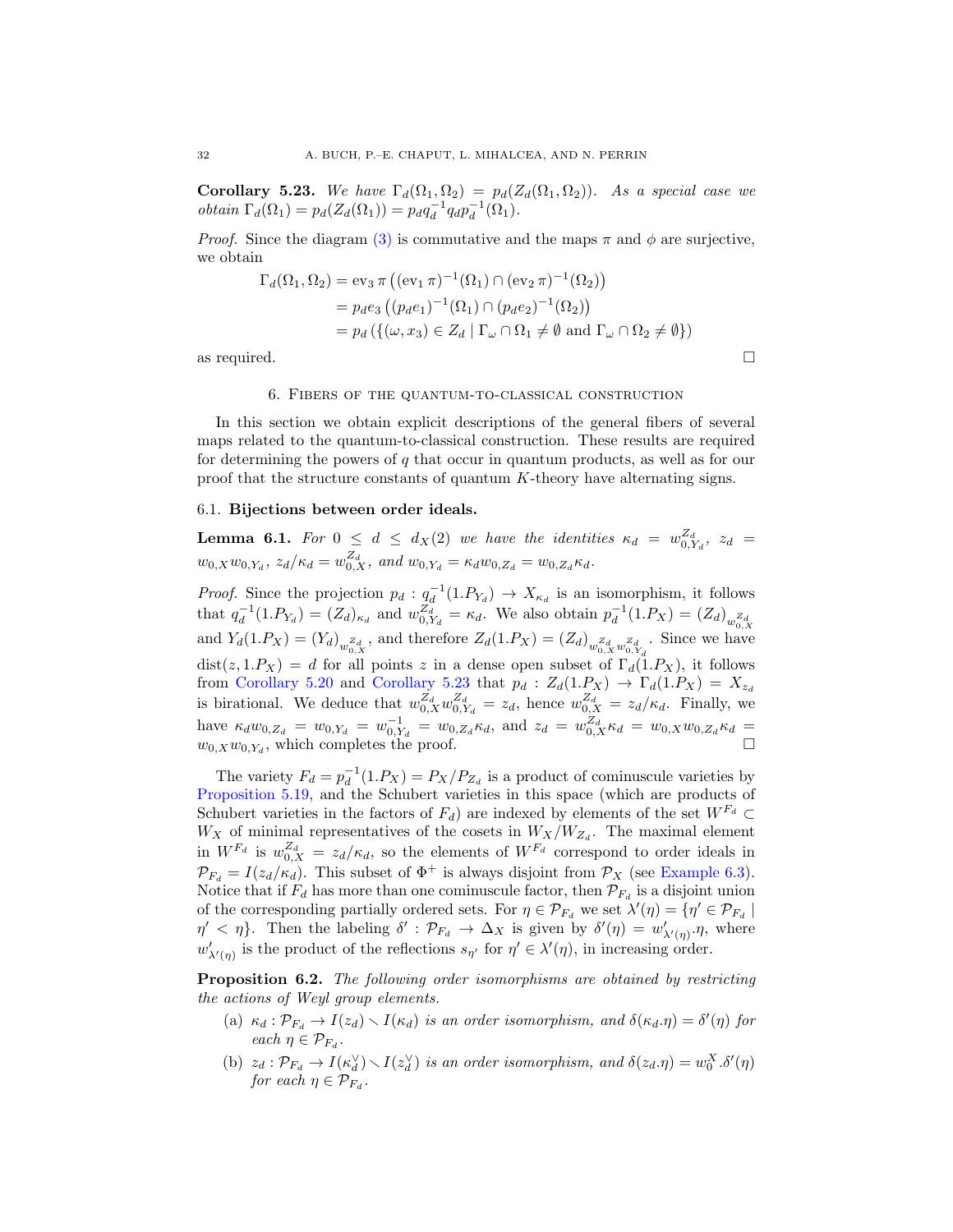*Proof.* It follows from [Lemma 4.1\(](#page-16-0)a) that  $\kappa_d : I(z_d) \setminus I(\kappa_d) \to \mathcal{P}_{F_d}$  is an orderpreserving bijection, and since  $\kappa_d \cdot \beta > 0$  for each  $\beta \in \Delta \setminus {\gamma}$ , the inverse bijection  $\kappa_d^{-1} = \kappa_d$  is also order-preserving. Given  $\eta \in \mathcal{P}_{F_d}$ , the set  $\mu = I(\kappa_d) \cup \kappa_d \cdot \lambda'(\eta)$  is a straight shape in  $\mathcal{P}_X$  such that  $\kappa_d.\eta$  is a minimal box of  $\mathcal{P}_X \setminus \mu$ , hence  $\delta(\kappa_d.\eta)$  =  $w_{\mu}(\kappa_d, \eta)$ . Using that  $w_{\mu} = w'_{\lambda'(\eta)} \kappa_d$ , we obtain  $\delta(\kappa_d, \eta) = w'_{\lambda'(\eta)} \cdot \eta = \delta'(\eta)$ . This proves part (a). [Lemma 4.3\(](#page-18-2)a) applied to  $F_d$  shows that  $w_{0,Z_d} : \mathcal{P}_{F_d} \to \mathcal{P}_{F_d}$  is an order-reversing involution such that  $\delta'(w_{0,Z_d}.\eta) = -w_{0,X}.\delta'(\eta)$ . Part (b) therefore follows from [Lemma 4.3\(](#page-18-2)a), part (a), and the identities  $z_d = w_{0,X} \kappa_d w_{0,Z_d}$  and  $w_0 w_{0,X} = w_0^X$ .

<span id="page-32-0"></span>Example 6.3. Consider  $X = \text{Gr}(7, 17)$  and  $d = 4$ , so that  $\Gamma_d = \text{Gr}(4, 8)$  and  $F_d = \text{Gr}(3, 7) \times \text{Gr}(4, 10)$ . Let  $\Phi^+ = \{e_i - e_j \mid 1 \leq i < j \leq 17\}$  be the set of positive roots of type  $A_{16}$ . We identify each root  $e_i - e_j$  with the box in row 17 – i and column j–1 of a triangular diagram of boxes. [Proposition 6.2](#page-31-1) shows that  $\mathcal{P}_{F_d}$  can be identified with  $\kappa_d \cdot \mathcal{P}_{F_d} = I(z_d) \setminus I(\kappa_d)$ , and also with  $z_d \cdot \mathcal{P}_{F_d} = I(\kappa_d^{\vee}) \setminus I(z_d^{\vee})$ . This gives two dissections of  $\mathcal{P}_X$ . Notice that  $\mathcal{P}_{\Gamma_d} = I(\kappa_d)$ , and  $\mathcal{P}_{F_d}$  can be identified with the disjoint union of  $\mathcal{P}_{\text{Gr}(3,7)}$  and  $\mathcal{P}_{\text{Gr}(4,10)}$ .



<span id="page-32-1"></span>**Example 6.4.** Let  $X = LG(8, 16)$  and  $d = 5$ . Then [Proposition 6.2](#page-31-1) provides the following dissections of  $\mathcal{P}_X$ .

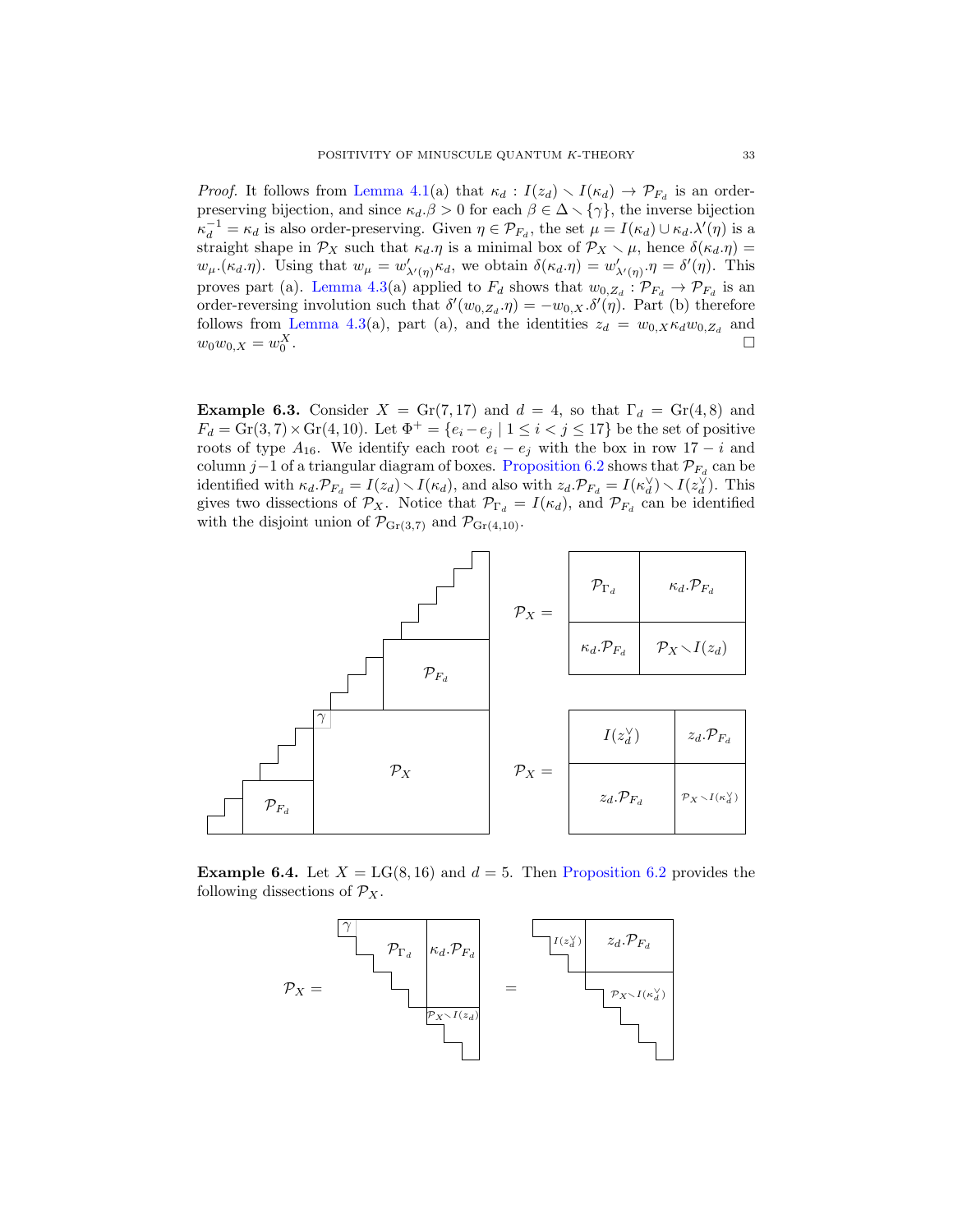## 6.2. Fibers of the quantum-classical diagram.

**Definition 6.5.** Given  $u, v \in W^X$  and  $0 \le d \le d_X(2)$ , define the Weyl group elements

$$
u(d) = (u \cap z_d^{\vee})z_d, \qquad \widehat{u}_d = (u \cap \kappa_d^{\vee})/(u \cap z_d^{\vee}), \qquad u_d = (w_0^X)^{-1} \widehat{u}_d w_0^X,
$$
  

$$
v(-d) = (v \cup z_d)/z_d, \qquad \text{and} \qquad v^d = (v \cap z_d)/(v \cap \kappa_d).
$$

It was proved in [\[BCMP18a\]](#page-62-1) that  $X_{u(d)} = \Gamma_d(X_u)$  and  $X^{v(-d)} = \Gamma_d(X^v)$ . We will reprove these statements in Corollary  $6.9$  below, together with similar geometric interpretations of  $u_d$  and  $v^d$ . In particular,  $u(d)$  and  $v(-d)$  belong to  $W^X$ . The shape  $I(v(-d))$  is obtained from  $I(v)$  by removing the boxes in  $I(v \cap z_d)$  and moving the remaining boxes north-west until they fit in the upper-left corner of  $\mathcal{P}_X$  (see [\[BCMP18a,](#page-62-1) §3.2]). Similarly,  $I(u(d))$  is obtained by attaching the shape  $I(u)$  to the south-east border of  $I(z_d)$  and discarding any boxes that do not fit within  $\mathcal{P}_X$ . More precisely, the following identities follow from [Proposition 5.9\(](#page-24-1)a) and [Corollary 5.11.](#page-25-0)

<span id="page-33-1"></span>**Lemma 6.6.** We have  $I(u(-d)) = (z_1s_\gamma)^d \cdot (I(u) \setminus I(z_d))$  and  $I(u(d)) = I(z_d) \cup I(z_d)$  $(z_1 s_\gamma)^{-d} \cdot (I(u) \cap I(z_d^{\vee})).$ 

Our next result shows that  $u_d$  and  $v^d$  belong to  $W^{F_d} = W_X \cap W^{Z_d}$ , and the shapes of these elements in  $\mathcal{P}_{F_d}$  are determined by  $z_d.I(u_d) = I(u) \cap z_d.\mathcal{P}_{F_d}$  and  $\kappa_d$ . $I(v^d) = I(v) \cap \kappa_d$ . $\mathcal{P}_{F_d}$  (see [Example 6.3,](#page-32-0) [Example 6.4,](#page-32-1) and [Example 6.8\)](#page-34-1). Recall from [Section 2.1](#page-7-0) that the parabolic factorization of  $v \in W$  with respect to  $P_{Y_d}$  is denoted by  $v = v^{Y_d} v_{Y_d}$ .

<span id="page-33-0"></span>**Proposition 6.7.** Let  $u, v \in W^X$  and  $0 \le d \le d_X(2)$ .

- (a) We have  $v_{Y_d} = v \cap \kappa_d$  and  $v^{Y_d} = (v \cup \kappa_d)/\kappa_d$ , and the parabolic factorization of  $v^{Y_d}$  with respect to  $P_X$  is  $v^{Y_d} = v(-d)v^d$ .
- (b) We have  $u_d, v^d \in W^{F_d}$ , with shapes given by  $I(u_d) = z_d^{-1}.I(u) \cap \mathcal{P}_{F_d}$  and  $I(v^d) = \kappa_d.I(v) \cap \mathcal{P}_{F_d}.$
- (c) We have that  $u^{\vee}(-d) = u(d)^{\vee} = w_0u(d)w_{0,X}$  is dual to  $u(d)$  in  $W^X$ , and  $(u^{\vee})^d = w_{0,X} u_d w_{0,Z_d}$  is dual to  $u_d$  in  $W^{F_d}$ .

*Proof.* The element  $\hat{u}_d$  is by definition the product of the simple reflections  $s_{\delta(\alpha)}$ for all boxes  $\alpha$  in  $I(u) \cap (I(\kappa_d^{\vee}) \setminus I(z_d^{\vee}))$ , in decreasing order. [Proposition 6.2\(](#page-31-1)b) therefore shows that

$$
u_d = (w_0^X)^{-1} \widehat{u}_d w_0^X = \prod_{\eta \in z_d^{-1}.I(u) \cap \mathcal{P}_{F_d}} s_{\delta'(\eta)},
$$

the product in decreasing order. This shows that  $u_d \in W^{F_d}$  and  $I(u_d) = z_d^{-1} \cdot I(u) \cap$  $\mathcal{P}_{F_d}$ . [Proposition 6.2\(](#page-31-1)a) similarly shows that  $v^d \in W^{F_d}$  and  $I(v^d) = \kappa_d \cdot I(v) \cap \mathcal{P}_{F_d}$ . This proves part (b).

Since  $v \cup \kappa_d \in W^X \subset W^{Z_d}$ , the product of  $(v \cup \kappa_d)/\kappa_d$  with  $w_{0,Y_d} = \kappa_d w_{0,Z_d}$ is reduced, hence  $(v \cup \kappa_d)/\kappa_d \in W^{Y_d}$ . Since  $v \cap \kappa_d \in W_{Y_d}$ , we deduce that the parabolic factorization  $v = v^{Y_d} v_{Y_d}$  is given by  $v^{Y_d} = (v \cup \kappa_d) / \kappa_d$  and  $v_{Y_d} = v \cap \kappa_d$ . Since  $u(d) \leq_L z_d^{\vee} z_d = w_0^X$ , we have  $u(d) \in W^X$ . The dual element is  $w_0 u(d) w_{0,X} =$  $w_0(u \cap z_d^{\vee})w_{0,X}z_d^{-1} = (u^{\vee} \cup z_d)/z_d = u^{\vee}(-d)$ . This implies that  $v(-d) \in W^X$ , and since  $v^d \in W_X$ , it follows that  $v^{Y_d} = v(-d)v^d$  is the parabolic factorization of  $v^{Y_d}$ with respect to  $P_X$ . This proves part (a).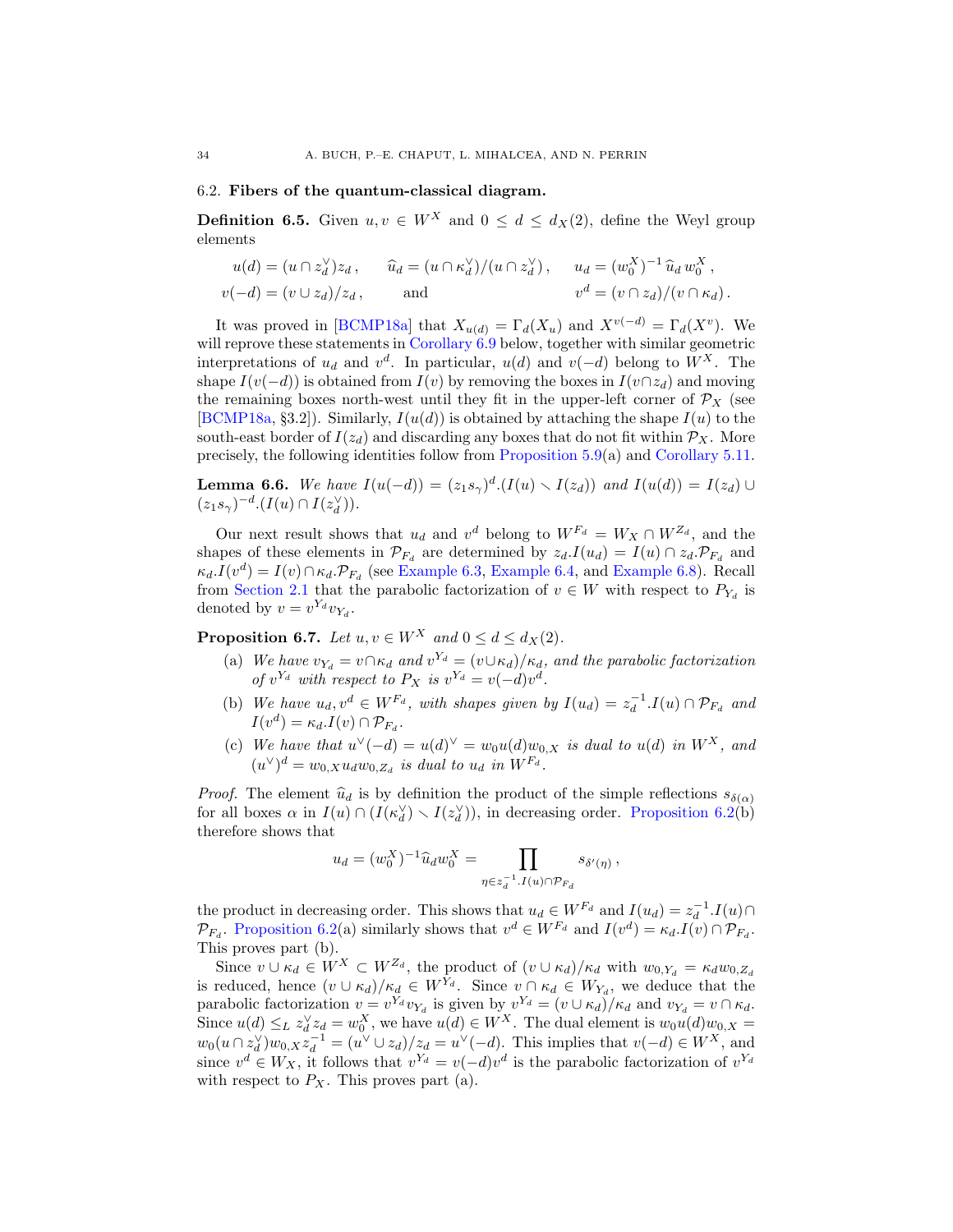The element  $\tau = z_d^{\vee}/(u \cap z_d^{\vee})$  commutes with  $\hat{u}_d$  and satisfies  $\tau u(d) = z_d^{\vee} z_d = w_d^X$ .<br>
is implies  $\psi = (w_d^X)^{-1} \hat{w}_d w_d^X = u(d)^{-1} \hat{w}_d (d)$ , honge  $w_d y_d^{\vee} (d) (d)^{\vee} w_d$ This implies  $u_d = (w_0^X)^{-1} \hat{u}_d w_0^X = u(d)^{-1} \hat{u}_d u(d)$ , hence  $w_0 u^{\vee} (-d)(u^{\vee})^d w_{0, Z_d} =$ <br> $w_0(x^{\vee} + x) = (w_0^{\vee} - x^{\vee})^d - w_0^{\vee} - w_0^{\vee} - w_0^{\vee})$  $w_0(u^{\vee} \cup \kappa_d) \kappa_d w_{0,Z_d} = (u \cap \kappa_d^{\vee}) z_d = \hat{u}_d u(d) = u(d) u_d$ . This shows that  $u^{\vee} (-d)(u^{\vee})^d$ <br>is dual to  $u(d) u$ , in  $W^{Z_d}$ . Since  $u^{\vee} (-d)$  is dual to  $u(d)$  in  $W^X$ , it follows that  $(u^{\vee})^d$ is dual to  $u(d)u_d$  in  $W^{Z_d}$ . Since  $u^{\vee}(-d)$  is dual to  $u(d)$  in  $W^X$ , it follows that  $(u^{\vee})^d$ is dual to  $u_d$  in  $W^{F_d}$ , see [Remark 2.9.](#page-12-1) This completes the proof of part (c).

In examples we denote an element  $u \in W^X$  by the partition  $\lambda = (\lambda_1, \lambda_2, \dots, \lambda_n)$ for which  $\lambda_i$  is the number of boxes in the j-th row of  $I(u)$ .

<span id="page-34-1"></span>**Example 6.8.** Let  $X = LG(8, 16)$ ,  $u = (8, 6, 2) \in W^X$ ,  $v = u^{\vee} = (7, 5, 4, 3, 1)$ , and set  $d = 5$ . The shape of  $u_d = (5, 4, 1)$  is obtained by intersecting the shape of u with  $z_d \mathcal{P}_{F_d}$ , and the shape of  $v^d = (2, 1, 1, 1)$  is obtained by intersecting the shape of v with  $\kappa_d \cdot \mathcal{P}_{F_d}$ , see [Example 6.4.](#page-32-1)



The elements  $u_d$  and  $v^d$  are dual to each other in  $W^{F_d}$ , but the images  $z_d$ .  $I(u_d)$ and  $\kappa_d I(v^d)$  of their shapes are represented in two different rectangles in  $\mathcal{P}_X$ . The composed bijection  $z_d/\kappa_d : \kappa_d \mathcal{P}_{F_d} \cong \mathcal{P}_{F_d} \cong z_d \mathcal{P}_{F_d}$  is given by a transposition when X is a Lagrangian Grassmannian. An expression of an element of  $W^{F_d}$  as a partition therefore depends on how the rectangle  $\mathcal{P}_{F_d}$  is oriented. Opposite conventions are used in the expressions  $u_d = (5, 4, 1)$  and  $v^d = (2, 1, 1, 1)$  given above. We also have  $u(d) = w_0^X$  and  $v(-d) = 1$ . Other shifts of u include  $u(-2) = (2), u(-1) = (6, 2),$  $u(1) = (8, 7, 6, 2), \text{ and } u(2) = (8, 7, 6, 5, 2).$ 

<span id="page-34-0"></span>Corollary 6.9. Let  $u, v \in W^X$  and  $0 \le d \le d_X(2)$ .

- (a) The general fibers of the map  $q_d$ :  $p_d^{-1}(X^v) \rightarrow Y_d(X^v)$  are translates of  $(\Gamma_d)^{v \cap \kappa_d}$ .
- (b) We have  $Y_d(X^v) = (Y_d)^{v(-d)v^d}$ ,  $\Gamma_d(X^v) = X^{v(-d)}$ , and the general fibers of the map  $p_d: Z_d(X^v) \to \Gamma_d(X^v)$  are translates of  $(F_d)^{v^d}$ .
- (c) We have  $Z_d(X_u) = (Z_d)_{u(d)u_d}$ ,  $\Gamma_d(X_u) = X_{u(d)}$ , and the general fibers of the map  $p_d: Z_d(X_u) \to \Gamma_d(X_u)$  are translates of  $(F_d)_{u_d}$ .
- (d) The general fibers of the map  $p_d: Z_d(X_u, X^v) \to \Gamma_d(X_u, X^v)$  are translates of  $(F_d)_{u_d}^{u_d \cap v^d}$ .

Proof. Parts (a) and (b) follow from [Theorem 2.8,](#page-11-0) [Corollary 5.23,](#page-31-2) and [Proposi](#page-33-0)tion  $6.7(a)$ , and Proposition  $6.7(c)$  implies that part (c) is equivalent to part (b), see [Remark 2.9.](#page-12-1) Finally, part (d) follows from [Theorem 2.10](#page-12-0) and [Proposition 4.4](#page-18-0) together with parts (b) and (c).  $\Box$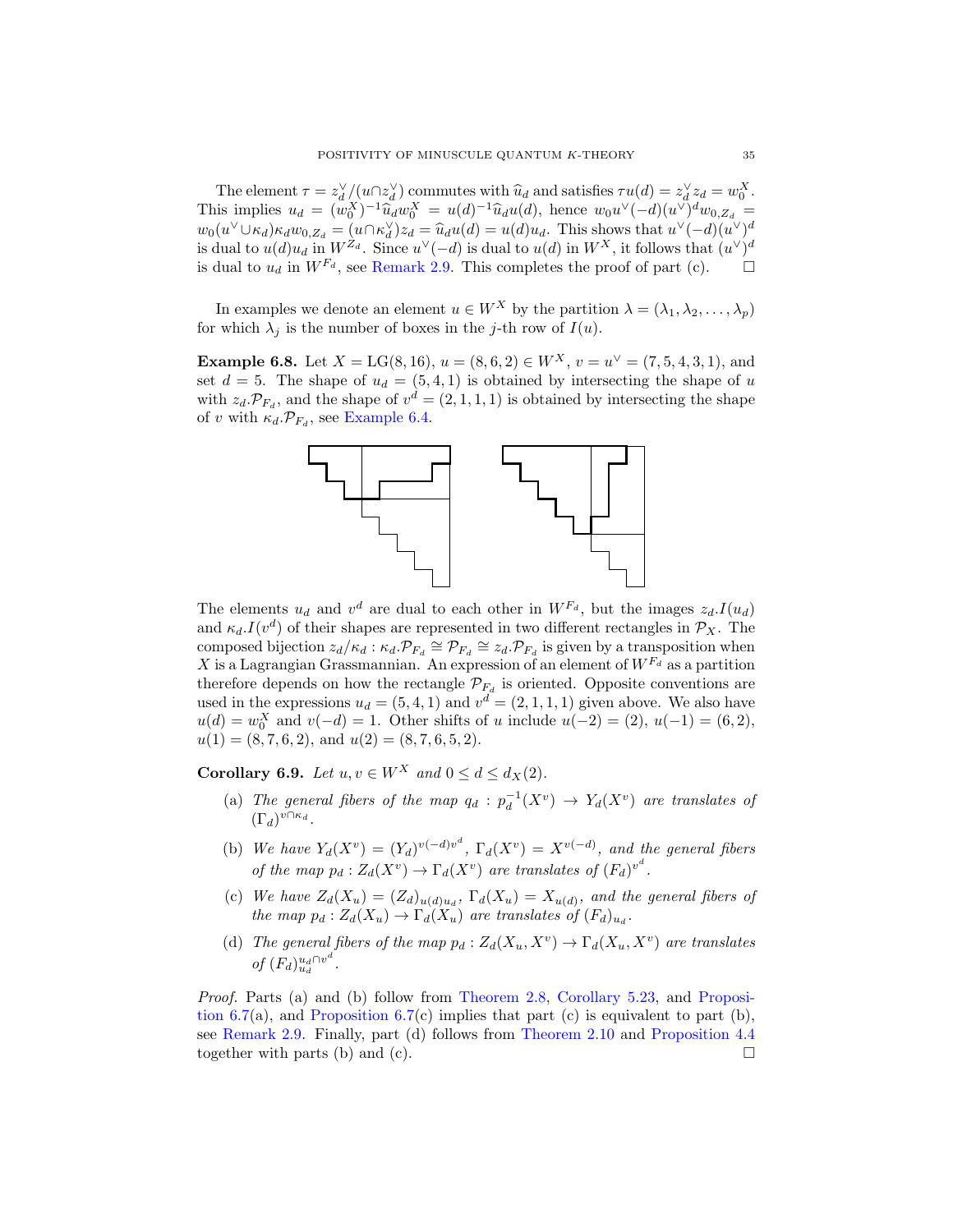#### 7. The q-degrees in quantum cohomology products

<span id="page-35-0"></span>7.1. Quantum cohomology. Let  $X = G/P_X$  be a cominuscule flag variety, and let  $QH(X)$  be the (small) quantum cohomology ring of X. As an additive group, this ring is defined as  $QH(X) = H^*(X;\mathbb{Z}) \otimes_{\mathbb{Z}} \mathbb{Z}[q]$ . Multiplication is defined by

$$
[X_u] \star [X^v] = \sum_{w,d \ge 0} \langle [X_u], [X^v], [X_w] \rangle_d q^d [X^w]
$$

for  $u, v \in W^X$ . Let

$$
([X_u] \star [X^v])_d = \sum_w \langle [X_u], [X^v], [X_w] \rangle_d [X^w]
$$

denote the coefficient of  $q^d$  in this product. The goal of this section is to identify the degrees d for which  $([X_u] \star [X^v])_d \neq 0$ . In particular, we will show that these degrees form an integer interval.

It follows from [\[FW04,](#page-63-7) Thm. 9.1] that the smallest degree d for which  $([X_u] \star$  $[X^v]_d \neq 0$  is equal to the *degree distance* between  $X_u$  and  $X^v$ , defined as the minimal d for which  $\Gamma_d(X_u, X_v) \neq \emptyset$ . In particular, the quantum product of two Schubert classes is never zero. Let  $d_{\min}(u^{\vee}, v)$  and  $d_{\max}(u^{\vee}, v)$  denote the minimal and maximal degrees for which  $([X_u] \star [X^v])_d \neq 0$ . We let  $d_{\text{max}}(v)$  denote the (unique) number of occurrences of  $s<sub>\gamma</sub>$  in a reduced expression for v. Notice that  $d = d_{\text{max}}(v)$  is also determined by  $\kappa_d \leq v \leq z_d$ . The following result implies that  $d_{\text{max}}(v)$  is the only power of q that occurs in the product [point]  $\star$  [X<sup>v</sup>], that is  $d_{\text{max}}(v) = d_{\text{min}}(w_0^X, v) = d_{\text{max}}(w_0^X, v)$ . More generally, it was proved in [\[CMP09\]](#page-62-4) that  $[point] \star [X^v] = q^{d_{\max}(v)} [X^{w_0^X v}]$  holds in QH(X).

<span id="page-35-2"></span>**Proposition 7.1.** We have  $([X_u] \star [X^v])_d \neq 0$  if and only if  $d_{\min}(u^{\vee}, v) \leq d \leq$  $\min(d_{\max}(u^{\vee}), d_{\max}(v))$  and  $u_d \leq v^d$ . In this case we have  $([X_u] \star [X^v])_d =$  $[\Gamma_d(X_u, X^v)].$ 

Proof. Using [Corollary 5.22](#page-30-2) and the projection formula we obtain

$$
\langle [X_u], [X^v], [X_w] \rangle_d = \int_X p_{d*} q_d^* \big( q_{d*} p_d^* [X_u] \cdot q_{d*} p_d^* [X^v] \big) \cdot [X_w],
$$

which implies that

$$
([X_u] \star [X^v])_d = p_{d*} q_d^* (q_{d*} p_d^* [X_u] \cdot q_{d*} p_d^* [X^v]) .
$$

[Corollary 6.9\(](#page-34-0)a) shows that  $q_{d*} p_d^*[X^v]$  is equal to  $[q_d(p_d^{-1}(X^v))]$  for  $d \leq d_{\max}(v)$ and is zero otherwise. It follows that  $([X_u] \star [X^v])_d$  is non-zero only if  $d \leq$  $min(d_{\text{max}}(u^{\vee}), d_{\text{max}}(v)),$  in which case

$$
([X_u \star [X^v])_d = p_*[Z_d(X_u, X^v)].
$$

The proposition therefore follows from [Corollary 6.9\(](#page-34-0)d).

The main technical result of this section is the following lemma, which we will prove after discussing its consequences. Notice that [Proposition 6.2\(](#page-31-1)a) shows that  $w\kappa_d \in W^X$  and  $I(w\kappa_d) = I(\kappa_d) \cup \kappa_d$ .  $I(w)$  for each  $w \in W^{F_d}$ .

<span id="page-35-1"></span>Lemma 7.2. Let  $u, v \in W^X$ .

- (a) For  $0 < d \le d_{\text{max}}(u^{\vee})$  we have  $u_{d-1} \kappa_{d-1} = (u_d \kappa_d)(-1)$ .
- (b) For  $0 < d \le d_{\text{max}}(v)$  we have  $v^{d-1} \kappa_{d-1} = (v^d \kappa_d) \cap z_{d-1}$ .

$$
\Box
$$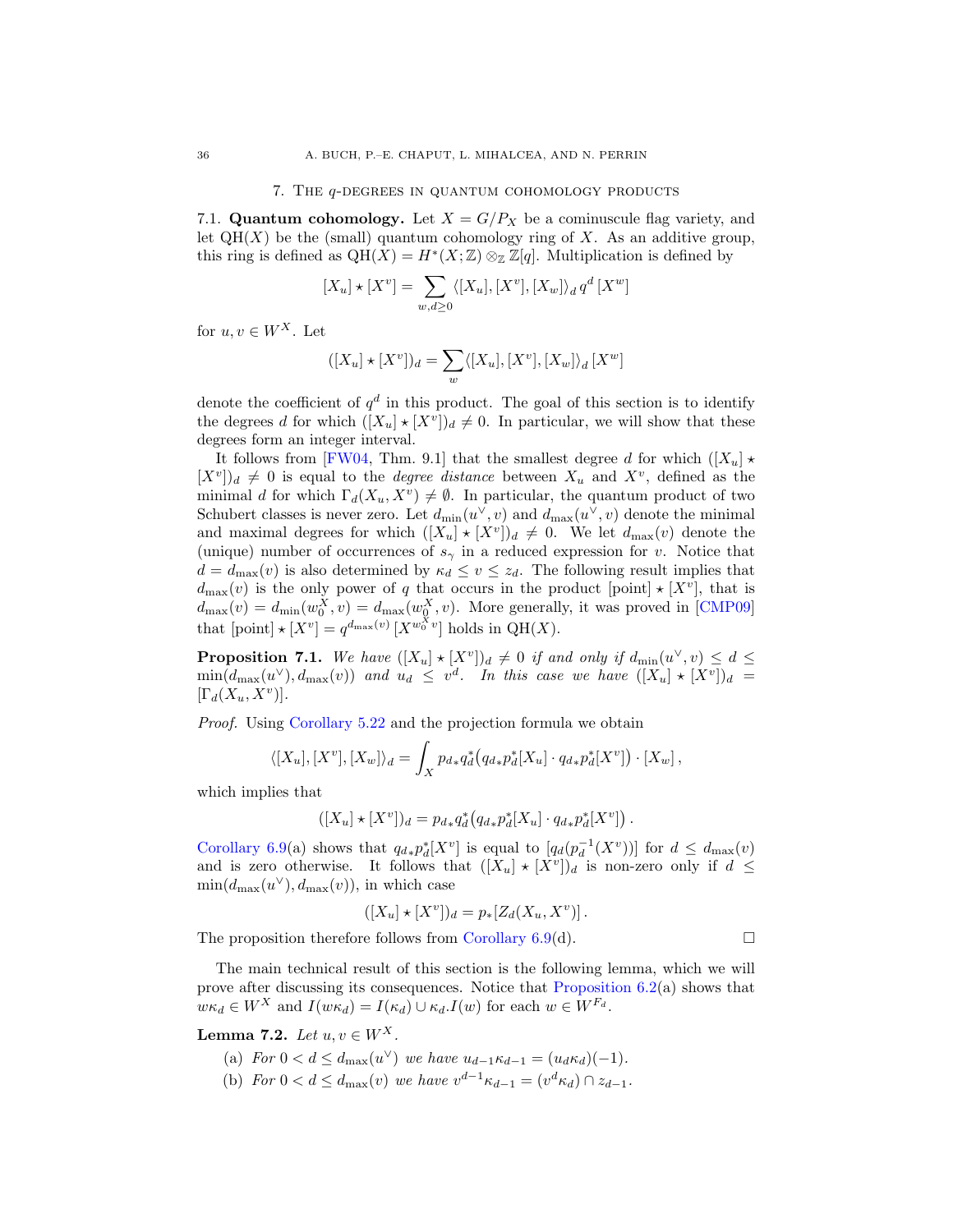Part (b) of the following lemma will be relevant for our study of quantum Ktheory in [Section 8.](#page-44-0)

<span id="page-36-1"></span>**Lemma 7.3.** Let  $u, v \in W^X$  and  $0 < d \le \min(d_{\max}(u^{\vee}), d_{\max}(v)).$ 

- (a) Assume that  $u_d \leq v^d$ . Then  $u_{d-1} \leq v^{d-1}$ .
- (b) If  $I(u_d) \setminus I(v^d)$  is a non-empty rook strip in  $\mathcal{P}_{F_d}$ , then  $d = d_{\max}(u^{\vee}, v) + 1$ .

*Proof.* The inequality  $u_d \leq v^d$  holds if and only if  $u_d \kappa_d \leq v^d \kappa_d$ . Part (a) therefore follows from [Lemma 7.2,](#page-35-1) using that  $(u_d \kappa_d)(-1) \leq u_d \kappa_d$  and  $(u_d \kappa_d)(-1) \leq z_d(-1) \leq$  $z_{d-1}$ . If  $u_d \not\leq v^d$ , then it follows from [Proposition 7.1](#page-35-2) and part (a) that  $d >$  $d_{\max}(u^{\vee}, v)$ . If  $I(u_d) \setminus I(v^d)$  is a rook strip, then  $(u_d \kappa_d)(-1) \leq v^d \kappa_d$ , which implies that  $u_{d-1} \le v^{d-1}$  and  $d-1 \le d_{\max}(u^{\vee}, v)$ . This proves part (b).

The following result was proved in [\[Pos05\]](#page-63-8) for Grassmannians of type A.

**Corollary 7.4.** The q-degrees appearing in a quantum product  $[X_u] \star [X^v]$  form an interval, that is  $([X_u] \star [X^v])_d \neq 0$  if and only if  $d_{\min}(u^{\vee}, v) \leq d \leq d_{\max}(u^{\vee}, v)$ .

Proof. This follows from [Proposition 7.1](#page-35-2) and [Lemma 7.3.](#page-36-1)

$$
\Box
$$

The equivariant (small) quantum cohomology ring  $\mathrm{QH}_{T}(X)=H_{T}^{\ast}(X;\mathbb{Z})\otimes_{\mathbb{Z}}\mathbb{Z}[q]$ is defined like  $QH(X)$ , except that equivariant Gromov-Witten invariants are used to define the quantum product  $[X_u]_T \star [X^v]_T$ , see [\[Kim95\]](#page-63-20). [Proposition 7.1](#page-35-2) is true also for the equivariant quantum product, with the same proof.

**Corollary 7.5.** The equivariant quantum product  $[X_u]_T \star [X^v]_T$  in  $QH_T(X)$  contains the same powers of q as the non-equivariant product  $[X_u] \star [X^v]$ .

**Remark 7.6.** It is natural to ask whether the powers of q appearing in an equivariant quantum product of Schubert classes defined by the same Borel subgroup form an interval. Based on substantial computer evidence we conjecture that  $q^d$ occurs in the product  $[X^u]_T \star [X^v]_T$  in  $QH_T(X)$  if and only if  $0 \le d \le d_{\max}(u, v)$ .

<span id="page-36-0"></span>7.2. The minimal and maximal degrees. We next give a type-uniform description of the minimal and maximal powers of q in the quantum product  $[X_u] \star [X^v]$  that generalizes the description for Grassmannians of type A proved in [\[FW04,](#page-63-7) [Pos05\]](#page-63-8). The minimal degree  $d_{\min}(u^{\vee}, v)$  is the smallest integer d for which  $\Gamma_d(X_u, X^v) \neq \emptyset$ . Since  $\Gamma_d(X_u, X^v)$  is non-empty if and only if  $v \leq u(d)$ , the degree  $d_{\min}(u^{\vee}, v)$  can be interpreted as the number of steps the shape  $I(u)$  must be shifted in order to contain  $I(v)$ . This recovers Fulton and Woodward's description in type A [\[FW04\]](#page-63-7). Postnikov gave a similar description [\[Pos05\]](#page-63-8) of the maximal degree  $d_{\text{max}}(u^{\vee}, v)$  in type A, as the number of steps  $I(u)$  can be shifted before it no longer fits inside a shape. These descriptions of the powers of  $q$  in a quantum product are generalized in [Theorem 7.8](#page-37-0) and [Theorem 7.13.](#page-39-0) The maximal degree for arbitrary cominuscule varieties is given by the following formula from [\[CMP07,](#page-62-19) Thm. 1.2].

<span id="page-36-2"></span>**Theorem 7.7.** We have  $d_{\max}(u^{\vee}, v) = d_{\max}(v) - d_{\min}((w_0^X v)^{\vee}, u)$ .

Let  $\mathcal{B} = \{q^d[X^u] : u \in W^X, d \in \mathbb{Z}\}\$  denote the natural Z-basis of the localized quantum cohomology ring  $QH(X)_{q} = QH(X) \otimes_{\mathbb{Z}[q]} \mathbb{Z}[q, q^{-1}]$ . We define a partial order on  $\beta$  by

 $q^{e}[X^{v}] \leq q^{d}[X^{u}] \iff \Gamma_{d-e}(X_{u}, X^{v}) \neq \emptyset \iff X_{v} \subset \Gamma_{d-e}(X_{u}).$ 

Here the sets  $\Gamma_{d-e}(X_u, X^v)$  and  $\Gamma_{d-e}(X_u)$  can be non-empty only if  $d \geq e$ . Notice that if  $q^f[X^w] \le q^e[X^v] \le q^d[X^u]$ , then  $X_w \subset \Gamma_{e-f}(X_v) \subset \Gamma_{e-f}(\Gamma_{d-e}(X_u)) \subset$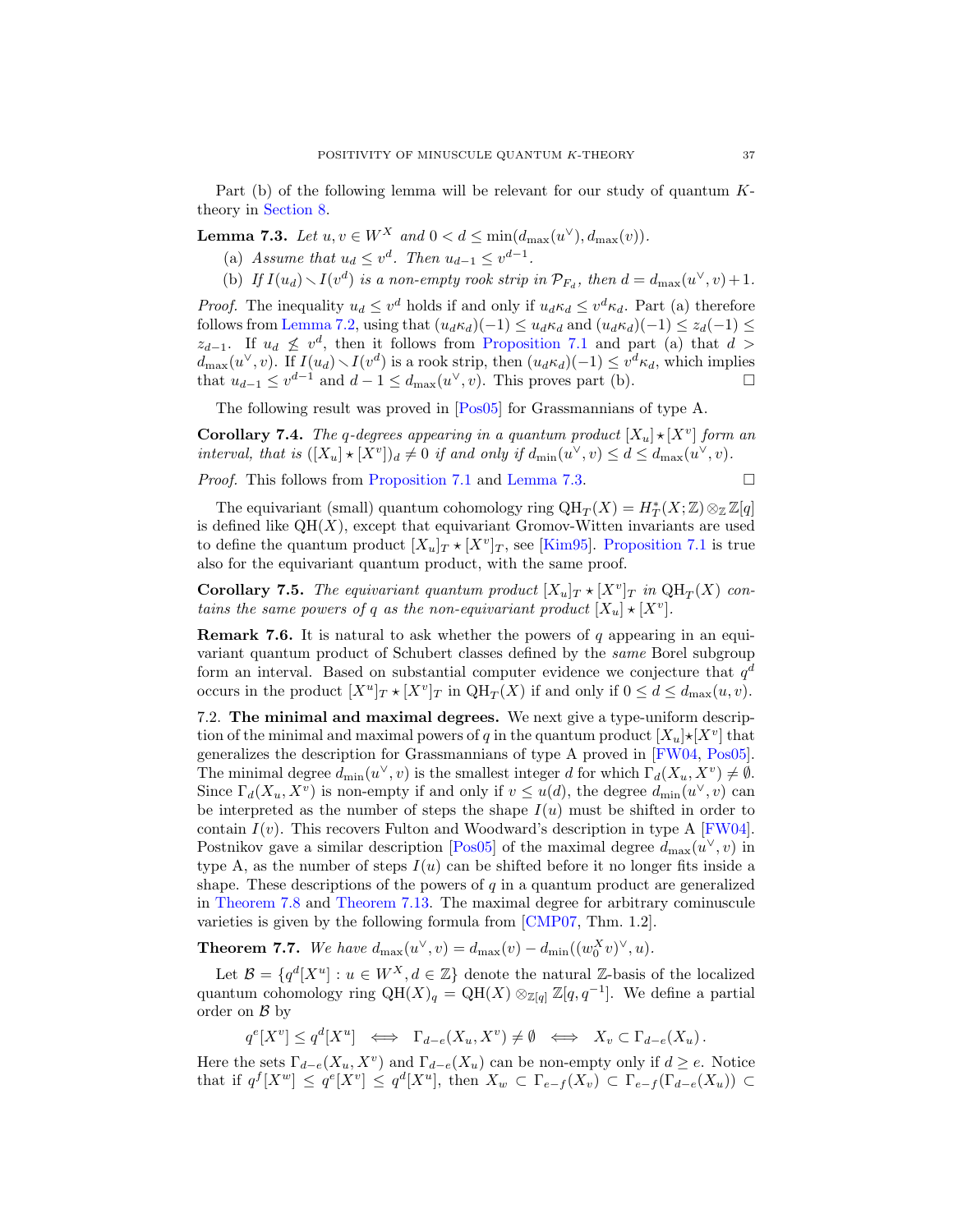$\Gamma_{d-f}(X_u)$  shows that  $q^f[X^w] \leq q^d[X^u]$ . The order on  $\mathcal B$  extends the Bruhat order on  $W^X$ , and [\[FW04,](#page-63-7) Thm. 9.1] implies that  $q^e[X^v] \leq q^d[X^u]$  holds if and only if  $q^d[X^u]$  occurs with non-zero coefficient in the expansion of  $q^e[X^v] \star q^{d'}[X^w]$  in  $QH(X)<sub>q</sub>$ , for some  $w \in W^X$  and  $d' \geq 0^2$  $d' \geq 0^2$ . Notice that  $[point] \star [X^v] = q^{d_{\max}(v)} [X^{w_0^X v}]$ is an element of  $\beta$ , as proved in [\[CMP09\]](#page-62-4).

<span id="page-37-0"></span>**Theorem 7.8.** Let  $u, v \in W^X$  and  $d \in \mathbb{Z}$ . The power  $q^d$  occurs in  $[X_u] \star [X^v]$  if and only  $[X^v] \leq q^d |X^u| \leq [\text{point}] \star [X^v].$ 

*Proof.* The smallest degree d for which  $[X^v] \leq q^d [X^u]$  is  $d_{\min}(u^{\vee}, v)$  by definition of the partial order on B, and the largest degree d for which  $q^d[X^u] \leq q^{d_{\text{max}}(v)}[X^{w_0^X v}]$ is  $d_{\text{max}}(u^{\vee}, v)$  by [Theorem 7.7.](#page-36-2)

Our next goal is to show that  $\beta$  is a distributive lattice. In the remainder of this section we extend earlier definitions by setting  $u(d) = z_d = w_0^X$  and  $u(-d) = 1$  for  $d \geq d_X(2)$  and  $u \in W^X$ .

<span id="page-37-2"></span>**Lemma 7.9.** Let  $u, v \in W^X$ ,  $d \in \mathbb{Z}$ , and  $e \in \mathbb{N}$ . The following identities hold.

$$
(u \cup v)(d) = u(d) \cup v(d)
$$
  
\n
$$
(u \cup v)(d) = u(e) \cup v(d + e)
$$
  
\n
$$
(u(d) \cap v)(-e) = u(d - e) \cap v(-e)
$$

*Proof.* The identities  $(u\cup v)(d) = u(d)\cup v(d)$  and  $(u\cap v)(d) = u(d)\cap v(d)$  follow from [Lemma 6.6,](#page-33-1) which also implies that  $u(-e)(e) = u \cup z_e$ . We claim that  $u(d)(e) =$  $u(d+e) \cup z_e$ . For  $d \geq 0$  it follows from [Theorem 5.1](#page-23-1) that  $\Gamma_e(\Gamma_d(X_u)) = \Gamma_{d+e}(X_u)$ , which implies  $u(d)(e) = u(d+e) = u(d+e) \cup z_e$  by [Corollary 6.9\(](#page-34-0)c). A dual argument shows that  $u(-d)(-e) = u(-d-e)$  for  $d \ge 0$ . For  $e' \ge 0$  we obtain  $u(-e-e')(e) =$  $u(-e')(-e)(e) = u(-e') \cup z_e$  and  $u(-e)(e + e') = u(-e)(e)(e') = (u \cup z_e)(e') =$  $u(e') \cup z_{e+e'}$ . This proves all cases of  $u(d)(e) = u(d+e) \cup z_e$ . Using that  $z_e \leq u(e)$ , we obtain  $u(e) \cup v(d + e) = u(e) \cup z_e \cup v(d + e) = u(e) \cup v(d)(e) = (u \cup v(d))(e)$ . The last identity of the lemma follows from this, using that  $u(d)^{\vee} = u^{\vee}(-d)$  by [Proposition 6.7\(](#page-33-0)c).

<span id="page-37-3"></span>**Proposition 7.10.** The partially ordered set  $\mathcal{B} = \{q^d[X^u] : u \in W^X, d \in \mathbb{Z}\}\$ is a distributive lattice with meet and join operations given by

$$
q^d[X^u] \cap q^e[X^v] = q^e[X^{u(d-e)\cap v}] \quad and \quad q^d[X^u] \cup q^e[X^v] = q^d[X^{v(e-d)\cup u}]
$$

for  $u, v \in W^X$  and  $e \leq d$ .

*Proof.* In this proof we denote  $q^d[X^u]$  by  $[d, u]$  for brevity. Let  $u, v, w \in W^X$  and  $d, e, f \in \mathbb{Z}$ . The partial order on  $\mathcal{B} = \mathbb{Z} \times W^X$  is defined by

$$
[e, v] \leq [d, u] \Leftrightarrow (e \leq d \text{ and } v \leq u(d - e)) \Leftrightarrow (e \leq d \text{ and } v(e - d) \leq u).
$$

We first show that  $[e, u(d - e) \cap v]$  is the greatest lower bound of  $[d, u]$  and  $[e, v]$ when  $e \leq d$ . The relations  $[e, u(d-e) \cap v] \leq [d, u]$  and  $[e, u(d-e) \cap v] \leq [e, v]$  follow from the definition. If  $[f, w] \leq [d, u]$  and  $[f, w] \leq [e, v]$ , then

$$
w \le u(d - f) \cap v(e - f) = (u(d - e) \cap v)(e - f)
$$
,

hence  $[f, w] \leq [e, u(d - e) \cap v]$ . This proves  $[d, u] \cap [e, v] = [e, u(d - e) \cap v]$ . Noting that the map  $[d, u] \mapsto [-d, u^{\vee}]$  is an order-reversing involution of  $\mathcal{B}$ , the expression  $[d, u] \cup [e, v] = [d, u \cup v(e - d)]$  for the least upper bound is equivalent to the

<span id="page-37-1"></span><sup>&</sup>lt;sup>2</sup>Our construction defines a partial order on  $\mathcal{B} = \{q^d[M^u] : u \in W^M, d \in H_2(M, \mathbb{Z})\}$  for any flag variety  $M$ , with the same interpretation in terms of quantum multiplication.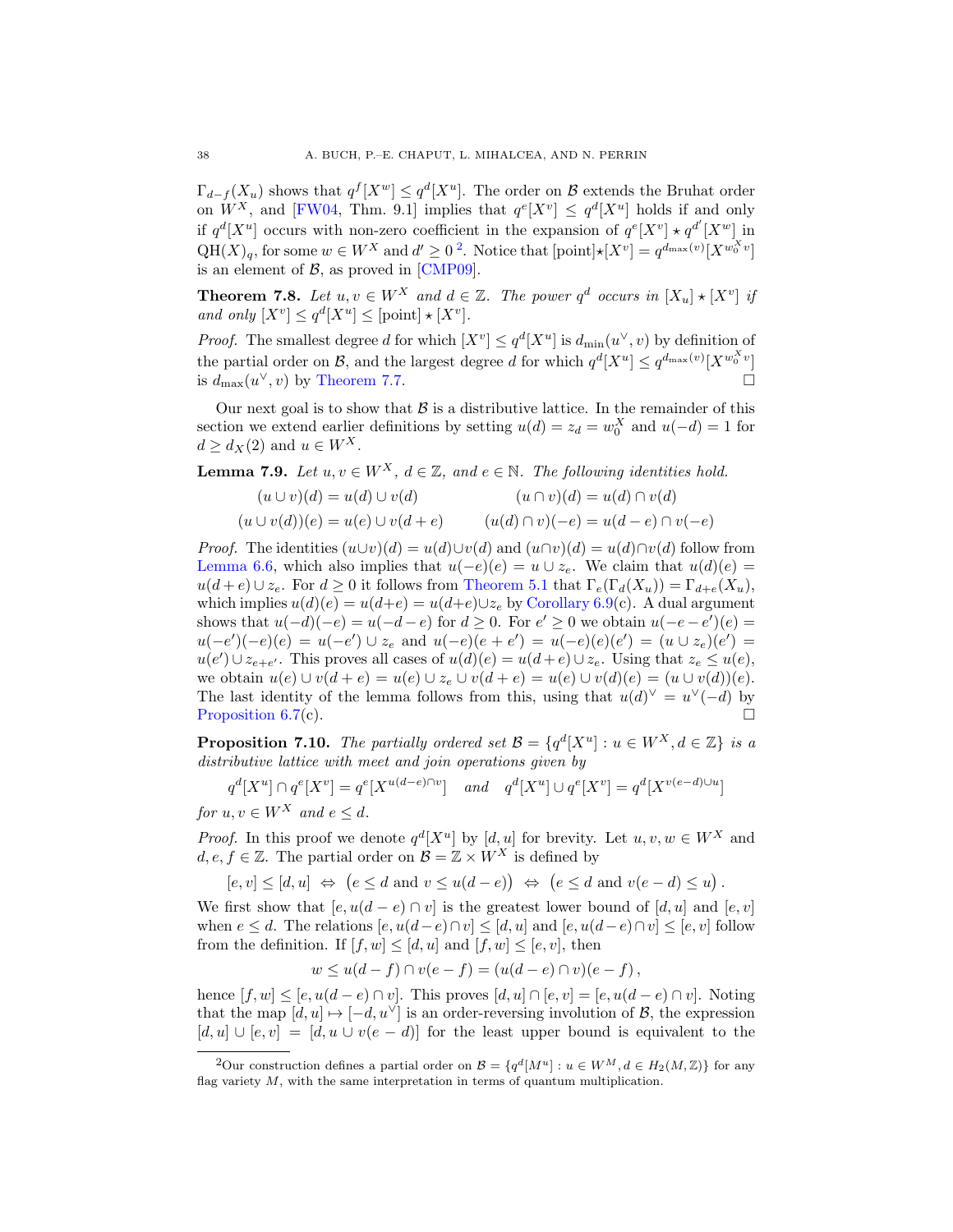expression for the greatest lower bound. This shows that  $\beta$  is a lattice. To prove distributivity, assume again that  $e \leq d$ , and set  $n = \max(e, f)$  and  $m = \max(d, f)$ . Notice that  $u(d-m)(m-n) = u(d-n)$ , as we have either  $m = d$  or  $m = f = n$ . Using [Lemma 7.9](#page-37-2) we obtain

$$
([d, u] \cup [f, w]) \cap ([e, v] \cup [f, w])
$$
  
= 
$$
[m, u(d-m) \cup w(f-m)] \cap [n, v(e-n) \cup w(f-n)]
$$
  
= 
$$
[n, (u(d-m) \cup w(f-m))(m-n) \cap (v(e-n) \cup w(f-n))]
$$
  
= 
$$
[n, (u(d-m)(m-n) \cup w(f-n)) \cap (v(e-n) \cup w(f-n))]
$$
  
= 
$$
[n, (u(d-n) \cap v(e-n)) \cup w(f-n)]
$$
  
= 
$$
[n, (u(d-n) \cap v(e-n)) \cup w(f-n)]
$$
  
= 
$$
[n, (u(d-e) \cap v)(e-n) \cup w(f-n)]
$$
  
= 
$$
[e, u(d-e) \cap v] \cup [f, w]
$$
  
= 
$$
([d, u] \cap [e, v]) \cup [f, w].
$$

Since this identity is formally equivalent to

$$
([d, u] \cup [e, v]) \cap [f, w] = ([d, u] \cap [f, w]) \cup ([e, v] \cap [f, w]),
$$

this completes the proof.

**Definition 7.11.** An element  $\hat{\alpha} \in \mathcal{B}$  is called *join-irreducible* if  $\hat{\alpha} = \hat{\alpha}_1 \cup \hat{\alpha}_2$  implies  $\hat{\alpha} = \hat{\alpha}_1$  or  $\hat{\alpha} = \hat{\alpha}_2$ , for  $\hat{\alpha}_1, \hat{\alpha}_2 \in \mathcal{B}$ . Let  $\hat{\mathcal{P}}_X \subset \mathcal{B}$  denote the subset of join-irreducible elements. Given  $q^d[X^u] \in \mathcal{B}$ , set

$$
I(q^d[X^u]) = \{ \widehat{\alpha} \in \widehat{\mathcal{P}}_X \mid \widehat{\alpha} \le q^d[X^u] \}.
$$

For  $\alpha \in \mathcal{P}_X$ , define  $\partial(\alpha) \in \mathbb{N}$ ,  $\xi(\alpha) \in W^X$ , and  $\tau(\alpha) \in \mathcal{B}$  by

$$
\partial(\alpha) = \min \{ d \ge 0 \mid (z_1 s_\gamma)^{-d}.\alpha \in \mathcal{P}_X \setminus I(z_1^\vee) \},
$$
  

$$
I(\xi(\alpha)) = \{ \alpha' \in \mathcal{P}_X \mid \alpha' \le \alpha \}, \text{ and}
$$
  

$$
\tau(\alpha) = q^{-\partial(\alpha)} [X^{\xi(\beta)}], \text{ where } \beta = (z_1 s_\gamma)^{-\partial(\alpha)}.\alpha.
$$

<span id="page-38-1"></span>The integer  $\partial(\alpha)$  exists by [Proposition 5.10\(](#page-24-2)a). For example, we have

(4) 
$$
\tau(\gamma) = q^{1-d_X(2)} [X^{\kappa_{d_X(2)}}] \quad \text{and} \quad \tau(\rho) = [\text{point}],
$$

where  $\rho \in \Phi^+$  denotes the highest root. For any box  $\alpha \in \mathcal{P}_X$ , we will show in [Theorem 7.13](#page-39-0) that  $[X^{\xi(\alpha)}] = \tau(\alpha) \cup 1$  holds in  $\mathcal{B}$ , and  $[X^{\xi(\alpha)}]$  is join-irreducible if and only if  $\alpha \in \mathcal{P}_X \setminus I(z_1^{\vee})$ . This motivates the definition of  $\tau(\alpha)$ .

<span id="page-38-0"></span>**Lemma 7.12.** Let  $\alpha \in \mathcal{P}_X$  and  $q^d[X^u] \in \mathcal{B}$ . We have  $\tau(\alpha) \leq q^d[X^u]$  in  $\mathcal{B}$  if and only if  $\alpha \in I(u(d)).$ 

*Proof.* Set  $e = \partial(\alpha)$  and  $\beta = (z_1 s_\gamma)^{-e} \cdot \alpha$ , so that  $\tau(\alpha) = q^{-e}[X^{\xi(\beta)}]$ . We then have  $\tau(\alpha) \leq q^d [X^u]$  if and only if  $-e \leq d$  and  $\xi(\beta) \leq u(d+e)$ , or equivalently,  $d+e \geq 0$ and  $\beta \in I(u(d+e))$ ). Since  $\beta \in \mathcal{P}_X \setminus I(z_1^{\vee})$ , the condition  $d+e \geq 0$  follows from  $\beta \in I(u(d+e))$ . Using that

$$
I(u(d+e)) \cup I(z_e) = I(u(d)(e)) = (z_1 s_\gamma)^{-e} \big(I(u(d)) \cap I(z_e^\vee)\big) \cup I(z_e)
$$

by [Lemma 7.9](#page-37-2) and [Lemma 6.6,](#page-33-1) and that  $\beta \notin I(z_e)$  and  $\alpha \in I(z_e^{\vee})$ , we deduce that  $\beta \in I(u(d+e))$  is equivalent to  $\alpha \in I(u(d))$ , as required.

$$
\Box
$$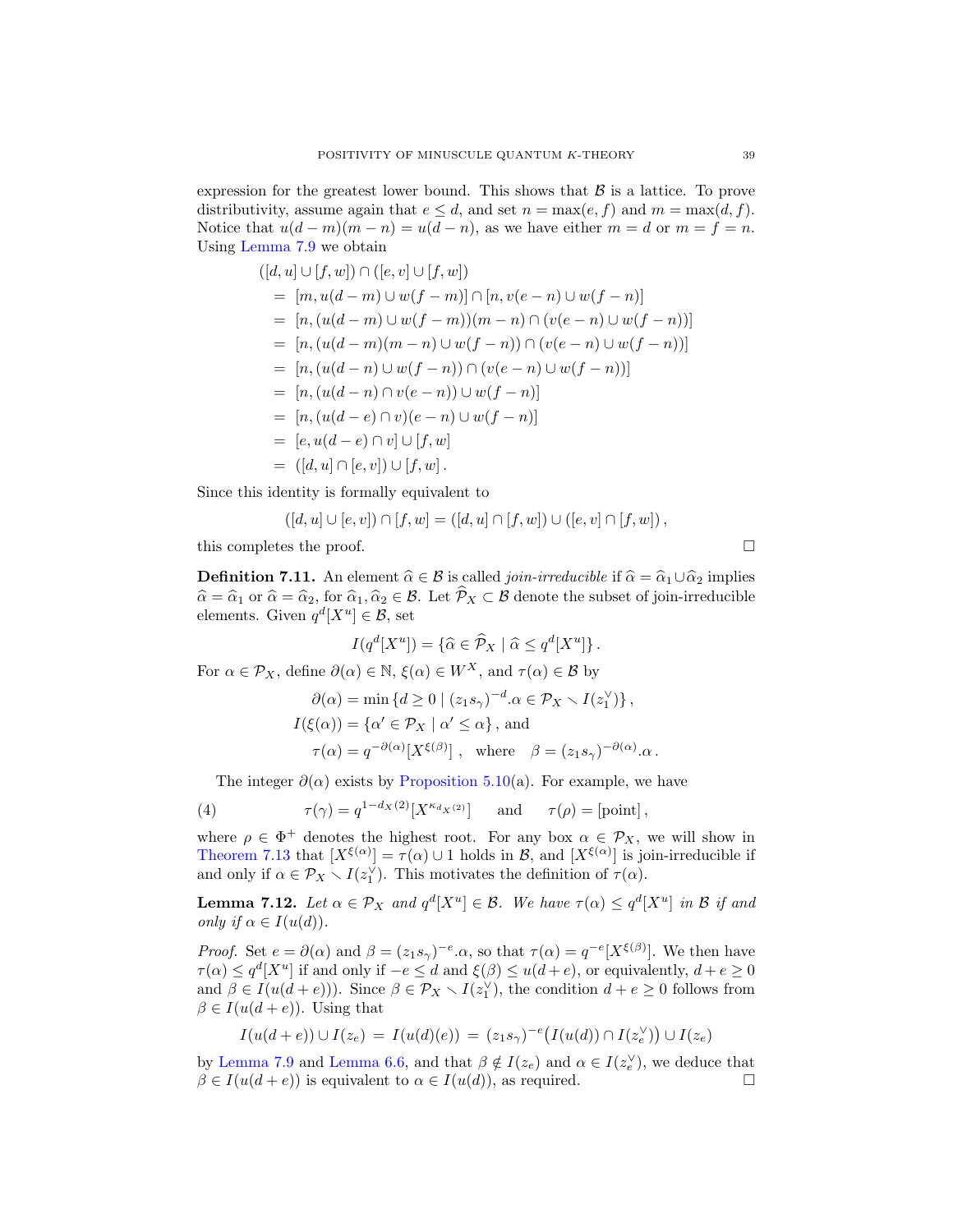Part (d) of the following result is essentially a consequence of Birkhoff's representation theorem [\[Bir37\]](#page-62-20) together with [Proposition 7.10;](#page-37-3) we supply a proof since  $\mathcal{P}_X$  is an infinite set.

<span id="page-39-0"></span>**Theorem 7.13.** (a) We have  $[X^{\xi(\alpha)}] = \tau(\alpha) \cup 1$  in B for each  $\alpha \in \mathcal{P}_X$ .

(b) We have  $\widehat{P}_X = \{q^d[X^{\xi(\alpha)}]: \alpha \in \mathcal{P}_X \setminus I(z_1^{\vee}), d \in \mathbb{Z}\} \cup \{q^d : d \in \mathbb{Z}\}.$ 

(c) The map  $\tau : \mathcal{P}_X \to \tau(\mathcal{P}_X)$  is an order isomorphism onto an interval in  $\widehat{\mathcal{P}}_X$ .

(d) The map  $q^d[X^u] \mapsto I(q^d[X^u])$  is an order isomorphism of B with the set of non-empty, proper, lower order ideals in  $\widehat{P}_X$ , ordered by inclusion.

*Proof.* If  $q^d = q^e[X^v] \cup q^d[X^u]$ , then  $e \leq d$  and  $v(e-d) \cup u = 1$ , hence  $q^d[X^u] = q^d$ . This shows that  $q^d$  is join-irreducible. Let  $q^d[X^u] \in \mathcal{B}$  satisfy  $u \neq 1$ . If  $q^d[X^u]$  is join-irreducible, then u is join-irreducible in  $W^X$ , so  $u = \xi(\alpha)$  for some  $\alpha \in \mathcal{P}_X$ . If  $\alpha \in I(z_1^{\vee})$ , then  $\beta = (z_1 s_{\gamma})^{-1}.\alpha \in \mathcal{P}_X$  by [Proposition 5.10\(](#page-24-2)a), and it follows from [Lemma 6.6](#page-33-1) that  $u = \xi(\beta)(-1)$ . But then  $q^d[X^u] = q^d \cup q^{d-1}[X^{\xi(\beta)}]$  is not join-irreducible, a contradiction. On the other hand, assume that  $u = \xi(\alpha)$  where  $\alpha \in \mathcal{P}_X \setminus I(z_1^{\vee})$ . If  $q^d[X^u] = q^e[X^v] \cup q^d[X^{u'}]$  with  $e < d$ , then  $u = v(e - d) \cup u'$ . Since  $\alpha \notin I(v(e-d))$ , we have  $\alpha \in I(u')$ , so  $u' = u$ . This proves part (b).

Let  $\alpha', \alpha \in \mathcal{P}_X$ , and set  $u = \xi((z_1 s_\gamma)^{-\partial(\alpha)} \cdot \alpha)$ . Using that  $u(-\partial(\alpha)) = \xi(\alpha)$ by [Lemma 6.6,](#page-33-1) it follows from [Lemma 7.12](#page-38-0) that  $\tau(\alpha') \leq \tau(\alpha)$  holds if and only if  $\alpha' \in I(\xi(\alpha))$ , which is equivalent to  $\alpha' \leq \alpha$ . This shows that  $\tau : \mathcal{P}_X \to \tau(\mathcal{P}_X)$ is an order isomorphism. To see that  $\tau(\mathcal{P}_X)$  is an interval in  $\widehat{\mathcal{P}}_X$ , assume that  $\tau(\gamma) \leq q^d[X^{\xi(\alpha)}] \leq \tau(\rho)$ , where  $\alpha \in \mathcal{P}_X \setminus I(z_1^{\vee})$  and  $d \in \mathbb{Z}$ . By [Lemma 7.12](#page-38-0) and [\(4\),](#page-38-1) this is equivalent to  $1 - d_X(2) \leq d \leq 0$  and  $I(\xi(\alpha)(d)) \neq \emptyset$ . We deduce that  $(z_1 s_\gamma)^e \alpha \in \mathcal{P}_X \setminus I(z_1)$  for  $0 \le e < -d$ , and  $q^d[X^{\xi(\alpha)}] = \tau((z_1 s_\gamma)^{-d} \alpha) \in \tau(\mathcal{P}_X)$ . This proves part (c).

Given  $\alpha \in \mathcal{P}_X$ , [Proposition 7.10](#page-37-3) implies that  $\tau(\alpha) \cup 1 = [X^u]$  for some  $u \in$ W<sup>X</sup>. Since  $\tau(\alpha') \nleq 1$  for each  $\alpha' \in \mathcal{P}_X$  by [Lemma 7.12,](#page-38-0) another application of [Lemma 7.12](#page-38-0) shows that  $\alpha' \in I(u)$  holds if and only if  $\tau(\alpha') \leq \tau(\alpha)$ , so it follows from part (c) that  $u = \xi(\alpha)$ . This proves part (a).

Let  $I \subset \widehat{P}_X$  be any non-empty, proper, lower order ideal. Since I has finitely many maximal elements, say  $\widehat{\alpha}_1, \ldots, \widehat{\alpha}_{\ell}$ , it follows from [Proposition 7.10](#page-37-3) that I has a well-defined least upper bound  $q^d[X^u] = \hat{\alpha}_1 \cup \cdots \cup \hat{\alpha}_\ell$  in  $\mathcal{B}$ . For any element  $\widehat{\beta} \in I(q^d[X^u]),$  we obtain

$$
\widehat{\beta} = \widehat{\beta} \cap q^d [X^u] = (\widehat{\beta} \cap \widehat{\alpha}_1) \cup \cdots \cup (\widehat{\beta} \cap \widehat{\alpha}_\ell).
$$

Since  $\beta$  is join-irreducible, this implies  $\beta = \beta \cap \hat{\alpha}_i$  for some i, so  $\beta \in I$ . We deduce that  $I = I(\alpha^d[V^u])$ . But (d) follows from this noting that any element  $\alpha^d[V^u] \subset \mathcal{B}$ that  $I = I(q^d | X^u|)$ . Part (d) follows from this, noting that any element  $q^d | X^u| \in \mathcal{B}$ is the least upper bound of the finite set  $\{q^d\} \cup \{q^d \tau(\alpha) \mid \alpha \in I(u)\}$  by part (a).  $\Box$ 

**Remark 7.14.** By [Theorem 7.13\(](#page-39-0)c), we may identify  $\mathcal{P}_X$  with the subset  $\tau(\mathcal{P}_X)$ of  $\widehat{\mathcal{P}}_X$ . [Lemma 7.12](#page-38-0) shows that the shift operations on  $W^X$  can be expressed as

$$
I(u(d)) = I(q^d[X^u]) \cap \mathcal{P}_X = q^d I([X^u]) \cap \mathcal{P}_X
$$

for all  $u \in W^X$  and  $d \in \mathbb{Z}$ . [Theorem 7.8](#page-37-0) and [Theorem 7.13\(](#page-39-0)d) show that  $q^d$  occurs in  $[X_u] \star [X^v]$  if and only if the order ideal of  $q^d [X^u]$  lies between the order ideals of  $[X^v]$  and  $[point] \star [X^v]$ . When X is a Grassmannian of type A,  $\hat{\mathcal{P}}_X$  is Postnikov's *culinder* from [\[Pos05,](#page-63-8) §3]. The analogue of Postnikov's *torus* is the quotient of  $\hat{\mathcal{P}}_X$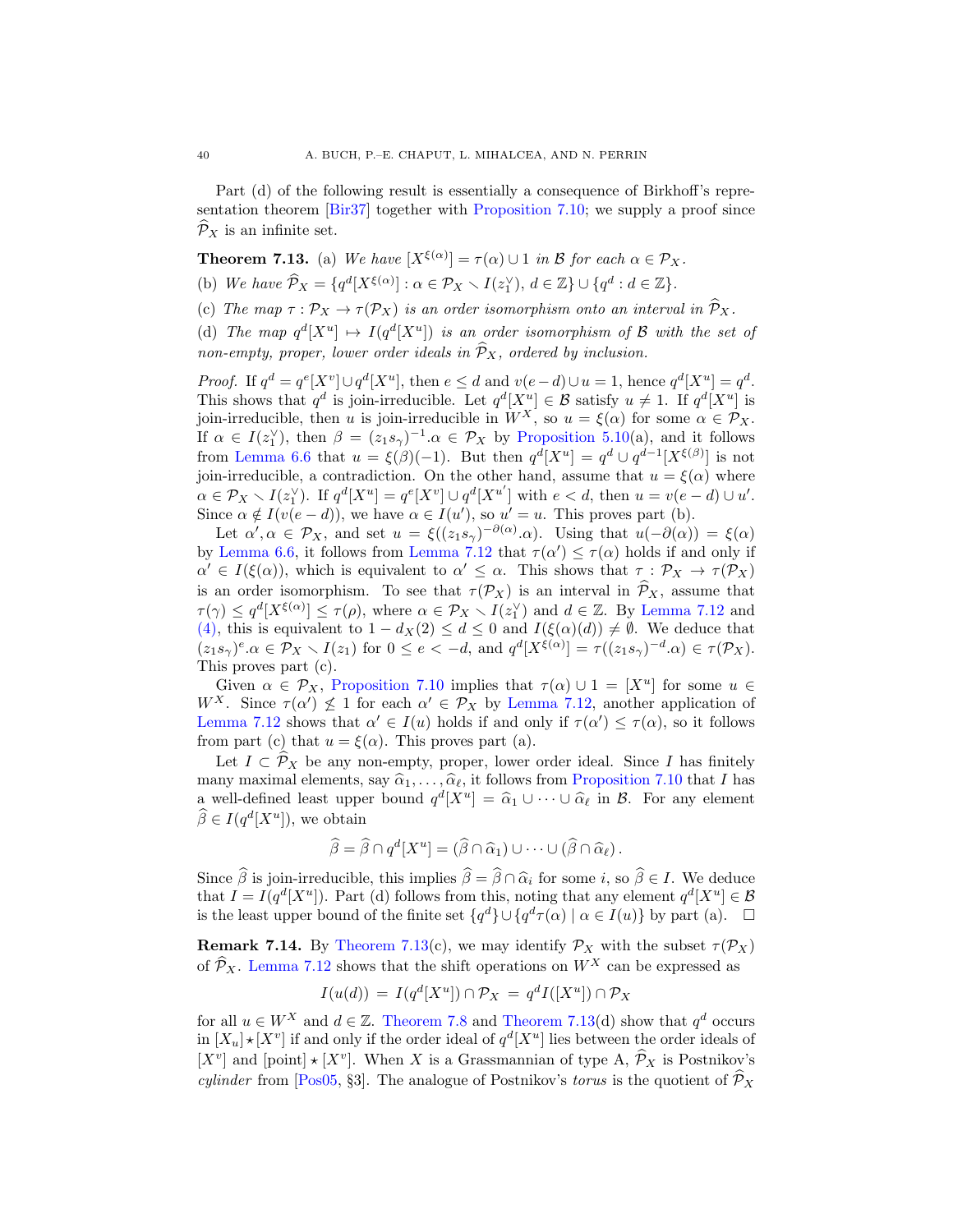by the group  $\{[\text{point}]^d \mid d \in \mathbb{Z}\}$  of powers of a point. Pictures of  $\widehat{\mathcal{P}}_X$  for cominuscule varieties of types other than A can be found in [Example 7.15](#page-40-0) and [Figure 1.](#page-40-1)

<span id="page-40-0"></span>**Example 7.15.** Let  $X = LG(4, 8)$  be the Lagrangian Grassmannian of maximal isotropic subspaces in an 8-dimensional symplectic vector space, and define  $u, v \in$  $W^X$  by the shapes  $I(u) = \Box \Box$  and  $I(v) = \Box \Box$ . We have

$$
[X_u] \star [X^v] = q^2 [X^{\text{op}}] + q^2 [X^{\text{op}}] + q^3
$$

in QH(X), so  $d_{\min}(u^{\vee}, v) = 2$  and  $d_{\max}(u^{\vee}, v) = 3$ . The following picture shows a section of the partially ordered set  $\widehat{\mathcal{P}}_X$ , with the boxes of  $\mathcal{P}_X$  colored gray.



The south-east borders of the order ideals of  $[X^v]$  and  $[point] \star [X^v]$  are colored black, and the south-east border of the order ideal of  $[X^u]$  is colored red. The order ideal of  $[point] \star [X^v]$  is obtained by reflecting  $I(v)$  in a diagonal line and attaching the result to the right side of  $\mathcal{P}_X$ ; this follows from [\[BS16,](#page-62-15) Lemma 2.9], by observing that multiplication by a point preserves the partial order on B. Notice that the red border will fit between the two black borders if it is shifted south-east by 2 or 3 steps.

<span id="page-40-1"></span>

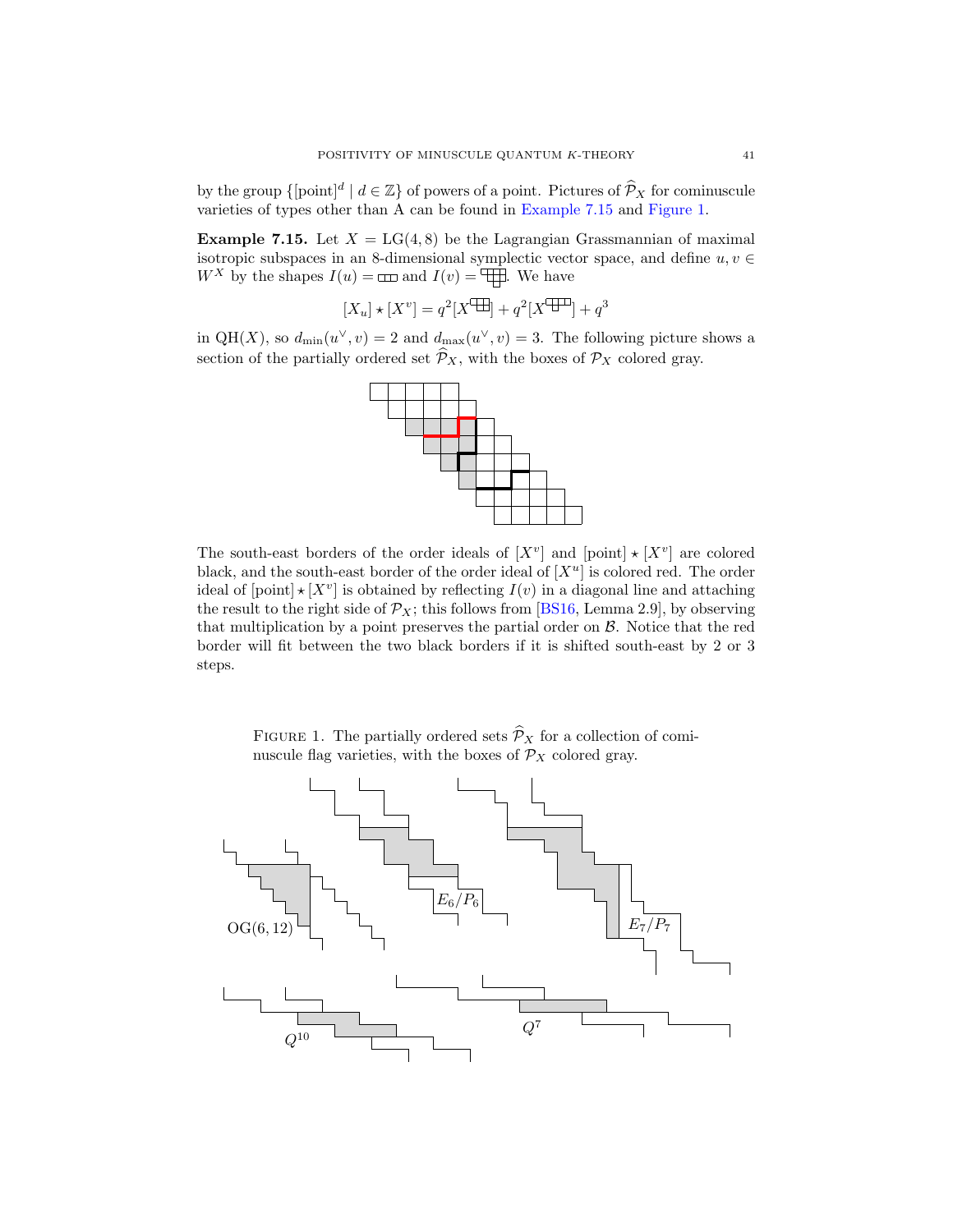**Remark 7.16.** Let  $\alpha_0$  be the added simple root of the affine root system corresponding to G. For any affine root  $\theta = n_0 \alpha_0 + \sum_{\beta \in \Delta} n_\beta \beta$ , let  $\lambda(\theta) = n_\gamma - n_0$ . Since  $\gamma$  is cominuscule, we have  $\lambda(\theta) \in \{-1, 0, 1\}$ . We plan to prove in a follow-up paper with Nicolas Ressayre that  $\hat{\mathcal{P}}_X$  is isomorphic to the partially ordered set of affine roots  $\theta$  for which  $\lambda(\theta) = 1$ , where the order on this set is defined by the covering relation  $\theta_1 \le \theta_2$  if and only if  $\theta_2 - \theta_1$  is a positive affine root.

7.3. Proof of the main lemma. Our proof of [Lemma 7.2](#page-35-1) utilizes a relationship between all the cominuscule flag varieties  $F = G/P_F$  of the same group G. Let  $W^{\text{comin}} \subset W$  denote the set of representatives of single points in these varieties, together with the identity element:

 $W^{\text{comin}} = \{w_0^F \mid F \text{ is a commuscule flag variety of } G \} \cup \{1\}.$ 

For each cominuscule root  $\gamma \in \Delta$  we let  $F_{\gamma} = G/P_{\gamma}$  denote the corresponding cominuscule flag variety. The following result was used to determine the Seidel representation on the quantum cohomology ring of any flag variety in [\[CMP09\]](#page-62-4), see also [\[Bou81,](#page-62-21) Prop. VI.2.6].

<span id="page-41-1"></span>**Proposition 7.17.** The set  $W^{\text{comin}}$  is a subgroup of W isomorphic to the coweight lattice of  $\Phi$  modulo the coroot lattice. The isomorphism maps  $w_0^{F_\gamma}$  to the class of the fundamental coweight  $\omega_{\gamma}^{\vee}$  corresponding to  $\gamma$ .

We mostly need this result when G has Lie type A. Let  $w_0^{\text{Gr}(d,n)} \in S_n$  denote the permutation representing the point class on  $\mathrm{Gr}(d, n)$ . This permutation is determined by  $w_0^{\text{Gr}(d,n)}(p) \equiv p-d \pmod{n}$  for  $p \in [1, n]$ . The following consequence of [Proposition 7.17](#page-41-1) is also immediate from this description.

<span id="page-41-2"></span>**Corollary 7.18.** The assignment  $d \mapsto w_0^{\text{Gr}(d,n)}$  defines an isomorphism of groups  $\mathbb{Z}/n\mathbb{Z} \to S_n^{\text{comin}}.$ 

<span id="page-41-0"></span>**Corollary 7.19.** For  $0 \le d \le d_X(2)$  we have  $z_d/\kappa_d = (z_1/\kappa_1)^d = (z_1s_\gamma)^d$ .

*Proof.* Since  $z_d/\kappa_d = w_{0,X}^{Z_d}$  represents a point in  $F_d = P_X/P_{Z_d}$  by [Lemma 6.1,](#page-31-3) we can prove the identity by applying [Proposition 7.17](#page-41-1) to the Weyl group  $W_X$  of  $P_X$ . If X is a Grassmannian of type A, a Lagrangian Grassmannian, or a maximal orthogonal Grassmannian, then the Levi subgroup of  $P_X$  is a group of type A (or a product of two such groups), and the identity follows from [Corollary 7.18](#page-41-2) and [Table 3.](#page-28-0) If X is a quadric hypersurface, then  $F_1$  is also a quadric,  $F_2$  is a point, and the identity follows from [Proposition 5.16\(](#page-26-1)4) because  $F_1$  is primitive. Finally, if X is the Cayley plane  $E_6/P_6$  or the Freudenthal variety  $E_7/P_7$ , the identity follows from [Table 3](#page-28-0) together with the isomorphisms  $W_{D_5}^{\text{comin}} \cong \mathbb{Z}/4\mathbb{Z}$  and  $W_{E_6}^{\text{comin}} \cong \mathbb{Z}/3\mathbb{Z}$ .  $\Box$ 

<span id="page-41-3"></span>**Lemma 7.20.** For  $1 \le d \le d_X(2)$  we have  $(z_1 s_\gamma)^{d-1} \cdot (I(z_d) \setminus I(z_{d-1})) = I(z_1 \cap I(z_d))$  $z_{d-1}^{\vee}$  and  $I(\kappa_d) \cup w_{0,X} z_1 s_{\gamma}. I(z_1 \cap z_{d-1}^{\vee}) = I(z_1 \cup \kappa_d).$ 

*Proof.* Recall the definition of the set  $S_d$  before [Proposition 5.13.](#page-25-1) Noting that  $I(z_d) \setminus I(z_{d-1}) = \mathcal{S}_d \cap (\mathcal{P}_X \setminus I(z_{d-1}))$  and  $I(z_1 \cap z_{d-1}^{\vee}) = \mathcal{S}_1 \cap I(z_{d-1}^{\vee})$ , the first identity of the lemma follows from [Proposition 5.13,](#page-25-1) [Proposition 5.9\(](#page-24-1)a), and [Corol](#page-25-0)[lary 5.11.](#page-25-0) [Proposition 5.10](#page-24-2) implies that

$$
w_{0,X}z_{1}s_{\gamma}.I(z_{1}\cap z_{d-1}^{\vee}) = w_{0,X}z_{1}s_{\gamma}.I(z_{1})\cap (z_{1}s_{\gamma})^{-1}w_{0,X}.I(z_{d-1}^{\vee})
$$
  
=  $I(z_{1})\smallsetminus (z_{1}s_{\gamma})^{-1}.I(z_{d-1}),$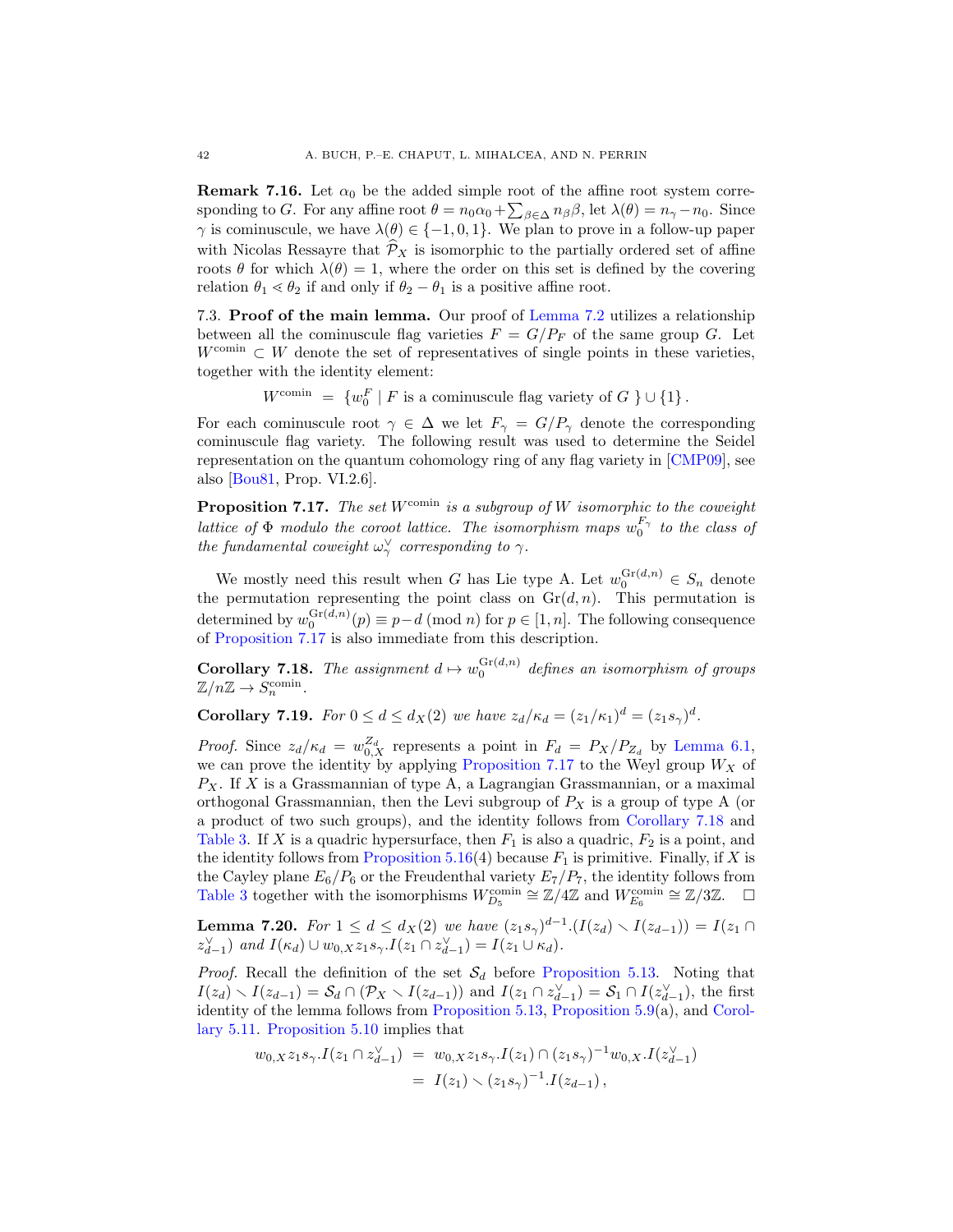so the second identity is equivalent to

$$
I(z_1) \cap (z_1 s_\gamma)^{-1} . I(z_{d-1}) \subset I(\kappa_d) .
$$

Since  $(z_1 s_\gamma)^{-1} I(z_{d-1}) = \bigcup_{e=2}^d \mathcal{S}_e$  by [Proposition 5.13,](#page-25-1) it suffices to show that  $I(z_1) \cap \mathcal{S}_d \subset I(\kappa_d)$  for  $d \geq 2$ . This follows from the definition of  $\mathcal{S}_d$ , as  $I(z_1) \cap$  $(I(z_d) \setminus I(z_{d-1})) = \emptyset.$ 

*Proof of [Lemma 7.2.](#page-35-1)* The definition of  $v^d$  is equivalent to  $v^d \kappa_d = (v \cap z_d) \cup \kappa_d$ , which specializes to  $v^d \kappa_d = v \cap z_d$  for  $d \leq d_{\text{max}}(v)$ . Part (b) follows from this. For part (a), let  $v = u^{\vee}$  be dual to u in  $W^X$ . Then [Proposition 6.7\(](#page-33-0)c) shows that  $u_d$  is dual to  $v^d$ in  $W^{F_d}$ , and  $u_{d-1}$  is dual to  $v^{d-1}$  in  $W^{F_{d-1}}$ . Since [Corollary 7.19](#page-41-0) and [Lemma 6.1](#page-31-3) show that  $w_{0,X}(z_1s_\gamma)^d = w_{0,Z_d} = \kappa_d w_{0,Z_d} \kappa_d$ , it follows from [Proposition 6.2\(](#page-31-1)a) that

$$
w_{0,X}(z_1s_{\gamma})^d \cdot (I(z_d) \setminus I(v^d \kappa_d)) = \kappa_d w_{0,Z_d} \kappa_d \cdot (I(z_d) \setminus I(v^d \kappa_d))
$$
  
=  $\kappa_d w_{0,Z_d} \cdot (\mathcal{P}_{F_d} \setminus I(v^d)) = \kappa_d \cdot I(u_d)$   
=  $I(u_d \kappa_d) \setminus I(\kappa_d)$ ,

and part (b) implies that

$$
I(z_{d-1}) \setminus I(v^{d-1} \kappa_{d-1}) = (I(z_d) \setminus I(v^d \kappa_d)) \cap I(z_{d-1})
$$
  
=  $(I(z_d) \setminus I(v^d \kappa_d)) \setminus (I(z_d) \setminus I(z_{d-1})).$ 

By combining these identities and using [Lemma 7.20](#page-41-3) and [Lemma 6.6,](#page-33-1) we obtain

$$
I(u_{d-1}\kappa_{d-1}) \setminus I(\kappa_{d-1}) = w_{0,X}(z_1s_{\gamma})^{d-1} \cdot (I(z_{d-1}) \setminus I(v^{d-1}\kappa_{d-1}))
$$
  
\n
$$
= z_1s_{\gamma}w_{0,X}(z_1s_{\gamma})^d \cdot ((I(z_d) \setminus I(v^d\kappa_d)) \setminus (I(z_d) \setminus I(z_{d-1})))
$$
  
\n
$$
= z_1s_{\gamma} \cdot ((I(u_d\kappa_d) \setminus I(\kappa_d)) \setminus w_{0,X} z_1s_{\gamma} \cdot I(z_1 \cap z_{d-1}^{\vee}))
$$
  
\n
$$
= z_1s_{\gamma} \cdot (I(u_d\kappa_d) \setminus I(z_1) \setminus z_1s_{\gamma} \cdot (I(\kappa_d) \setminus I(z_1))
$$
  
\n
$$
= z_1s_{\gamma} \cdot (I(u_d\kappa_d) \setminus I(z_1)) \setminus z_1s_{\gamma} \cdot (I(\kappa_d) \setminus I(z_1))
$$
  
\n
$$
= I((u_d\kappa_d)(-1)) \setminus I(\kappa_{d-1}).
$$

This proves part (a).  $\Box$ 

**Example 7.21.** Let  $X = LG(8, 16)$ ,  $u = (8, 6, 2) \in W^X$ , and set  $d = 5$ . Then  $u_d = (5, 4, 1)$  is obtained by intersecting  $I(u)$  with the rectangle  $z_d \cdot \mathcal{P}_{F_d}$ , see [Ex](#page-32-1)[ample 6.4](#page-32-1) and [Example 6.8.](#page-34-1) The following pictures illustrate how the skew shape  $I(u_{d-1}\kappa_{d-1})\setminus I(\kappa_{d-1})$  is obtained from  $I(u_d\kappa_d)\setminus I(\kappa_d)$ . Notice that, since the bijection  $z_d \cdot \mathcal{P}_{F_d} \cong \kappa_d \cdot \mathcal{P}_{F_d}$  is given by a transposition, the partition of  $u_d$  is conjugated when we form  $I(u_d \kappa_d) \setminus I(\kappa_d)$ .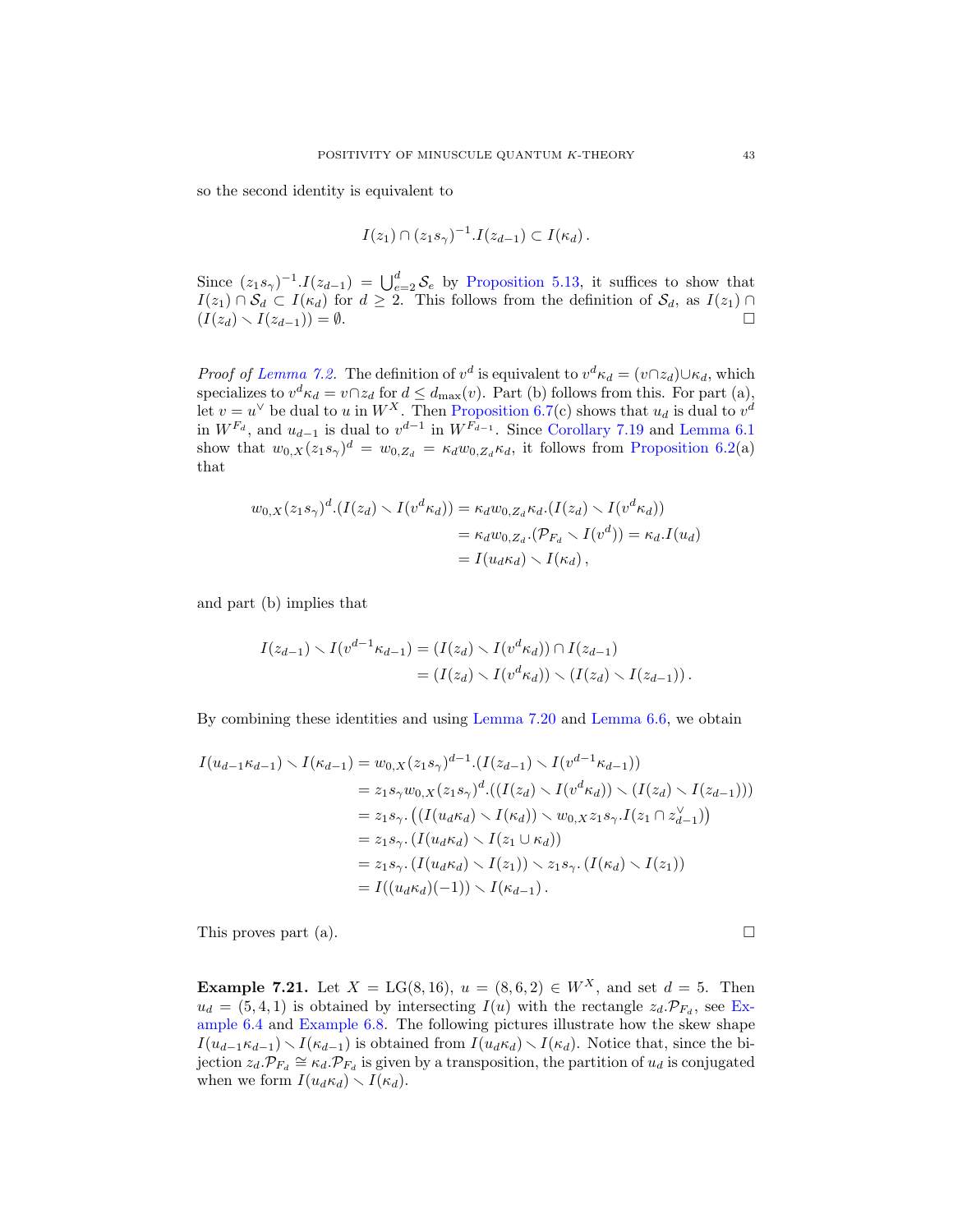

**Example 7.22.** Let  $X = \text{Gr}(7, 17), u = (10, 8, 5, 5, 4, 1, 0) \in W^X$ , and  $d = 4$ . Then  $F_d = \text{Gr}(3, 7) \times \text{Gr}(4, 10)$ , so elements of  $W^{F_d}$  can be represented by pairs of partitions. We find  $u_d = ((4, 2, 0), (5, 4, 1, 0))$  by intersecting  $I(u)$  with  $z_d \mathcal{P}_{F_d}$ , see [Example 6.3.](#page-32-0) The skew shape  $I(u_{d-1} \kappa_{d-1}) \setminus I(\kappa_{d-1})$  is obtained from  $I(u_d \kappa_d) \setminus I(\kappa_d)$  $I(\kappa_d)$  with the following steps.

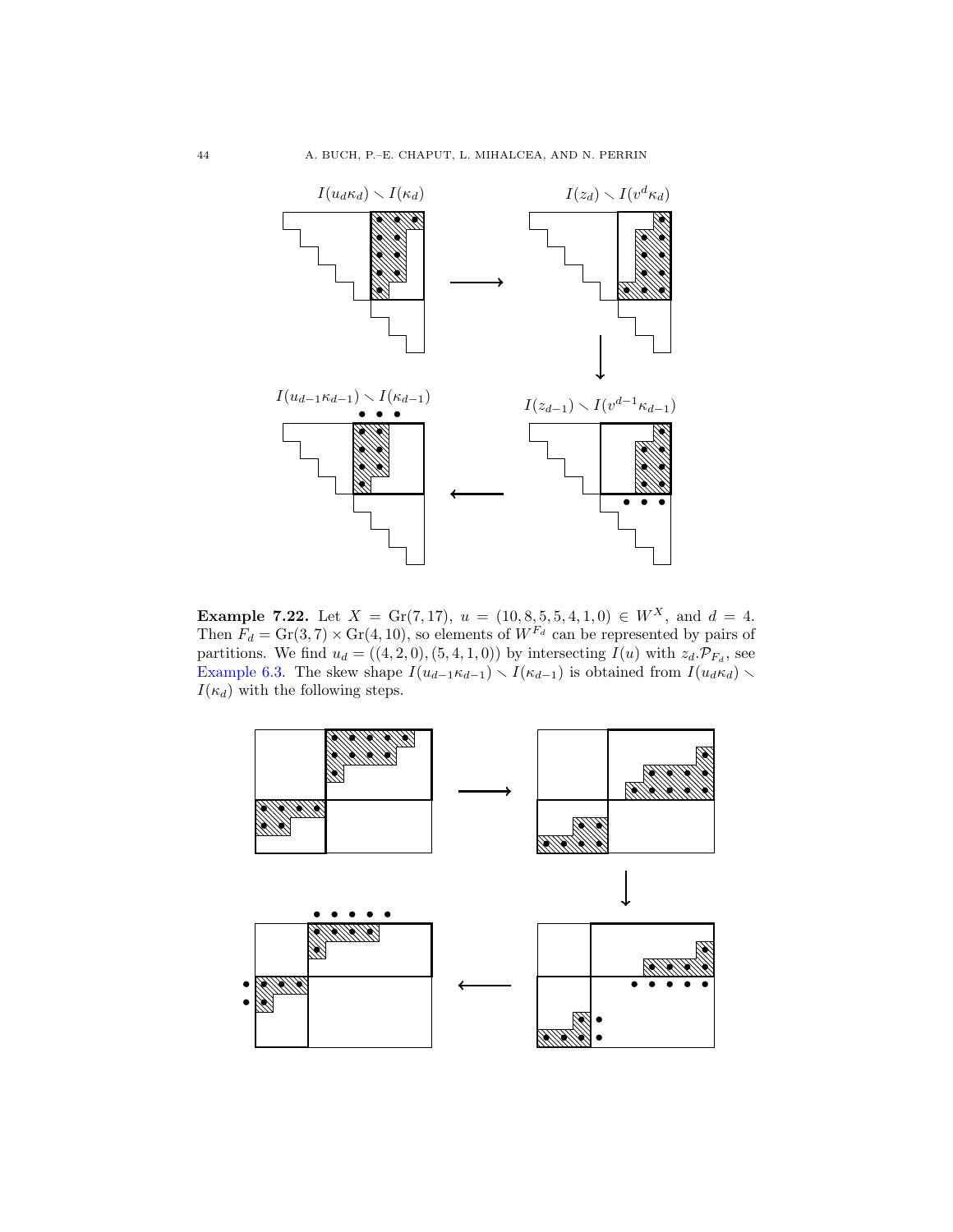#### 8. RESULTS ABOUT QUANTUM K-THEORY

<span id="page-44-0"></span>8.1. The small quantum K-theory ring. Let  $X = G/P_X$  be a cominuscule flag variety. The (small) quantum K-theory ring  $QK(X)$  of Givental and Lee [\[Giv00,](#page-63-0) [Lee01\]](#page-63-1) is an algebra over the ring  $\mathbb{Z}[\![q]\!]$  of formal power series in a single variable q called the *deformation parameter*. As a  $\mathbb{Z}[\![q]\!]$ -module we have  $QK(X)$  =  $K(X) \otimes \mathbb{Z}[\![q]\!]$ . The associative product  $\star$  of  $QK(X)$  is defined in terms of Ktheoretic Gromov-Witten invariants. We recall a construction of this product from [\[BCMP18a\]](#page-62-1).

Let  $\psi: K(X) \to K(X)$  be the linear map defined by  $\psi(\mathcal{O}^w) = \mathcal{O}^{w(-1)}$ . This map can also be defined by  $\psi = (ev_2)_*(ev_1)^*$ , where  $ev_1$  and  $ev_2$  are the evaluation maps from  $\overline{\mathcal{M}}_{0,2}(X,1)$ . [Corollary 5.23](#page-31-2) implies that  $\psi = (p_1)_*(q_1)^*(q_1)_*(p_1)^*$ . Given  $u, v \in W^X$  and  $d \geq 1$ , we define the class

<span id="page-44-2"></span>(5) 
$$
(\mathcal{O}_u \star \mathcal{O}^v)_d = [\mathcal{O}_{\Gamma_d(X_u, X^v)}] - \psi([\mathcal{O}_{\Gamma_{d-1}(X_u, X^v)}])
$$

in  $K(X)$ . Let  $(\mathcal{O}_u \star \mathcal{O}^v)_0 = \mathcal{O}_u \cdot \mathcal{O}^v$  be the product in the K-theory ring. It then follows from [\[BCMP18a,](#page-62-1) Prop. 3.2] that Givental's product in  $QK(X)$  is given by

<span id="page-44-1"></span>(6) 
$$
\mathcal{O}_u \star \mathcal{O}^v = \sum_{d \geq 0} (\mathcal{O}_u \star \mathcal{O}^v)_d q^d.
$$

The proof in [\[BCMP18a\]](#page-62-1) showing that [\(6\)](#page-44-1) agrees with Givental's definition relies on a version of the quantum-to-classical principle for large degrees that was established in [\[BM11,](#page-62-0) [CP11,](#page-62-10) [BCMP18b\]](#page-62-6).

The definition [\(5\)](#page-44-2) implies that  $(\mathcal{O}_u \star \mathcal{O}^v)_d = 0$  for all sufficiently large degrees d, since eventually we have  $\Gamma_{d-1}(X_u, X_v) = X$ . As a consequence, the product  $\mathcal{O}_u \star \mathcal{O}^v$ contains only finitely many non-zero terms. A similar finiteness result is known for the quantum K-theory of arbitrary flag varieties [\[BCMP13,](#page-61-2) [BCMP16,](#page-61-3) [Kat,](#page-63-9) [ACT22\]](#page-61-4). In the cominuscule case we have  $(\mathcal{O}_u \star \mathcal{O}^v)_d = 0$  whenever  $d > d_X(2)$  by [\[BCMP13,](#page-61-2) Thm. 1]. Using this explicit bound, we can focus on the terms  $(\mathcal{O}_u \star \mathcal{O}^v)_d$  of small degrees, which will be studied using the tools developed in the previous sections.

The Schubert structure constants of  $QK(X)$  are the integers  $N_{u,v}^{w,d}$  defined by

(7) 
$$
\mathcal{O}^u \star \mathcal{O}^v = \sum_{w,d \geq 0} N_{u,v}^{w,d} q^d \mathcal{O}^w.
$$

Equivalently, we have  $(\mathcal{O}_u \star \mathcal{O}^v)_d = \sum_w N_{u^\vee,v}^{w,d} \mathcal{O}^w$  for each degree d. These structure constants are expected to have alternating signs in the following sense [\[LM06,](#page-63-2) [BM11\]](#page-62-0).

<span id="page-44-3"></span>Conjecture 8.1. We have  $(-1)^{\ell(uvw)+\deg(q^d)} N_{u,v}^{w,d} \geq 0$ .

Here  $\deg(q^d) = d \int_{X_{s_\gamma}} c_1(T_X) = d (\ell(z_1) + 1)$  denotes the degree of  $q^d$  in the quantum cohomology ring  $QH(X)$ . This conjecture generalizes the fact that the structure constants  $N_{u,v}^{w,0}$  of the ordinary K-theory ring of X have alternating signs [\[Buc02,](#page-62-2) [Bri02\]](#page-62-3). A more general version of [Conjecture 8.1](#page-44-3) for the equivariant quantum K-theory of arbitrary flag varieties is discussed in [\[BCMP18a,](#page-62-1) §2.4].

Recall from [Corollary 6.9\(](#page-34-0)d) that the general fibers of the map  $p_d: Z_d(X_u, X^v) \to$  $\Gamma_d(X_u, X^v)$  are translates of  $(F_d)_{u_d}^{u_d \cap v^d}$ . The quotient  $(u_d \cup v^d)/v^d$  of Weyl group elements will be called a *short rook* strip if it is a product of commuting reflections associated to short simple roots of  $\Phi$ . We emphasize that the lengths of the simple roots should be measured relative to the root system  $\Phi$  of G, as opposed to the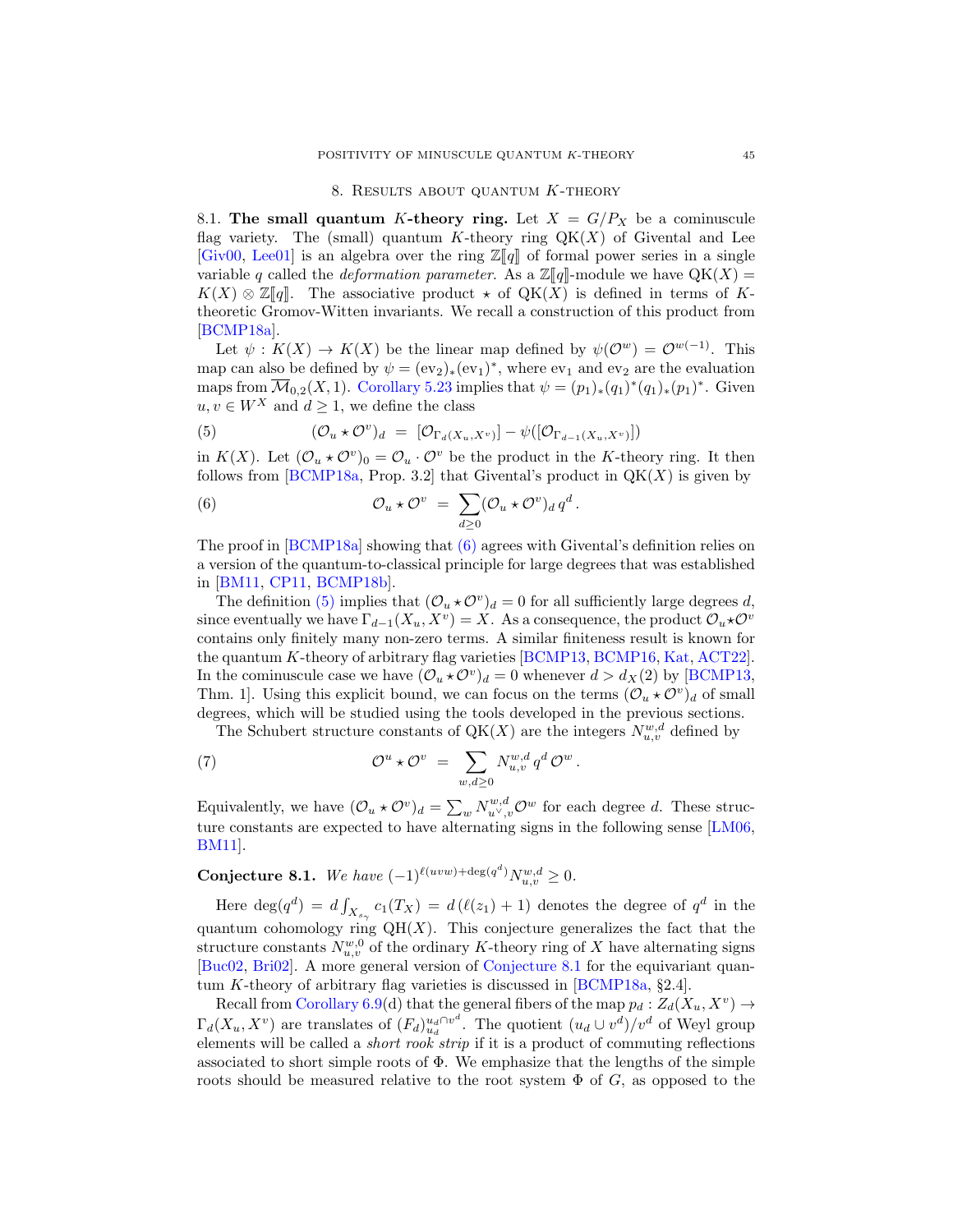root system  $\Phi_X$  of the group  $P_X$  acting on  $F_d$ . For example, when  $X = LG(n, 2n)$ is a Lagrangian Grassmannian,  $\Phi_X$  is a root system of type A, but its roots are considered short since they are short in Φ.

<span id="page-45-0"></span>**Definition 8.2.** Let  $u, v \in W^X$ . An integer d is an exceptional degree of the product  $\mathcal{O}_u \star \mathcal{O}^v$  if  $d \leq \min(d_{\max}(u^\vee), d_{\max}(v))$  and  $(u_d \cup v^d)/v^d$  is a non-empty short rook strip.

Notice that exceptional degrees do not occur when  $X$  is minuscule, as all roots of a simply laced root system are considered long. In addition, most products  $\mathcal{O}_u$  ★  $\mathcal{O}^v$  on odd quadrics  $Q^{2n-1}$  and Lagrangian Grassmannians LG(n, 2n) have no exceptional degrees, see [Example 8.5](#page-45-1) and [Table 4.](#page-46-0) Notice also that, if d is an exceptional degree of  $\mathcal{O}_u \star \mathcal{O}^v$ , then we must have  $d = d_{\max}(u^{\vee}, v) + 1$  by [Lemma 7.3\(](#page-36-1)b). We proceed to state our main results about quantum  $K$ -theory of cominuscule flag varieties.

<span id="page-45-2"></span>**Theorem 8.3.** Let  $u, v \in W^X$ . The quantum K-theory product  $\mathcal{O}_u \star \mathcal{O}^v$  in  $QK(X)$ contains the same powers of q as the quantum cohomology product  $[X_u] \star [X^v]$  in  $QH(X)$ , with the exception that  $q^d$  may also occur in  $\mathcal{O}_u \star \mathcal{O}^v$  if  $d = d_{\max}(u^{\vee}, v) + 1$ is an exceptional degree. In particular, the powers  $q^d$  occurring in  $\mathcal{O}_u \star \mathcal{O}^v$  form an integer interval.

We conjecture that  $(\mathcal{O}_u \star \mathcal{O}^v)_d \neq 0$  whenever d is an exceptional degree. This is true for quadrics and has been verified for Lagrangian Grassmannians  $LG(n, 2n)$ with  $n \leq 6$ . See [Conjecture 8.28](#page-53-1) for a more detailed statement.

<span id="page-45-3"></span>**Theorem 8.4.** [Conjecture 8.1](#page-44-3) is true whenever X is minuscule or any quadric hypersurface. It is also true whenever d is not an exceptional degree of the product  $\mathcal{O}_{u^{\vee}} * \mathcal{O}^v$ .

<span id="page-45-1"></span>**Example 8.5.** Let  $X = Q^{2n-1} = OG(1, 2n + 1)$  be a quadric hypersurface of type  $B_n$ . We have  $d_X(2) = 2$ ,  $deg(q) = 2n - 1$ , and

| $ n-1 $ $\cdots$ |
|------------------|
|------------------|

All boxes of  $\mathcal{P}_X$  are long except the middle box. Notice that  $\kappa_1 \cdot \mathcal{P}_{F_1} = z_1 \cdot \mathcal{P}_{F_1}$ consists of the middle 2n–3 boxes of  $\mathcal{P}_X$ . It follows that  $\mathcal{O}_u \star \mathcal{O}^v$  has an exceptional degree if and only if  $I(u) \setminus I(v)$  consists of the middle box. In other words, the only exceptional product is  $\mathcal{O}^{n-1} \star \mathcal{O}^{n-1} = \mathcal{O}_n \star \mathcal{O}^{n-1}$ ; here we denote each element  $u \in W^X$  by its length  $\ell(u)$ . Using the Chevalley formula from [\[BCMP18a\]](#page-62-1) together with the associativity of the quantum  $K$ -theory product, we obtain

$$
\mathcal{O}^{n-1} \star \mathcal{O}^{n-1} = \mathcal{O}^{n-1} \star (\mathcal{O}^1)^{n-1} = 2\mathcal{O}^{2n-2} - \mathcal{O}^{2n-1} - q + q\mathcal{O}^1.
$$

This product has alternating signs and exceptional degree 1. The corresponding product in QH(X) is  $[X^{n-1}] \star [X^{n-1}] = 2[X^{2n-2}]$ .

**Example 8.6.** Let  $\mathcal{I}^u = [\mathcal{I}_{\partial X^u}] \in K(X)$  denote the class of the ideal sheaf  $\mathcal{I}_{\partial X^u} \subset$  $\mathcal{O}_{X^u}$  of the boundary  $\partial X^u = X^u \setminus \mathring{X}^u$ , for  $u \in W^X$ . These classes are dual to the Schubert structure sheaves in the sense that  $\chi_x(\mathcal{O}_u \cdot \mathcal{I}^v) = \delta_{u,v}$  [\[Bri02,](#page-62-3) Cor. 2], and the structure constants of  $K(X)$  with respect to the dual basis  $\{\mathcal{I}^u\}$  have alternating signs by [\[Bri02,](#page-62-3) Thm. 1] and [\[GK08,](#page-63-21) Remark 3.7]. More precisely, if we write  $\mathcal{I}^u \cdot \mathcal{I}^v = \sum_w \widetilde{C}_{u,v}^w \mathcal{I}^w$  in  $K(X)$ , with  $u, v, w \in W^X$ , then  $(-1)^{\ell(uvw)} \widetilde{C}_{u,v}^w \ge 0$ .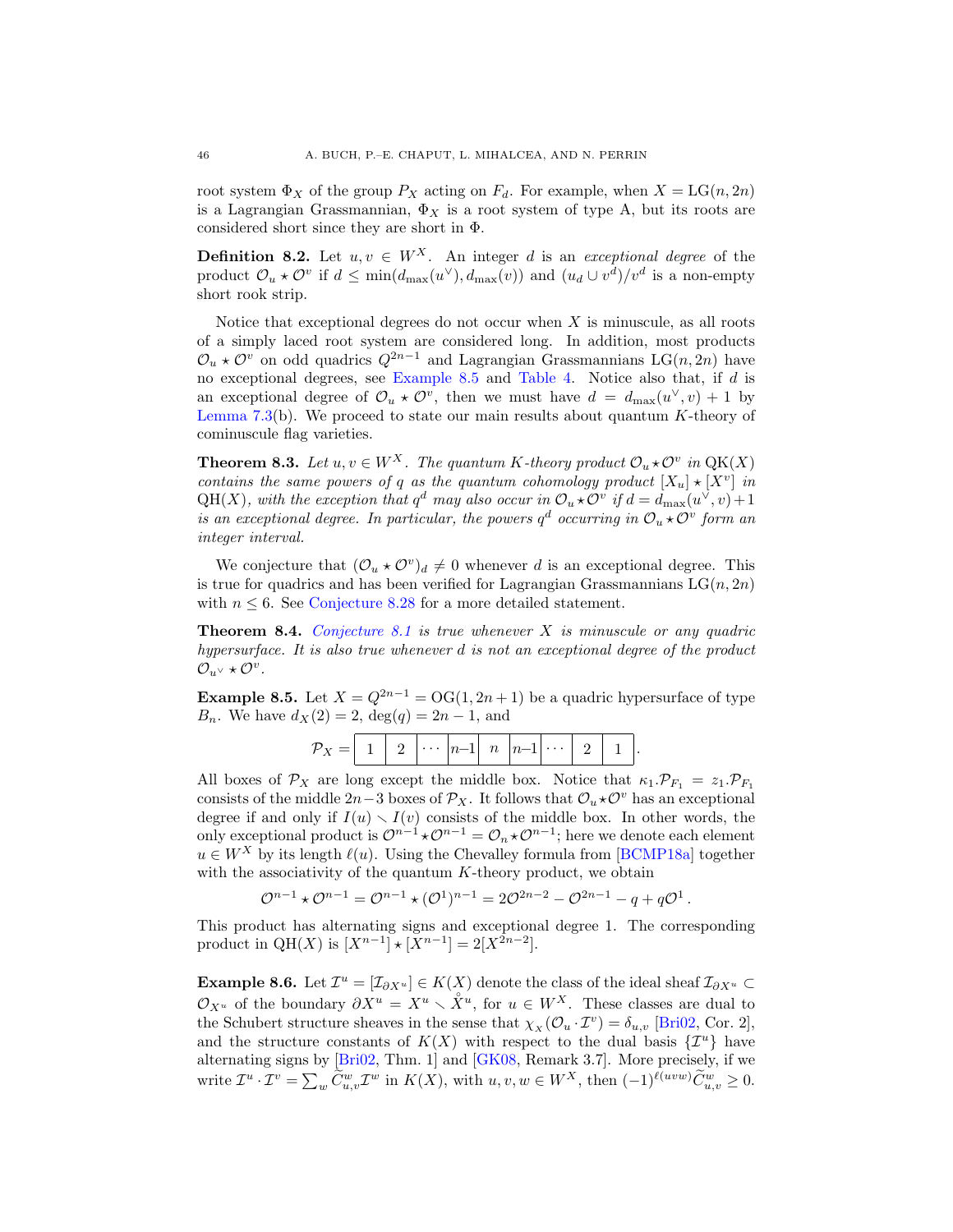<span id="page-46-0"></span>

| $\boldsymbol{n}$ | Total products | Exceptional degrees |
|------------------|----------------|---------------------|
| $\overline{2}$   | 10             | $1(10\%)$           |
| 3                | 36             | $3(8.3\%)$          |
| $\overline{4}$   | 136            | 17 (12.5%)          |
| 5                | 528            | $70(13.3\%)$        |
| 6                | 2080           | 313 (15.0%)         |
| 7                | 8256           | 1317 (16.0%)        |
| 8                | 32896          | 5590 (17.0%)        |
| 9                | 131328         | 23310 (17.7%)       |
| 10               | 524800         | 96932 (18.5%)       |

TABLE 4. The number of products  $\mathcal{O}_u \star \mathcal{O}^v$  with exceptional degrees on Lagrangian Grassmannians  $LG(n, 2n)$ .

An equivariant generalization can be found in [\[GK08,](#page-63-21) Conj. 3.1] and [\[AGM11,](#page-61-7) Cor. 5.2]. However, this version of positivity does not extend to quantum K-theory. In fact, the dual basis of  $K(\mathbb{P}^1)$  consists of the classes

$$
\mathcal{I}^0 = 1 - [\mathcal{O}_{\text{point}}] \quad \text{and} \quad \mathcal{I}^1 = [\mathcal{O}_{\text{point}}],
$$

and in  $QK(\mathbb{P}^1)$  we have

$$
\mathcal{I}^0 \star \mathcal{I}^0 = 1 - 2[\mathcal{O}_{\text{point}}] + q = \mathcal{I}^0 - \mathcal{I}^1 + q\mathcal{I}^0 + q\mathcal{I}^1.
$$

<span id="page-46-2"></span>8.2. A geometric construction of the quantum product. We give a geometric construction of the classes  $(\mathcal{O}_u \star \mathcal{O}^v)_d \in K(X)$  that is better suited for determining the signs of the structure constants of  $QK(X)$ .

<span id="page-46-1"></span>**Lemma 8.7.** Let  $1 \leq d \leq d_X(2)$ . The diagonal action of G on the set  $\{(\eta,\omega) \in$  $Y_{d-1} \times Y_d \mid \Gamma_\eta \subset \Gamma_\omega$  is transitive.

*Proof.* Let  $(\eta, \omega) \in Y_{d-1} \times Y_d$  be such that  $\Gamma_{\eta} \subset \Gamma_{\omega}$ . We must show that  $(\eta, \omega)$  is in the orbit  $G.(1.P_{Y_{d-1}}, 1.P_{Y_d})$ . Since G acts transitively on  $Y_d$ , we may assume that  $\omega = 1.P_{Y_d}$ . Choose  $x, y \in \Gamma_\eta$  such that  $dist(x, y) = d - 1$ . Then  $\Gamma_{d-1}(x, y) = \Gamma_\eta$  by [Corollary 5.20,](#page-29-0) and [Lemma 5.6](#page-23-3) applied to  $\Gamma_{\omega}$  shows that we can find  $g \in P_{Y_d}$  such that  $g.(x, y) = (1.P_X, \kappa_{d-1}.P_X)$ . It follows that  $g.\Gamma_\eta = X_{\kappa_{d-1}}$ , as required.  $\Box$ 

For  $1 \leq d \leq d_X(2)$  we set  $Y_{d-1,d} = G/(P_{Y_{d-1}} \cap P_{Y_d})$ . By [Lemma 8.7](#page-46-1) we can make the identification

$$
Y_{d-1,d} = \{ (\eta, \omega) \in Y_{d-1} \times Y_d \mid \Gamma_{\eta} \subset \Gamma_{\omega} \}.
$$

Let  $\phi_{d-1} : Y_{d-1,d} \to Y_{d-1}$  and  $\phi_d : Y_{d-1,d} \to Y_d$  be the projections. Given  $u, v \in$  $W^X$  we define the varieties

$$
Y_{d-1,1}(X_u, X^v) = \phi_d(\phi_{d-1}^{-1}(Y_{d-1}(X_u, X^v)))
$$
  
=  $\{\omega \in Y_d \mid \exists \eta \in Y_{d-1}(X_u, X^v) : \Gamma_\eta \subset \Gamma_\omega\},$   

$$
Z_{d-1,1}(X_u, X^v) = q_d^{-1}(Y_{d-1,1}(X_u, X^v)),
$$
 and  

$$
\Gamma_{d-1,1}(X_u, X^v) = p_d(Z_{d-1,1}(X_u, X^v)).
$$

Notice that  $\phi_{d-1}^{-1}(Y_{d-1}(X_u, X_v))$  is a Richardson variety and  $Y_{d-1,1}(X_u, X_v)$  is a projected Richardson variety, so [Theorem 2.13](#page-13-3) implies that  $Y_{d-1,1}(X_u, X^v)$  has rational singularities and  $[\mathcal{O}_{Y_{d-1,1}(X_u,X^v)}] = (\phi_d)_*(\phi_{d-1})^*[\mathcal{O}_{Y_{d-1}(X_u,X^v)}]$ . Since the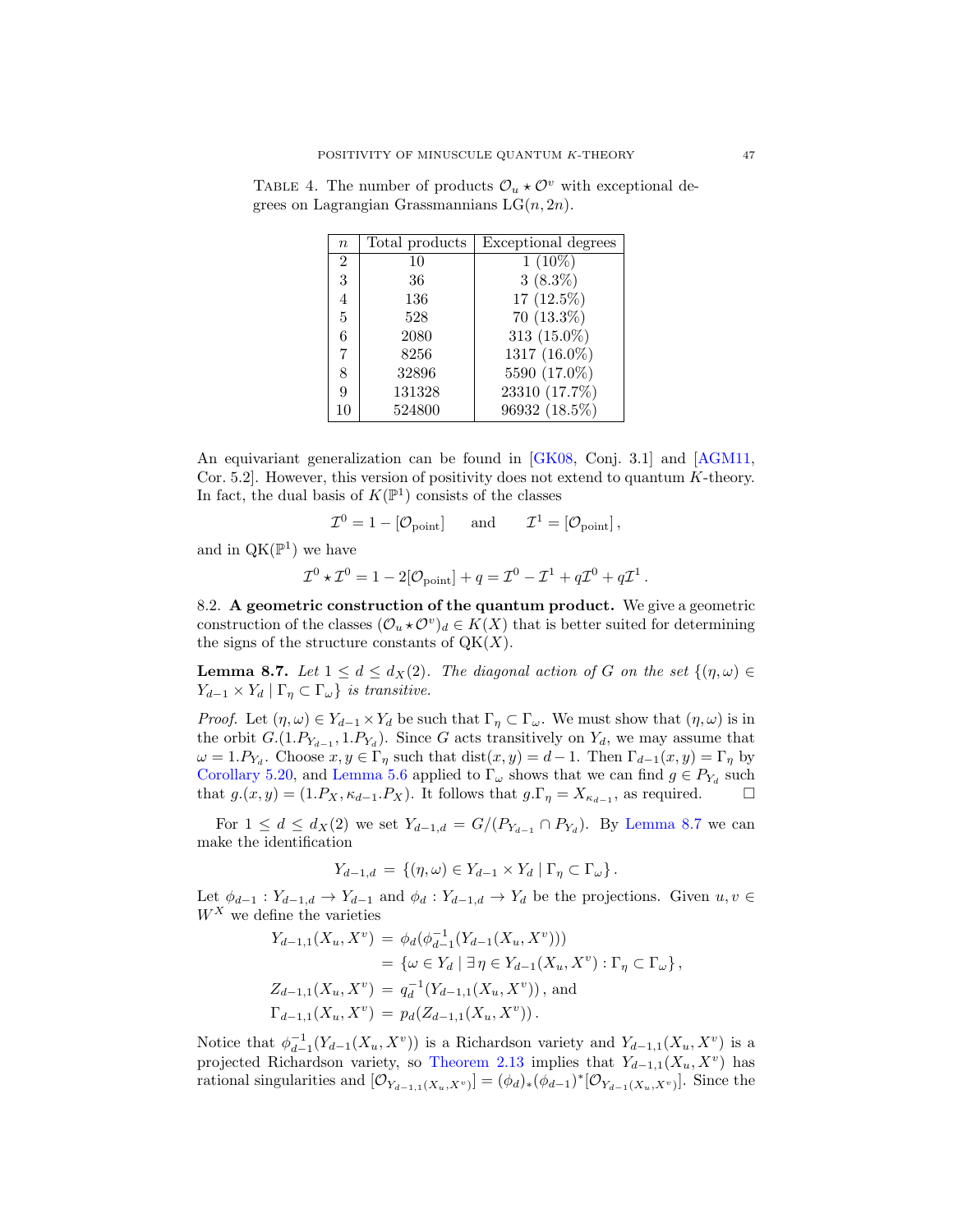map  $q_d: Z_{d-1,1}(X_u, X^v) \to Y_{d-1,1}(X_u, X^v)$  is a locally trivial fibration with nonsingular fibers, it follows that  $Z_{d-1,1}(X_u, X_v)$  has rational singularities as well. On the other hand,  $\Gamma_{d-1,1}(X_u, X_v)$  is not in general a (projected) Richardson variety. It would be interesting to understand the singularities of this variety. In [Example 8.31](#page-54-0) we give an example where  $\Gamma_{d-1,1}(X_u, X_v)$  has rational singularities and fails to be a projected Richardson variety.

Question 8.8. Does  $\Gamma_{d-1,1}(X_u, X_v)$  always have rational singularities?

The following lemma applied to  $Y_{d-1}(X_u, X^v)$  shows that  $\Gamma_{d-1,1}(X_u, X^v)$  =  $\Gamma_1(\Gamma_{d-1}(X_u, X^v))$ , that is,  $\Gamma_{d-1,1}(X_u, X^v)$  is the set of all points in X that are connected by a line to a stable curve of degree  $d-1$  meeting  $X_u$  and  $X^v$ .

<span id="page-47-1"></span>**Lemma 8.9.** For any subset  $\Omega \subset Y_{d-1}$  we have

<span id="page-47-0"></span>(8) 
$$
p_d q_d^{-1} \phi_d \phi_{d-1}^{-1}(\Omega) = p_1 q_1^{-1} q_1 p_1^{-1} p_{d-1} q_{d-1}^{-1}(\Omega).
$$

*Proof.* A point  $z \in X$  belongs to the left hand side of  $(8)$  if and only if there exists  $\eta \in \Omega$  and  $\omega \in Y_d$  such that  $z \in \Gamma_\omega$  and  $\Gamma_\eta \subset \Gamma_\omega$ . Since  $p_1 q_1^{-1} q_1 p_1^{-1}(x) = \Gamma_1(x)$  for all  $x \in X$  by [Corollary 5.23,](#page-31-2) the point  $z \in X$  belongs to the right hand side of [\(8\)](#page-47-0) if and only if there exists  $\eta \in \Omega$  such that  $\Gamma_1(z) \cap \Gamma_\eta \neq \emptyset$ . Assume that z belongs to the left hand side of [\(8\)](#page-47-0) and choose  $(\eta, \omega) \in \Omega \times Y_d$  such that  $z \in \Gamma_\omega$  and  $\Gamma_\eta \subset \Gamma_\omega$ . Since  $\Gamma_1(z) \cap \Gamma_\omega$  and  $\Gamma_\eta$  represent dual classes in  $H^*(\Gamma_\omega;\mathbb{Z})$  by [Lemma 5.18,](#page-27-3) we have  $\Gamma_1(z) \cap \Gamma_\eta \neq \emptyset$ , so z belongs to the right hand side of [\(8\).](#page-47-0) On the other hand, if z belongs to the right hand side of [\(8\),](#page-47-0) then choose  $(\eta, x) \in \Omega \times X$  such that  $x \in \Gamma_1(z) \cap \Gamma_n$ . Then choose  $y \in \Gamma_n$  such that  $dist(x, y) = d - 1$ . Since there exists a (possibly reducible) rational curve of degree  $d$  through  $x, y$ , and  $z$ , it follows from [Proposition 5.21](#page-30-1) that we may choose  $\omega \in Y_d$  such that  $x, y, z \in \Gamma_\omega$ . Since  $x, y \in \Gamma_\omega$ and dist $(x, y) = d - 1$ , it follows from [Corollary 5.20](#page-29-0) that  $\Gamma_{\eta} = \Gamma_{d-1}(x, y) \subset \Gamma_{\omega}$ . This shows that z belongs to the left hand side of  $(8)$ .

<span id="page-47-2"></span>**Theorem 8.10.** We have  $(\mathcal{O}_u \star \mathcal{O}^v)_d = [\mathcal{O}_{\Gamma_d(X_u,X^v)}] - (p_d)_*[\mathcal{O}_{Z_{d-1,1}(X_u,X^v)}].$ 

Proof. By equation [\(5\)](#page-44-2) and [Corollary 5.23](#page-31-2) we have

$$
(\mathcal{O}_u \star \mathcal{O}^v)_d = [\mathcal{O}_{\Gamma_d(X_u, X^v)}] - (p_1)_*(q_1)^*(q_1)_*(p_1)^*[\mathcal{O}_{\Gamma_{d-1}(X_u, X^v)}].
$$

It is therefore enough to show that

$$
(p_d)_*(q_d)^*(\phi_d)_*(\phi_{d-1})^*[\mathcal{O}_{Y_{d-1}(X_u,X^v)}] =
$$
  

$$
(p_1)_*(q_1)^*(q_1)_*(p_1)^*(p_{d-1})_*(q_{d-1})^*[\mathcal{O}_{Y_{d-1}(X_u,X^v)}].
$$

More generally, the linear operators

$$
(p_d)_*(q_d)^*(\phi_d)_*(\phi_{d-1})^*
$$
 and  $(p_1)_*(q_1)^*(q_1)_*(p_1)^*(p_{d-1})_*(q_{d-1})^*$ 

define the same map  $K(Y_{d-1}) \to K(X)$ . In fact, using that  $K(Y_{d-1})$  has a basis of Schubert classes  $[O_{\Omega}]$ , this follows from [Lemma 8.9.](#page-47-1)

8.3. Proof of our main theorems. In [\[BCMP18b\]](#page-62-6) we proved that  $\Gamma_d(X_u, X^v)$ has rational singularities and that

$$
(p_d)_*[\mathcal{O}_{Z_d(X_u,X^v)}] = [\mathcal{O}_{\Gamma_d(X_u,X^v)}].
$$

In fact, this follows from [Corollary 5.23](#page-31-2) and [Theorem 2.13.](#page-13-3)

Let  $\Omega$  be an irreducible variety defined over  $\mathbb C$  and let  $\rho : \Omega \to \Omega$  be a resolution of singularities. Define the *resolution class* of  $\Omega$  to be the image  $\rho_*[O_{\tilde{\Omega}}] =$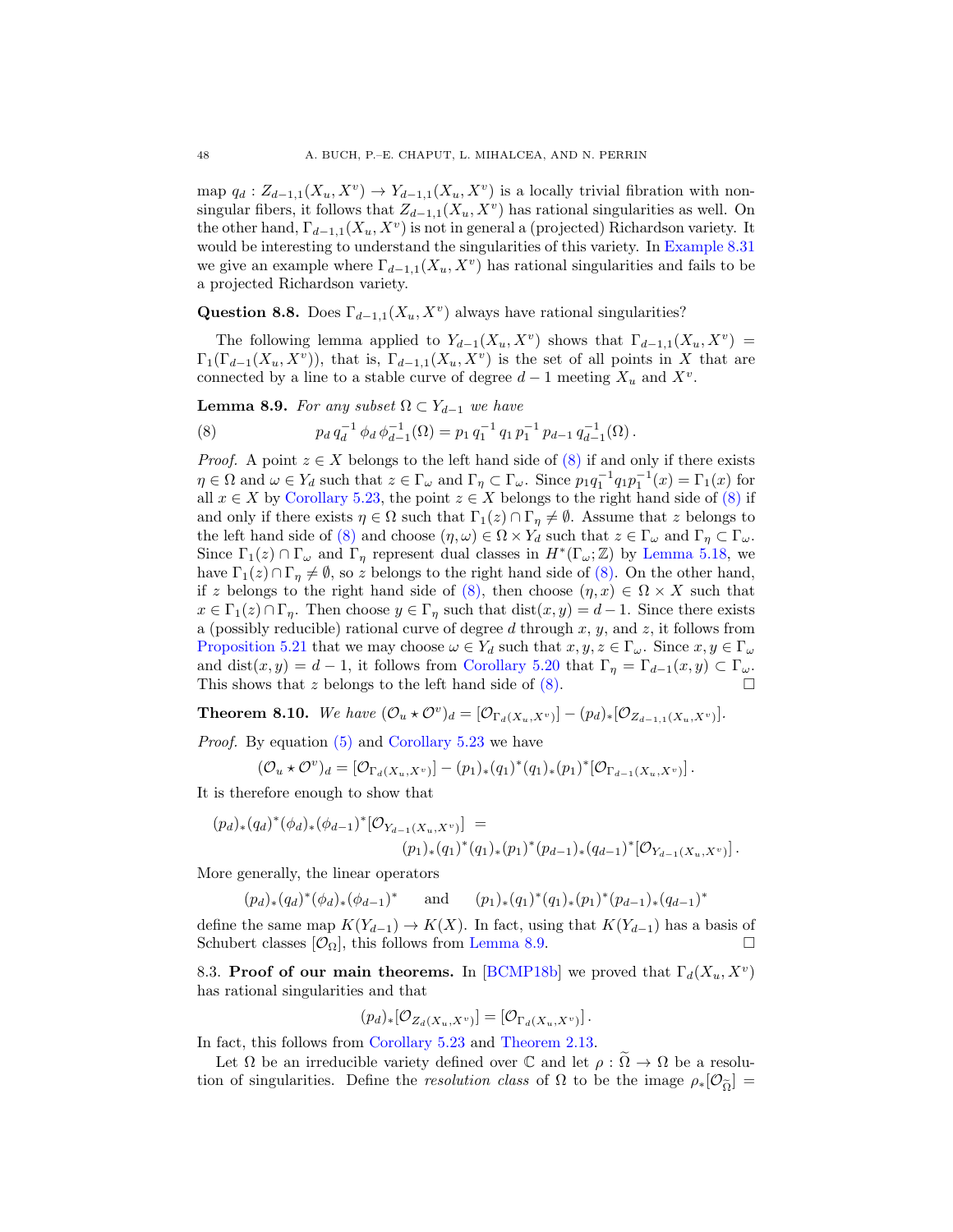$\sum_{i\geq 0}(-1)^i[R^i\rho_*\mathcal{O}_{\tilde{\Omega}}]$  in the Grothendieck group  $K(\Omega)$  of coherent sheaves on  $\Omega$ . This class is independent of the chosen desingularization and will be denoted simply by  $[O_{\tilde{Q}}]$ . When  $\Omega \subset X$  is a closed subvariety, we also write  $[O_{\tilde{Q}}]$  for the image of the resolution class in  $K(X)$ . If  $\Omega$  has rational singularities, then  $[O_{\tilde{Q}}] = [O_{\Omega}]$ . We need the following result **Bri02**, §4, Remark.

<span id="page-48-2"></span>**Theorem 8.11** (Brion). Let  $M = G/P_M$  be a flag variety over  $\mathbb C$  and let  $\Omega \subset M$ be an irreducible closed subvariety. Then the resolution class  $[O_{\tilde{O}}]$  is an alternating linear combination of Schubert classes, that is, we have

$$
[\mathcal{O}_{\widetilde{\Omega}}] = \sum_{w \in W^M} c_w(\Omega) \mathcal{O}^w
$$

in  $K(M)$ , where  $(-1)^{\ell(w)-\text{codim}(\Omega,M)} c_w(\Omega) \geq 0$  for all  $w \in W^M$ .

<span id="page-48-1"></span>**Theorem 8.12.** Let  $f : \Omega' \to \Omega$  be a surjective morphism between complex projective varieties with rational singularities. Then f is cohomologically trivial if and only if the general fibers of f are cohomologically trivial.

*Proof.* The implication 'if' follows from [\[Kol86,](#page-63-11) Thm 7.1] (see the proof of [\[BM11,](#page-62-0) Thm. 3.2), and 'only if' follows from  $\text{[Har77, III.12.8 and III.12.9]}$ .

We will use the following consequence of [Theorem 8.12](#page-48-1) when condition (b) is satisfied. The condition that  $\Omega'$  has rational singularities is necessary in this case, see [Example 8.14.](#page-49-0)

<span id="page-48-0"></span>**Corollary 8.13.** Let  $f : \Omega' \to \Omega$  be a surjective morphism of irreducible projective varieties over  $\mathbb C$ . Assume that either (a) the general fibers of f are rationally connected, or (b)  $\Omega'$  has rational singularities and the general fibers of f are cohomologically trivial. Then,  $f_*[O_{\tilde{Q}'}] = [O_{\tilde{Q}}]$ .

*Proof.* Let  $\tilde{\Omega}$  be a desingularization of  $\Omega$ , and let  $\tilde{\Omega}'$  be a desingularization of the unique irreducible component of  $\Omega' \times_{\Omega} \Omega$  that maps birationally onto  $\Omega'$ . We obtain a commutative diagram where the vertical maps are resolutions of singularities.



Let  $U' \subset \Omega'$  be a dense open subset such that  $\pi' : \pi'^{-1}(U') \to U'$  is an isomorphism, and set  $Z = \tilde{\Omega}' \setminus \pi'^{-1}(U')$ . For  $x \in \Omega$  we let  $\Omega'_x \subset \Omega'$ ,  $\tilde{\Omega}'_x \subset \tilde{\Omega}'$ , and  $Z_x \subset Z$  denote the fibers over x. Set  $r = \dim(\Omega') - \dim(\Omega)$ . Choose a dense open subset  $U \subset \Omega$ such that  $f\pi' : (f\pi')^{-1}(U) \to U$  is smooth,  $\dim(Z_x) < r$  for all  $x \in U$ , and  $\Omega'_x$  is rationally connected for  $x \in U$  in case (a), or cohomologically trivial with rational singularities in case (b). Here we use that the general fibers of  $f$  have rational singularities when  $\Omega'$  has rational singularities by [\[Bri02,](#page-62-3) Lemma 3].

Let  $x \in U$ . Then  $\tilde{\Omega}'_x$  is a disjoint union of non-singular varieties of dimension r, Let  $x \in U$ . Then  $\Omega'_x$  is a disjoint union of non-singular varieties of dimension  $\tau$ ,<br>and  $\Omega'_x$  is irreducible. Since  $\widetilde{\Omega}'_x \cap {\pi'}^{-1}(U') \subset \widetilde{\Omega}'_x$  is a dense open subset isomorphic to  $\Omega'_x \cap U'$ , it follows that  $\widetilde{\Omega}'_x$  is birational to  $\Omega'_x$ . We deduce that  $\widetilde{\Omega}'_x$  is cohomolog-ically trivial; this follows from [\[Deb01,](#page-62-22) Cor. 4.18(a)] if  $\Omega'_x$  is rationally connected,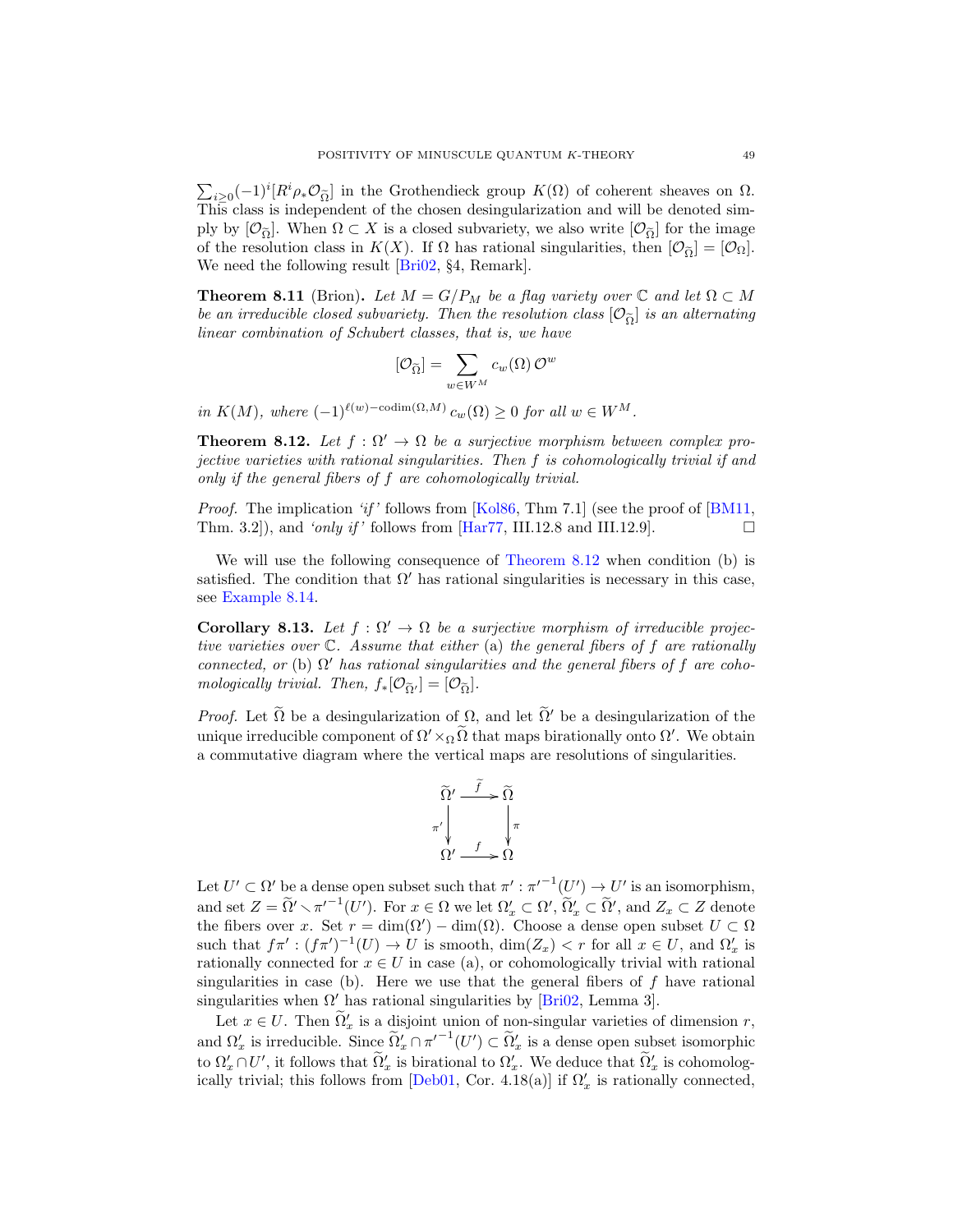<span id="page-49-1"></span>TABLE 5. Divisors in  $Y_d(X_u, X_v)$  and  $\Gamma_d(X_u, X_v)$ .

| Range of degrees                                                       |                         | $Y_{d-1,1}(X_u,X^v) \mid \Gamma_{d-1,1}(X_u,X^v)$ |
|------------------------------------------------------------------------|-------------------------|---------------------------------------------------|
| $1 \leq d \leq d_{\min}(u^{\vee}, v)$                                  | $=$ 0                   | $=$ 0                                             |
| $d_{\min}(u^{\vee}, v) < d \leq d_{\max}(u^{\vee}, v)$                 | $\subset Y_d(X_u, X^v)$ | $\subseteq \Gamma_d(X_u, X^v)$                    |
| $d_{\max}(u^{\vee}, v) < d \leq \min(d_{\max}(u^{\vee}), d_{\max}(v))$ | $\subset Y_d(X_u, X^v)$ | $=\Gamma_d(X_u,X^v)$                              |
| $\min(d_{\max}(u^{\vee}), d_{\max}(v)) < d \leq d_X(2)$                | $= Y_d(X_u, X^v)$       | $=\Gamma_d(X_u,X^v)$                              |

and from the Leray spectral sequence if  $\Omega'_x$  is cohomologically trivial with rational singularities. Theorem  $8.12$  now shows that f is cohomologically trivial, which completes the proof.

The alternating signs conjecture for  $QK(X)$  would be a consequence of the following two statements.

- (I) The general fibers of the map  $p_d: Z_{d-1,1}(X_u, X^v) \to \Gamma_{d-1,1}(X_u, X^v)$  are cohomologically trivial.
- (II) The variety  $\Gamma_{d-1,1}(X_u,X^v)$  is either equal to  $\Gamma_d(X_u,X^v)$  or a divisor in  $\Gamma_d(X_u, X^v)$ .

In fact, the class  $[\mathcal{O}_{\Gamma_d(X_u,X^v)}]$  has alternating signs by [Theorem 8.11,](#page-48-2) and these signs are compatible with [Conjecture 8.1](#page-44-3) for  $d_{\min}(u^{\vee}, v) \le d \le d_{\max}(u^{\vee}, v)$ , as [Proposition 7.1](#page-35-2) shows that  $\text{codim}(\Gamma_d(X_u, X^v), X) = \ell(u^\vee) + \ell(v) - \deg(q^d)$ . Property (I) implies that  $(p_d)_*[\mathcal{O}_{Z_{d-1,1}(X_u,X_v)}]$  is the resolution class of  $\Gamma_{d-1,1}(X_u,X_v)$ by [Corollary 8.13,](#page-48-0) which also has alternating signs by [Theorem 8.11.](#page-48-2) The point of (II) is that, if  $\Gamma_{d-1,1}(X_u, X_v)$  is a divisor in  $\Gamma_d(X_u, X_v)$ , then the alternating signs of the two terms in [Theorem 8.10](#page-47-2) enhance each other to yield the alternating signs of  $(\mathcal{O}_u \star \mathcal{O}^v)_d$ . Properties (I) and (II) also imply that  $(\mathcal{O}_u \star \mathcal{O}^v)_d$  is non-zero if and only if  $\Gamma_{d-1,1}(X_u, X^v) \neq \Gamma_d(X_u, X^v)$ . This determines whether the power  $q^d$ occurs in  $\mathcal{O}_u \star \mathcal{O}^v$ . We will show that (II) is true in all cases, whereas (I) holds if and only if d is not an exceptional degree of  $\mathcal{O}_u \star \mathcal{O}^v$ . These results are sufficient to establish [Theorem 8.3](#page-45-2) and [Theorem 8.4.](#page-45-3) [Table 4](#page-46-0) illustrates that most products  $\mathcal{O}_u \star \mathcal{O}^v$  on Lagrangian Grassmannians are fully described by these results.

*Proofs of [Theorem 8.3](#page-45-2) and [Theorem 8.4.](#page-45-3)* [Table 5](#page-49-1) shows the range of degrees where  $Y_{d-1,1}(X_u, X^v)$  is a divisor in  $Y_d(X_u, X^v)$ , and where  $\Gamma_{d-1,1}(X_u, X^v)$  is a divisor in  $\Gamma_d(X_u, X^v)$ . The codimension of  $Y_{d-1,1}(X_u, X^v)$  is determined by [Proposition 8.18](#page-51-0) and [Proposition 8.21,](#page-52-0) after which the codimension of  $\Gamma_{d-1,1}(X_u, X_v)$  is determined by [Proposition 8.20](#page-51-1) and [Corollary 8.24.](#page-52-1) The results now follow from [Corollary 8.25](#page-52-2) using the strategy discussed above.  $\Box$ 

<span id="page-49-0"></span>**Example 8.14.** Let  $E \subset \mathbb{P}^2$  be an elliptic curve, let  $\Omega' \subset \mathbb{P}^3$  be the cone over E, set  $\Omega = \text{Spec}(\mathbb{C})$ , and let  $f : \Omega' \to \Omega$  be the structure morphism. Using the exact sequence  $0 \to \mathcal{O}_{\mathbb{P}^3}(-3) \to \mathcal{O}_{\mathbb{P}^3} \to \mathcal{O}_{\Omega'} \to 0$ , it follows that the fibers of f are cohomologically trivial. Let  $\Omega'$  be the blow-up of  $\Omega'$  at its vertex, and let  $q : \Omega' \to E$ be the map induced by the projection  $\Omega' \dashrightarrow E$ . Since the fibers of g are projective lines, it follows from [Corollary 8.13\(](#page-48-0)a) that  $g_*[O_{\tilde{O}'}] = [O_E]$ . Since  $\chi(E, O_E) = 0$ , we deduce that  $f_*[\mathcal{O}_{\tilde{\Omega}}] = 0 \neq [\mathcal{O}_{\Omega}]$ . This shows that [Corollary 8.13\(](#page-48-0)b) may fail without the assumption that  $\Omega'$  has rational singularities.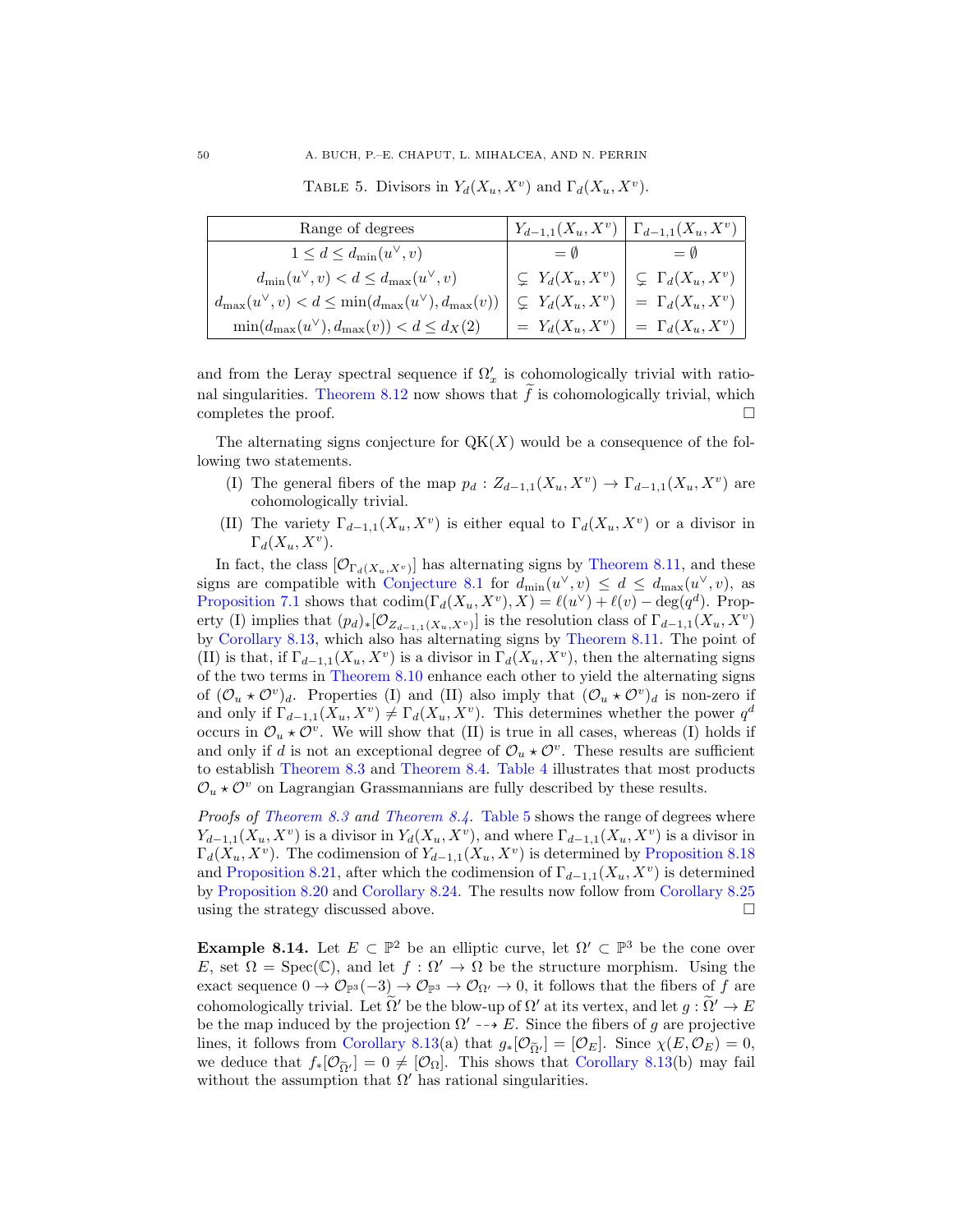**Remark 8.15.** The equivariant quantum K-theory ring  $QK_T(X)$  is defined by  $(5)$  and  $(6)$ , except that all structure sheaves are endowed with their natural Tequivariant structure, see [\[BCMP18a\]](#page-62-1) for details. Since [Corollary 8.13](#page-48-0) remains true in equivariant  $K$ -theory, our results imply that the identity

$$
\mathcal{O}_u \star \mathcal{O}^v = [\mathcal{O}_{\Gamma_d(X_u, X^v)}] - [\mathcal{O}_{\widetilde{\Gamma_{d-1,1}}(X_u, X^v)}]
$$

holds in  $QK_T(X)$  whenever d is not an exceptional degree. In particular, [Theo](#page-45-2)[rem 8.3](#page-45-2) holds for  $\mathbb{Q}K_T(X)$ .

Let  $\widetilde{N}_{u,v}^{w,d} \in K_T$  (point), for  $u, v, w \in W^X$ , denote the structure constants describing the action of the B<sup>-</sup>-stable Schubert basis  $\{\mathcal{O}^v\}$  on the B-stable basis  $\{\mathcal{O}_u\}$  of  $\operatorname{QK}_T(X)$ :

$$
\mathcal{O}_u\star\mathcal{O}^v=\sum_{w,d\geq 0}\widetilde{N}^{w,d}_{u,v}\,q^d\,\mathcal{O}_w
$$

If [Theorem 8.11](#page-48-2) is upgraded to the equivariant setting of [\[AGM11,](#page-61-7) Thm. 4.1], then these constants would satisfy the positivity property

$$
(-1)^{\ell(uvw)+\deg(q^d)}\widetilde{N}_{u,v}^{w,d}\ \in\ \mathbb{N}\big[[\mathbb{C}_{-\beta}]-1:\beta\in\Delta\big]\,.
$$

We thank D. Anderson  $[And]$  for sending us an outline of a proof of the equivariant version of [Theorem 8.11,](#page-48-2) with some details left to check. We hope to address this elsewhere, and possibly prove a slight generalization of [Theorem 8.11.](#page-48-2)

The classes  $\mathcal{O}_{u}$  and  $\mathcal{O}^u$  are distinct in  $K_T(X)$ , so it is not clear how to apply our results to products  $\mathcal{O}^u \star \mathcal{O}^v$  of two B<sup>-</sup>-stable Schubert classes in QK<sub>T</sub>(X). A positivity conjecture for the structure constants of such products is discussed in [\[BCMP18a,](#page-62-1) Conj. 2.2], generalizing [\[GR04,](#page-63-23) Conj. 5.1] and [\[AGM11,](#page-61-7) Cor. 5.3].

**Conjecture 8.16.** The power  $q^d$  occurs in the equivariant quantum product  $\mathcal{O}^u$   $\star$  $\mathcal{O}^v \in \mathcal{Q}\mathcal{K}_T(X)$  if and only if  $0 \leq d \leq d_{\max}(u, v)$  or  $d = d_{\max}(u, v) + 1$  is an exceptional degree of  $\mathcal{O}_{u^{\vee}} \star \mathcal{O}^v$ .

8.4. Proofs and counterexamples to (I) and (II). Fix elements  $u, v \in W^X$ and a degree  $1 \leq d \leq d_X(2)$ . We proceed to establish the required properties of the map  $p_d: Z_{d-1,1}(X_u, X_v) \to \Gamma_{d-1,1}(X_u, X_v)$ . Notice that  $\Gamma_d(X_u, X_v)$  is empty for  $d < d_{\min}(u^{\vee}, v)$ , and  $\Gamma_{d-1,1}(X_u, X_v)$  is empty for  $d \leq d_{\min}(u^{\vee}, v)$ .

<span id="page-50-0"></span>**Lemma 8.17.** We have  $w_{0 \, Y_1}^{Y_{d-1,d}}$  $\int_{0,Y_d}^{t_{d-1,d}} = s_{\widetilde{\alpha}_d}.$ 

*Proof.* The element  $w_0^{Y_{d-1,d}}$  $\int_{0,Y_d}^{t_{d-1},d}$  describes the fiber of the map  $\phi_d: Y_{d-1,d} \to Y_d$  over 1.  $P_{Y_d}$ , that is,  $\phi_d^{-1}(1.P_{Y_d}) = (Y_{d-1,d})_{w_{\alpha}Y_{d-1,d}}$ . Since this fiber does not change if the cominuscule variety X is replaced with  $\mathcal{X}_{\kappa_d}$ , we may assume that X is a primitive cominuscule variety of diameter d. In this case  $Y_d$  is a point and  $Y_{d-1,d} = Y_{d-1}$ , so [Lemma 6.1](#page-31-3) and [Lemma 5.18](#page-27-3) imply that  $w_0^{Y_{d-1,d}}$  $\frac{d^{d-1},d}{d^{d-1},d} = w_0w_{0,Y_{d-1}} = w_0w_{0,X}z_{d-1} =$  $w_0^X z_{d-1} = s_{\tilde{\alpha}_d}$ , as required.

We first consider degrees in the range  $d_{\min}(u^{\vee}, v) < d \leq \min(d_{\max}(u^{\vee}), d_{\max}(v)).$ In this case the maps  $q_d : p_d^{-1}(X_u) \to Y_d(X_u)$  and  $q_d : p_d^{-1}(X^v) \to Y_d(X^v)$  are birational by [Corollary 6.9\(](#page-34-0)a). Since the fibers of  $p_d : Z_d \to X$  and  $q_d : Z_d \to Y_d$ are described by  $w_{0,X}^{Z_d} = z_d/\kappa_d$  and  $w_{0,Y_d}^{Z_d} = \kappa_d$  by [Lemma 6.1,](#page-31-3) we deduce that  $uz_d\kappa_d = u(z_d/\kappa_d)$  and  $v\kappa_d = v/\kappa_d$  belong to  $W^{Y_d}$ , and  $uz_d \in W^{Z_d}$ . With the notation for projected Richardson varieties from [Section 3,](#page-13-0) we obtain  $Y_d(X_u, X_v) =$  $(Y_d)_{uz_d\kappa_d}^{v\kappa_d} = \Pi_{uz_d\kappa_d}^{v\kappa_d}(Y_d)$  and  $Z_d(X_u, X_v) = (Z_d)_{uz_d}^{v\kappa_d} = \Pi_{uz_d}^{v\kappa_d}(Z_d)$ .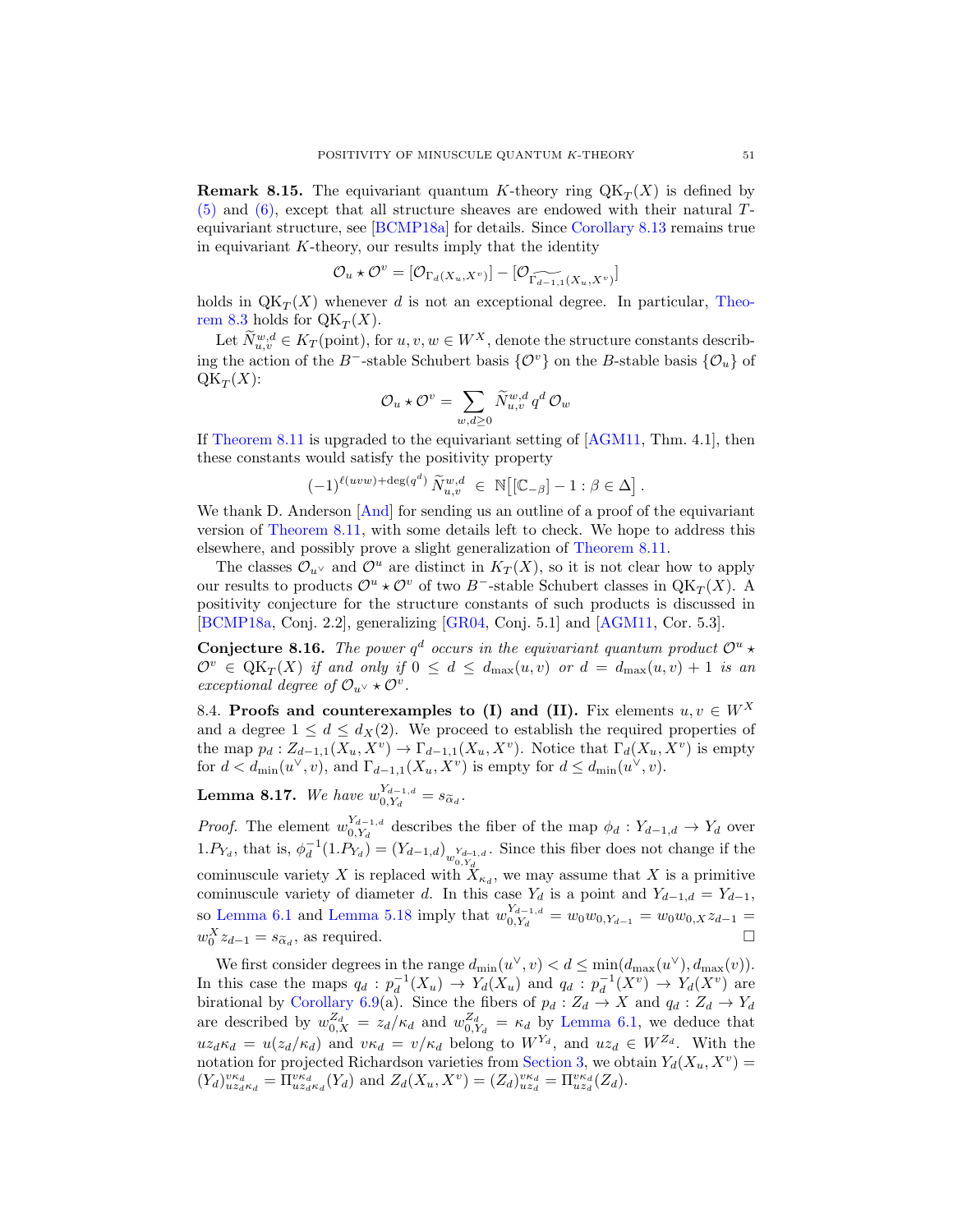<span id="page-51-0"></span>**Proposition 8.18.** Assume that  $d_{\min}(u^{\vee}, v) < d \leq \min(d_{\max}(u^{\vee}), d_{\max}(v))$ . Then  $v\kappa_d s_\gamma \leq Y_d$  uz<sub>d</sub> $\kappa_d$ , and  $Y_{d-1,1}(X_u, X^v) = \prod_{u \mid u \leq d}^{v \kappa_d s_\gamma}(\overline{Y_d})$  is a divisor in  $Y_d(X_u, X^v)$ .

*Proof.* Define  $\eta \in W_{Z_d}$  by  $s_\gamma \eta = \kappa_d/\kappa_{d-1}$ . We have  $Y_{d-1}(X^v) = (Y_{d-1})^{v/\kappa_{d-1}} =$  $(Y_{d-1})^{v\kappa_d s_{\gamma}}$ <sup>n</sup>, and [Proposition 6.7\(](#page-33-0)a) shows that  $v\kappa_d s_{\gamma} \eta = v/\kappa_{d-1} \in W^{Y_{d-1}}$ . We also have  $\kappa_d/\kappa_{d-1} \in W_{Y_d} \cap W^{Y_{d-1}}$ , hence  $uz_d \kappa_d \eta \in W^{Y_{d-1,d}}$ . Define

$$
Z_{d-1,d}=G/(P_{Y_{d-1}}\cap P_{Y_d}\cap P_X)=\{(\eta,\omega,x)\in Y_{d-1}\times Y_d\times X\mid x\in\Gamma_\eta\subset\Gamma_\omega\},\
$$

with projections  $p: Z_{d-1,d} \to Z_d$  and  $q: Z_{d-1,d} \to Y_{d-1,d}$ .

$$
X \xleftarrow{p_{d-1}} Z_{d-1} \xleftarrow{q_{d-1,d}} Z_{d-1,d} \xrightarrow{p} Z_d \xrightarrow{p_d} X
$$
  
\n
$$
q_{d-1} \downarrow \qquad \qquad q_q \downarrow \qquad \qquad q_d
$$
  
\n
$$
Y_{d-1} \xleftarrow{\phi_{d-1}} Y_{d-1,d} \xrightarrow{\phi_d} Y_d
$$

Using that  $\kappa_d w_{0,Z_d}^{Z_{d-1,d}}$  $\frac{Z_{d-1,d}}{0,Z_d} = w_{0,Y_d}^{Y_{d-1,d}}$  $\frac{Y_{d-1,d}}{0,Y_d}$   $w^{Z_{d-1,d}}_{0,Y_{d-1}}$  $\sum_{0, Y_{d-1, d}}^{Z_{d-1, d}} = s_{\widetilde{\alpha}_d} \kappa_{d-1}$  by [Lemma 6.1](#page-31-3) and [Lemma 8.17,](#page-50-0) we obtain  $w_0^{Z_{d-1,d}}$  $\mathcal{L}_{d-1,d}^{Z_{d-1},d} = \kappa_d s_{\widetilde{\alpha}_d} \kappa_{d-1} = \eta$ . This implies

$$
\phi_{d-1}^{-1}(Y_{d-1}(X_u)) = qp^{-1}p_d^{-1}(X_u) = (Y_{d-1,d})_{uz_d \kappa_d \eta}.
$$

We obtain

$$
Y_{d-1,1}(X_u, X^v) = \phi_d(\phi_{d-1}^{-1}(Y_{d-1}(X_u, X^v)))
$$
  
=  $\phi_d(\phi_{d-1}^{-1}(Y_{d-1}(X_u)) \cap \phi_{d-1}^{-1}(Y_{d-1}(X^v)))$   
=  $\phi_d((Y_{d-1,d})_{u_{z_d\kappa_d\eta}^{v_{k_d\kappa_d\eta}}}) = \Pi_{u_{z_d\kappa_d\eta}^{v_{k_d\kappa_d\eta}}(Y_d) = \Pi_{u_{z_d\kappa_d}^{v_{k_d\kappa_d\eta}}(Y_d)$ ,

where the last two equalities follow from [Corollary 3.6](#page-15-2) and [Theorem 3.4\(](#page-14-1)b), or [\[KLS14,](#page-63-10) Prop. 3.3]. The inequality  $v\kappa_d s_\gamma \leq Y_d u z_d \kappa_d$  holds because  $Y_{d-1}(X_u, X_v) \neq$  $\emptyset$  and  $uz_d \kappa_d \in W^{Y_d}$ . Finally, it follows from [Proposition 3.2](#page-14-0) that  $Y_{d-1,1}(X_u, X_v)$ is a divisor in  $Y_d(X_u, X^v) = \prod_{u \cdot z_d \kappa_d}^{v \kappa_d}$  $(Y_d)$ .

<span id="page-51-2"></span>**Lemma 8.19.** Assume that  $d_{\min}(u^{\vee}, v) < d \leq \min(d_{\max}(u^{\vee}), d_{\max}(v))$ . Then  $Z_{d-1,1}(X_u,X^v) \cap \mathring{\Pi}^{v \kappa_d}_{uz_d}(Z_d)$  is a dense open subset of  $Z_{d-1,1}(X_u,X^v)$ .

*Proof.* By [Proposition 8.18,](#page-51-0)  $Z_{d-1,1}(X_u, X_v)$  is a divisor in  $Z_d(X_u, X_v) = \prod_{u \mid z_d}^{\nu \mid \kappa_d} (Z_d)$ . If the claim is false, then [Theorem 3.5](#page-15-1) implies that  $Z_{d-1,1}(X_u, X_v) = \Pi_a^b(Z_d)$ , where  $v\kappa_d \leq b \leq Z_d$  a  $\leq uz_d$ . Since  $\Pi_a^b(Y_d) = \Pi_{uz_d\kappa_d}^{v\kappa_d s_{\gamma}}(Y_d)$  by [Proposition 8.18](#page-51-0) and  $uz_{d} \in W^{\overline{Y}_d}$ , it follows from [Theorem 3.4](#page-14-1) that  $a \geq uz_{d} \kappa_d$  and  $b \geq v \kappa_d s_{\gamma}$ . Since we also have  $\ell(a)-\ell(b) = \ell(uz_d)-\ell(v\kappa_d s_\gamma)$ , it follows that  $a = uz_d$  and  $b = v\kappa_d s_\gamma$ . But [Theorem 3.4](#page-14-1) also implies that  $\Pi_{uz_d}^{\nu\kappa_d s_{\gamma}}(Y_d) = \Pi_{uz_d\kappa_d}^{\nu\kappa_d}(Y_d)$ , a contradiction.

<span id="page-51-1"></span>**Proposition 8.20.** Assume that  $d_{\min}(u^{\vee}, v) < d \leq d_{\max}(u^{\vee}, v)$ . Then the map  $p_d: Z_{d-1,1}(X_u, X^v) \to \Gamma_{d-1,1}(X_u, X^v)$  is birational.

*Proof.* Since  $p_d$ :  $Z_d(X_u, X_v) \to \Gamma_d(X_u, X_v)$  is birational by [Proposition 7.1](#page-35-2) and [Corollary 6.9\(](#page-34-0)d), it follows from [Proposition 3.2](#page-14-0) that the restriction of  $p_d$  to the open projected Richardson variety  $\mathring{\Pi}^{v\kappa_d}_{uz_d}(Z_d)$  is injective. The result therefore follows from [Lemma 8.19.](#page-51-2)  $\Box$ 

Our next result shows that  $Z_{d-1,1}(X_u, X^v) = Z_d(X_u, X^v)$  and  $\Gamma_{d-1,1}(X_u, X^v) =$  $\Gamma_d(X_u, X^v)$  whenever  $d > \min(d_{\max}(u^{\vee}), d_{\max}(v)).$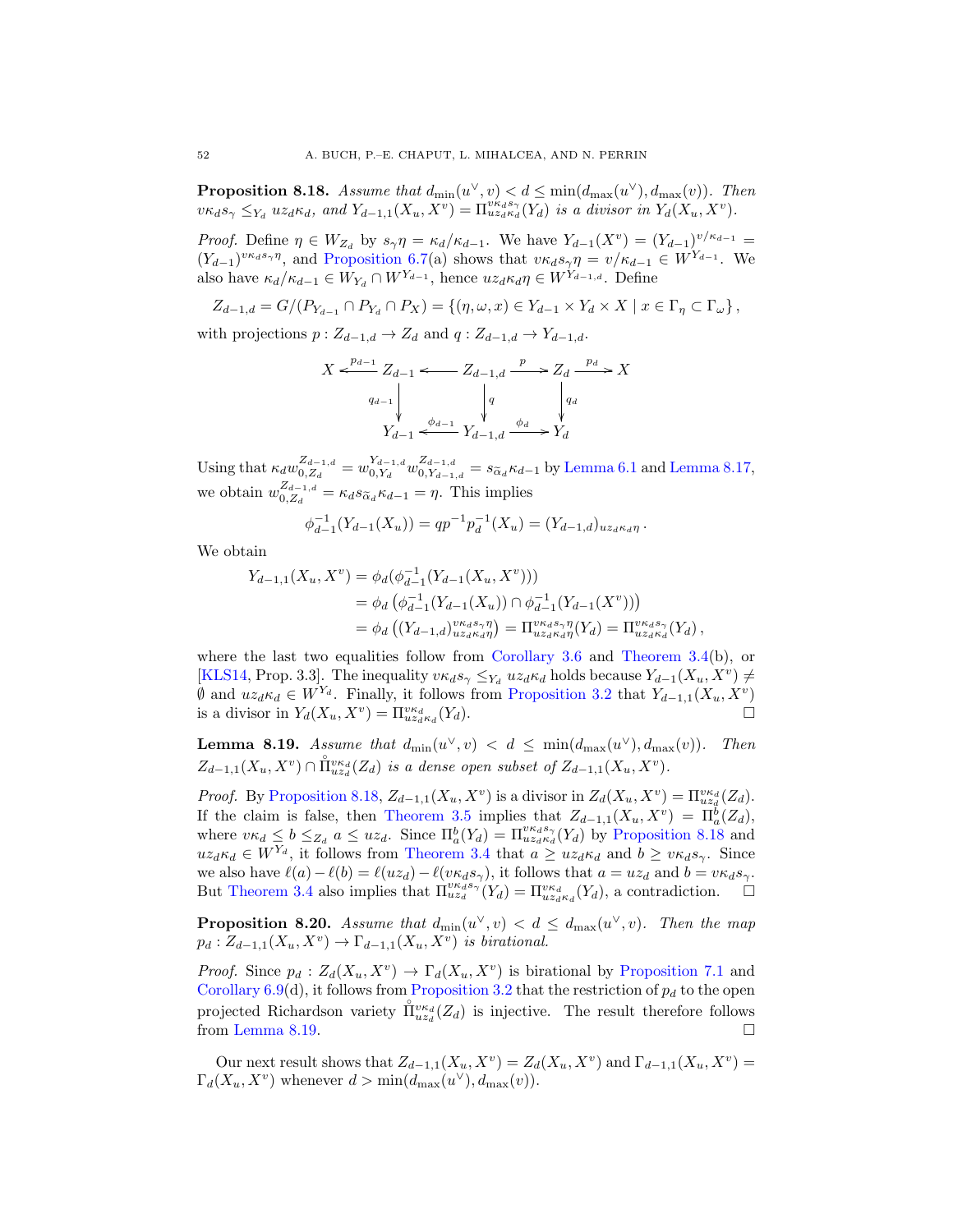<span id="page-52-0"></span>**Proposition 8.21.** Assume  $d > min(d_{max}(u^{\vee}), d_{max}(v))$ . Then,  $Y_{d-1,1}(X_u, X_v)$  $Y_d(X_u, X^v)$ .

*Proof.* Let  $\omega \in Y_d(X_u, X^v)$  and assume that  $d > d_{\text{max}}(v)$ . Then  $\Gamma_\omega \cap X^v$  has positive dimension by [Corollary 6.9\(](#page-34-0)a). Choose any point  $x \in \Gamma_\omega \cap X_u$ . Then  $\Gamma_{d-1}(x)\cap\Gamma_\omega$  is a divisor in  $\Gamma_\omega$  by [Lemma 5.18.](#page-27-3) It follows that  $\Gamma_{d-1}(x)\cap\Gamma_\omega\cap X^v\neq\emptyset$ . Choose any point  $y \in \Gamma_{d-1}(x) \cap \Gamma_{\omega} \cap X^v$ . Since  $dist(x, y) \leq d-1$ , there exists  $\eta \in Y_{d-1}$  such that  $x, y \in \Gamma_{\eta} \subset \Gamma_{\omega}$  by [Corollary 5.20\(](#page-29-0)b) applied to  $\Gamma_{\omega}$ . This proves that  $\omega \in Y_{d-1,1}(X_u, X^v)$ . A symmetric argument works if  $d > d_{\max}(u^{\vee})$ .

We finally discuss the remaining range  $d_{\max}(u^{\vee}, v) < d \leq \min(d_{\max}(u^{\vee}), d_{\max}(v)).$ For degrees in this range, the map  $p_d: Z_d(X_u, X^v) \to \Gamma_d(X_u, X^v)$  has fibers of positive dimension by [Proposition 7.1](#page-35-2) and [Corollary 6.9\(](#page-34-0)d).

<span id="page-52-4"></span>**Notation 8.22.** Given a fixed cominuscule variety X, we let  $\epsilon$  denote the constant defined by  $\epsilon = 1$  if X is minuscule or an odd quadric of dimension at least five, while  $\epsilon = 2$  if X is a Lagrangian Grassmannian. The three-dimensional quadric  $Q^3 = LG(2, 4)$  is considered a Lagrangian Grassmannian.

The proof of the following result is postponed to [Section 9,](#page-55-0) where we also justify the definition of  $\epsilon$ . Let  $[\partial Y_d] = \sum_{\beta \in \Delta \setminus \Delta_{Y_d}} [Y_d^{s_{\beta}}]$  denote the (ample) sum of the Schubert divisors in  $Y_d$ .

<span id="page-52-3"></span>**Proposition 8.23.** Let  $d_{\max}(u^{\vee}, v) < d \leq \min(d_{\max}(u^{\vee}), d_{\max}(v))$ . For all points z in a dense open subset of  $\Gamma_d(X_u, X^v)$ , the fiber  $D = p_d^{-1}(z) \cap Z_{d-1,1}(X_u, X^v)$ is a Cartier divisor of class  $\epsilon q_d^*[\partial Y_d]$  in the Richardson variety  $R = p_d^{-1}(z) \cap$  $Z_d(X_u, X^v)$ .

<span id="page-52-1"></span>**Corollary 8.24.** For  $d > d_{\text{max}}(u^{\vee}, v)$  we have  $\Gamma_{d-1,1}(X_u, X^v) = \Gamma_d(X_u, X^v)$ .

*Proof.* This follows from [Proposition 8.21](#page-52-0) and [Proposition 8.23.](#page-52-3)  $\Box$ 

<span id="page-52-2"></span>**Corollary 8.25.** Let  $d_{\min}(u^{\vee}, v) < d \leq d_X(2)$ . The general fibers of the map  $p_d: Z_{d-1,1}(X_u, X_v) \to \Gamma_{d-1,1}(X_u, X_v)$  are cohomologically trivial if and only if d is not an exceptional degree of  $\mathcal{O}_u \star \mathcal{O}^v$ .

*Proof.* This follows from [Proposition 8.20](#page-51-1) if  $d \leq d_{\text{max}}(u^{\vee}, v)$ , and it follows from [Proposition 8.21](#page-52-0) and [Corollary 2.11](#page-13-4) for  $d > min(d_{max}(u^{\vee}), d_{max}(v))$ . Assume that  $d_{\max}(u^{\vee}, v) < d \leq \min(d_{\max}(u^{\vee}), d_{\max}(v)),$  and let R and D be as in [Proposi](#page-52-3)[tion 8.23.](#page-52-3) Then R is a translate of the Richardson variety  $(F_d)_{u_d}^{u_d \cap v^d}$ , and we have  $[D] = \epsilon[\partial F_d]$  in Pic(R). Notice that R has positive dimension by [Proposition 7.1.](#page-35-2) We use [Corollary 4.11](#page-21-1) to argue that  $D$  is cohomologically trivial if and only if  $(u_d \cup v^d)/v^d$  is not a short rook strip. If X is minuscule, then  $F_d$  is a product of minuscule varieties,  $\epsilon = 1$ , and D is cohomologically trivial because there are no tableaux of shape  $I(u_d) \setminus I(v^d)$  with integer values from the interval  $[\frac{1}{2}, 1)$ . If  $X = Q^{2n-1}$  is an odd quadric with  $n \geq 3$ , then  $\epsilon = 1$ , and the assumptions imply that  $d = 1$ , hence  $F_d = Q^{2n-3}$ . This time D is cohomologically trivial if and only if there are no decreasing primed tableau of shape  $I(u_d) \setminus I(v^d)$  using only the label  $\frac{1}{2}$ , that is,  $(u_d \cup v^d)/v_d$  is not a short rook strip. Finally, if  $X = LG(n, 2n)$  is a Lagrangian Grassmannian, then  $\epsilon = 2$ ,  $F_d = \text{Gr}(n-d, n)$  is a Grassmannian of type A, and D is cohomologically trivial if and only if there are no decreasing primed tableaux of shape  $I(u_d) \setminus I(v^d)$  using only the label 1, that is,  $(u_d \cup v^d)/v^d$  is not a rook strip. In this case a rook strip is the same as a short rook strip, since all boxes of  $\mathcal{P}_{F_d}$  are short by convention. The result follows from these observations.  $\Box$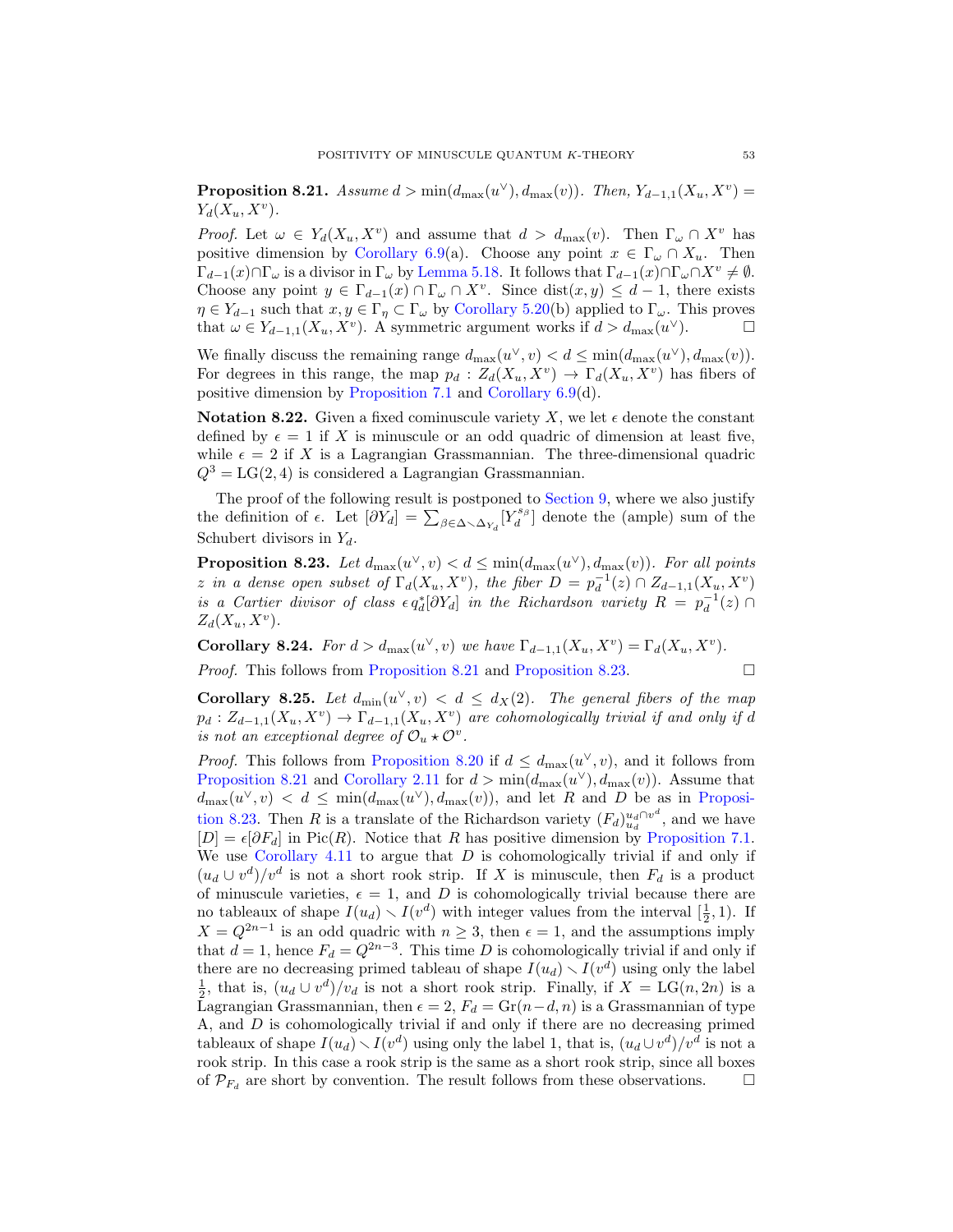Since the general fibers of  $p_d: Z_{d-1,1}(X_u, X_v) \to \Gamma_{d-1,1}(X_u, X_v)$  have rational singularities by [\[Bri02,](#page-62-3) Lemma 3], it follows from [Corollary 8.25](#page-52-2) that these fibers are irreducible projective varieties of arithmetic genus zero for any non-exceptional degree in the range  $d_{\min}(u^{\vee}, v) < d \leq d_X(2)$ . The following result describes the fibers for exceptional degrees.

<span id="page-53-0"></span>**Theorem 8.26.** Let  $d = d_{\text{max}}(u^{\vee}, v) + 1$  be an exceptional degree of  $\mathcal{O}_u \star \mathcal{O}^v$ . Then the general fibers of  $p_d: Z_{d-1,1}(X_u, X_v) \to \Gamma_d(X_u, X_v)$  have rational singularities and arithmetic genus one. They are irreducible projective varieties if they have positive dimension.

*Proof.* The general fibers  $D = Z_{d-1,1}(X_u, X_v) \cap p_d^{-1}(z)$  have rational singularities by [\[Bri02,](#page-62-3) Lemma 3], and it follows from [Theorem 4.8](#page-20-0) that D has arithmetic genus one. In the positive dimensional case, the general fibers are connected by [Proposition 8.23](#page-52-3) and the Fulton-Hansen theorem [\[FH79\]](#page-62-23).

**Remark 8.27.** When  $d = d_{\text{max}}(u^{\vee}, v) + 1$  is an exceptional degree of  $\mathcal{O}_u * \mathcal{O}^v$ , the general fibers of  $p_d: Z_{d-1,1}(X_u, X_v) \to \Gamma_d(X_u, X_v)$  can be described more explicitly as follows. Since  $(u_d \cup v^d)/v^d$  is a rook strip, it follows from [Corollary 6.9\(](#page-34-0)d) and [\[BR12,](#page-62-14) Lemma 3.2(b)] that the Richardson variety  $R = Z_d(X_u, X^v) \cap p_d^{-1}(z)$  is a product of projective lines for general  $z \in \Gamma_d(X_u, X^v)$ . [Proposition 8.23](#page-52-3) shows that  $D = Z_{d-1,1}(X_u, X_v) \cap p_d^{-1}(z)$  has multidegree  $(2, 2, ..., 2)$  in R. The arithmetic genus of D can also be computed from this description.

Given a non-zero K-theory class  $\mathcal{F} \in K(X)$ , the *initial term* lead( $\mathcal{F}$ ) is defined as the homogeneous component of lowest degree in the Chern character ch( $\mathcal{F}$ ) ∈  $H^*(X,\mathbb{Q})$ . Equivalently, lead(F) is the leading term of F modulo the topological filtration of  $K(X)$  (see [\[Ful98,](#page-62-24) Ex. 15.2.16]). Let  $\text{codim}(\mathcal{F})$  denote the complex degree of lead( $\mathcal{F}$ ), so that lead( $\mathcal{F}$ )  $\in H^{2 \text{ codim}(\mathcal{F})}(X,\mathbb{Z})$ , and let

$$
\mathcal{F} = \sum_{w \in W^X} c_w(\mathcal{F}) \, \mathcal{O}^w
$$

be the expansion of F in the Schubert basis of  $K(X)$ . Then codim(F) is the minimal length  $\ell(w)$  for which  $c_w(\mathcal{F}) \neq 0$ . The class F has alternating signs if  $(-1)^{\ell(w)-\mathrm{codim}(\mathcal{F})}c_w(\mathcal{F}) \geq 0$  holds for all  $w \in W^X$ .

Part (a) of the following conjecture might point towards a generalization of Brion's positivity theorem. Parts (b) and (c) imply that  $(\mathcal{O}_u \star \mathcal{O}^v)_d \neq 0$  whenever d is an exceptional degree.

<span id="page-53-1"></span>**Conjecture 8.28.** Assume that  $d = d_{\text{max}}(u^{\vee}, v) + 1$  is an exceptional degree of  $\mathcal{O}_u \star \mathcal{O}^v$ .

- (a) The class  $(p_d)_*[\mathcal{O}_{Z_{d-1,1}}(X_u,X^v)] \in K(X)$  has alternating signs.
- (b) If  $\dim \Gamma_d(X_u, X^v) \neq \dim Z_d(X_u, X^v)$  (mod 2), then the initial term of  $(p_d)_*[\mathcal{O}_{Z_{d-1,1}}(X_u,X^v)]$  is equal to  $2[\Gamma_d(X_u,X^v)]$ .
- (c) If dim  $\Gamma_d(X_u, X^v) \equiv \dim Z_d(X_u, X^v)$  (mod 2), then the initial term of  $(p_d)_*[\mathcal{O}_{Z_{d-1,1}}(X_u,X^v)]$  has complex degree  $\text{codim}(\Gamma_d(X_u,X^v),X)+1$ .

**Example 8.29.** Let  $X = Q^{2n-1}$  be a quadric of odd dimension. By [Example 8.5,](#page-45-1) the only exceptional product in QK(X) is  $\mathcal{O}_n \star \mathcal{O}^{n-1}$ , with corresponding exceptional degree  $d = 1$ . Since  $(\mathcal{O}_n \star \mathcal{O}^{n-1})_1 = -1 + \mathcal{O}^1$ , we obtain from [Theorem 8.10](#page-47-2)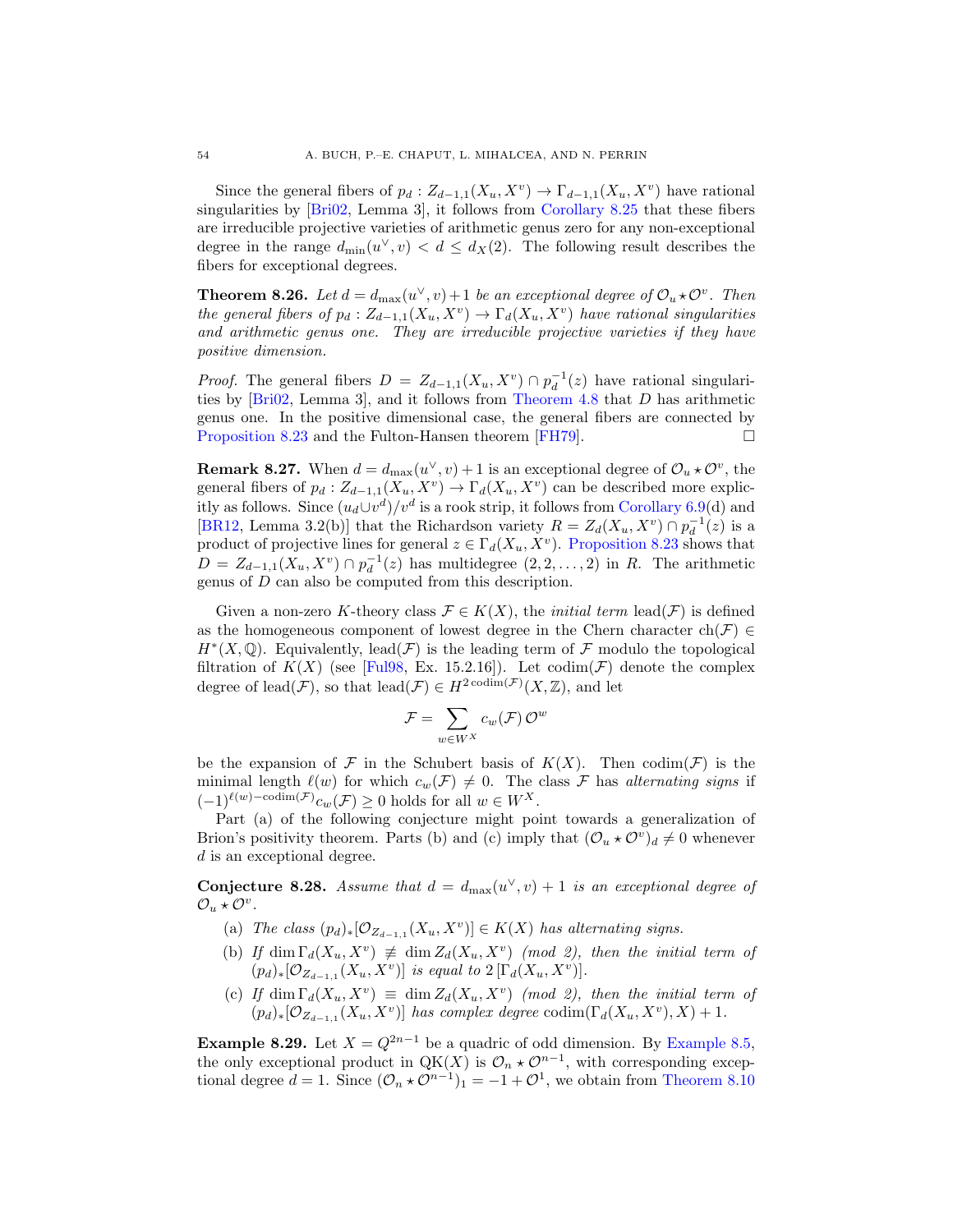that  $\Gamma_1(X_n, X^{n-1}) = X$  and

$$
(p_1)_*[\mathcal{O}_{Z_{0,1}(X_n,X^{n-1})}] = [\mathcal{O}_{\Gamma_1(X_n,X^{n-1})}] - (\mathcal{O}_n \star \mathcal{O}^{n-1})_1 = 2 - \mathcal{O}^1.
$$

The general fibers of  $p_1 : Z_1(X_n, X^{n-1}) \to X$  are projective lines by [Corol](#page-34-0)[lary 6.9\(](#page-34-0)d), and the general fibers of  $p_1: Z_{0,1}(X_n, X^{n-1}) \to X$  consist of two reduced points by [Proposition 8.23.](#page-52-3) This proves [Conjecture 8.28](#page-53-1) for odd quadrics.

**Example 8.30.** Let  $X = LG(4, 8)$  and define  $u, v \in W^X$  by  $I(u) = \Box \Box$  and  $I(v) = \Box$  The corresponding products in QH(X) and QK(X) are given by

$$
[X_u] \star [X^v] = 4[X^{(4,3,1)}] + 4q[X^{(3)}] + 2q[X^{(2,1)}]
$$

and

$$
\mathcal{O}_u \star \mathcal{O}^v = 4\mathcal{O}^{(4,3,1)} - 4\mathcal{O}^{(4,3,2)} + \mathcal{O}^{(4,3,2,1)} \n+ 4q\mathcal{O}^{(3)} + 2q\mathcal{O}^{(2,1)} - 4q\mathcal{O}^{(4)} - 11q\mathcal{O}^{(3,1)} + 7q\mathcal{O}^{(3,2)} + 7q\mathcal{O}^{(4,1)} \n- 5q\mathcal{O}^{(4,2)} - 2q\mathcal{O}^{(3,2,1)} + q\mathcal{O}^{(4,3)} + 2q\mathcal{O}^{(4,2,1)} - q\mathcal{O}^{(4,3,1)} \n+ q^2 - 2q^2\mathcal{O}^{(1)} + 2q^2\mathcal{O}^{(2)} - q^2\mathcal{O}^{(3)} - q^2\mathcal{O}^{(2,1)} + q^2\mathcal{O}^{(3,1)}.
$$

The product  $\mathcal{O}_u \star \mathcal{O}^v$  has exceptional degree  $d = 2$ , and we have  $\Gamma_d(X_u, X^v) = X$ ,  $F_d = \text{Gr}(2, 4), u_d = \Box$ , and  $v^d = \Box$ . The general fibers of  $p_d : Z_{d-1,1}(X_u, X_v) \to X$ are elliptic curves by [Theorem 8.26.](#page-53-0) The identity

$$
(p_d)_*[\mathcal{O}_{Z_{d-1,1}(X_u,X^v)}] = 1 - (\mathcal{O}_u \star \mathcal{O}^v)_d = 2\mathcal{O}^{(1)} - 2\mathcal{O}^{(2)} + \mathcal{O}^{(3)} + \mathcal{O}^{(2,1)} - \mathcal{O}^{(3,1)}
$$
shows that Conjecture 8.28 holds for the product  $\mathcal{O}_u \star \mathcal{O}^v$ .

In [\[BCMP18b,](#page-62-6) Ex. 5.4] we gave an example of a projected Richardson variety in the Grassmannian  $Gr(2, 6)$  that is not of the form  $\Gamma_d(X_u, X^v)$ . On the other hand, the following example shows that not all varieties of the form  $\Gamma_{d-1,1}(X_u, X_v)$  are projected Richardson varieties. The studied variety  $\Gamma_{d-1,1}(X_u, X_v)$  has rational singularities and satisfies  $(p_d)_*[\mathcal{O}_{Z_{d-1,1}(X_u,X_v)}] = [\mathcal{O}_{\Gamma_{d-1,1}(X_u,X_v)}].$ 

<span id="page-54-0"></span>**Example 8.31.** Let  $X = Gr(3, 6)$  be the Grassmannian of 3-planes in  $\mathbb{C}^6$  and set  $v = s_2 s_4 s_3$  and  $u = v^{\vee}$ . Then v corresponds to the partition  $I(v) = (2, 1) = \begin{array}{|c|c|} \hline \end{array}$ . A calculation in QH(X) gives  $([X_u] \star [X^v])_1 = 1$ , so we have  $\Gamma_1(X_u, X^v) = X$ , and it follows from [Proposition 8.20](#page-51-1) that  $\Gamma_{0,1}(X_u, X_v)$  is a divisor in X. Let  ${e_1, e_2, e_3, e_4, e_5, e_6}$  be the standard basis of  $\mathbb{C}^6$  and set  $A_1 = \text{Span}\{e_1, e_2\}$ ,  $A_2 =$ Span $\{e_3, e_4\}$ , and  $A_3 =$  Span $\{e_5, e_6\}$ . The Richardson variety  $X_u^v$  is isomorphic to  $\mathbb{P}^1 \times \mathbb{P}^1 \times \mathbb{P}^1$  and consists of all 3-planes  $V = \text{Span}\{a_1, a_2, a_3\}$  for which  $a_i \in A_i$ . The variety  $\Gamma_{0,1}(X_u, X_v) = \Gamma_1(X_u^v)$  is the union of all lines through  $X_u^v$ . For any point  $V' \in X$  we have  $V' \in \Gamma_1(X_u^v)$  if and only if there exists a point  $V \in X_u^v$  such that dim $(V + V') \leq 4$ . Consider the open affine subset  $U \subset X$  corresponding to matrices of the form:

<span id="page-54-1"></span>(9) 
$$
\begin{bmatrix} 1 & x_{11} & 0 & x_{12} & 0 & x_{13} \\ 0 & x_{21} & 1 & x_{22} & 0 & x_{23} \\ 0 & x_{31} & 0 & x_{32} & 1 & x_{33} \end{bmatrix}
$$

The row space of such a matrix belongs to  $X_u^v$  if and only if has the form:

<span id="page-54-2"></span>(10) 
$$
\begin{bmatrix} 1 & t_1 & 0 & 0 & 0 & 0 \\ 0 & 0 & 1 & t_2 & 0 & 0 \\ 0 & 0 & 0 & 0 & 1 & t_3 \end{bmatrix}
$$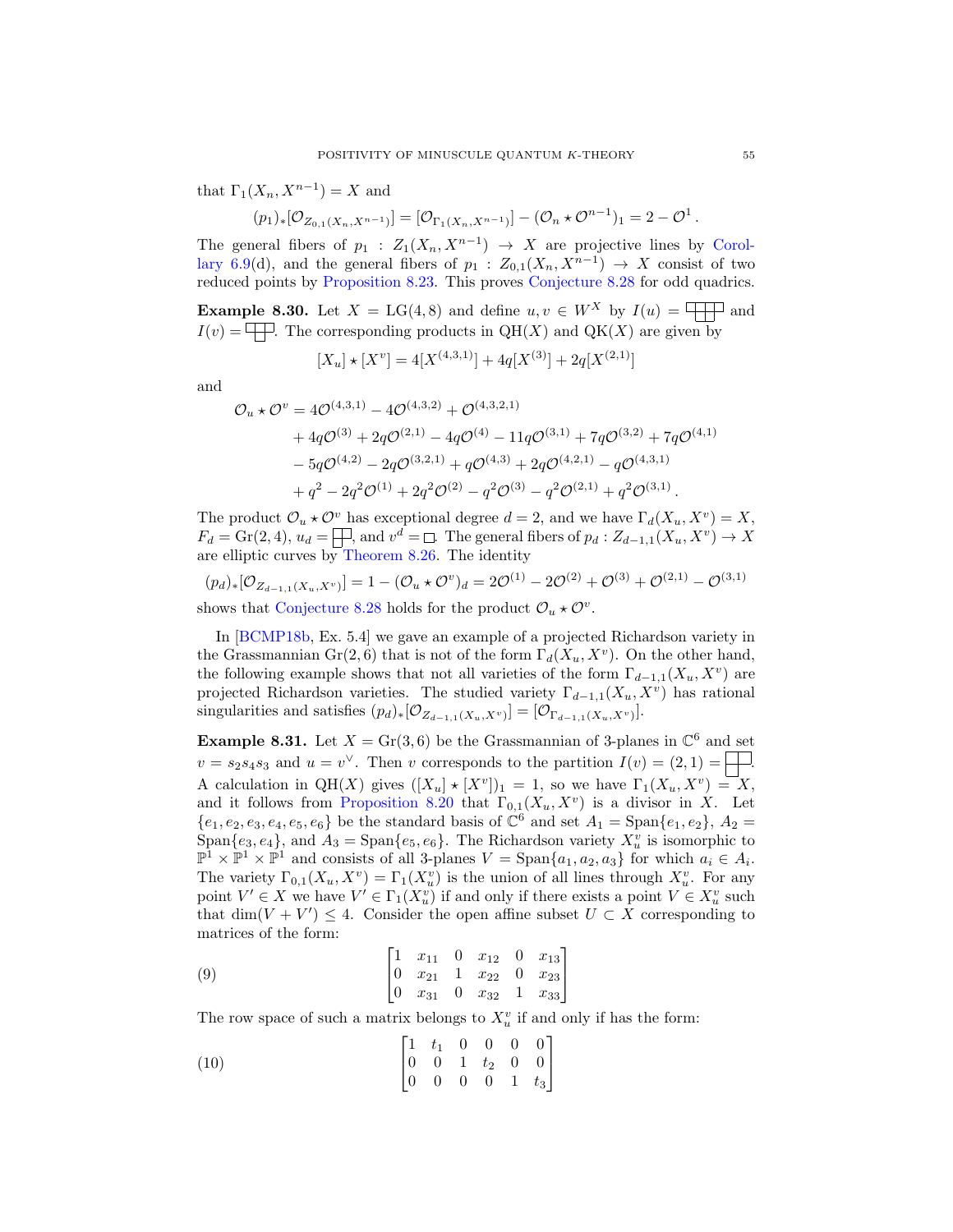The span of the 6 row vectors in  $(9)$  and  $(10)$  has rank 4 or less if and only if the matrix

$$
\begin{bmatrix} x_{11} - t_1 & x_{12} & x_{13} \ x_{21} & x_{22} - t_2 & x_{23} \ x_{31} & x_{32} & x_{33} - t_3 \end{bmatrix}
$$

has rank at most one, which implies that  $x_{12}x_{23}x_{31} = x_{32}x_{21}x_{13}$ . Since the divisor defined by this equation is irreducible, it coincides with  $\Gamma_1(X_u^v) \cap U$ .

Let  $p_{ijk}$  for  $1 \leq i \leq j \leq k \leq 6$  denote the Plücker coordinates on X. Then  $\Gamma_1(X_u^v)$  is defined by the equation  $p_{123} p_{456} = p_{124} p_{356}$ . It follows that  $\Gamma_1(X_u^v)$  is a divisor of degree  $2$  in  $X$ , so it is not a projected Richardson variety. In fact, it follows from [Theorem 3.4](#page-14-1) that there are 6 projected Richardson divisors in  $X$ , namely  $\Pi^1_{s_3w_0^X}(X)$  and  $\Pi^{s_k}_{w_0^X}(X)$  for  $1 \leq k \leq 5$ , and since their union is anticanonical by [\[KLS14,](#page-63-10) Lemma 5.4], each of these divisors has degree 1. Moreover, we obtain

$$
[\mathcal{O}_{\Gamma_1(X_u^v)}] = 2\mathcal{O}^{(1)} - \mathcal{O}^{(1)} \cdot \mathcal{O}^{(1)} = 2\mathcal{O}^{(1)} - \mathcal{O}^{(2)} - \mathcal{O}^{(1,1)} + \mathcal{O}^{(2,1)}.
$$

Using the Pieri formula [\[BM11,](#page-62-0) Thm. 5.4] we obtain

$$
(\mathcal{O}_u \star \mathcal{O}^v)_1 = 1 - 2\mathcal{O}^{(1)} + \mathcal{O}^{(2)} + \mathcal{O}^{(1,1)} - \mathcal{O}^{(2,1)}
$$

Using [Theorem 8.10,](#page-47-2) we obtain

$$
(p_1)_*[\mathcal{O}_{Z_{0,1}(X_u,X^v)}] = [\mathcal{O}_{\Gamma_1(X_u,X^v)}] - (\mathcal{O}_u \star \mathcal{O}^v)_1 = [\mathcal{O}_{\Gamma_1(X_u^v)}].
$$

This identity also follows from [Proposition 8.20,](#page-51-1) granted that  $\Gamma_1(X_u^v)$  has rational singularities. In fact, Chenyang Xu has shown us a proof  $[X_u]$  that the local equation  $x_{12}x_{23}x_{31} = x_{32}x_{21}x_{13}$  is a canonical singularity, which implies that  $\Gamma_1(X_u^v) \cap U$ has rational singularities. One can check that the local neighborhood of  $\Gamma_1(X_u^v)$ defined by the non-vanishing of any Plücker coordinate  $p_{ijk}$  is a deformation of  $\Gamma_1(X_u^v) \cap U$ . It therefore follows from [\[Kaw99\]](#page-63-24) that  $\Gamma_1(X_u^v)$  has canonical singu-larities globally, or from [\[Elk78\]](#page-62-25) that  $\Gamma_1(X_u^v)$  has rational singularities globally. As mentioned earlier, it would be interesting to know if all varieties of the form  $\Gamma_{d-1,1}(X_u, X_v)$  have rational singularities.

#### 9. Divisors of the quantum-to-classical construction

<span id="page-55-0"></span>Let  $X = G/P_X$  be cominuscule and fix a degree  $1 \leq d \leq d_X(2)$ . Define the variety

$$
Z_d^{(2)} = Z_d \times_{Y_d} Z_d = \{ (\omega, x, y) \in Y_d \times X^2 \mid x, y \in \Gamma_\omega \},
$$

with projections  $e_i: Z_d^{(2)} \to Z_d$  for  $i = 1, 2$ . Recall from [Notation 8.22](#page-52-4) that we set  $\epsilon = 2$  if X is a Lagrangian Grassmannian and  $\epsilon = 1$  otherwise. This means that the roots of  $\Delta \setminus \Delta_{Y_d}$  are long if  $\epsilon = 1$  and short if  $\epsilon = 2$ . In particular, we have  $(\alpha^{\vee}, \omega_{\gamma}) = \epsilon$  for any  $\alpha \in \mathcal{P}_X$  satisfying  $\delta(\alpha) \in \Delta \setminus \Delta_{Y_d}$ .

<span id="page-55-1"></span>**Proposition 9.1.** The set  $\mathcal{D} = \{(\omega, x, y) \in Z_d^{(2)}\}$  $\frac{d}{d}(|d| \operatorname{dist}(x, y) \leq d - 1$  is a divisor in  $Z_d^{(2)}$  with rational singularities. The class of  $D$  in  $Pic Z_d^{(2)}$  $\frac{d^{(2)}}{d}$  is given by

$$
[\mathcal{D}] \, = \, (p_d e_1)^* [X^{s_{\gamma}}] + (p_d e_2)^* [X^{s_{\gamma}}] - \epsilon \, (q_d e_1)^* [\partial Y_d] \, .
$$

*Proof.* The projection  $e_2$ :  $\mathcal{D} \to Z_d$  is G-equivariant and therefore a locally trivial fibration [\[BCMP13,](#page-61-2) Prop. 2.3], with fibers given by  $\mathcal{D} \cap e_2^{-1}(\omega, x) \cong \Gamma_{d-1}(x) \cap \Gamma_{\omega}$ . [Lemma 5.18](#page-27-3) and [Lemma 5.4](#page-23-2) therefore imply that  $\mathcal{D}$  is a divisor in  $Z_d^{(2)}$  with rational singularities.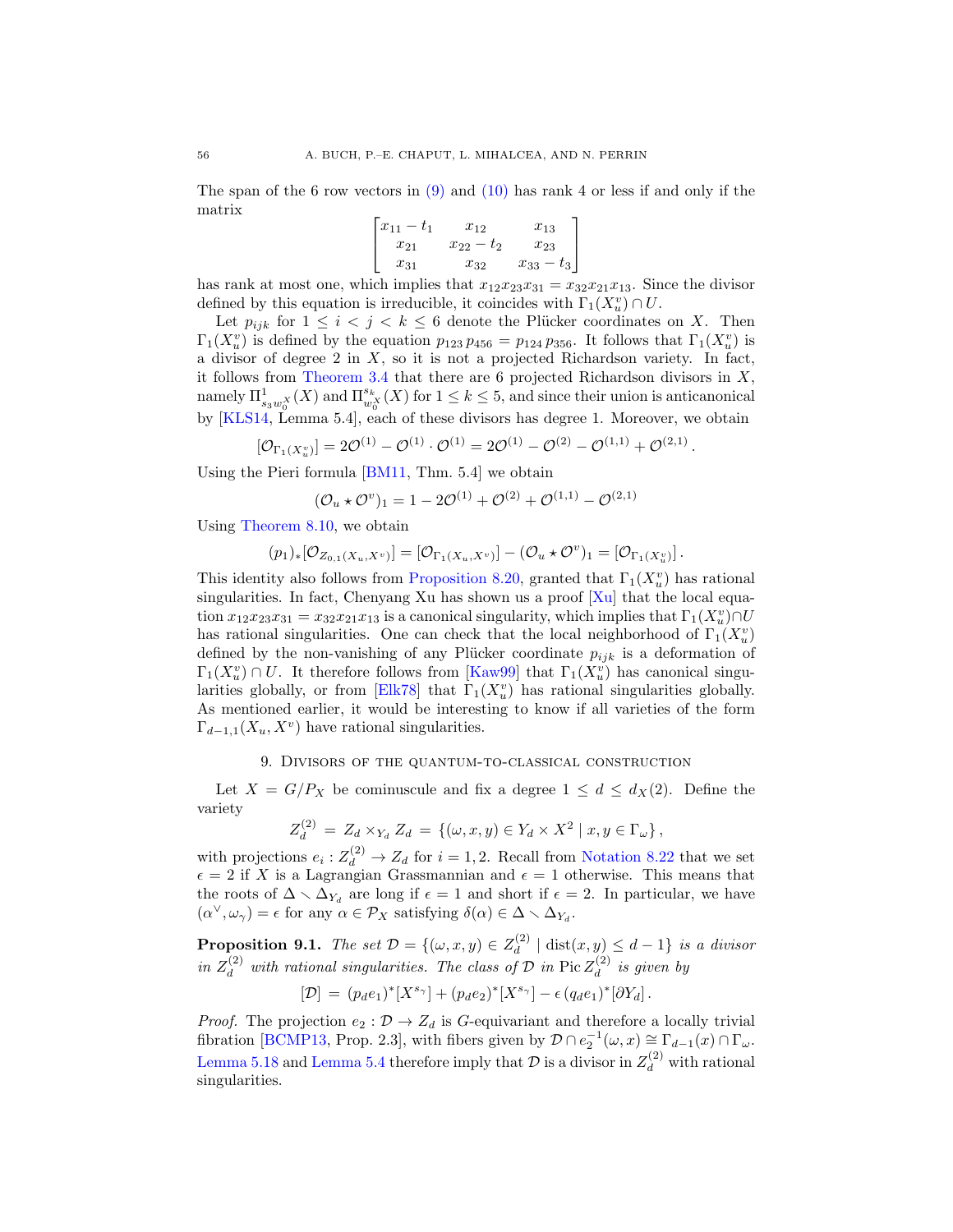The group  $H^2(Z_d^{(2)})$  $\mathcal{L}_d^{(2)}$ ;  $\mathbb{Z}$ ) is a free abelian group generated by the basis elements  $(p_d e_i)^* [X^{s_{\gamma}}]$  for  $i = 1, 2$  and  $(q_d e_1)^* [Y_d^{s_{\beta}}]$  for  $\beta \in \Delta \setminus \Delta_{Y_d}$ . Set  $\omega_0 = 1.P_{Y_d} \in Y_d$ and  $x_0 = 1.P_X \in X$ , and define an embedding  $\zeta : \Gamma_{\omega_0} \to Z_d^{(2)}$  $d_d^{(2)}$  by  $\zeta(x) = (\omega_0, x, x_0).$ Since  $\zeta(\Gamma_{\omega_0}) = e_2^{-1}(\omega_0, x_0)$ , it follows from the local triviality of  $\mathcal D$  that  $\zeta^{-1}(\mathcal D)$  is reduced. The identity  $\zeta^*[\mathcal{D}] = [\Gamma_{\omega_0} \cap \Gamma_{d-1}(x_0)] = \zeta^*(p_d e_1)^*[X^{s_{\gamma}}]$  then implies that the coefficient of  $(p_d e_1)^*[X^{s_{\gamma}}]$  in  $[\mathcal{D}]$  is one. A symmetric argument shows that the coefficient of  $(p_d e_2)^*[X^{s_{\gamma}}]$  in  $[\mathcal{D}]$  is one.

Given  $\beta \in \Delta \setminus \Delta_{Y_d}$ , let  $\alpha \in \mathcal{P}_X$  be the minimal root for which  $\delta(\alpha) = \beta$ . This root  $\alpha$  can be constructed as the sum of all simple roots in the interval  $[\gamma, \beta]$  from  $\gamma$  to  $\beta$  in the Dynkin diagram. Then  $I(\kappa_d) \cup {\alpha}$  is a straight shape in  $\mathcal{P}_X$ , and  $\beta = \delta(\alpha) = \kappa_d \alpha$ . Let  $C \subset Z_d$  be the T-stable curve through the points  $\kappa_d(\omega_0, x_0)$ and  $\kappa_d s_\alpha$ .( $\omega_0, x_0$ ). Since  $\kappa_d^{-1} = \kappa_d$ , we obtain  $s_\alpha \kappa_d \cdot x_0 = \kappa_d s_\beta \cdot x_0 = \kappa_d \cdot x_0 \in \Gamma_{\omega_0}$ . It follows that  $x_0 \in \Gamma_\omega$  for each  $\omega \in q_d(C)$ , so  $C' = \{(\omega, x, x_0) \mid (\omega, x) \in C\}$  is a curve in  $Z_d^{(2)}$ <sup>(2)</sup>. Since  $\kappa_d.x_0$  and  $\kappa_d s_\alpha.x_0$  are points in  $\Gamma_d(x_0) \setminus \Gamma_{d-1}(x_0)$  by [Theorem 5.1,](#page-23-1) we obtain  $dist(x, x_0) = d$  for all  $x \in p_d(C)$ , hence  $C' \cap \mathcal{D} = \emptyset$  and  $\int_{C'}[\mathcal{D}] = 0$ . Finally, since  $\int_{C'} (p_d e_1)^* [X^{s_{\gamma}}] = (\alpha^{\vee}, \omega_{\gamma}) = \epsilon$  and  $\int_{C'} (q_d e_1)^* [Y^{s_{\beta}}_d] = (\alpha^{\vee}, \omega_{\beta}) = 1$ , we deduce that the coefficient of  $(q_d e_1)^*[Y_d^{s_\beta}]$  in  $[\mathcal{D}]$  is  $-\epsilon$ , as required.

Given any closed subset  $\Omega \subset X$  we set  $\mathring{\Gamma}_d(\Omega) = \Gamma_d(\Omega) \setminus \Gamma_{d-1}(\Omega)$ . We have

 $Y_d(\Omega, \mathring{\Gamma}_d(\Omega)) = \{ \omega \in Y_d(\Omega) \mid \Gamma_{\omega} \cap \mathring{\Gamma}_d(\Omega) \neq \emptyset \}.$ 

For any point  $\omega \in Y_d(\Omega)$  we have  $\Gamma_\omega \cap \Omega \neq \emptyset$ , and since  $\Gamma_\omega$  has diameter d, we obtain  $\Gamma_{\omega} \subset \Gamma_d(\Omega)$ . It follows that  $Y_d(\Omega, \mathring{\Gamma}_d(\Omega)) = Y_d(\Omega, X \setminus \Gamma_{d-1}(\Omega))$ . Since  $q_d$  is an open map, this shows that  $Y_d(\Omega, \mathring{\Gamma}_d(\Omega))$  is a relatively open subset of  $Y_d(\Omega)$ . Notice also that for  $v \in W^X$ , we have  $Y_d(X^v, \hat{\Gamma}_d(X^v)) \neq \emptyset$  if and only if  $d \leq d_{\max}(v)$ .

<span id="page-56-0"></span>**Proposition 9.2.** Assume that  $\Omega \subset X$  is a Schubert variety.

- (a) For each  $\omega \in Y_d(\Omega, \mathring{\Gamma}_d(\Omega))$ ,  $\Gamma_{\omega} \cap \Omega$  is a (reduced) single point.
- (b) The map  $\sigma: Y_d(\Omega, \mathring{\Gamma}_d(\Omega)) \to \Omega$  defined by  $\{\sigma(\omega)\} = \Gamma_{\omega} \cap \Omega$  is a morphism of varieties.

*Proof.* Given any point  $\omega \in Y_d(\Omega, \mathring{\Gamma}_d(\Omega))$ , the intersection  $\Gamma_{\omega} \cap \Omega$  is a Schubert variety in  $\Gamma_{\omega}$  by [Theorem 2.8.](#page-11-0) If it has positive dimension, then it meets the Schubert divisor  $\Gamma_{\omega} \cap \Gamma_{d-1}(z)$  for every point  $z \in \Gamma_{\omega}$  by [Lemma 5.18.](#page-27-3) This implies that  $\Gamma_{\omega} \subset \Gamma_{d-1}(\Omega)$ , a contradiction. This proves part (a).

Since  $q_d : p_d^{-1}(\Omega) \to Y_d(\Omega)$  is a projective morphism, so is the restriction  $q_d$ :  $p_d^{-1}(\Omega) \cap Z_d(\tilde{\Gamma}_d(\Omega)) \to Y_d(\Omega, \tilde{\Gamma}_d(\Omega))$ , and part (a) implies that this restricted map is bijective. Since the target is normal, the map is an isomorphism by Zariski's main theorem. Part (b) follows from this because  $\sigma$  is the composition of the inverse map with  $p_d$ .

Given  $u, v \in W^X$  we define the varieties

$$
\mathring{Y}_d(X_u, X^v) = Y_d(X_u, \mathring{\Gamma}_d(X_u)) \cap Y_d(X^v, \mathring{\Gamma}_d(X^v)),
$$
 and  
 $\mathring{Y}_{d-1,1}(X_u, X^v) = \mathring{Y}_d(X_u, X^v) \cap Y_{d-1,1}(X_u, X^v).$ 

It follows from Kleiman's transversality theorem [\[Kle74\]](#page-63-25) that  $\overset{\circ}{Y}_d(X_u, X_v)$  is a dense open subset of  $Y_d(X_u, X_v)$  whenever  $d \leq \min(d_{\max}(u^{\vee}), d_{\max}(v))$ . By [Proposi](#page-56-0)[tion 9.2](#page-56-0) there are morphisms  $\sigma_1 : \overset{\circ}{Y}_d(X_u, X^v) \to X_u$  and  $\sigma_2 : \overset{\circ}{Y}_d(X_u, X^v) \to X^v$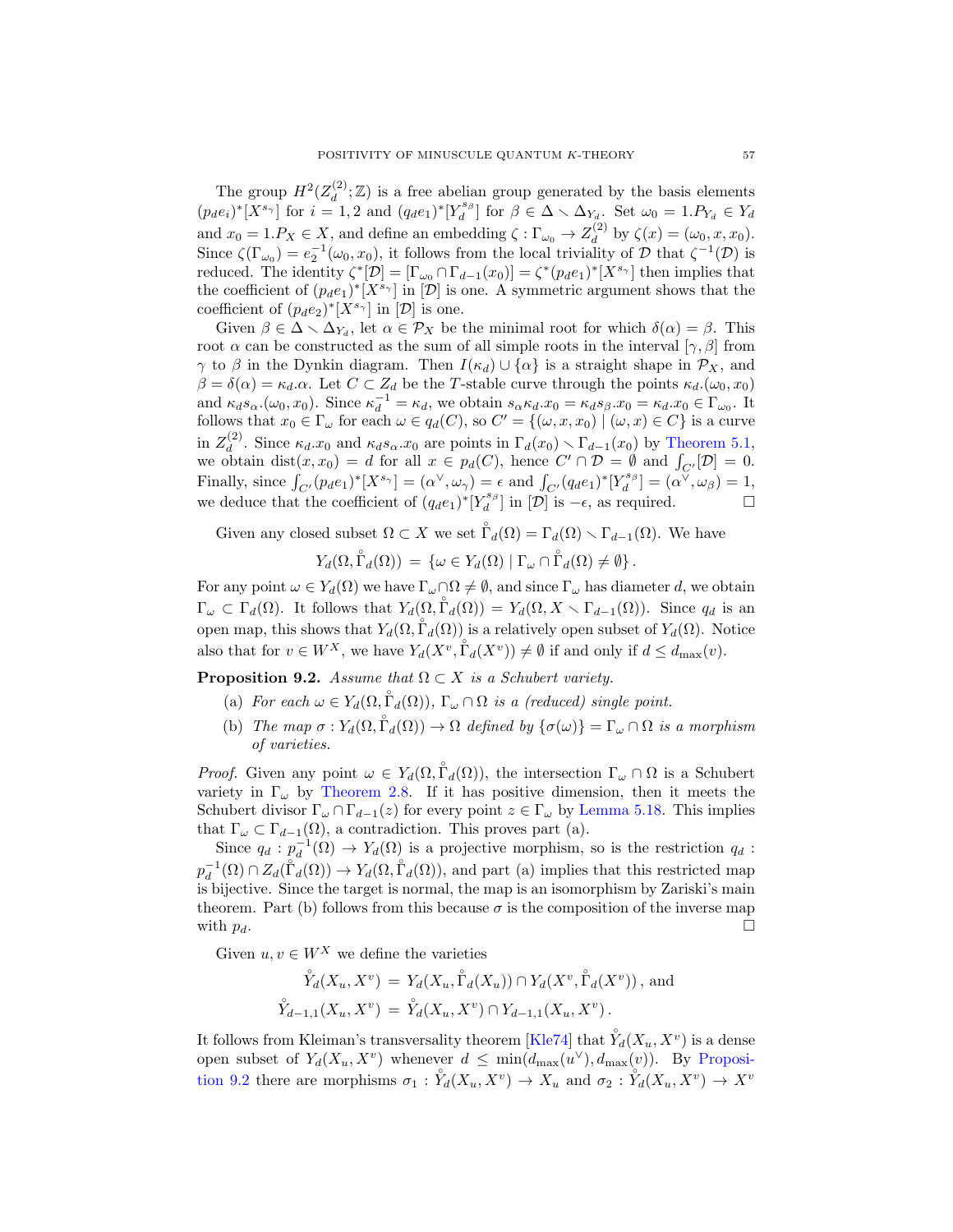defined by  $\{\sigma_1(\omega)\} = \Gamma_{\omega} \cap X_u$  and  $\{\sigma_2(\omega)\} = \Gamma_{\omega} \cap X^v$ . By [Corollary 5.20\(](#page-29-0)b) we have

<span id="page-57-0"></span>(11) 
$$
\hat{Y}_{d-1,1}(X_u, X^v) = \{ \omega \in \mathring{Y}_d(X_u, X^v) \mid \text{dist}(\sigma_1(\omega), \sigma_2(\omega)) \leq d - 1 \}.
$$

<span id="page-57-1"></span>**Proposition 9.3.** Assume  $1 \le d \le \min(d_{\max}(u^{\vee}), d_{\max}(v))$ . Then  $\overset{\circ}{Y}_{d-1,1}(X_u, X_v)$ is a Cartier divisor in  $\mathring{Y}_d(X_u, X_v)$ , with class in Pic  $\mathring{Y}_d(X_u, X_v)$  given by

$$
[\mathring{Y}_{d-1,1}(X_u,X^v)]\,=\,\sigma_1^*[X^{s_{\gamma}}]+\sigma_2^*[X^{s_{\gamma}}]-\epsilon\left[\partial Y_d\right].
$$

Proof. Define the variety

$$
\mathring{Z}_{d}^{(2)}(X_{u}, X^{v}) = e_{1}^{-1}(\Omega_{1}) \cap e_{2}^{-1}(\Omega_{2}),
$$

where  $\Omega_1 = p_d^{-1}(X_u) \cap Z_d(\mathring{\Gamma}_d(X_u))$  and  $\Omega_2 = p_d^{-1}(X^v) \cap Z_d(\mathring{\Gamma}_d(X^v))$ . Since  $\Omega_1 \subset p_d^{-1}(X_u)$  and  $\Omega_2 \subset p_d^{-1}(X^v)$  are open subsets of opposite Schubert varieties in  $Z_d$ , it follows from Kleiman's transversality theorem [\[Kle74\]](#page-63-25) that  $\mathring{Z}_d^{(2)}$  $\chi_d^{(2)}(X_u,X^v)$ and  $\mathcal{D} \cap \mathring{Z}_d^{(2)}$  $\mathcal{L}_d^{(2)}(X_u, X^v)$  are reduced, where D is the divisor of [Proposition 9.1.](#page-55-1) [Proposition 9.2](#page-56-0) shows that the map  $\varphi : \overset{\circ}{Y}_d(X_u, X^v) \to \overset{\circ}{Z}_d^{(2)}$  $\frac{d^{(2)}(X_u,X^v)}{d}$  defined by  $\varphi(\omega) = (\omega, \sigma_1(\omega), \sigma_2(\omega))$  is an isomorphism with inverse morphism  $q_d e_1$ , and [\(11\)](#page-57-0) shows that  $\overset{\circ}{Y}_{d-1,1}(X_u, X^v) = \varphi^{-1}(\mathcal{D})$  holds as (reduced) subschemes of  $\overset{\circ}{Y}_d(X_u, X^v)$ . The result therefore follows from [Proposition 9.1.](#page-55-1)

<span id="page-57-2"></span>**Proposition 9.4.** Let  $u \in W^X$ ,  $1 \leq d \leq d_{\max}(u^{\vee})$ , and  $z \in \overset{\circ}{X}_{u(d)}$ . Then the morphism  $\sigma: Y_d(X_u, z) \to X_u$  defined by  $\{\sigma(\omega)\} = \Gamma_{\omega} \cap X_u$  is injective, and we have  $\sigma^*[X^{s_{\gamma}}] = \epsilon[\partial Y_d]$  in Pic  $Y_d(X_u, z)$ .

*Proof.* The assumptions imply that  $z \in \mathring{\Gamma}_d(X_u)$ , so we must have  $dist(\sigma(\omega), z) \geq$ d for any point  $\omega \in Y_d(X_u, z)$ . We deduce from [Corollary 5.20\(](#page-29-0)b) that  $\Gamma_\omega =$  $\Gamma_d(\sigma(\omega), z)$ . This shows that  $\sigma$  is injective.

The projection  $q_d : p_d^{-1}(z) \to Y_d(z)$  is an isomorphism, and the inverse image of  $Y_d(X_u, z)$  is  $p_d^{-1}(z) \cap Z_d(X_u)$ , which is a translate of the Schubert variety  $(F_d)_{u_d}$ by [Corollary 6.9\(](#page-34-0)c). This shows that the restriction map Pic  $Y_d(z) \to \text{Pic } Y_d(X_u, z)$ is surjective. Since the restriction map Pic  $Y_d \to Pic Y_d(z)$  is also surjective, it follows that Pic  $Y_d(X_u, z)$  is generated by (the restrictions of) the divisors  $[Y_d^{s_\beta}]$ for  $\beta \in \Delta \setminus \Delta_{Y_d}$ . The class  $[Y_d^{s_{\beta}}]$  is non-zero if and only if  $\beta \in I(u_d)$ , which by [Proposition 6.7\(](#page-33-0)b) is equivalent to  $z_d \beta \in I(u)$ . Notice also that  $z_d \beta$  is a minimal box of  $I(\kappa_d^{\vee}) \setminus I(z_d^{\vee})$  by [Proposition 6.2\(](#page-31-1)b).

To compute  $\sigma^*[X^{s_{\gamma}}]$ , we may assume that  $z = u(d).P_X$ , since the maps  $p_d$ and  $q_d$  are equivariant. Let  $\beta \in \Delta \setminus \Delta_{Y_d}$  and assume that  $\alpha = z_d.\beta \in I(u)$ . Set  $\overline{u} = u \cap z_d^{\vee}$ . Then  $u(d) = \overline{u}z_d$ ,  $\overline{u}s_{\alpha} \in W^X$ , and  $I(\overline{u}s_{\alpha}) = I(\overline{u}) \cup {\alpha}$ . We claim that the points  $u(d)$ .  $P_{Y_d}$  and  $u(d)s_{\beta}$ .  $P_{Y_d}$  belong to  $Y_d(X_u, z)$ . Indeed these points are in  $Y_d(z)$ , since they are the images of  $u(d).P_{Z_d}$  and  $u(d)s_\beta.P_{Z_d}$ . Since  $\kappa_d.P_X \in X_{\kappa_d} = p_d q_d^{-1}(1.P_{Y_d})$ , we have  $1.P_{Y_d} \in Y_d(\kappa_d.P_X)$ , hence  $u(d).P_{Y_d} \in Y_d$  $Y_d(\overline{u}z_d\kappa_d.P_X) = Y_d(\overline{u}.P_X)$  and  $u(d)s_\beta.P_{Y_d} = \overline{u}s_\alpha z_d.P_{Y_d} \in Y_d(\overline{u}s_\alpha.P_X)$ . This proves the claim, and also shows that  $\sigma(u(d).P_{Y_d}) = \overline{u}.P_X$  and  $\sigma(u(d)s_\beta.P_{Y_d}) = \overline{u}s_\alpha.P_X$ . We deduce that  $Y_d(X_u, z)$  contains the T-stable curve  $C \subset Y_d$  through  $u(d)$ .  $P_{Y_d}$  and  $u(d)s_{\beta}P_{Y_d}$ , and that  $\sigma(C) \subset X_u$  is the T-stable curve through  $\overline{u}.P_X$  and  $\overline{u}s_{\alpha}P_X$ . This implies that  $\sigma_*[(Y_d)_{s_{\beta}}] = \sigma_*[C] = [\sigma(C)] = (\alpha^{\vee}, \omega_{\gamma})[X_{s_{\gamma}}]$ , so it follows from Poincaré duality that the coefficient of  $[Y_d^{s_\beta}]$  in  $\sigma^*[X^{s_\gamma}]$  is equal to  $\epsilon = (\alpha^\vee, \omega_\gamma)$ , as required.  $\Box$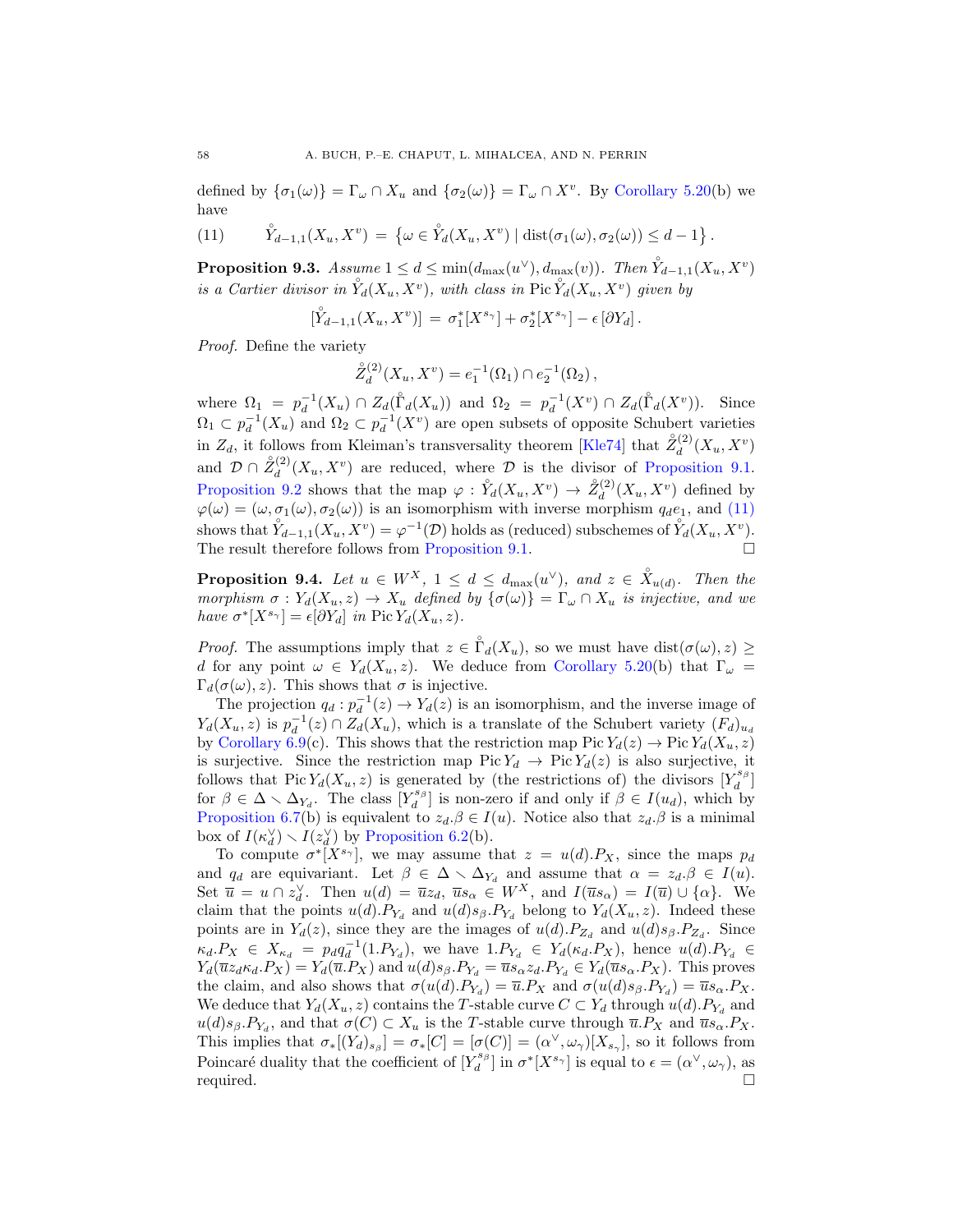*Proof of [Proposition 8.23.](#page-52-3)* Let  $z \in \Gamma_d(X_u, X_v)$  be a general point, and set  $R =$  $p_d^{-1}(z) \cap Z_d(X_u, X^v)$  and  $D = p_d^{-1}(z) \cap Z_{d-1,1}(X_u, X^v)$ . Then R is a Richardson va-riety by [Theorem 2.10,](#page-12-0) and  $q_d$  restricts to an isomorphism of R onto  $R' = q_d p_d^{-1}(z) \cap$  $Y_d(X_u, X^v) = Y_d(X_u, z) \cap Y_d(X^v, z)$ , under which D is pulled back from  $D' =$  $R' \cap Y_{d-1,1}(X_u, X^v)$ . By the choice of z and the bound  $d \le \min(d_{\max}(u^{\vee}), d_{\max}(v)),$ we may assume that  $z \in \overset{\circ}{X}_{u(d)} \cap \overset{\circ}{X}{}^{v(-d)} \subset \overset{\circ}{\Gamma}(X_u) \cap \overset{\circ}{\Gamma}(X^v)$ . This implies that  $R'$ is contained in  $\mathring{Y}_d(X_u, X_v)$ , so it follows from [Proposition 9.3](#page-57-1) and [Proposition 9.4](#page-57-2) that D' is a Cartier divisor in R' of class  $[D'] = \sigma_1^*[X^{s_{\gamma}}] + \sigma_2^*[X^{s_{\gamma}}] - \epsilon[\partial Y_d] = \epsilon[\partial Y_d].$ The result follows from this.

**Remark 9.5.** We demonstrate in [Example 9.6](#page-58-0) that the identity  $\sigma^*[X^{s_{\gamma}}] = \epsilon[\partial Y_d]$ may fail to hold in Pic  $Y_d(X_u, \mathring{\Gamma}_d(X_u))$ , with  $\sigma$  as in [Proposition 9.2.](#page-56-0) However, the proof of [Proposition 9.4](#page-57-2) shows that this identity holds whenever  $\Delta \setminus \Delta_{Y_d} \subset I(u_d)$ , as in this case we have  $Pic Y_d(X_u, z) = Pic Y_d(X_u, \mathring{\Gamma}_d(X_u)) = Pic Y_d$ .

<span id="page-58-0"></span>**Example 9.6.** Let  $X = Gr(m, n)$  be a Grassmannian of diameter  $d_X(2) \geq 3$ , and set  $d = 2$  and  $u = s_{\gamma}$ . Let  $E_k = \langle e_1, e_2, \ldots, e_k \rangle \subset \mathbb{C}^n$  be the subspace spanned by the first k basis vectors, for  $0 \leq k \leq n$ . Then  $X_u = \mathbb{P}(E_{m+1}/E_{m-1}) = \{V \in X \mid$  $E_{m-1} \subset V \subset E_{m+1}$ . Set  $N_0 = \langle e_{m+2}, e_{m+3} \rangle$ ,  $S_0 = E_m \oplus N_0$ , and let  $C \subset Y_d$ Fl(m – 2, m + 2; n) be the curve given by  $C = \{(K, S_0) | K \in \mathbb{P}(E_{m-1}/E_{m-3})\}.$ Since  $E_m \in \Gamma_\omega \cap X_u$  for each  $\omega \in C$ , we have  $C \subset Y_d(X_u)$ . Define  $z : C \to X$  by  $z((K, S_0)) = K \oplus N_0$ . For  $V \in X_u$  and  $(K, S_0) \in C$  we have  $V \cap (K \oplus N_0) = K$ . This implies that  $dist(V, z(\omega)) = 2$  for each  $V \in X_u$  and  $\omega \in C$ , so  $z(\omega) \in \mathring{\Gamma}_d(X_u) \cap \Gamma_\omega$ . In particular, we have  $\omega \in Y_d(X_u, z(\omega))$  and  $C \subset Y_d(X_u, \mathring{\Gamma}_d(X_u))$ . However, since the restriction  $\sigma : C \to X_u$  of the morphism of [Proposition 9.2](#page-56-0) is the constant function  $\sigma(\omega) = E_m$ , we obtain  $\int_C \sigma^*[X^{s_{\gamma}}] = 0 \neq 1 = \int_C [\partial Y_d]$ . More generally, our construction shows that  $\sigma^*[X^{s_{\gamma}}] = 0 \in \text{Pic}\, Y_d(X_u, \overset{\circ}{\Gamma}_d(X_u)) = \text{Pic}\, Y_d$ .

[Proposition 8.23](#page-52-3) shows that the restriction of the divisor  $Z_{d-1,1}(X_u, X^v)$  to  $R = Z_d(X_u, X^v) \cap p_d^{-1}(z)$  is a Cartier divisor that can be pulled back from  $Z_d$ . The following example shows that  $Z_{d-1,1}(X_u, X_v)$  may not itself be a Cartier divisor pulled back from  $Z_d$ .

**Example 9.7.** Let  $X = LG(3, 6)$  and define  $u, v \in W^X$  by  $I(u) = (3, 2)$  and  $I(v) = (2, 1)$ . The corresponding products in QH(X) and QK(X) are given by

$$
[X_u] \star [X^v] = 2[X^{(3,1)}]
$$
 and  
\n $\mathcal{O}_u \star \mathcal{O}^v = 2\mathcal{O}^{(3,1)} - \mathcal{O}^{(3,2)} + q\mathcal{O}^{(1)} - q\mathcal{O}^{(2)}$ .

Let  $d = 1$ . We have  $Y_d = IG(2, 6) = C_3/P_2$  and  $Y_d(X_u, X_v) = q_d p_d^{-1}(X^{s_3 s_2 s_3}) =$  $Y_d^{s_3s_2}$ . The general fibers of  $p_d: Z_d(X_u, X^v) \to \Gamma_d(X_u, X^v)$  are projective lines, and  $p_d: Z_{d-1,1}(X_u, X_v) \to \Gamma_d(X_u, X_v)$  is a morphism of degree 2. We also have  $Y_{d-1} = X$ ,  $Y_{d-1,d} = Z_d$ , and  $Y_{d-1,1}(X_u, X_v) = q_d p_d^{-1}(X_u \cap X_v)$ . It follows that

$$
[Z_{d-1,1}(X_u,X^v)] = (q_d)^*(q_d)_*(p_d)^*([X_u] \cdot [X^v]) = 2[Z_d^{s_3s_1s_2}].
$$

Assume that  $Z_{d-1,1}(X_u,X_v)$  is the intersection of  $Z_d(X_u,X_v)$  with an effective Cartier divisor  $D \subset Z_d$ . Then we must have  $[D] \cdot [Z_d(X_u, X^v)] = [Z_{d-1,1}(X_u, X^v)]$ in  $H^*(Z_d)$ . But we have  $[Z_d(X_u, X^v)] = [Z_d^{s_3 s_2}]$  and  $[D] = a[Z_d^{s_2}] + b[Z_d^{s_3}]$  for some integers a and b. Now compute the products

$$
[Z_d^{s_2}] \cdot [Z_d^{s_3s_2}] = [Z_d^{s_3s_1s_2}] + [Z_d^{s_2s_3s_2}]
$$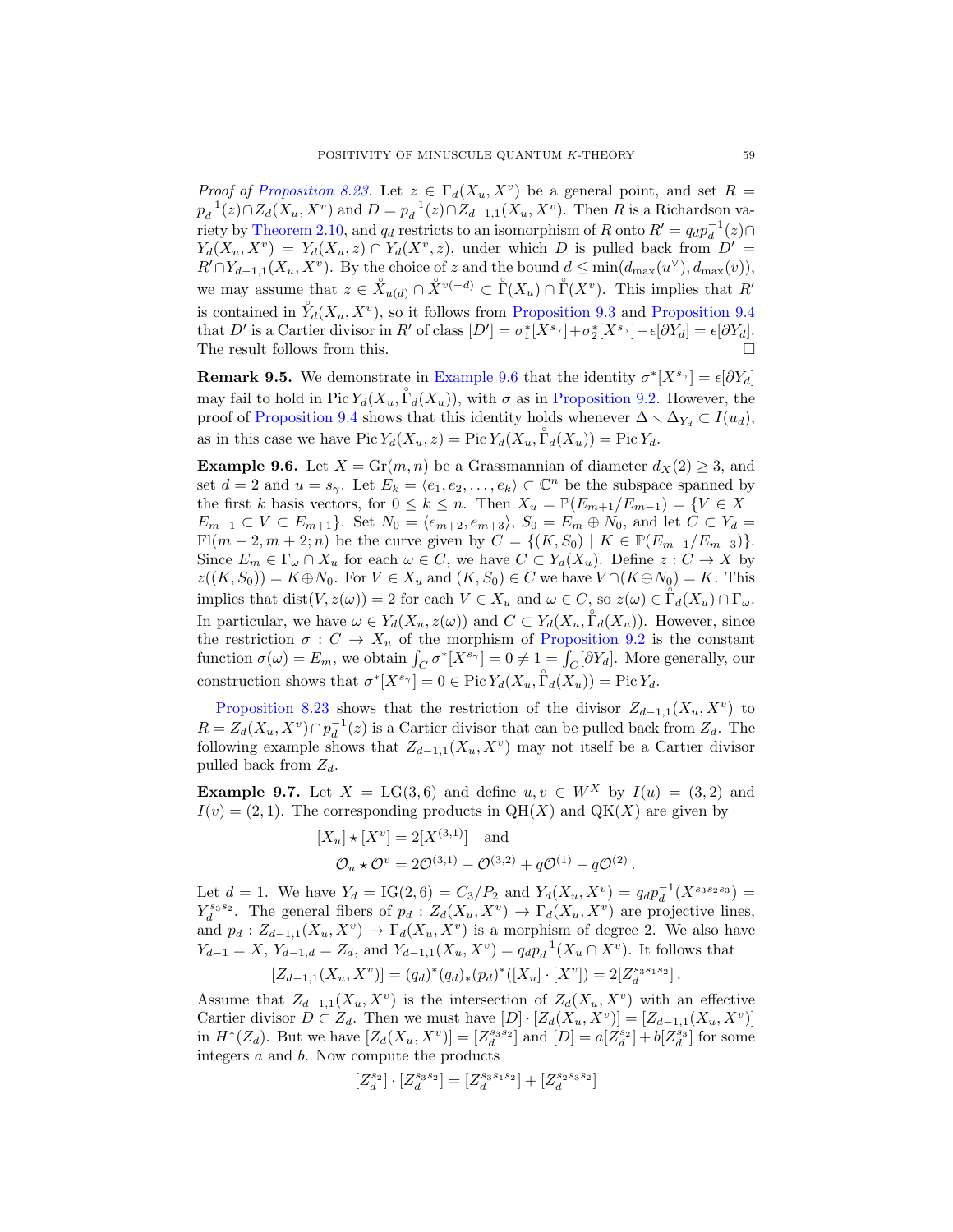and

$$
[Z_d^{s_3}]\cdot[Z_d^{s_3s_2}]=[Z_d^{s_3s_2s_3}]+2[Z_d^{s_2s_3s_2}]
$$

It follows that the coefficient of  $[Z_d^{s_3s_2s_3}]$  in  $[D]$   $[Z_d(X_u, X^v)]$  is b, and the coefficient of  $[Z_d^{s_2s_3s_2}]$  is  $a+2b$ . Since these Schubert classes do not appear in  $[Z_{d-1,1}(X_u, X^v)]$ , we obtain  $a = b = 0$ , a contradiction.

# 10. Fibers of Gromov-Witten varieties

<span id="page-59-0"></span>Let X be a cominuscule flag variety and fix  $u, v \in W^X$  and  $1 \le d \le d_X(2)$ . We finish this paper by proving that completions of the general fibers of the rational maps  $M_d(X_u, X^v) \dashrightarrow Z_d(X_u, X^v)$  and  $M_{d-1,1}(X_u, X^v) \dashrightarrow Z_{d-1,1}(X_u, X^v)$  are cohomologically trivial. While this assertion from the introduction is not required for the proofs of our main results, it provides additional details of the relationship between the geometry of Gromov-Witten varieties and analogous varieties obtained from the quantum-to-classical construction.

Recall the maps of the diagram [\(3\),](#page-30-0) and define the varieties

$$
B\ell_{d-1,1} = \pi^{-1}(M_{d-1,1}) \subset B\ell_d,
$$
  
\n
$$
B\ell_d(X_u, X^v) = \pi^{-1}(M_d(X_u, X^v)),
$$
 and  
\n
$$
B\ell_{d-1,1}(X_u, X^v) = B\ell_d(X_u, X^v) \cap B\ell_{d-1,1}.
$$

Since the birational map  $M_d \dashrightarrow Z_d$  is defined as a morphism exactly on the open subset of  $M_d$  over which  $\pi : B\ell_d \to M_d$  is an isomorphism, our assertion is justified by the following result. (We consider a map between empty varieties to have cohomologically trivial fibers.)

<span id="page-59-2"></span>**Theorem 10.1.** The general fibers of the maps  $e_3\phi : B\ell_d(X_u, X^v) \to Z_d(X_u, X^v)$ and  $e_3\phi: B\ell_{d-1,1}(X_u, X^v) \to Z_{d-1,1}(X_u, X^v)$  are cohomologically trivial.

The proof requires some additional results, starting with the following consequence of [Theorem 8.12.](#page-48-1)

<span id="page-59-3"></span>**Corollary 10.2.** Let  $f : M \to N$  and  $g : N \to P$  be morphisms of complex projective varieties with rational singularities. Assume that the general fibers of f are cohomologically trivial. Then the general fibers of g are cohomologically trivial if and only if the general fibers of gf are cohomologically trivial.

Proof. This follows from [Theorem 8.12,](#page-48-1) as the Grothendieck spectral sequence shows that  $R^i g_* \mathcal{O}_N = R^i (gf)_* \mathcal{O}_M$ .

<span id="page-59-1"></span>**Lemma 10.3.** Let  $f : M \to N$  be a birational morphism of irreducible varieties, with N normal. Let  $D \subset M$  be an irreducible subvariety of codimension 1, and assume that  $f(D)$  has codimension 1 in N. Then the restricted map  $f: D \to f(D)$ is birational.

*Proof.* The assumptions imply that  $f(D)$  meets the non-singular locus of N, so we may assume that N is non-singular. Let  $Z \subset N$  be the closed subset of points where the rational map  $f^{-1}$  is not defined as a morphism. Then  $f^{-1}(Z)$  is a proper closed subset of M, and the fibers of  $f^{-1}(Z) \to Z$  have positive dimension by [\[Sha94,](#page-63-26) 4.4, Thm. 2. It follows that Z has codimension at least 2 in  $N$ , so  $f^{-1}$  is defined on a dense open subset of  $f(D)$ .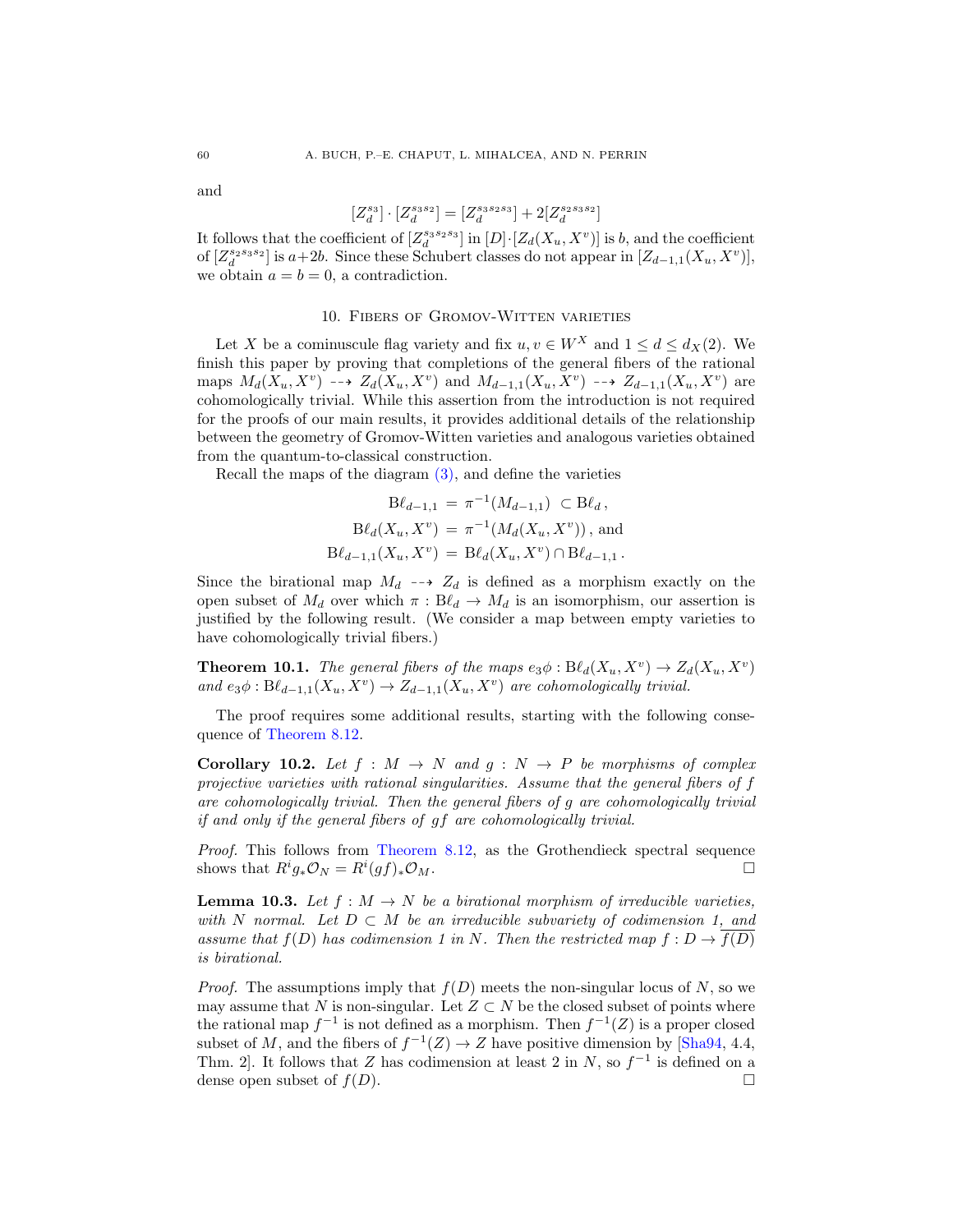Recall the variety  $Y_{d-1,d} = G/(P_{Y_{d-1}} \cap P_{Y_d})$  from [Section 8.2](#page-46-2) and define

$$
\widehat{Z}_{d-1,1} = Z_d \times_{Y_d} Y_{d-1,d}
$$
\n
$$
= \{ (\eta, \omega, z) \in Y_{d-1} \times Y_d \times X \mid \Gamma_{\eta} \subset \Gamma_{\omega} \text{ and } z \in \Gamma_{\omega} \},
$$
\n
$$
\widehat{Z}_{d-1,1}^{(3)} = Z_{d-1} \times_{Y_{d-1}} Z_{d-1} \times_{Y_{d-1}} \widehat{Z}_{d-1,1}
$$
\n
$$
= \{ (\eta, \omega, x, y, z) \in Y_{d-1} \times Y_d \times X^3 \mid x, y \in \Gamma_{\eta} \subset \Gamma_{\omega} \text{ and } z \in \Gamma_{\omega} \}, \text{ and }
$$
\n
$$
Z_{d-1,1}^{(3)} = \{ (\omega, x, y, z) \in Z_d^{(3)} \mid \text{dist}(x, y) \le d - 1 \} \subset Z_d^{(3)}.
$$

<span id="page-60-0"></span>**Lemma 10.4.** The restricted morphism  $\phi : B\ell_{d-1,1} \to Z_{d-1}^{(3)}$  $\binom{3}{d-1,1}$  and the projection  $p': \widehat{Z}_{d-1,1}^{(3)} \to Z_{d-}^{(3)}$  $\int_{d-1,1}^{(3)}$  are birational.

*Proof.* Let  $(\omega, x, y, z) \in Z_{d-}^{(3)}$  $d_{d-1,1}^{(3)}$ . By [Corollary 5.20\(](#page-29-0)b) there exists  $\eta \in Y_{d-1}$  such that  $x, y \in \Gamma_{\eta} \subset \Gamma_{\omega}$ , and  $\eta$  is unique when  $dist(x, y) = d - 1$ . This shows that p' is birational. It follows from [Lemma 5.18](#page-27-3) that  $\Gamma_{\eta} \cap \Gamma_1(z)$  contains at least one point t. There exists a stable curve in  $\Gamma_{\eta}$  of degree  $d-1$  through x, y, and t by [Theorem 5.17,](#page-27-2) and t is connected to z by a line. This shows that  $(\omega, x, y, z)$  belongs to  $\phi(\mathrm{B}\ell_{d-1,1})$ . Since  $\phi: \mathrm{B}\ell_d \to Z_d^{(3)}$  $\frac{d^{(3)}}{d}$  is birational by [Proposition 5.21,](#page-30-1) it follows from [Proposition 9.1](#page-55-1) and [Lemma 10.3](#page-59-1) that  $\phi: B\ell_{d-1,1} \to Z_{d-1}^{(3)}$  $\bigcup_{d=1,1}^{(3)}$  is birational.  $\Box$ 

The proof of [Theorem 10.1](#page-59-2) uses the following varieties:

$$
Z_d^{(3)}(X_u, X^v) = (p_d e_1)^{-1}(X_u) \cap (p_d e_2)^{-1}(X^v) \subset Z_d^{(3)},
$$
  
\n
$$
Z_{d-1,1}^{(3)}(X_u, X^v) = Z_d^{(3)}(X_u, X^v) \cap Z_{d-1,1}^{(3)},
$$
  
\n
$$
\widehat{Z}_{d-1,1}^{(3)}(X_u, X^v) = p_{d-1}^{-1}(X_u) \times_{Y_{d-1}} p_{d-1}^{-1}(X^v) \times_{Y_{d-1}} \widehat{Z}_{d-1,1},
$$
  
\n
$$
Y_{d-1,d}(X_u, X^v) = \phi_{d-1}^{-1}(Y_{d-1}(X_u, X^v)),
$$
 and  
\n
$$
\widehat{Z}_{d-1,1}(X_u, X^v) = Y_{d-1,d}(X_u, X^v) \times_{Y_d} Z_d.
$$

The first three spaces are the subvarieties of  $Z_d^{(3)}$  $Z_d^{(3)}$ ,  $Z_{d-}^{(3)}$  $\widetilde{Z}_{d-1,1}^{(3)}$ ,  $\widehat{Z}_{d-1,1}^{(3)}$  defined by  $x \in X_u$ and  $y \in X^v$ . The last variety  $\widehat{Z}_{d-1,1}(X_u, X^v)$  consists of all triples  $(\eta, \omega, z) \in \widehat{Z}_{d-1,1}$ for which  $X_u \cap \Gamma_\eta \neq \emptyset$  and  $X_v \cap \Gamma_\eta \neq \emptyset$ .

Proof of [Theorem 10.1.](#page-59-2) It follows from [Proposition 5.21](#page-30-1) and Kleiman's transver-sality theorem [\[Kle74\]](#page-63-25) that  $\phi: B\ell_d(X_u, X^v) \to Z_d^{(3)}$  $\chi_d^{(3)}(X_u, X^v)$  is birational, and the fiber of  $e_3:Z_d^{(3)}$  $d_d^{(3)}(X_u, X^v) \to Z_d(X_u, X^v)$  over  $(\omega, z)$  is isomorphic to  $(\Gamma_\omega \cap X_u) \times$  $(\Gamma_{\omega} \cap X^{\nu})$ , which is a product of Schubert varieties by [Theorem 2.8.](#page-11-0) Using that  ${\mathrm B\ell}_d(X_u,X^v),\,Z_d^{(3)}$  $d_d^{(3)}(X_u, X_v)$ , and  $Z_d(X_u, X_v)$  have rational singularities, it follows from [Corollary 10.2](#page-59-3) that the general fibers of  $e_3\phi : \mathbf{B}\ell_d(X_u, X_v) \to Z_d(X_u, X_v)$  are cohomologically trivial.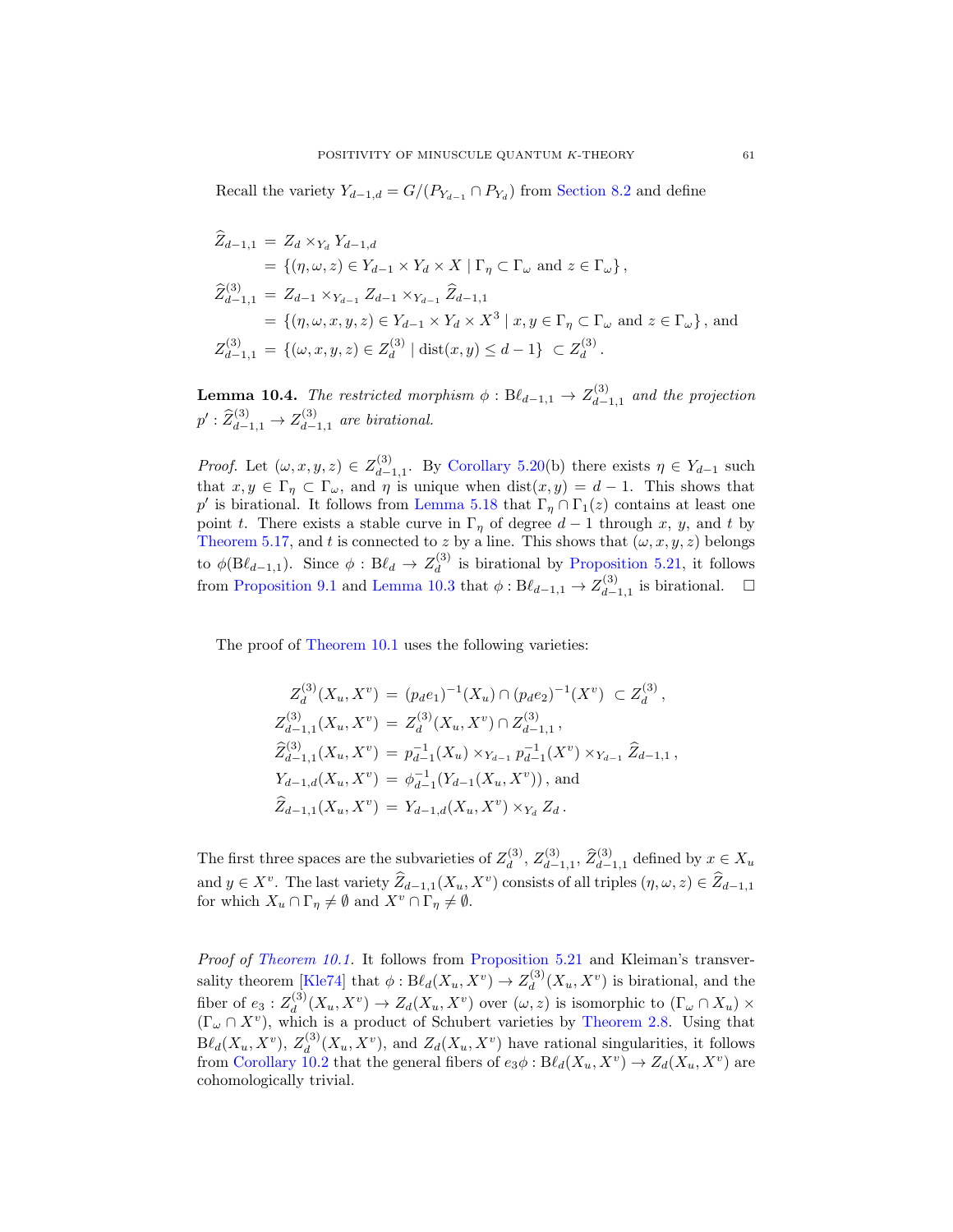<span id="page-61-9"></span>Consider the commutative diagram:

(12) 
$$
Z_{d-1,1}^{(3)}(X_u, X^v)
$$
  
\n $\approx$   $\uparrow$   $\uparrow$   
\n $\hat{Z}_{d-1,1}^{(3)}(X_u, X^v)$   
\n $\hat{Z}_{d-1,1}^{(3)}(X_u, X^v)$   
\n $\hat{Z}_{d-1,1}^{(3)}(X_u, X^v)$   
\n $\hat{Z}_{d-1,1}^{(3)}(X_u, X^v)$   
\n $\uparrow$   $\uparrow$   $\uparrow$   
\n $\downarrow$   
\n $Y_{d-1,d}(X_u, X^v)$   
\n $\downarrow$   $Y_{d-1,1}(X_u, X^v)$   
\n $\downarrow$   $\downarrow$   
\n $\downarrow$   
\n $\downarrow$   
\n $\downarrow$   
\n $\downarrow$   
\n $\downarrow$   
\n $\downarrow$   
\n $\downarrow$   
\n $\downarrow$   
\n $\downarrow$   
\n $\downarrow$   
\n $\downarrow$   
\n $\downarrow$   
\n $\downarrow$   
\n $\downarrow$   
\n $\downarrow$   
\n $\downarrow$   
\n $\downarrow$   
\n $\downarrow$   
\n $\downarrow$   
\n $\downarrow$   
\n $\downarrow$   
\n $\downarrow$   
\n $\downarrow$   
\n $\downarrow$   
\n $\downarrow$   
\n $\downarrow$   
\n $\downarrow$   
\n $\downarrow$   
\n $\downarrow$   
\n $\downarrow$   
\n $\downarrow$   
\n $\downarrow$   
\n $\downarrow$   
\n $\downarrow$   
\n $\downarrow$   
\n $\downarrow$   
\n $\downarrow$   
\n $\downarrow$   
\n $\downarrow$   
\n $\downarrow$   
\n $\downarrow$   
\n $\downarrow$   
\n $\downarrow$   
\n $\downarrow$ 

Here  $\hat{p}$  is the projection that forgets x and y, and  $\phi_d$  is the base change of  $\phi_d$ <br>along  $a_i$ . It follows from [BCMP13, Thm, 2.5 and Prop. 3.7] together with The along  $q_d$ . It follows from [\[BCMP13,](#page-61-2) Thm. 2.5 and Prop. 3.7] together with [The](#page-13-3)[orem 2.13](#page-13-3) and [Proposition 9.1](#page-55-1) that all varieties in the diagram [\(12\)](#page-61-9) have rational singularities. The maps p' and  $\phi$  with target  $Z_{d-}^{(3)}$  $\chi_{d-1,1}^{(3)}(X_u,X_v)$  are birational by [Lemma 10.4](#page-60-0) and Kleiman's transversality theorem [\[Kle74\]](#page-63-25). The fiber of  $\hat{p}$  over  $(\eta, \omega, z) \in \widehat{Z}_{d-1,1}(X_u, X^v)$  is the product  $(\Gamma_\eta \cap X_u) \times (\Gamma_\eta \cap X^v)$  of Schubert varieties by [Theorem 2.8.](#page-11-0) The fibers of  $\phi_d$  coincide with the fibers of  $\phi_d$ , and the general such fibers are Richardson varieties by [Theorem 2.10.](#page-12-0) We deduce from [Corollary 10.2](#page-59-3) that the general fibers of the maps  $e_3$  and  $e_3\phi$  with target  $Z_{d-1,1}(X_u, X_v)$  are cohomologically trivial. This completes the proof.

<span id="page-61-6"></span>**Corollary 10.5.** The restricted maps  $e_3\phi : B\ell_d(X_u, X_v) \to Z_d(X_u, X_v)$  and  $e_3\phi$ :  $B\ell_{d-1,1}(X_u, X^v) \to Z_{d-1,1}(X_u, X^v)$  are birational for  $d \leq \min(d_{\max}(u^{\vee}), d_{\max}(v)).$ 

*Proof.* It follows from [Corollary 5.14\(](#page-25-2)a) and [Lemma 6.1](#page-31-3) that dim  $B\ell_d(X_u, X^v) =$  $\dim Z_d(X_u, X^v) = \ell(u) - \ell(v) + \int_d c_1(T_X)$  (when these varieties are not empty), and from [Proposition 8.18](#page-51-0) that  $\dim \mathrm{B}\ell_{d-1,1}(X_u, X_v) = \dim Z_{d-1,1}(X_u, X_v) = \ell(u) - \ell(u)$  $\ell(v) + \int_d$  $c_1(T_X) - 1.$ 

Remark 10.6. The proof of [Theorem 10.1](#page-59-2) shows more generally that the general fibers of  $e_3\phi$ :  $B\ell_d(X_u, X^v) \to Z_d(X_u, X^v)$  are rational, and the general fibers of  $e_3\phi$ :  $B\ell_{d-1,1}(X_u, X_v) \to Z_{d-1,1}(X_u, X_v)$  are rationally connected. The last statement uses [\[GHS03,](#page-63-27) Cor. 1.3].

#### <span id="page-61-0"></span>**REFERENCES**

- <span id="page-61-4"></span>[ACT22] D. Anderson, L. Chen, and H.-H. Tseng. On the finiteness of quantum K-theory of a homogeneous space. Int. Math. Res. Not. IMRN, (2):1313–1349, 2022.
- <span id="page-61-7"></span>[AGM11] D. Anderson, S. Griffeth, and E. Miller. Positivity and Kleiman transversality in equivariant K-theory of homogeneous spaces. J. Eur. Math. Soc. (JEMS), 13(1):57– 84, 2011.
- <span id="page-61-8"></span>[And] David Anderson. Private communication.
- <span id="page-61-5"></span>[BC12] S. Billey and I. Coskun. Singularities of generalized Richardson varieties. Comm. Algebra, 40(4):1466–1495, 2012.
- <span id="page-61-1"></span>[BCLM20] A. S. Buch, S. Chung, C. Li, and L. C. Mihalcea. Euler characteristics in the quantum K-theory of flag varieties. Selecta Math. (N.S.), 26(2):Paper No. 29, 11, 2020.
- <span id="page-61-2"></span>[BCMP13] A. S. Buch, P.-E. Chaput, L. C. Mihalcea, and N. Perrin. Finiteness of cominuscule quantum K-theory. Ann. Sci. Éc. Norm. Supér.  $(4)$ , 46(3):477–494 (2013), 2013.
- <span id="page-61-3"></span>[BCMP16] A. S. Buch, P.-E. Chaput, L. C. Mihalcea, and N. Perrin. Rational connectedness implies finiteness of quantum K-theory. Asian J. Math.,  $20(1)$ :117–122, 2016.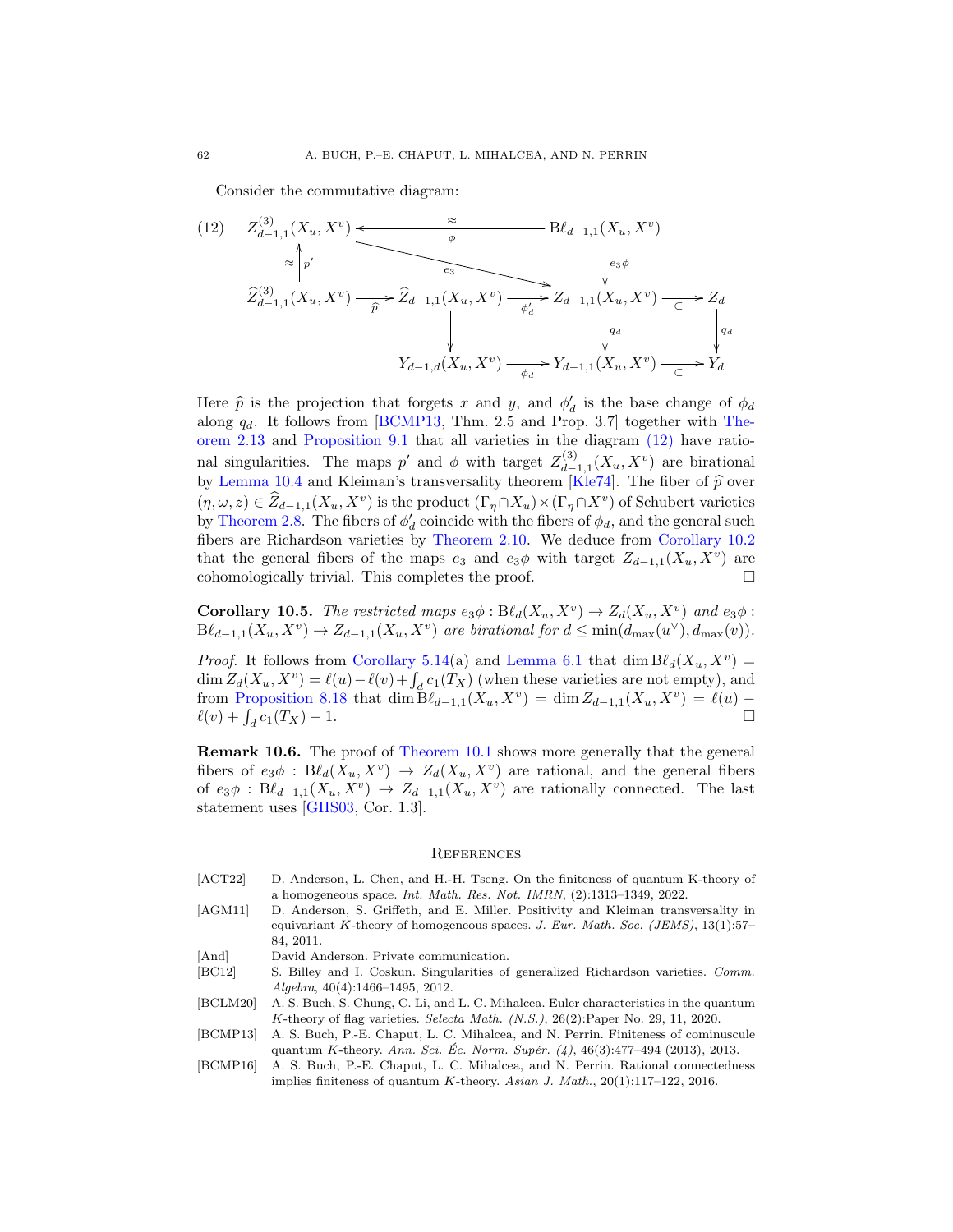- <span id="page-62-1"></span>[BCMP18a] A. S. Buch, P.-E. Chaput, L. C. Mihalcea, and N. Perrin. A Chevalley formula for the equivariant quantum K-theory of cominuscule varieties. Algebr. Geom., 5(5):568–595, 2018.
- <span id="page-62-6"></span>[BCMP18b] A. S. Buch, P.-E. Chaput, L. C. Mihalcea, and N. Perrin. Projected Gromov-Witten varieties in cominuscule spaces. Proc. Amer. Math. Soc., 146(9):3647–3660, 2018.
- <span id="page-62-18"></span>[Ber97] A. Bertram. Quantum Schubert calculus. Adv. Math., 128(2):289–305, 1997.
- <span id="page-62-20"></span>[Bir37] G. Birkhoff. Rings of sets. *Duke Math. J.*, 3(3):443-454, 1937.
- <span id="page-62-13"></span>[BK05] M. Brion and S. Kumar. Frobenius splitting methods in geometry and representation theory, volume 231 of Progress in Mathematics. Birkhäuser Boston, Inc., Boston, MA, 2005.
- <span id="page-62-8"></span>[BKT03] A. S. Buch, A. Kresch, and H. Tamvakis. Gromov-Witten invariants on Grassmannians. J. Amer. Math. Soc., 16(4):901–915, 2003.
- <span id="page-62-17"></span>[BKT09] A. S. Buch, A. Kresch, and H. Tamvakis. Quantum Pieri rules for isotropic Grassmannians. Invent. Math., 178(2):345–405, 2009.
- <span id="page-62-16"></span>[BL03] M. Brion and V. Lakshmibai. A geometric approach to standard monomial theory. Represent. Theory, 7:651–680, 2003.
- <span id="page-62-0"></span>[BM11] A. S. Buch and L. C. Mihalcea. Quantum K-theory of Grassmannians. Duke Math. J., 156(3):501–538, 2011.
- <span id="page-62-11"></span>[BM15] A. S. Buch and L. C. Mihalcea. Curve neighborhoods of Schubert varieties. J. Differential Geom., 99(2):255–283, 2015.
- <span id="page-62-21"></span>[Bou81] N. Bourbaki. Éléments de mathématique. Masson, Paris, 1981. Groupes et algèbres de Lie. Chapitres 4, 5 et 6. [Lie groups and Lie algebras. Chapters 4, 5 and 6].
- <span id="page-62-14"></span>[BR12] A. S. Buch and V. Ravikumar. Pieri rules for the K-theory of cominuscule Grassmannians. J. Reine Angew. Math., 668:109–132, 2012.
- <span id="page-62-3"></span>[Bri02] M. Brion. Positivity in the Grothendieck group of complex flag varieties. volume 258, pages 137–159. 2002. Special issue in celebration of Claudio Procesi's 60th birthday.
- <span id="page-62-12"></span>[BS98] N. Bergeron and F. Sottile. Schubert polynomials, the Bruhat order, and the geometry of flag manifolds. Duke Math. J., 95(2):373–423, 1998.
- <span id="page-62-15"></span>[BS16] A. S. Buch and M. J. Samuel. K-theory of minuscule varieties. J. Reine Angew. Math., 719:133–171, 2016.
- <span id="page-62-2"></span>[Buc02] A. S. Buch. A Littlewood-Richardson rule for the K-theory of Grassmannians. Acta Math., 189(1):37–78, 2002.
- <span id="page-62-7"></span>[Buc03] A. S. Buch. Quantum cohomology of Grassmannians. Compositio Math., 137(2):227– 235, 2003.
- <span id="page-62-19"></span>[CMP07] P.-E. Chaput, L. Manivel, and N. Perrin. Quantum cohomology of minuscule homogeneous spaces. II. Hidden symmetries. Int. Math. Res. Not. IMRN, (22):Art. ID rnm107, 29, 2007.
- <span id="page-62-9"></span>[CMP08] P.-E. Chaput, L. Manivel, and N. Perrin. Quantum cohomology of minuscule homogeneous spaces. Transform. Groups, 13(1):47–89, 2008.
- <span id="page-62-4"></span>[CMP09] P.-E. Chaput, L. Manivel, and N. Perrin. Affine symmetries of the equivariant quantum cohomology ring of rational homogeneous spaces. Math. Res. Lett., 16(1):7-21, 2009.
- <span id="page-62-10"></span>[CP11] P.-E. Chaput and N. Perrin. Rationality of some Gromov-Witten varieties and application to quantum K-theory. Commun. Contemp. Math., 13(1):67–90, 2011.
- <span id="page-62-22"></span>[Deb01] O. Debarre. Higher-dimensional algebraic geometry. Universitext. Springer-Verlag, New York, 2001.
- <span id="page-62-25"></span>[Elk78] R. Elkik. Singularités rationnelles et déformations. Invent. Math., 47(2):139–147, 1978.
- <span id="page-62-23"></span>[FH79] W. Fulton and J. Hansen. A connectedness theorem for projective varieties, with applications to intersections and singularities of mappings. Ann. of Math.  $(2)$ , 110(1):159–166, 1979.
- <span id="page-62-5"></span>[FP97] W. Fulton and R. Pandharipande. Notes on stable maps and quantum cohomology. In Algebraic geometry—Santa Cruz 1995, volume 62 of Proc. Sympos. Pure Math., pages 45–96. Amer. Math. Soc., Providence, RI, 1997.
- <span id="page-62-24"></span>[Ful98] W. Fulton. Intersection theory, volume 2 of Ergebnisse der Mathematik und ihrer Grenzgebiete. 3. Folge. A Series of Modern Surveys in Mathematics [Results in Mathematics and Related Areas. 3rd Series. A Series of Modern Surveys in Mathematics]. Springer-Verlag, Berlin, second edition, 1998.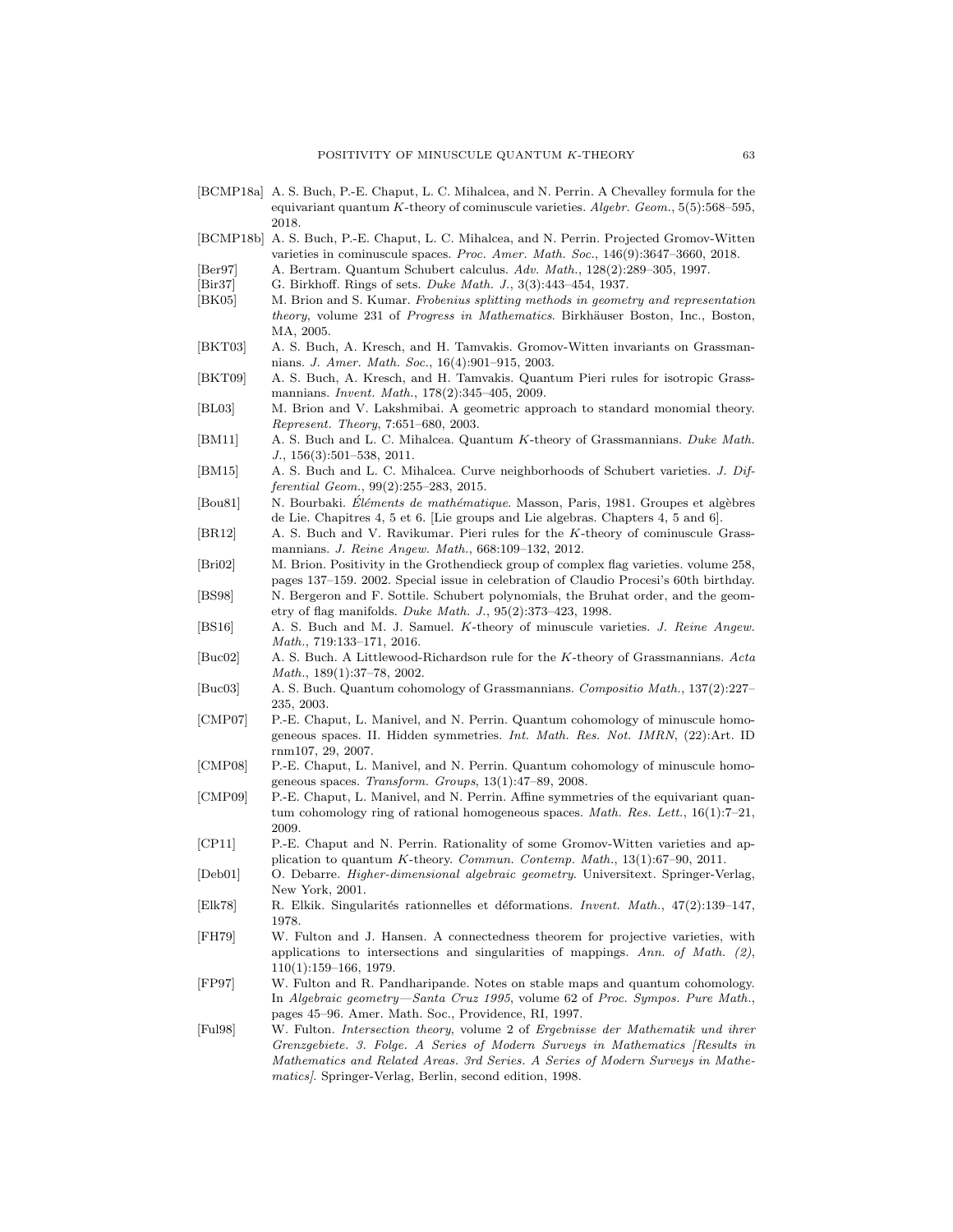<span id="page-63-27"></span><span id="page-63-26"></span><span id="page-63-25"></span><span id="page-63-24"></span><span id="page-63-23"></span><span id="page-63-22"></span><span id="page-63-21"></span><span id="page-63-20"></span><span id="page-63-19"></span><span id="page-63-18"></span><span id="page-63-17"></span><span id="page-63-16"></span><span id="page-63-15"></span><span id="page-63-14"></span><span id="page-63-13"></span><span id="page-63-12"></span><span id="page-63-11"></span><span id="page-63-10"></span><span id="page-63-9"></span><span id="page-63-8"></span><span id="page-63-7"></span><span id="page-63-6"></span><span id="page-63-5"></span><span id="page-63-4"></span><span id="page-63-3"></span><span id="page-63-2"></span><span id="page-63-1"></span><span id="page-63-0"></span>

| FW04                        | W. Fulton and C. Woodward. On the quantum product of Schubert classes. J. Alge-<br><i>braic Geom.</i> , $13(4):641-661$ , $2004$ .                                                                                   |
|-----------------------------|----------------------------------------------------------------------------------------------------------------------------------------------------------------------------------------------------------------------|
| GHS03                       | T. Graber, J. Harris, and J. Starr. Families of rationally connected varieties. J. Amer.<br><i>Math. Soc.</i> , 16(1):57–67 (electronic), 2003.                                                                      |
| $ {\rm{Giv}}00 $            | A. Givental. On the WDVV equation in quantum K-theory. Michigan Math. J.,<br>48:295–304, 2000. Dedicated to William Fulton on the occasion of his 60th birthday.                                                     |
| [GK08]                      | W. Graham and S. Kumar. On positivity in T-equivariant K-theory of flag varieties.<br>Int. Math. Res. Not. IMRN, pages Art. ID rnn 093, 43, 2008.                                                                    |
| $ {\rm GR}04 $              | S. Griffeth and A. Ram. Affine Hecke algebras and the Schubert calculus. European<br>J. Combin., 25(8):1263-1283, 2004.                                                                                              |
| $[\text{Har}77]$            | R. Hartshorne. <i>Algebraic geometry</i> . Springer-Verlag, New York, 1977. Graduate Texts<br>in Mathematics, No. 52.                                                                                                |
| $ $ Kat $ $                 | S. Kato. On quantum K-groups of partial flag manifolds. arXiv:1906.09343.                                                                                                                                            |
| $ $ Kaw99                   | Y. Kawamata. Deformations of canonical singularities. J. Amer. Math. Soc.,<br>$12(1):85-92, 1999.$                                                                                                                   |
| Kim95                       | B. Kim. Quantum cohomology of partial flag manifolds and a residue formula for<br>their intersection pairings. <i>Internat. Math. Res. Notices</i> , $(1)$ :1-15 (electronic), 1995.                                 |
| Kle74                       | S. L. Kleiman. The transversality of a general translate. Compositio Math., 28:287–<br>297, 1974.                                                                                                                    |
| KLNS                        | T. Kouno, C. Lenart, S. Naito, and D. Sagaki. Quantum K-theory Chevalley formulas<br>in the parabolic case. arXiv:2109.11596.                                                                                        |
| KLS14                       | A. Knutson, T. Lam, and D. Speyer. Projections of Richardson varieties. J. Reine<br>Angew. Math., 687:133-157, 2014.                                                                                                 |
| Kol86                       | J. Kollár. Higher direct images of dualizing sheaves. I. Ann. of Math. (2), 123(1):11-<br>42, 1986.                                                                                                                  |
| $ {\rm KT03} $              | A. Kresch and H. Tamvakis. Quantum cohomology of the Lagrangian Grassmannian.<br>J. Algebraic Geom., 12(4):777-810, 2003.                                                                                            |
| $\left[$ KT04 $\right]$     | A. Kresch and H. Tamvakis. Quantum cohomology of orthogonal Grassmannians.<br>Compos. Math., $140(2):482-500$ , $2004$ .                                                                                             |
| Lee01                       | Y.-P. Lee. Quantum Lefschetz hyperplane theorem. Invent. Math., $145(1):121-149$ ,<br>2001.                                                                                                                          |
| [LL03]                      | V. Lakshmibai and P. Littelmann. Richardson varieties and equivariant K-theory. J.<br>$Algebra$ , 260(1):230–260, 2003. Special issue celebrating the 80th birthday of Robert<br>Steinberg.                          |
| LM06                        | C. Lenart and T. Maeno. Quantum Grothendieck polynomials. math.CO/0608232,<br>2006.                                                                                                                                  |
| LM14                        | C. Li and L. C. Mihalcea. K-theoretic Gromov-Witten invariants of lines in homoge-<br>neous spaces. <i>Int. Math. Res. Not. IMRN</i> , $(17):4625-4664$ , 2014.                                                      |
| [LNS21]                     | C. Lenart, S. Naito, and D. Sagaki. A combinatorial Chevalley formula for semi-<br>infinite flag manifolds and its applications. Sém. Lothar. Combin., 85B:Art. 22, 12,<br>2021.                                     |
| [LP07]                      | C. Lenart and A. Postnikov. Affine Weyl groups in K-theory and representation<br>theory. Int. Math. Res. Not. IMRN, $(12)$ :Art. ID rnm038, 65, 2007.                                                                |
| Per07                       | N. Perrin. Small resolutions of minuscule Schubert varieties. Compos. Math.,<br>143(5):1255–1312, 2007.                                                                                                              |
| Pos05                       | A. Postnikov. Affine approach to quantum Schubert calculus. Duke Math. J.,<br>$128(3)$ : 473-509, 2005.                                                                                                              |
| $\left[\text{Pro84}\right]$ | R. A. Proctor. Bruhat lattices, plane partition generating functions, and minuscule<br>representations. European J. Combin., $5(4):331-350$ , 1984.                                                                  |
| [Ric92]                     | R. W. Richardson. Intersections of double cosets in algebraic groups. <i>Indag. Math.</i><br>$(N.S.), 3(1):69-77, 1992.$                                                                                             |
| $ {\rm Ros20} $             | S. Rosset. <i>Quantum K theory for flag varieties</i> . PhD thesis, Université Paris-Saclay,<br>2020. arXiv:2202.00773.                                                                                              |
| $[\text{Sha}94]$            | I. R. Shafarevich. <i>Basic algebraic geometry. 1</i> . Springer-Verlag, Berlin, second edi-<br>tion, 1994. Varieties in projective space, Translated from the 1988 Russian edition<br>and with notes by Miles Reid. |
| $ {\rm Spr98} $             | T. A. Springer. Linear algebraic groups, volume 9 of Progress in Mathematics.<br>Birkhäuser Boston Inc., Boston, MA, second edition, 1998.                                                                           |